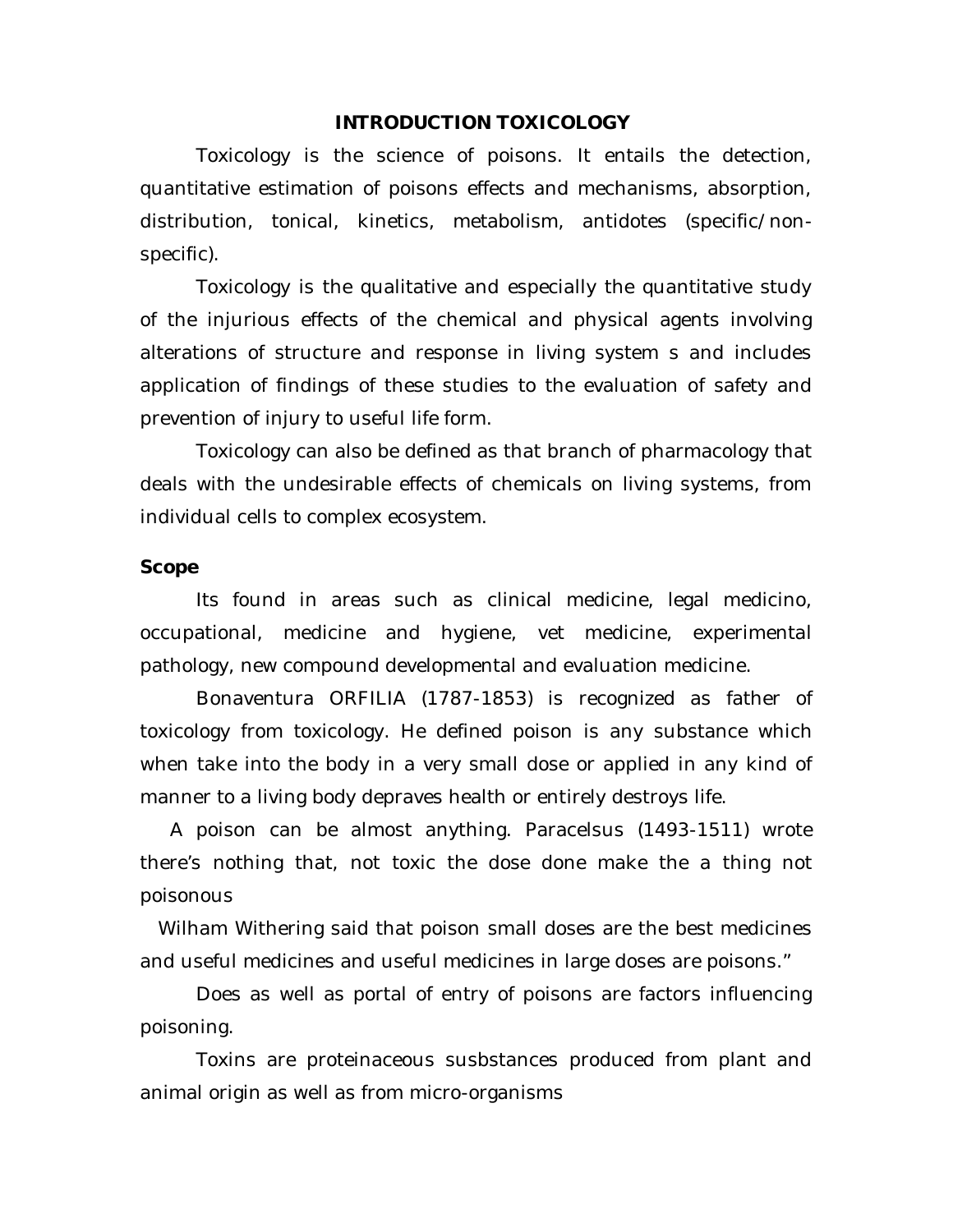- 1) They are unstable
- 2) They are protein in nature
- 3) Produce antitoxins, against themselves when introduced into the body
- 4) Tolerance occurs

# *Classification of Toxins*

- Phytotoxins derived from plants - Endotoxins - found within in bacteria Exotoxins - elalcorated by bacteria
- Mycotoxins from fungi
- Zootoxins from lower animals-snake, bee, scorpion

Venom is a zootoxin transmitted to man or animal by lower animals thru bite on stung.

### *Sources of Poisons*

Plants animas, norganic 6 organic compounds can be grouped into 2 categories

Naturally occurring and Man made industrial contamination poisons.

- heavy metals
- Poisonous plant
- Venomous animals and insects.

# *Effects of toxicity*

- 1) Direct effect: Toxicants or the has a direct action on the tissue e.g pouring of conc.  $H_2SO_4$  on the skin brings about chemical injury.
- 2) Secondary effect: Malnutrition, may occur. Anaemia due to destruction of red cells, modification of hormones e.g Cyanide intake interacts with specific enzyme system causing tissue asphyxia.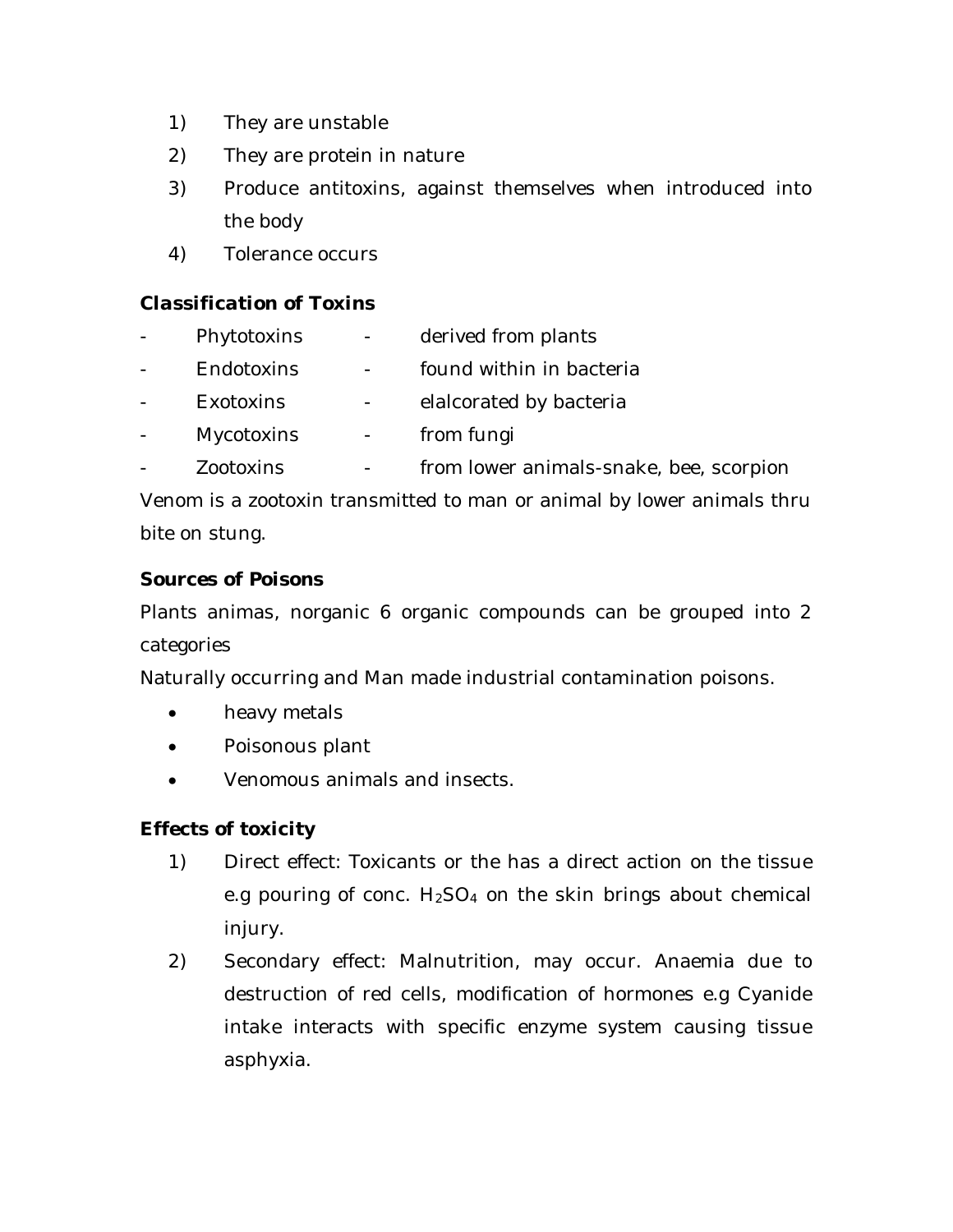### *Effect of poisons*

- 1) can be Neurotoxin
- 2) can be teratogenic
- 3) can be carcinogenic
- 4) causes hypersensitivity reactions
- 5) causes metabolic alterations such as enzyme induction.

# *Mode of Action*

- 1) High conc of a particular poison can cause direct damages nonspecific actions cos of its conc that is high
- 2) Specific action
	- Trivalent Arsenic acid reacts with SH group in the tissue.
	- Cyanide interacts with cytochrome oxidase
	- Chromiam carcinogenic action cos it reacts with DNA

# *Factors influencing toxicity*

- Toxicokinetics: absorption, distribution, metabolism, excretion
- Dose
- Physical and chemical nature of the poison and its interaction with other compounds.
- Mode and route of exposure
- Species
- Size, sex and ages of animal
- General state of health –malmourishment, hypoproteinemia
- Pressure and attitude
- Reserved functional capacity –specific organ being attacked.

There are 3 major portals thru which poisons get into the body viz: oral gut, respiratory tract/skin.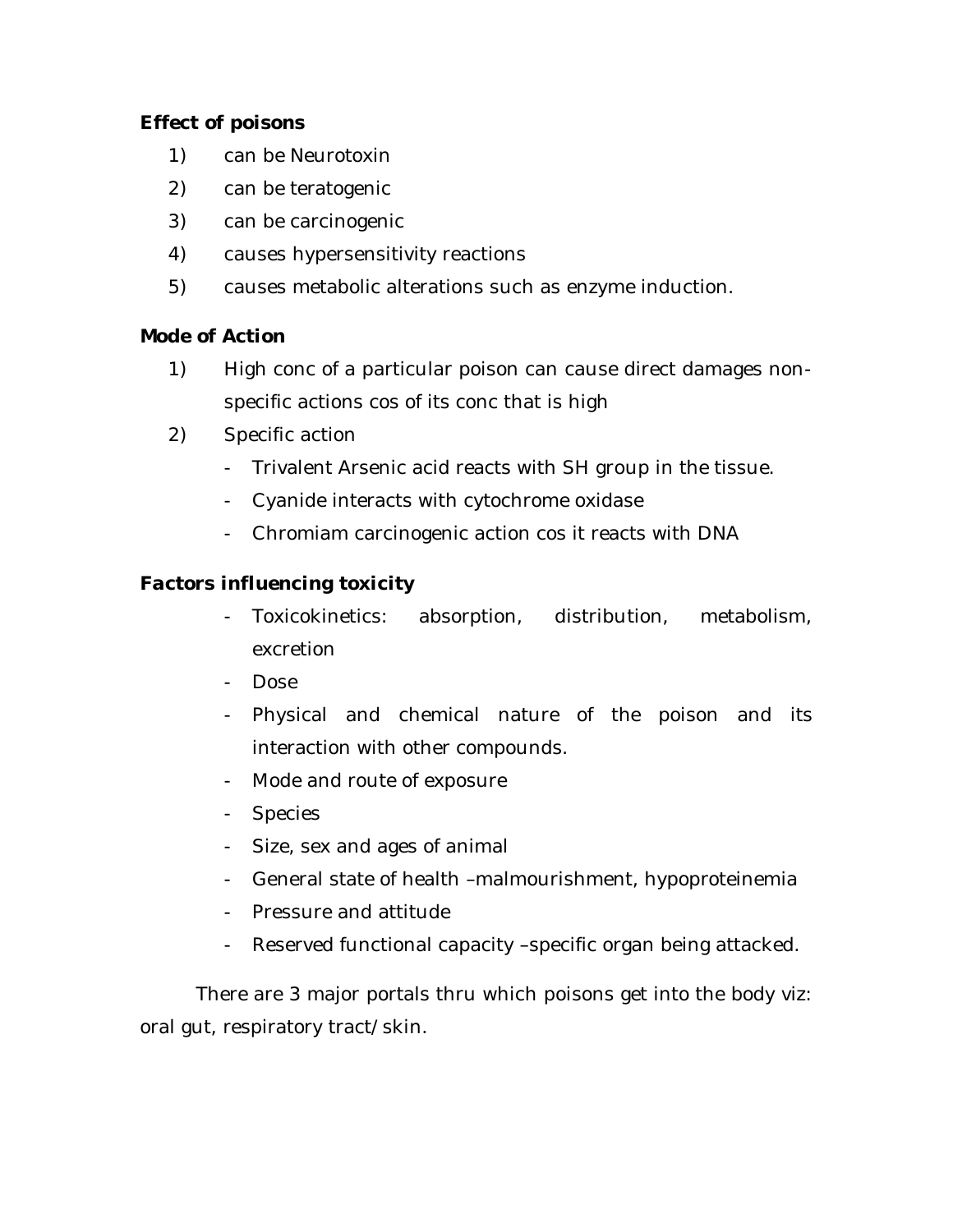Storage serves in a protective way by delaying the action of the toxins by immobilizing the toxins into certain organs lodine in thyroid glands DDT is stored in DD fat lead in bones.

The highest conc of any poison in the body does not necessarily exist in an organ/tissue upon which it exerts its maximum toxic effect e.g Lead in bones result in CNS disorders.

#### *Nature of poison*

Tetraethyl pyrophosphate, pyrekinin (plant product), Nicotine (Plant product), Difenphos (Synthetic).

Generally, living organisms produce the most toxic materials know. Compounds that have the same chemical nature will produce toxicity that resemble each other qualitatively i.e they may produce the same kind of symptoms but the intensity of toxicity.

Compounds also show variation in their inherent ability to cause toxics lead "u always cause chronic toxicity while Cyanide or organophosphate acute toxicity. Some compounds do not cause toxicity until when metabolized i.e metabolites are toxins e.g Parathion (an insectide) which is broker to Panaoxon a toxic compound. A process known as LETUAL SYNTHESIS.

Methanol intake results in production of formic acid and formaldehyde thereby resulting in blindness. To counter this effect, ethanol is used (has same reception site).

Interaction of Compounds

Antagonism – competitive or non competitive. 2 different types of poisons can cause antagonism

Additive interaction – 2 drugs will produce the sum of effects when used.

Make full clinical report for your PM finding and also for the specific poison involved. Send each specimen is separate glass container that is well saled and labeled. Clean container chemically with Chromic acid.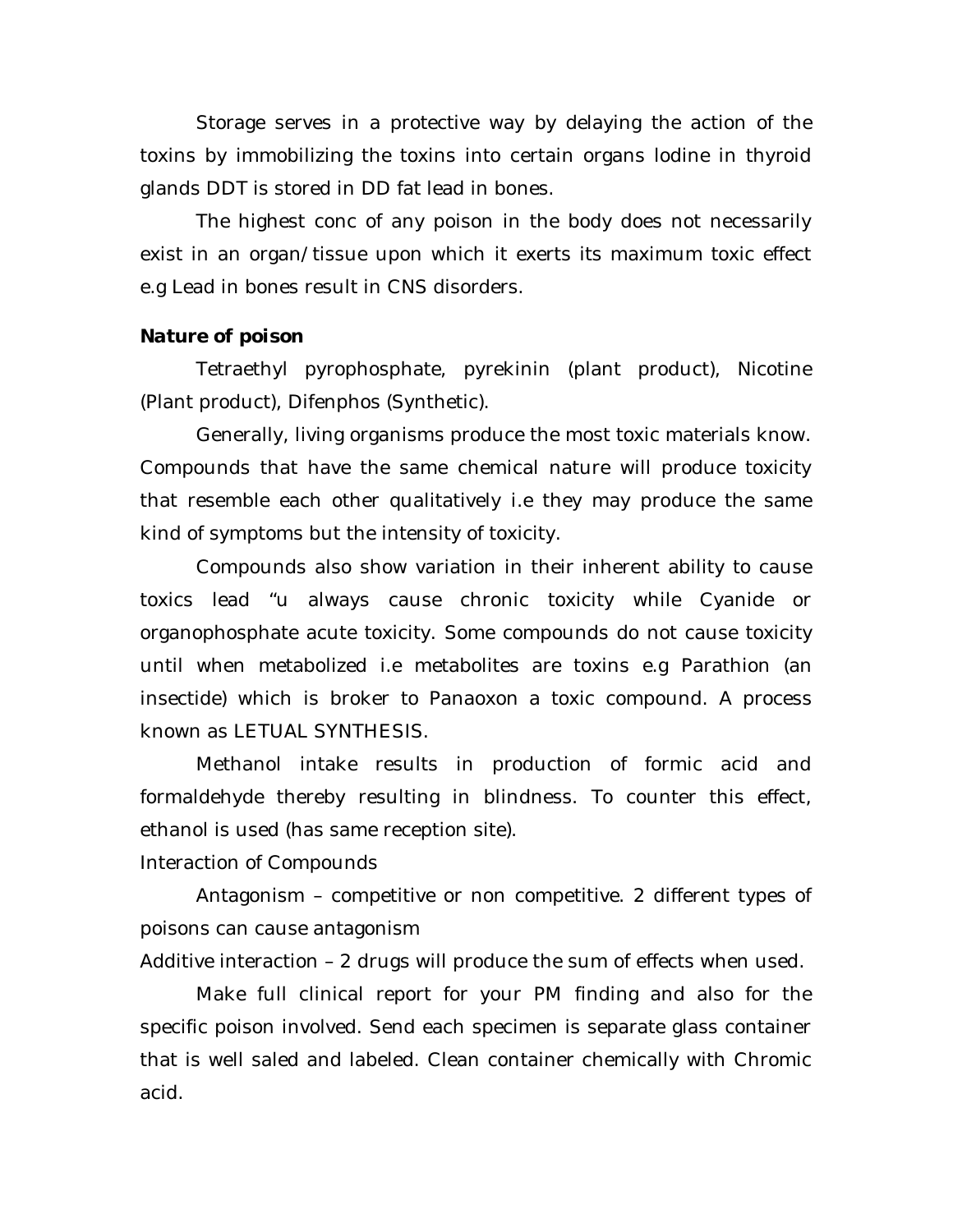# **ANTIDOTAL THERAPY**

2 Concepts exist on which procedures are based on

Intercity of all chemicals in biological reaction is determined by the dose.

The conc of a compound in any tissue ill depend on its ability to cross membrane, e.g toxicokinetics.

### *Aims of antolotal therapy*

- Prevent further absorption or slow down rate of absorption.
- To increase the rate of termination of action of the poison at the effective site by increasing the rate of excretion.
- To criminate the threshold (2) which toxic effects are caused felt by administration of another compound that will oppose the action of the poison i.e antidote.
- Maintenance of vital body functions i.e reduce muscular activity reduce high fever, the CVS, CNS and renal functions.
- 3 classification of antidotal, therapy
- a) General non-specific therapy
- b) Specific therapy
- c) Supportive therapy
	- a) Aim is to prevent further absorption of the poison and also increase rate of elimination/excretion e.g if skin is the portal of entry, wash copiously with  $H_2O$ , use not soap (detergent. If poison was ingested, remove traces of poison that loss around, try and prevent absorption by inducing vomittion. Gastric lavege can also be done when activated charcoal for absorption. Purgatives can be administered if poison has gotten to intestine. Saline purgative is given Purgatives can be co-administered with absorption agent. If poison has been long increase rate of excretion by manipulating urine PH compounds (2) Salicyted if urine is alkalinized.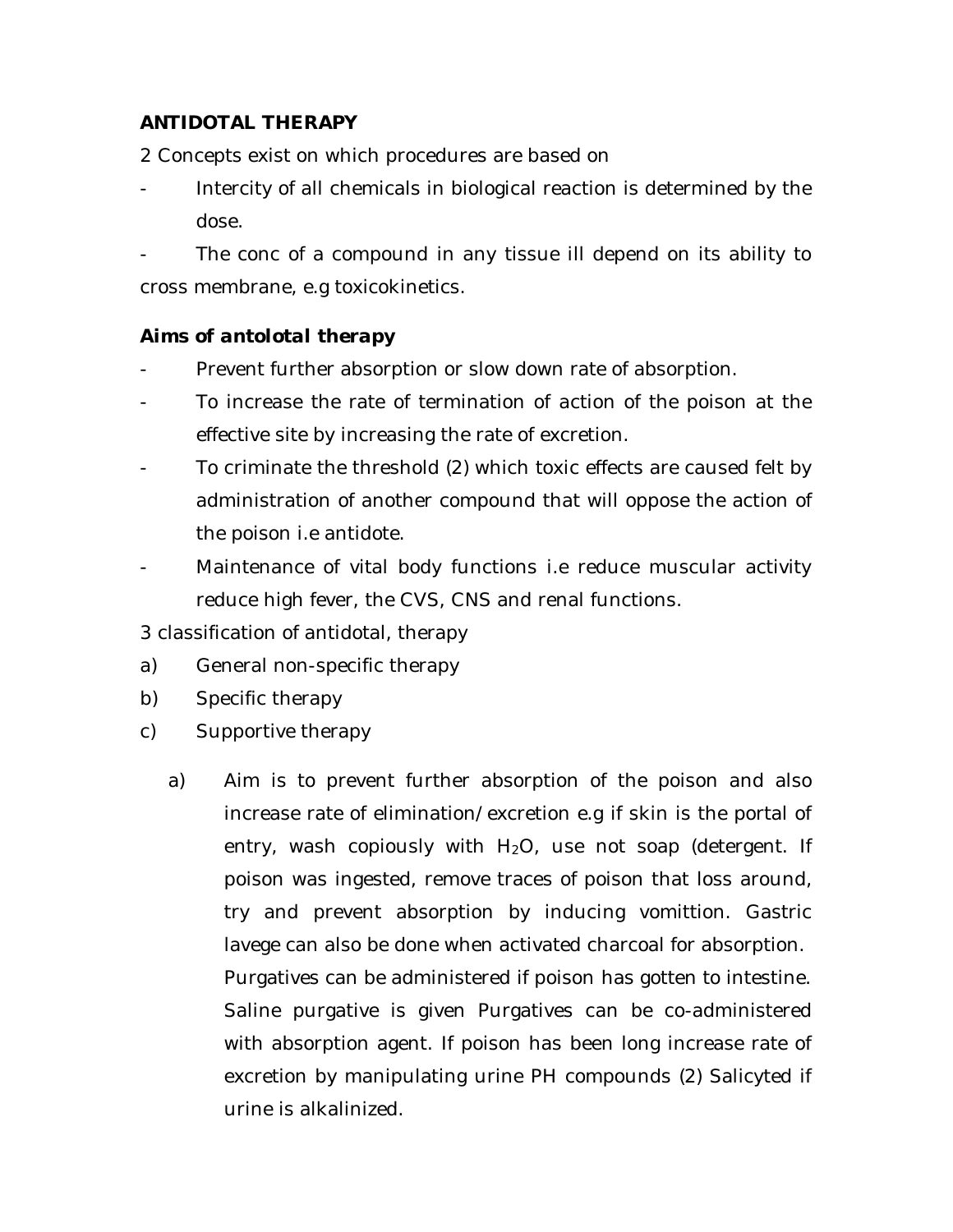- b) Peritoneal dialysis Haemodialysis (artifical Kidney) Haemoperfusion
- c) Multiple dosing (pulse dosing) intestinal dialysis Ways of eliminating poisons from the body by administration of activated charcoal.
- d) Ion trapping

# *Specific therapy*

A specific compound counteracts the effect of the poison. Mechanism by which antidotes will act.

1) Rendering the poison inactive by formation of complex between the poison and antedote chelating agent form chelats e.g of chelators-British Antilewicides (dimecarprol) 2,3-demecaptopropanol. BAL in oil

- BAL is used in Rx of Gold, Arseamic et Mercury Poison
- CaNa<sub>2</sub> EDTA used in treating lead, blranium and Phitonium poisoning – Calcium Disodium Versenate ®
- Pralidoxime (protopam) Rx of organophosphartes poisoning. It reactivates cholinesterase.
- Penicillamine (Cuprime  $\mathcal{R}$ , Depan  $\mathcal{R}$ ) Rx of copper, Lead Gold, demental mercury and Zinc.

Deferoxamin: Rx of Iron poisoning

Forms insoluble complex Fe which is easily eliminated

Protamine: Rx of heparin poisoning or over dose

- 2) Increases the rate of conversion of poison to a non-toxic product e.g
- 3) Blocking of metabolic formation of poison metabolites from nontoxic precursors.

Monoacetin: Rx of Fluonoacetate Poisoning

Acetylcystein (paracetamol) Rx of paracetamol poisoning

4) Increase the rate of excretion of the poison.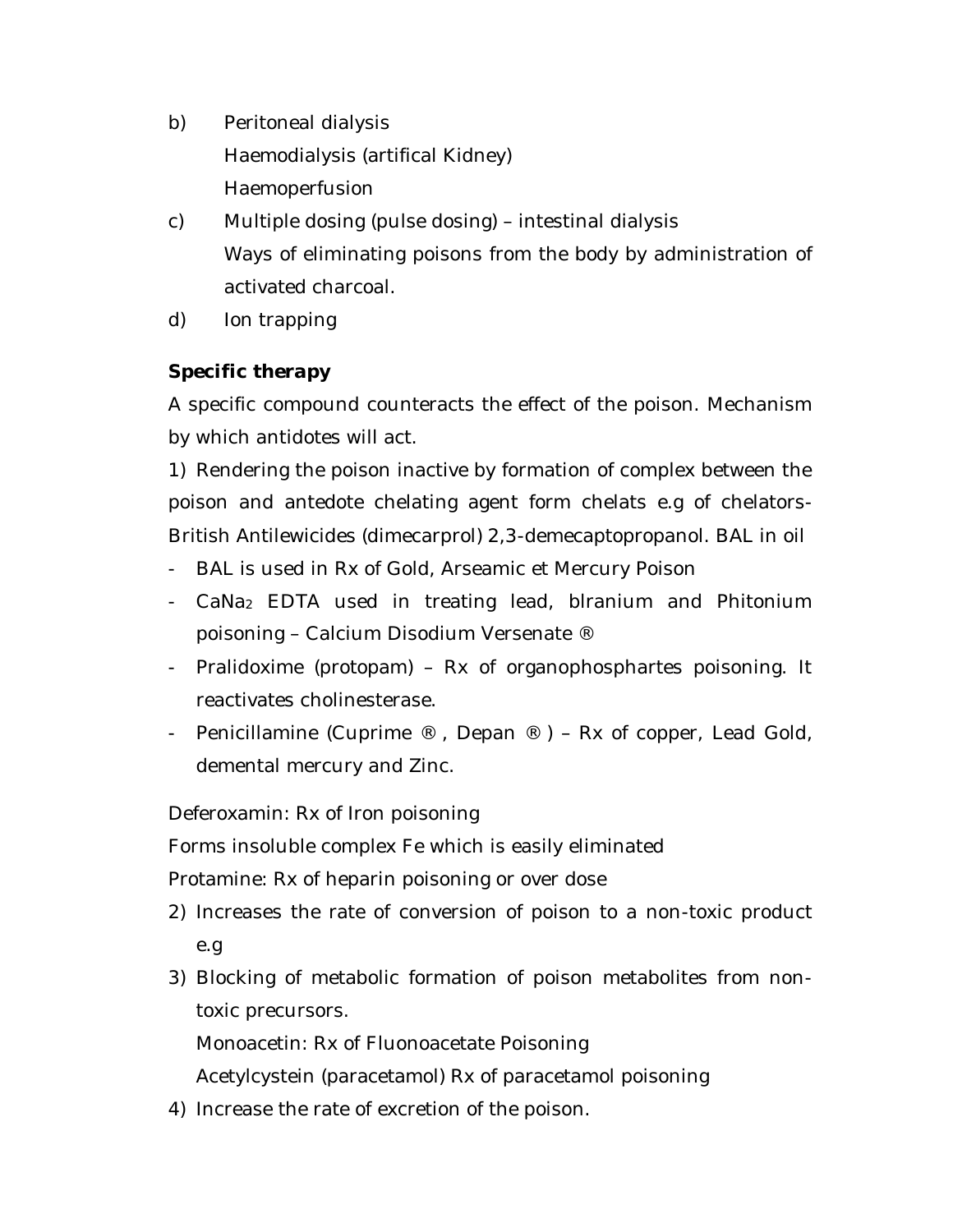Chloride – bromide

Calcium salt – Radium Strontium

5) Competition

Between antidote and poisons compete for a specific neceptors e.g ii) Oxygen displaces Carbon monoxide from haemoglobin.

- i) Neostignine: Rx of curare poisoning
- ii) Vit K: Coumarin anticoagulants
- iii) Naloxone complete with opiod for opiodveceptors
- iv) Flumazenil

Yolumoine  $\downarrow$  Xylazine overdose Tolazolize

6. Blocking of receptors responsible for toxic sings e.g Antropineorganophosphates/ poisoning cholinesterase inhibitors.

7. Restoration of normal function by the antidote

B- advenergic docking agent e.g Propanoloti wed in

Rx of digitalis poisoning

Folinic acid- folic acid antagonists

Supportive Therapy

Administration is based on clinical signs e.g in increased temperature should be lowed.

Toxicology of Pesticides

Pesticides can be classified as

- Insecticides e.g Acarcides
- Fungicides
- Herbicides

# **INSECTICIDES**

Most cases of poisoning is due to insecticide overdosing or repeated exposure to insecticides. They are used in control to ectoparasites. They are effective against ectoparasites and endoparasites. They are also effective against burrowing larves such as Gastrophilus. Insecticides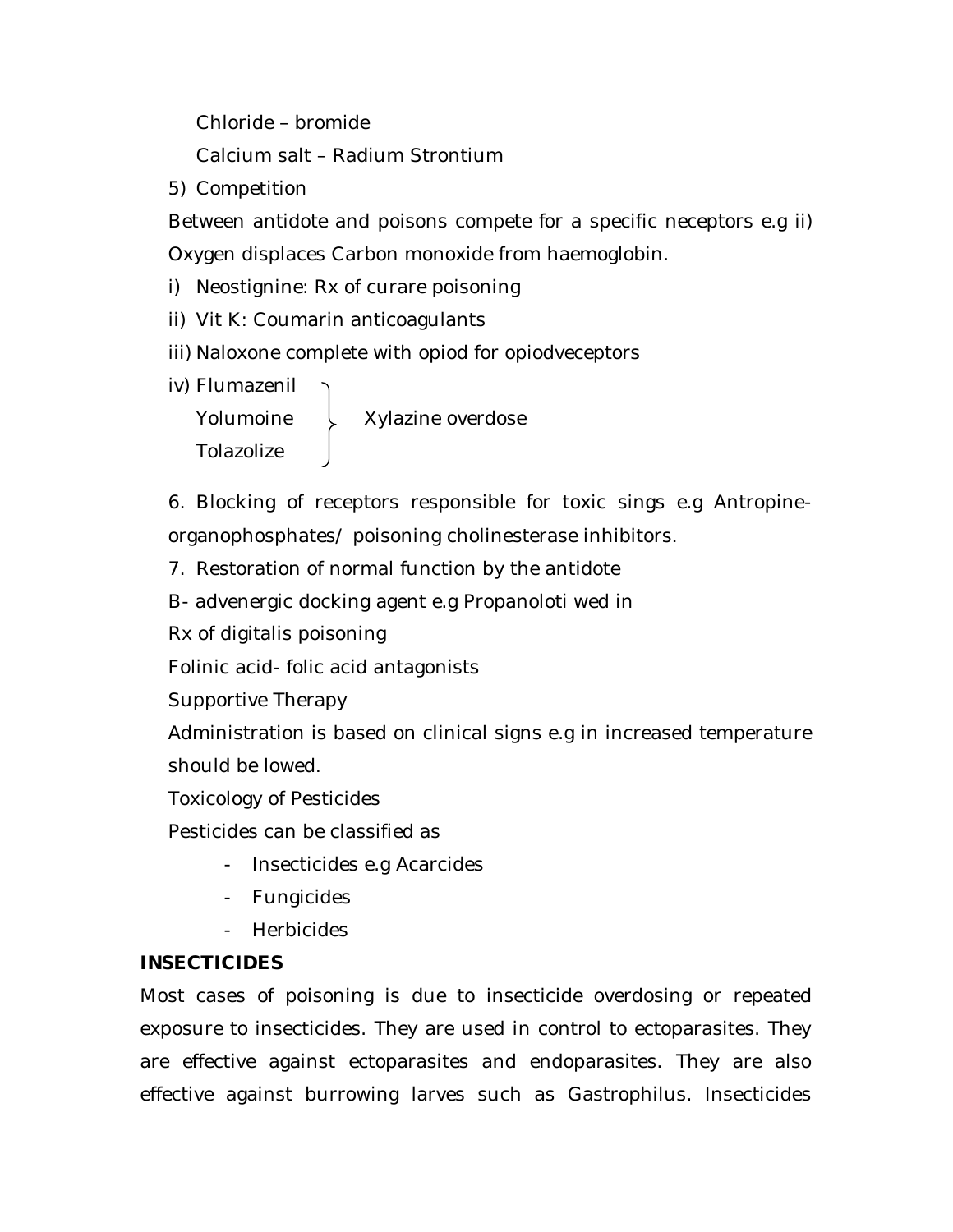might also be successively used in Rx of mites. When used in animals, it is administered parenterally, or topically (pour on, dipping dusting of powder, spraying) or by injection. Most insecticides contain keratolytic agent which facilitates the absorption of insecticides topically.

For an ideal insecticides, such an insecticides must be able to kill all stages of insect. It should have rapid action. The action should be potent against insects. Insecticides should be biodegradable e.g Pyrethrum (plant insecticide). Most organochlorides are not biodegradable and so have residual effects. Insects shouldn't develop resistance to the insecticides. The use of the insecticides should be done with every precaution (i) minimize human exposure and (ii) minimize poisoning in livestock. 1) Use of gloves, respirators, change clothing regularly (2) Don't exceed recommended dosages (3) Maximum precautions should be used to prevent driffs damage to adjoining field (pastures or ponds, streams or other premises in which the Rx is not essential).

Insecticides can be classified into

- 1) organochloride
- 2) Organophospates
- 3) Carbamates
- 4) Pyrethrics/Plant insecticides

# *Organochlorides insecticides: There are 2 groups*

- 1) DDT Dichlorodiphenyl Chlonoethane
- 2) BHC Benzene Hexachloride

Most are not biodegradable and cos of the residual effects on human and environ:. Their use have been drastically curtailed. Only 3 members are approved for use in livestock around the world viz Lindane, Methoxychlar, Texaphone. Lindane and Toxaphene belongs to the BHC group while thoxychlor belongs to DDT.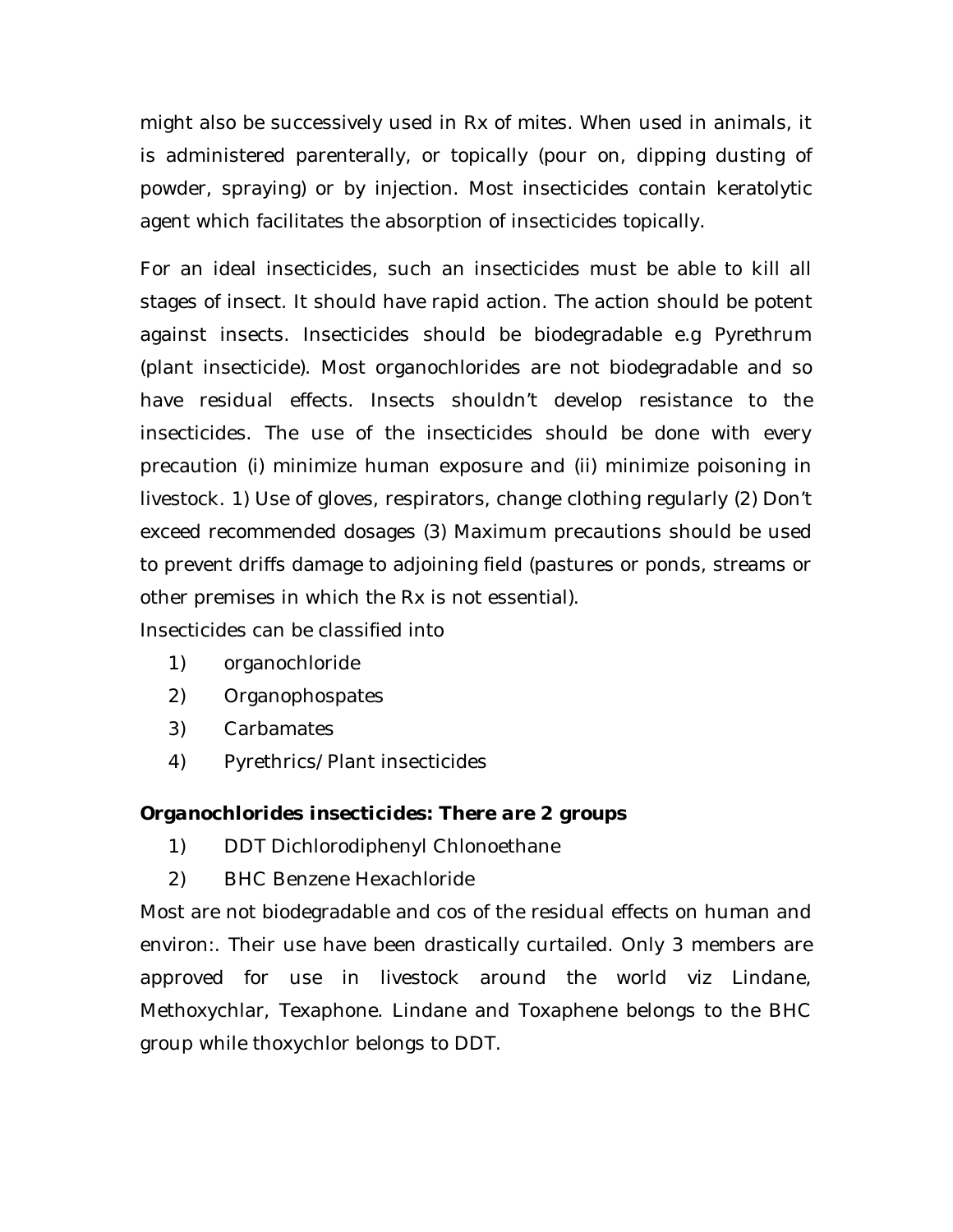Methoxychlor is one of the saxfest chlorinated hydrocarbon insecticides. Young dairy cows tolerate up to about 260mg/kg of Methoxychlor and its been found that 500mg/kg body weight is mildly toxic to cattle.

Notwithstanding many countries, it's not used for animals producing milk for consumption. Toxaphene is safe but toxic when applied in excessive quantities.

Lindane is BHC. It contains about 99% BHC. Other hydrochlorides that been used in the past include Aldrine, Dieldrin, Endrin (most toxic, 1<sup>st</sup> produced). Aldrin has been bound in many countries but the use in termite control.

Chlordane is another BHC compound that is been used in the past. It's poison is usually thru accidents e.g accidental poison thru Rx plants.

#### *Strobane*

Organochlorides are very lipid soluble and it produces residual effects and chromic toxicity. Their use have been reduces they are well absorbed and stored in fats and may exist with no apparent symptoms.

The symptoms of organochloride insectides include CNS stimulation which are mainly neuromuscular e.g for DDT group, not presents with muscle trenor which progresses into convulsion/ chronic or tonix) which progresses to the stage of paralysis death, cats are more susceptible to the DDT group. It is also been shown that for DDT group, amaciation and lactation increase the susceptololity of animals to poison.

For BHC group, there could be stimulation or depression of CNS xterized by muscle tremor, excaggerated response to muscle stimuli, salivation. There may be convulsion come and death. (ii) Pm, there are no xteristic lesions observed but there may be congestion of vaxious organs such as liver, lungs at kidney.

Diagnosis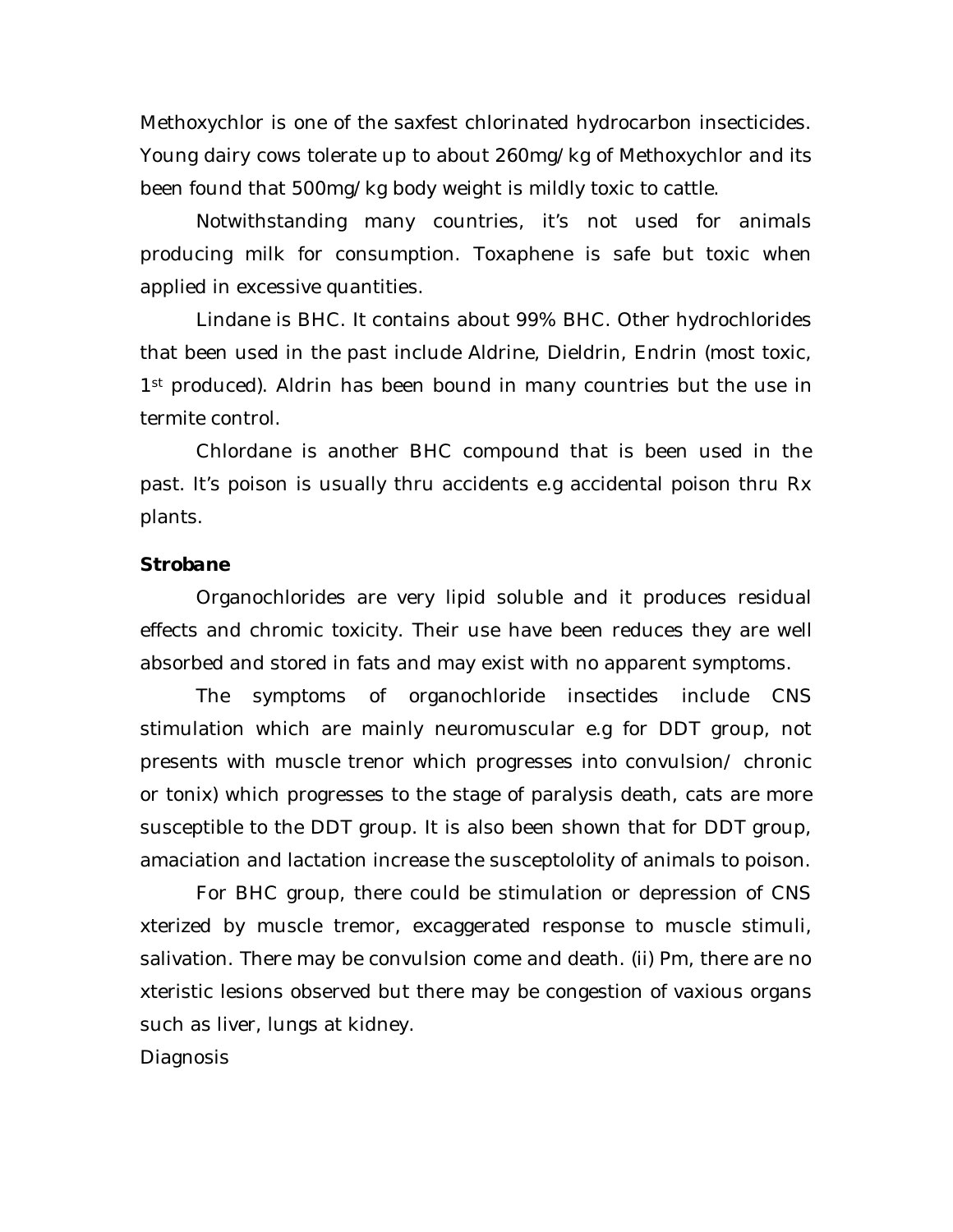Chemical analysis of appropriate samples tissues, serum, urine, fat.

Rx are purely symptomatic. No known specific antidote for organochlorode poisoning. When there is CNS stimulation CNS depressant is given, small young animals are given Barbiturates Calculum Berogluconat, large animals are given Chloralhydrate.

Excess insecticides can be removed by washing with water. Activated chancoal to prevent absorption from GIT.

Organophosphate insecticides e.g

- Diazinon (cattle) Dichloruos (cattle, horses and pigs)
- Parathion (control of mosquitoes and other insects affecting crops)
- Coumaphos (cattle, horses and pigs) small animals
- Ronnel (Fenchlorphos) et small animals
- Fenthion phasmet Tetrachlorvinphos

They have very low margin of safety. The dose is usually very stuff. The signs of organophosphate poisoning are usually the signs of cholinergic over-stimulation i.e of nicotinic, muscarinic and central cholineigic receptors. Hypersalivation, myosis, frequent urination, diarrhea, colic, dyspnea (As a result of bronchial secretions and bronchocostriction).

Ifnicotic receptoms are over-stimulated, muscle fasciculation and weakness result. When central receptors are over stimulated; nervousness ataxia (wobbling gait) apprehension, seizures; severe depression, conclusion in dogs and cats.

Accesscholinesterase level in the blood and brain for Dx . Do chemical analysis of pesticide in blood and tissue. No specific lesions are @PM.

 $P_{x}$ 

3 categories of drugs used are:-

Muscarinic blocking agents e.g Atropine sulphate. It blocks the peripheral and central effects of the organophosphates.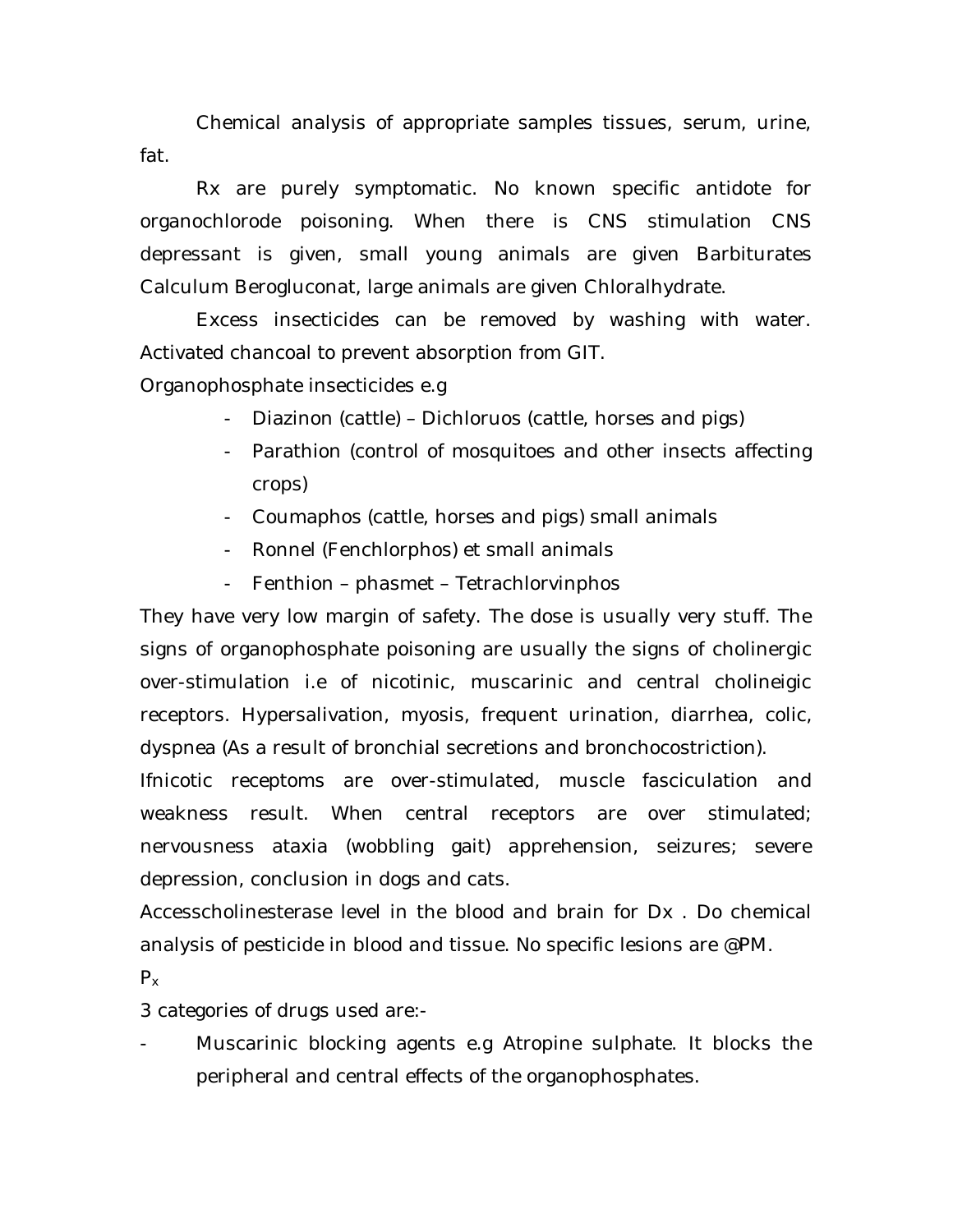- cholinesterate reactivators: They are usually Aldoxides e.g 2 Pyridine aldoxire methchloride (2-PAM), Pralidoxing chloride.
- Emetics, Purgatitive or Absorbents For symptomatic  $R_x$ . Wash the animal with H2O and detergent. Don't use emetics when animals is depressed.

### **Carbamates**

Are derlvatives of carbamic acids (H2N, COOH) most cabamates are dimesthyl or dimethyl – or dimethyl derivates of carbamic acid. The most common/commonest is called Carbaryl = 1 naphthl N-methyl carbamate Serin ® They are not very good as Insecticides cause they have a low rate of penetration thru the skin. They have high insecticide effect and low toxicity.

Mechanism of action

It inhibits actyl cholinesterase by carbamylation. Symptoms of toxicity are also cholinergic i.e overstimulation of cholinergic receptor.

Lacrimation, salivation, convulsions, tremors, ataxia and death. Afropine sulphate as antidote.

Organic thiocynates used against ants and not in livestock.

There are 2 members

- 1) Thaniti (Isobomyl thiocyanocetate)
- 2) Lethare (Lauryl thiocynate)

They are toxic to aphids and soft bodies insects. They are usually used as contact poisons. They act of ganglia of insect and cause a rapid knockout. They aren't popular cos of their bad odour and cos of its initant effect on the mucous membrane. Symptoms of poisoning include restlessness, severe depression, dyspnea, ajanosis, tonic convulsion and death.

Plant insecticides

- 3 members of this group are
- pyrethroids Pyrethrin
- Nicotinoids Nicotine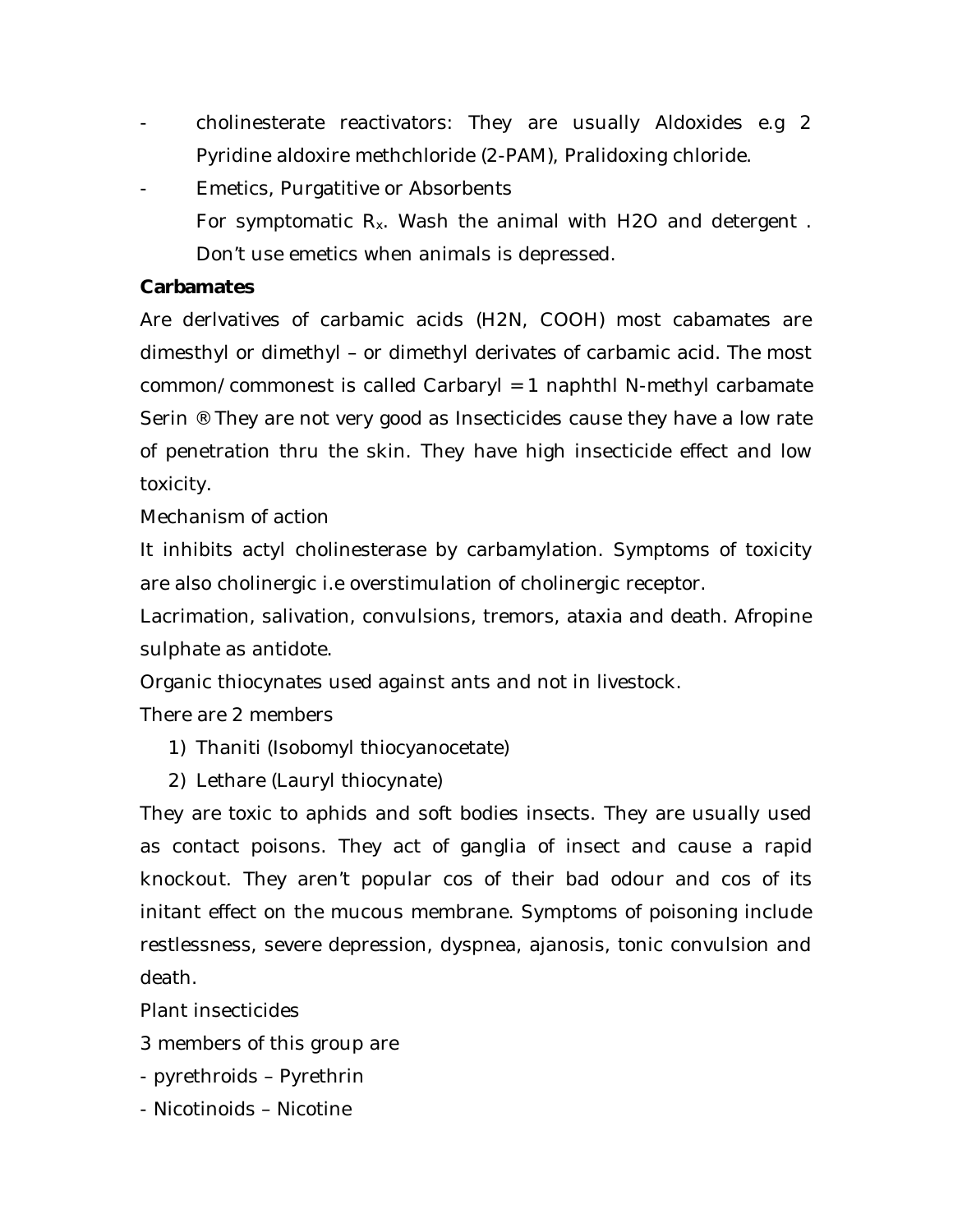### - Rotenoids – Rotenone

Pyrethroids are extract from pyrethrum flowers. It is an effective and expensive insecticide and the distinquis feature is its rapid action causing paralysis and instant knockdown of the insect. In case of accidental poisoning there is depression hypersalvation, muscle tremors, ataxia, dysprea and at times anorexid

Rx

- Decontaminate by washing with mild detergent
- Use emotic
- Give atropine to control hypersalvation

Synthetic pyrethroids include permethrin, cypermethrin Decamethrin.

Nicotinoids are extract of the leaves of ground Tobacco. Nicotiana tobaccum. There are 3 alkaloids of tobacco leaves. Nicotune, Nornicetine and Anabasine Nicotine is particularly toxic to insects. Also overstimulation of the nicotinic cholinergic receptors. In nicotinic toxicity, the symptoms is usually central.

 $P_{x}$ 

- Gastric larage- Artificial respiration
- In depression, stimulant are used
- Inover stimulation (convulsion, depressants are used.

Rotenoids are isolated from the plant called Derris which is a legume. Rotenone is a respiratory poisons. It affects the heart rate as well as  $O<sub>2</sub>$ consumption and may lead to death.

### **Herbicides/Weedicides**

Are chemicals used to kill plant pests a.k.a weed killers. Members of this group include: Arsenicals, Chlorates, Phenols, Several inorganic herbicides, compound such as Calcium, cyanamide, cupric sulphate, mercurious, chloride, potassium cyanate, Na k Chlorides, Sodium tetrabonate. Organic compounds such as: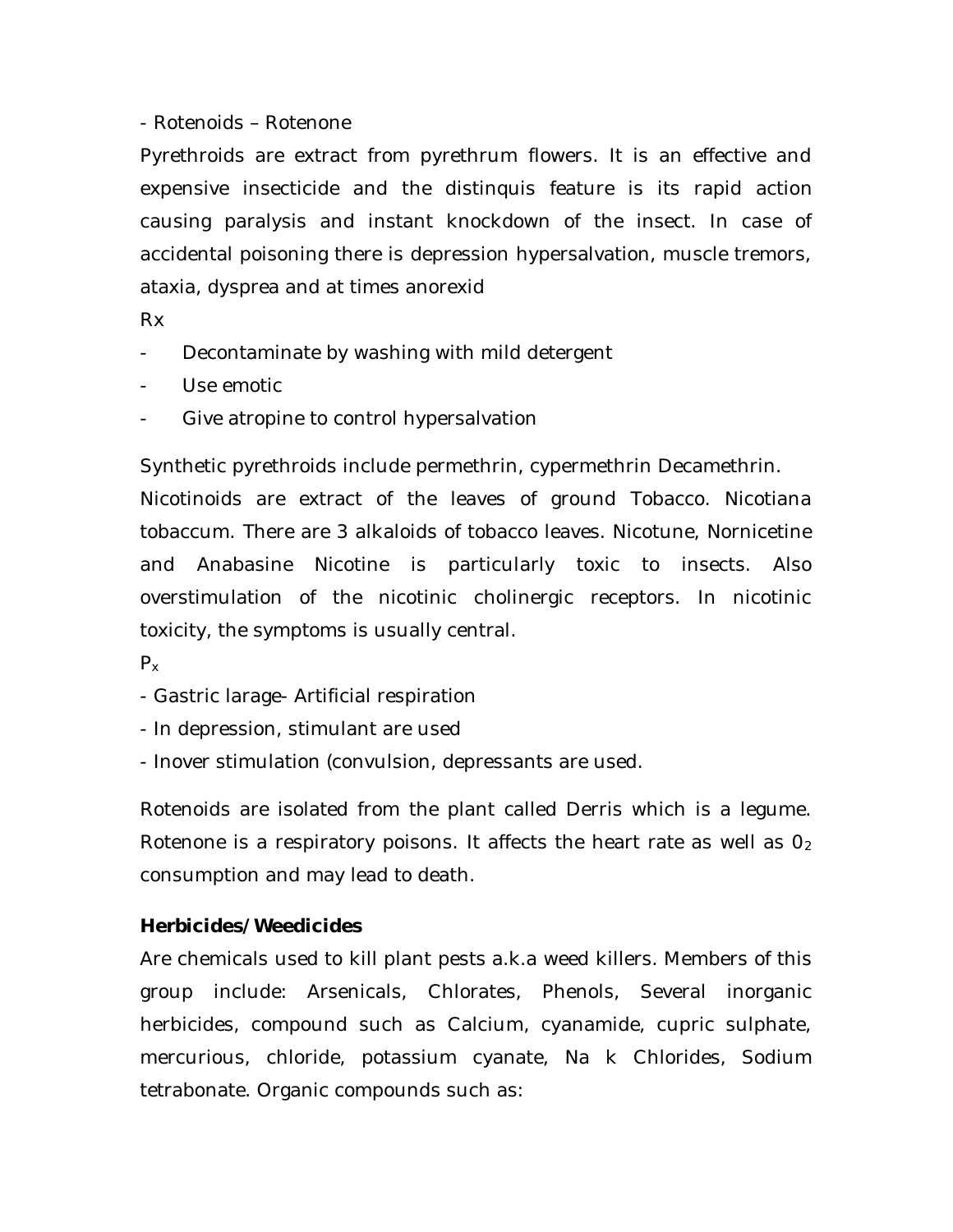- Phenoxiacetic acid derivatives
- Dinitrocompounds (Dinitrophenole derivatives)
- Substituted ures compounds
- **Thiocarbamates**
- **Triazines**
- Dipyridyls

A good herbicide has a good degree of selective action between weeds and crops

### **Phenoxyacetic acid derivative**

These are plant hormones. They act as plant growth regulators rather than contact poisons. They alter the metabolism of the plants. The plants Rxed build up high level of  $NO<sub>3</sub>$  nitrates and cyanides leading to toxicity and death.

Weeds treated with are more palatable to animals than the untreated ones and animals consume them. The symptoms observed in animals include loss of appetite loss of weight, depression, muscular weakness, there be bloat in animals and may lead to death. Its also been shown that many are cardinogenic, teratogenic and may also cause reproductive damage in animals. There is no specific antidote for but Rx can be done symptomatically by and also give food supplements and vitamins.

#### **Dinitrocompounds**

Can be used not only as herbicides but also has mecticides. The 2,4 dinitrophenol and 2, 4, dinitro orthocresol are the most widely used. This group of herbicides act as contact poisons. Animals are usually exposed to them when the herbicides are spilled or contaminate vegetation and H<sub>2</sub>O. In ruminants, cumulative poisoning is possible.

Signs of toxicity include listlessness loss of appetite loss of activity, rapid respiration, sweating thirst, oligura, muscular weakness, yellowish green colour of the urine lumpacted by herbicided. No specific antidote for put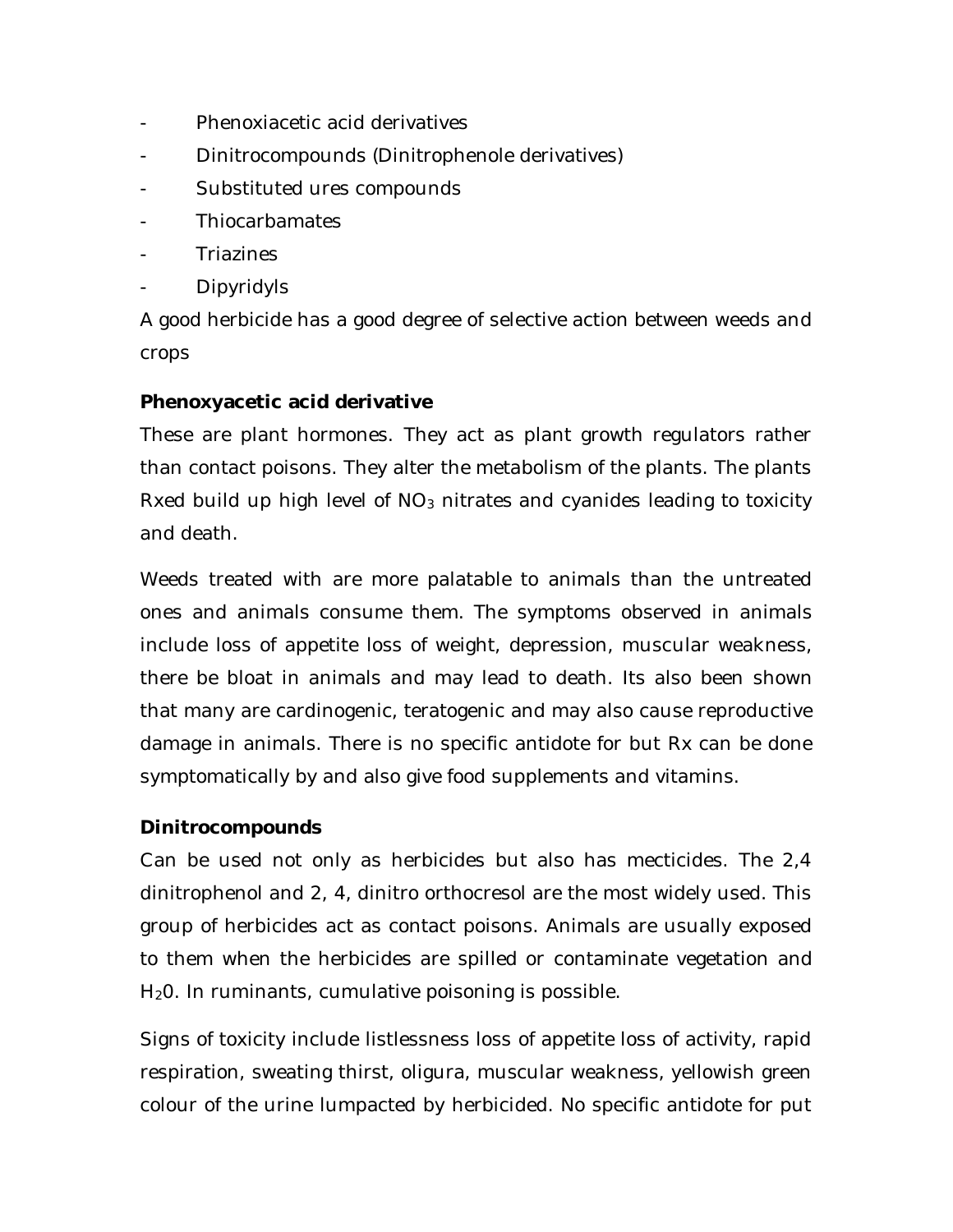animal in clean environ use sedatives give animals glucose saline cos of observable dedydration and test, give  $O<sub>2</sub>$  therapy.

# **Dipyridyls**

Diquat, paraquat. These are dessicant herbicidea. They cause defoliation of the plants. They act as contant poisons. Accidental poisoning either thru vegetation/drinking  $H_2O$  will lead to restlessness, loss of appetite, oliguria. i.e Kidney and CNS are affected Rx is symptomatically.

# **Substituted Urea compounds**

Members include Diuron, Fenuron, Linuron. They act as plant growth regulator.

# **Triazines**

Members include Atrazine, Cyanazine, Propazine. Toxic effects are localized to CNS and kidney.

# **Thiocanbamates**

e.g Barban, Chlopropan. Signs include depression, anonexia, (CNS). There may also be diarrhea. No specific antidote Rx symptomatically. Chemical analysis of the affected material can be done. Other measures

- Delay absorption by using emetic drugs

- Gastric lavage- purgatives – supportive therapy

Fungicides

These are chemicals used to prevent fungai infections. They vary from low to high toxicity and are used to prevent foliage, fruits seeds against fungal infection. They are toxic to plants and livestock.

Hazards to livestock arises from feeding with treated fungicides are toxic Petrodeum ethers, formaldehyde, carbon tetradilonides

Categaries of Fungicide

Organomencurial compounds

- Phenyl mercuric chloride May be used alone or in
- Phenyl mercuric acetate combination with Aldrin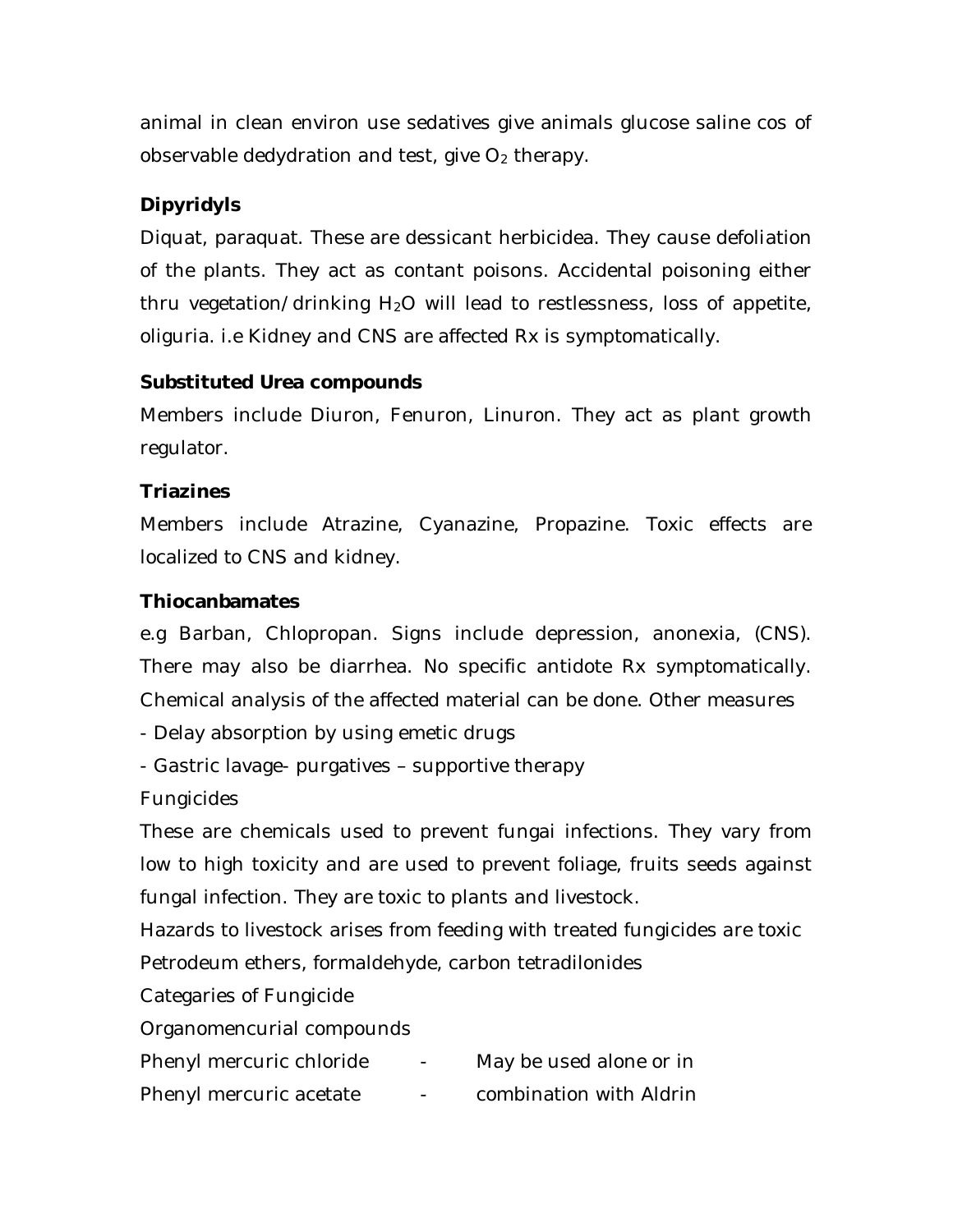Ethyl mercuric chloride - or Dieldrin

Casue irritation of the skin and respiratory tract, damage to the kidney,

CNS, May cause permanent disability.

Carbamate fungicides

Thiuran (thiuram disulphide)

Fetba (Metallic disthiocarbamates)

Zineb (Ethylene bis dithnocarbamates)

Maneb

Signs of toxicity – anaorexia, depression, dianhoea and chronic effects may also manifest of thyroid glands i.e hyperplasia.

# **Miscellaneous**

 Captan: an organic non-morcurials fungicides low toxicity in animals

Sign Laboured respiration, anaemia, depression and death.

- Dinitro orthocresel: Can be used as herbicides, fungicides, insecticides, and wood preservative
- Pentachlorophene: Used as herbicide, bactericide, fungicide, molluscides insecticide .

Toxicity varies from mild, moderate to high formal

Mild toxicity- muscular weakness, anorexia and lethargy

Moderate toxicity: acalerated respiration, hypoglycemia, glycosuria sweaturg, imitation of the skin, eyes, nose, and throat. There could be dehydration

High toxicity (Lethal dosage) Cardiac and muscular collapse leading to cardiae failure and death.

Rodenticides

They are chemicals used to poison rats

They are toxic to domestic livestock. Banned chemicals used it their preparation include Barium, Arsenic, Thallium, Phosphoric, Zinc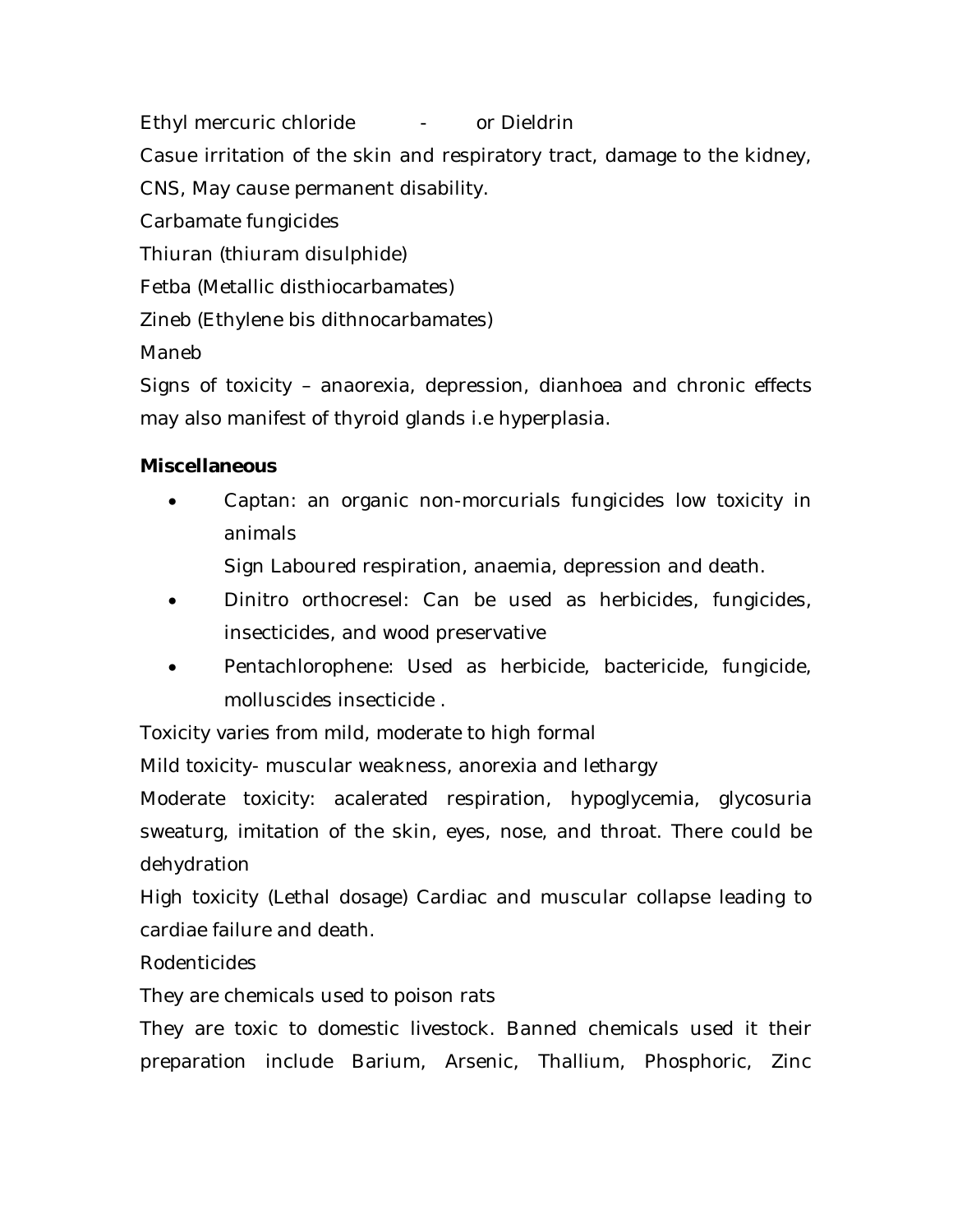phosphide, strychnine and some of them are very toxic. New preparations include:

- Alpha naphthyl thiourea (ANTU)
- Flouroacetate
- Flauroacetamide
- Warfarin and related anticoagulant

### **Alpha naphthyl thiourea.**

Is a derivative of thiourea and is one of the most useful rodenticide. It causes increase in the permeability of lung capillaries resulting in oedema. When ingested, the rats are unable to vomit or expel it. Studies have revealed that brown rats are more susceptible. Ruminants and domestic poultry are resistant. Signs of modenticide poisoning difficult breathing, coughing, increased heart rate, hypethemia and diarrhea.

#### **Flouroacetate and Fluoroacetamide**

Toxic to able species of animals horses/goat dogs and cats, pigs, monkey, guinea pigs and rat. The toxic effect include ventricular amhythmias; myocardic astric depression, ventricular fibrillation, Animal dies, of cardia form abnormality.

Strychnine

CNS stimulate and susceptible animals develop stiffness of the neck, convulsions and death. Dogs and cat are susceptible to strychnine poison and they become susceptible when they consume batls intended for rats. Its been shown that cattle's are resistant to oral dose of strychnine. Where there's been strychnine poisoning in dogs and cats, potassium permanganate have been administered and its effect is to oxidize. Strychnine

Tannic acid can also be given

Gastric lavage or forced diuresis

Warfaring and related anticoagulant

These are coumarin derivatives and are natural products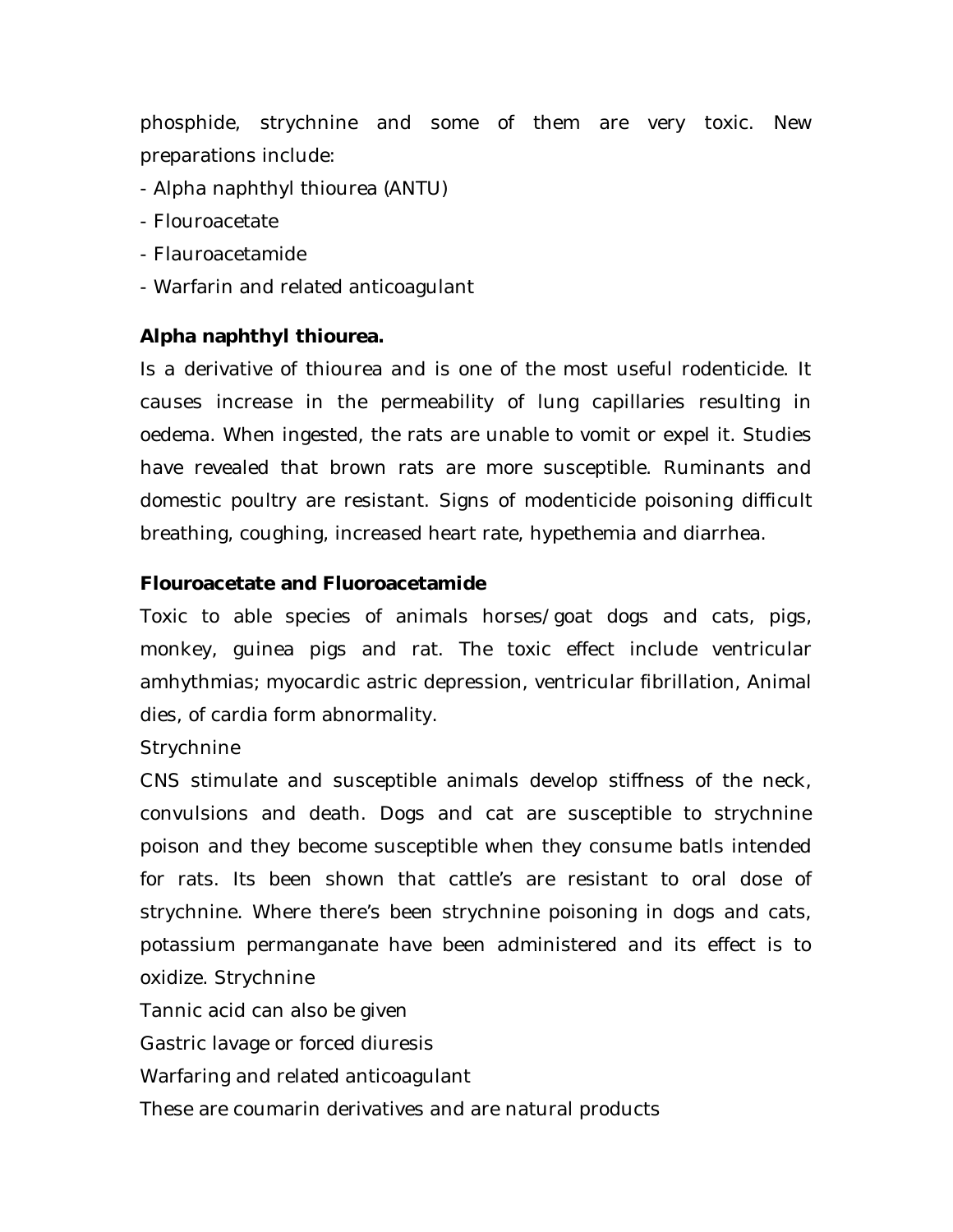They interfere with prothrombin production in the liver Warfarin is toxic to all mammals and birds especially dogs and cats. Typical toxic symptoms include haemorrhage and bloody diarrhea Animal Toxins

Many animals produce toxic secretions for defence or food capture. Based on their toxins, animals can be classified into 2 groups

- Venomous animals produce venoms
- Poisonous animals produce poisons
- Birds don't produce toxic secretions

Venomous animals possess a gland (venomea gland) a group of highly secretory cells, a duct (venom duct) a structure for venom injection or delivery could be in form of teeth, fang, jaw, spine or sting. These apparatuses are known as the venom apparatus venom gland did and injecting.

Poisons animals don't have been venom appanatus. All poisoning caused by them is thru ingestion. All venomous animals are poisonais but not all poisonous are venomous poisonous animals- toads, shell fishes, Vanomous animals- rattle snake, black widow spider.

#### **Arthropod's toxins**

Arthropods are joint footed animals

#### **Bee venom**

Produced by arthropods like bee, wasp, yellow pocket, hornest. Several animals are susceptible to this toxins- man, dog, guinea pig, mouse and frog. The toxic effects include local irritation and haemdysis.

### **Scorpion Toxin**

Vanomous anthropods. Venoms produced cause musclar stimulations and haemorrhage. They also produce intense pains associated with the production of 5-hydroxyl tryptamine. Specific scorpion antiserum may be administered as an antidote.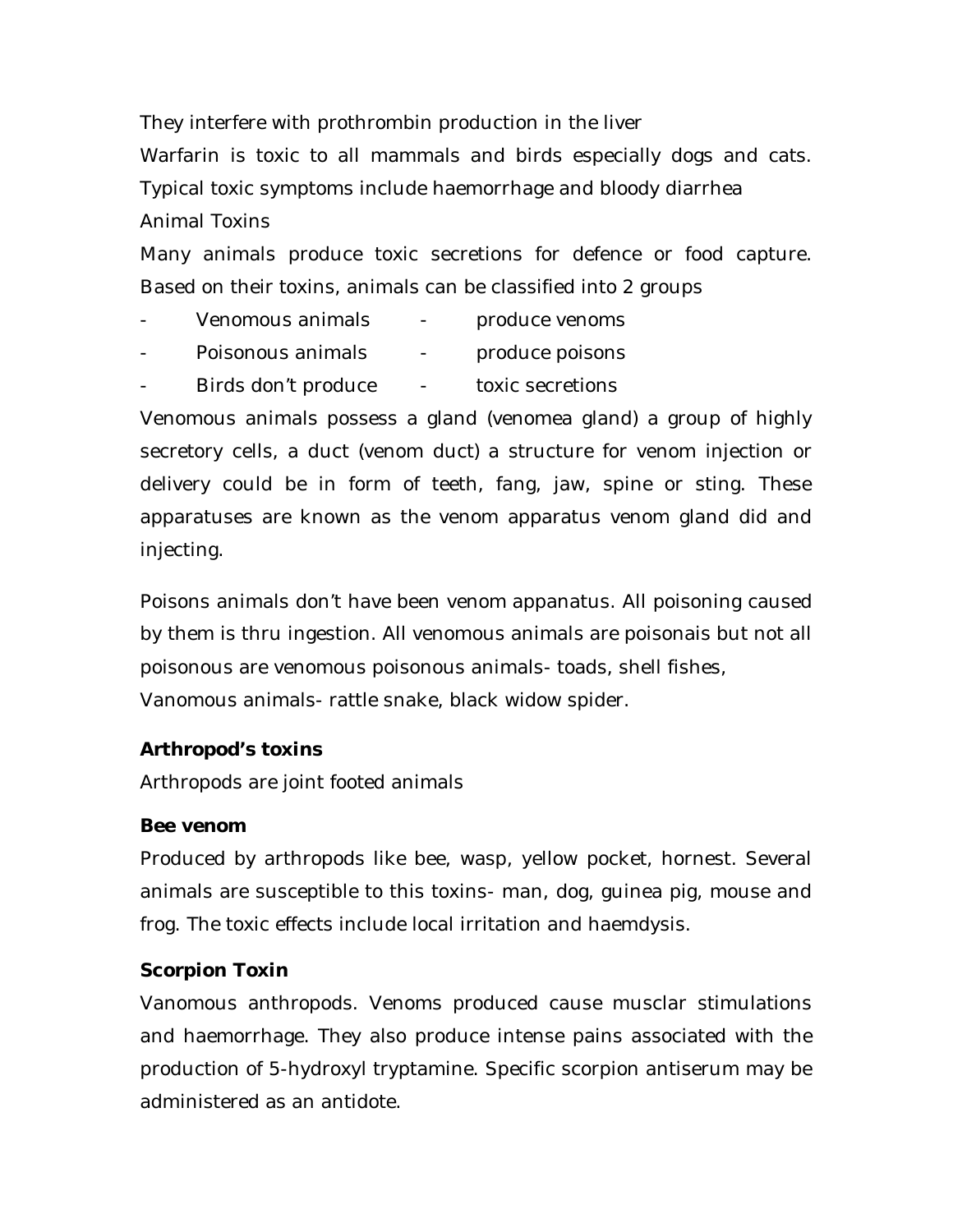### **Spider Toxin**

A very strong toxin and the venom is about 15 times as toxic as rattle snake poison especially that of black widow spider. Signs include extreme pain leading to oedema the site of bite. Affected animals show weakness, loss of appetite, anorexia, and slowly becomes paralyzed. If available, specific antovenom may be given. Some animals have natural immunity against spider toxin. In many cases, the previous bite make the animal immure to subsequent ones.

### **Amphibian toxins**

### *Toad Venon/Poison*

Certain toads produce a poisonous secretion which are contained and elaborated in a pair of well defined skin glands behind the eyes which actually secretes the poison. They are known as parotid glands correlated to salivary glands). These secretions is a complex mixture of various cardioactive sterols bufogenin, bufotelin, bufotoxin, bufotenine, Serotonin. Dogs and cats which attack and bite toads quickly show symptoms which will be followed by prostration conclusion and death within 15 minutes. Atropinen may be used as an antidote.

#### **Frog Verom**

Combian frogs. The venom contains Batrachotoxin A and B. This secretion of frog venom is a most potent cardiotoxic and recrotoxic against Toxin produces paralysis convulsion and death within minutes.

Animals Toxins Poisonous Snakes Can be grouped into 2 classes Elapine Viperine e.g cobras Viperine Mambas moccassim Corals **puffadder**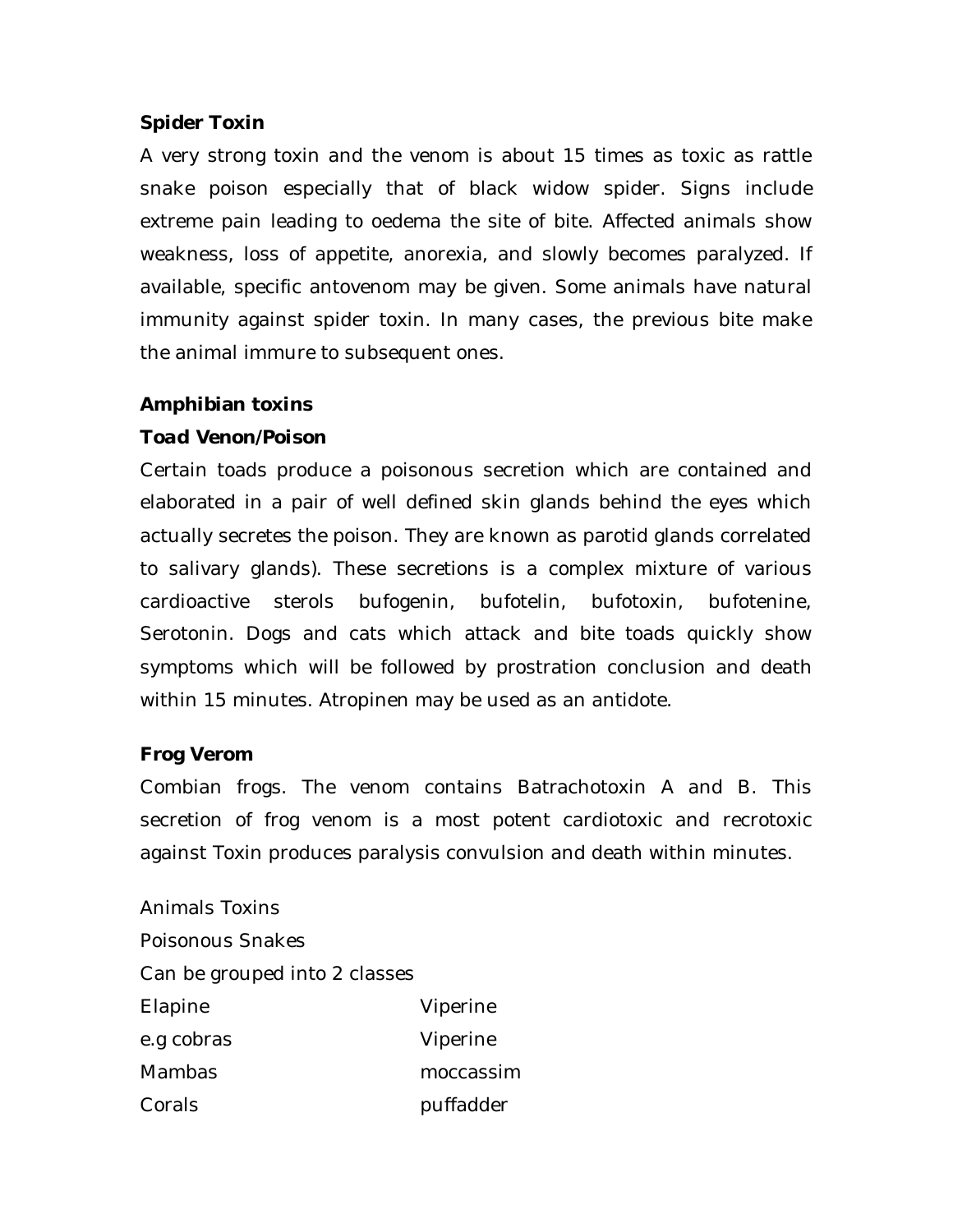Venoms are usually Venoms are haemotoxic

Neurotoxic.

### **Cobras**

Black cobras (forest) Aegyption cobras in far North (Sokoto, Jigawa) Black neck or spitting cobras common is savanna forest.

### **Mambas**

Green mamba is predominantly found in the forest areas.

### **Vipers**

About 17 species exist in Nigeria. Vipers have broad head thick body. When they bite, they cause severe local reactions followed by inflammation swelling and gangrenous lesions. Viper toxin is haemorrhagic i.e haemotoxic,. Front fanged snakes are poisonous while bark fanged ones are rarely poisonous.

Dogs are the most vulrerable to snake bites followed by cats, cattle and horses. Farm animals are likely to be bitten on lips or jows but because of their large size, the poison is les likely to be fatai. Snake venoms are mixtures of different active constituent

Damage to endothelial of tissues

**Phosphates:** cause haemolysis as well as excessive bleeding cos fibrinogen is converted to fibrin and its broke down to fibrinogen is converted to fibrin and its broken down to fibrinolysm (no blood dot). Local effects include:

Shoge cellentits, oedema, haemorhges, gangrene and ecchymosis.

The neurotoxins in Elapines have serious effect on CNS and most bits from them leads to a considerable release of histamine. The venom also contains hylauronidea which breaks down cement substances in tissue. After bite, the animal becomes nestless, excited followed by depression and quietness and incoordination if movement and then animals collapse.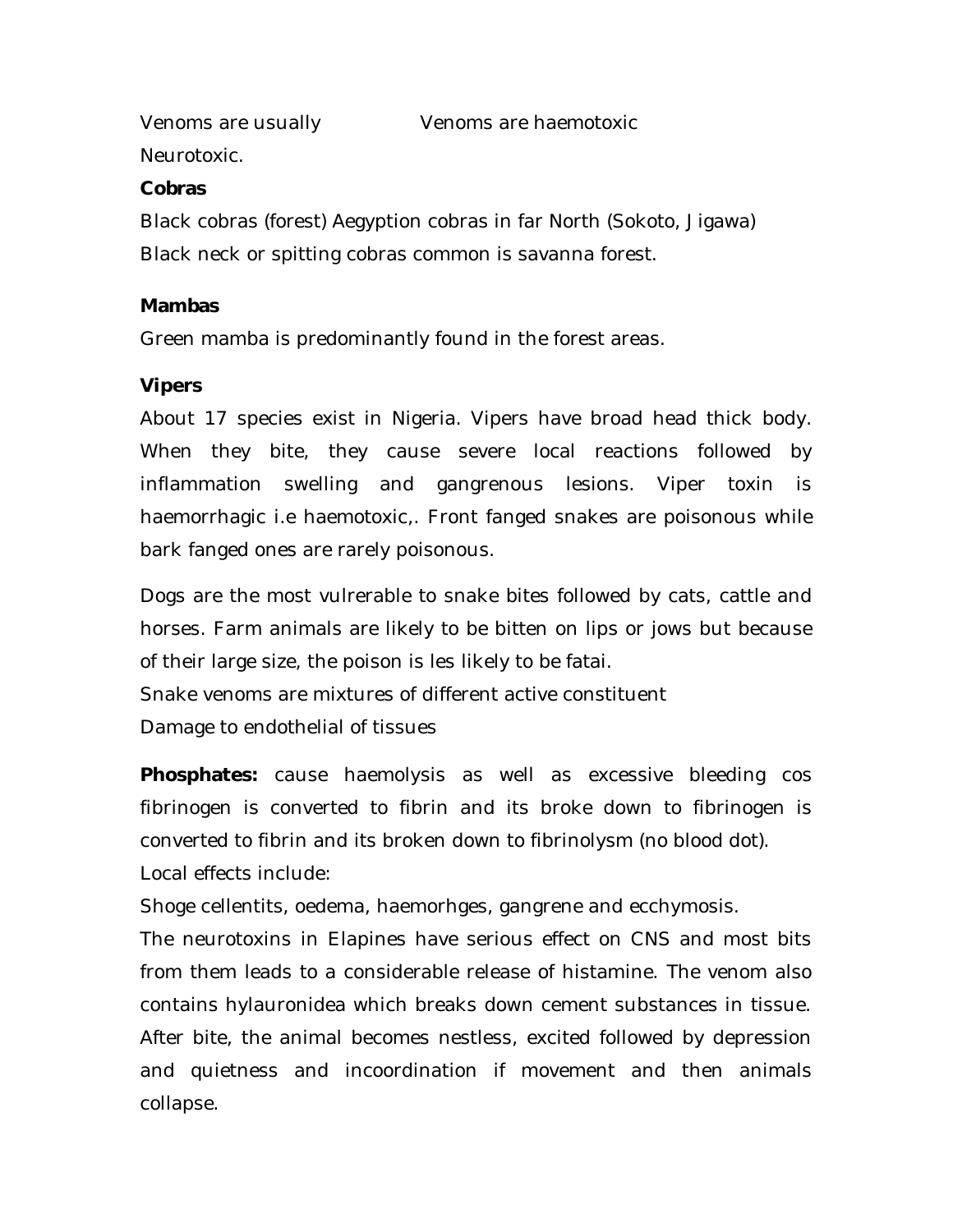Skill is usually cold, pupils are dilated and this stage, Diagnosis identify the presence of fang marks usually to the entire of a swollen and with blood oozing from there tissue reaction (2) point of bite depends on snake. Vipers reduce serious reactions which include sloughing of skin. Rx

- 1) Use a tourniquet to reduce blood flow to the area to prevent spread
- 2) Incise the areas of bite and suck or excise the gland
- 3) Use a specific antivenom (antireun) if snake is identified or use a polyvalent serum, which is active against almost all snakes though more expensive. Initially give half of the dose locally and give the rest by i/v. The smaller the animals, the larger the dose of antivenin
- 4) Supportive Rx and antibiotics are useful. Gluccorticoids to reduce inflammatory reactions. Anthistamines (contraindicated in some animals). If there is respiratory distress, tracheostumy can be done. If verom is in eyes, physiological saline is used to wash.

### **Sea Animals**

### *Spongos*

Algae-like. They produce toxins that affect other sea animals like crabs and fishes.

**Coelenterates:** Hydroids jelly, fish, corals, sea anemones. They have stings (stunging units known as nematocysts). Toxic effect has been attributed to Hyprnotoxin. Thallasin. Attack man in that heritors. Symptoms of caeleterate poisoning including weakness, nausea, headache, pain in large muscle masses vertigo respiratory distress, increased respiration, collapse following cardiac arrest.

Echinoderms e.g starfish, seaorchins and cucumbers, starfish screte their toxins thru a glandular tissue. Sea archins have venom apparition.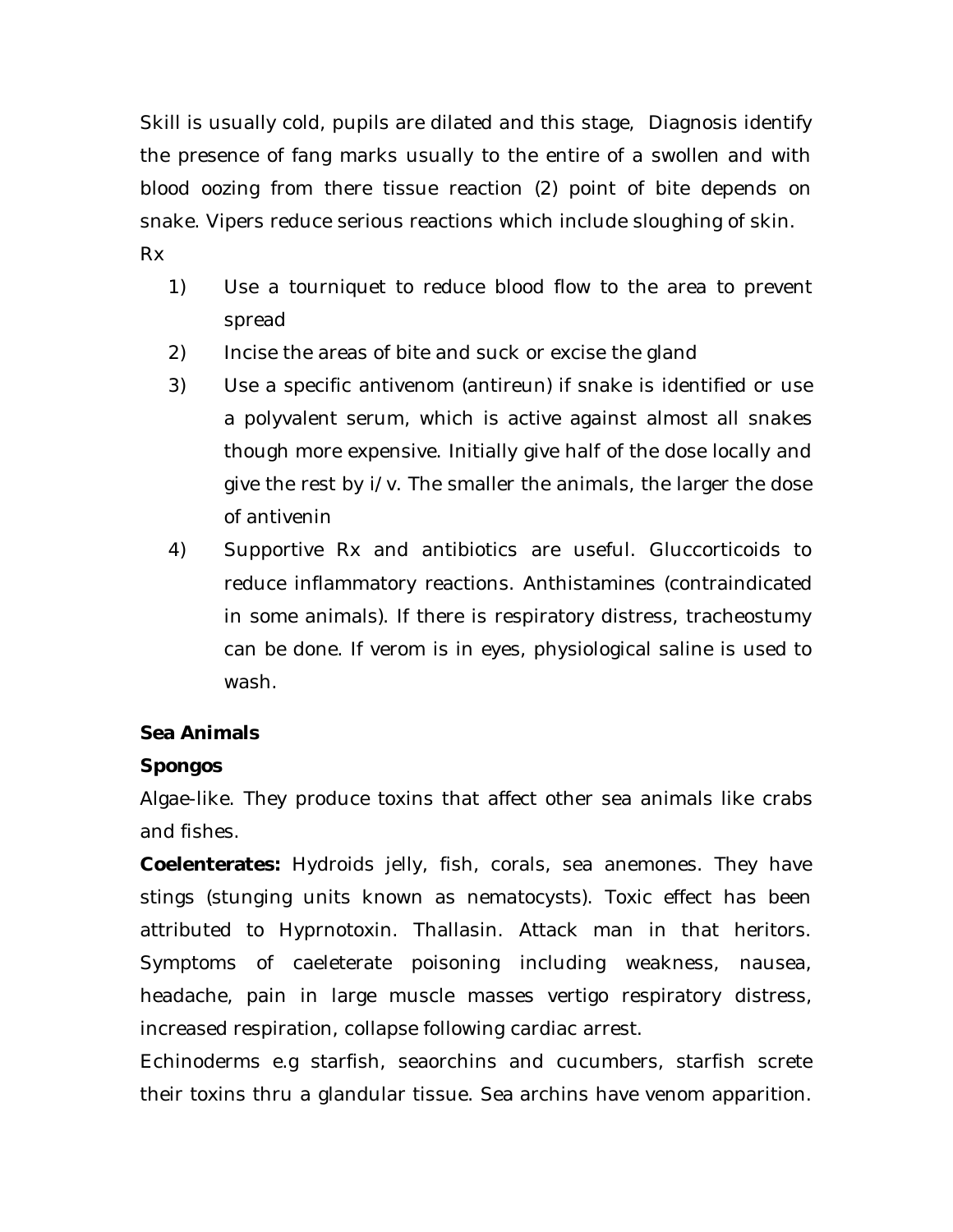Cuccmbers have specialized tulales where the main toxic component is produced.

Handing some spp of starfish produce dermatitis while some spp are toxic after ingestions. Toxins are described as Sapponin-like and have haemolytic proper. The action of the venom of sea orchins include respiratory distress, muscle paralysis convulsion and death. In sea molluses, sea arthropods and sea mammals. Venoms of are haemolytic, cardioactive and neuromuscular. Toxins of sea cucumbers are steroidai glycosides which posses haemolytic cytotoxins and neuromuscular effects.

- **Molluscs** e.g oysters, snails clams, muscle and octopuses. A snail spp know as Conus has the most venomous toxin Octopus toxins are present in their salivary glands and as shown to produce vasodilation, stimulation of certain muscle and also cardiac arrest.

- **Marine Fishes**: They contain poisons in their muscles, viscera, skin, glands and blood.

Poisonous fishes – produce Ciguatoxin is a poisonous principle from poisonous fishes living in warm water area. Common with many fishes used as food such as Bamacudas, Jacks, Moreyeels, Snappers. Symptoms with ciguatoxin include nausea, weakness, abdominal pain, vomiting diarrhea and incoordination and severe toxin will be fatai.

Another toxic principle is Tetrodotoxin (regarded as most toxic substance in the world today). Found in poisonous fishes such as puffers, ocea sunfishers, porcupine fishes, sea amphibians.

Venomas fishes such as stingrays, scorpion fishes, zebra fishes, stone, fishes, we evers, stargrazers, certain shard rat fishes, catfishes, surgeon fishes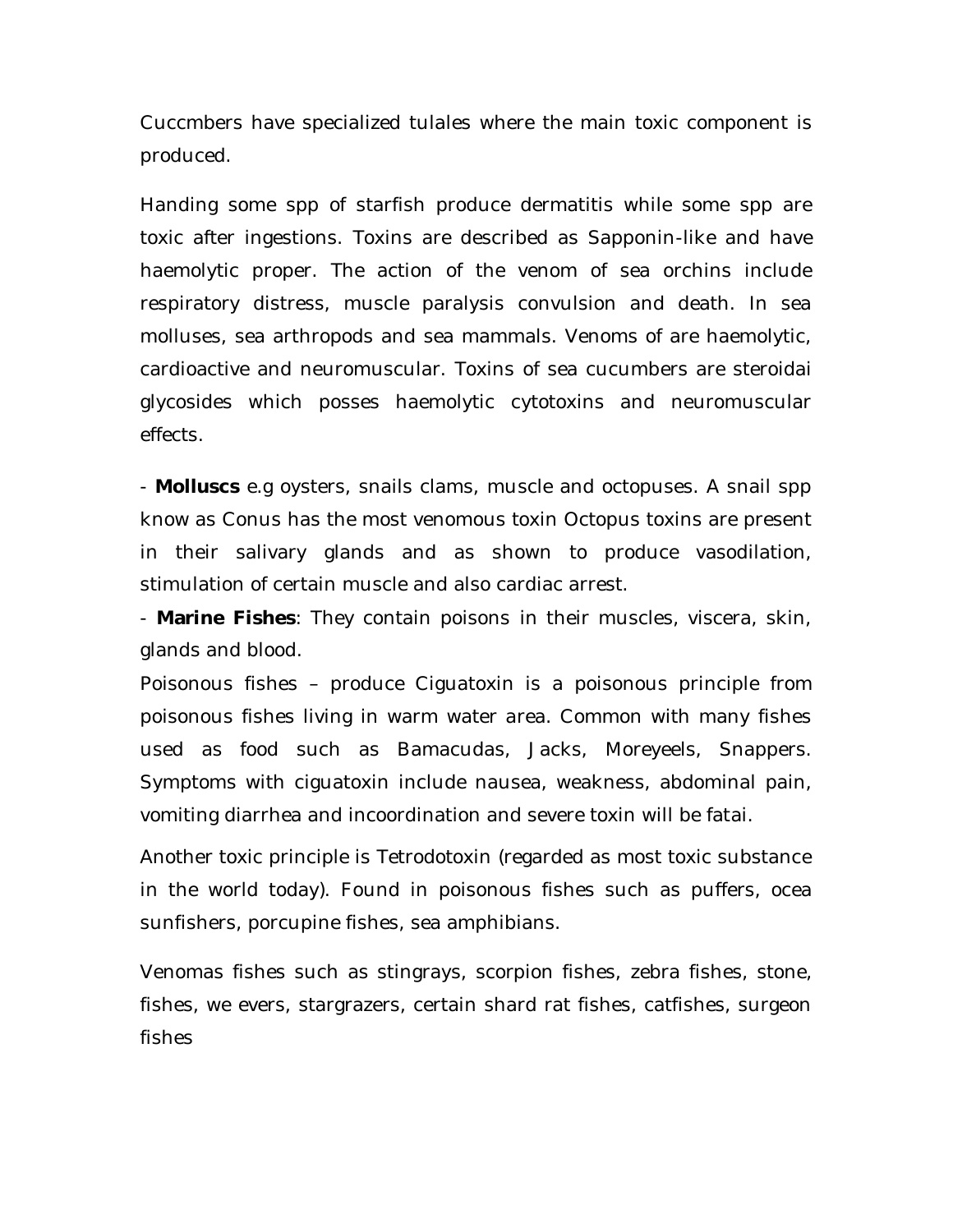Venoms produced by some of these fishes cause muscular weakness, hypotension, paralysis, depressed respiration, depressed heart rate which may lead to death.

# **PLANT TOXICOLOGY**

Plant Poisoning

Phytotoxicology

- 1. Bacteria 2. Algae 3. Bryophyta (mosses, liverworts)
- 4. Pteridopyyta (ferns and club mosses)
- 5. Fungi (moluds and mushrooms)
- 6. Speamatophyta Gymnosperm

Angiosperm (Monocots and dicots)

Plant poisoning occurs when an animals consumers plant which is poisonous or it is externally applied it. Poisonous plants are those which result in health and some may eventually cause animal's death I'll health caused by plants may individual-lergies such as hay fever of asthma.

- 2) Contact dermatitis
- 3) Abnormalities in blood function
- 4) CNS defect or internal tissue damage
- 5) Teratogenesis or cytotoxic effects which results in mutations or cancer.

Parts of the plants which are poisonous can be the leaves and not the fruits or all the parts of the plants may be poisonous.

# **Causes of Plant Poisoning**

1) **Seasonal variation:** Some plants may be normally eaten under certain conditions of the season, rainfall or humidity and may suddenly become poisonous e.g Cynodon plectostahus, Sorghum vulgare (millets) may contain various levels of cyanide due to the season. In semi arid and arid environs, the pastures are most dangerous during the dry season cos poisoning becomes acute.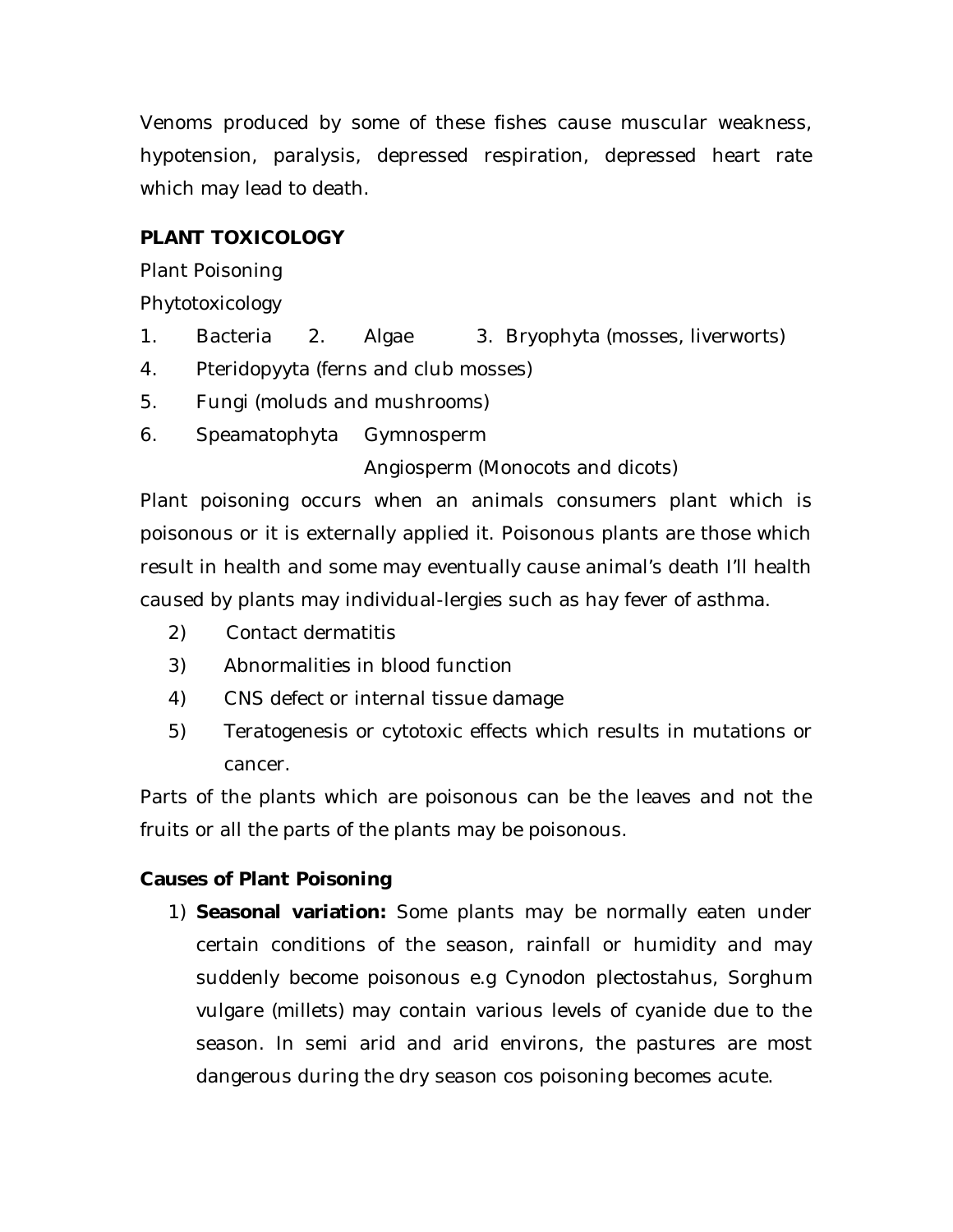- 2) Poison could be accidental cos this happens when the poisonous plants grow close to the normal pasture. Also, poisoning may occur during hay preparation if poisonous plants, by accident are include in the grass that is cut poison. Occurs cos the animals are unable to use their selective eating habit.
- 3) Stanation may cause plant poisoning: During periods of starvation, plants which are normally not grazed are eaten by the starving animals. Sometimes, the animals may continue to eat the plant which has poisoned it.
- 4) Transhumans may be cause of poisoning when trade cattle trekking from one point to another during the dry season and are tempted to eat the poisonous plant e.g. Ergthrophleum suaredeus : During this period, they are less able to discriminate and during the dry season, animals may be attracted to some plants cos of the bright flowery nature e.g poison occurs with *Tribulus temestris* as a result of these changes.
- 5) Indirect plant poisoning occurs when fungus grow on some plants e.g it occurs with fungae which grows on cereal grains e.g Ergot poisoing due to Clarviceps purpurea. Animals could also be poisoned by poisonous mushrooms or toadstools.
- 6) **Change in locality**: Often, animals born in a location or which gros in a locality becomes tolerant to some poisonous plants whereas newly introduced animals will die cos they are not able to tolerate the active principle. Animals which are familiar with the effect a poisonous plant will avoid while strange animals.
- 7) **Soil type**: Plants which grow on some soil type absorb certain poisonous elements and become poisonous more toxic. Pasture plants which grow on soils reach in Cu and Se can accumulate these heavy metals. An imbalance of the soil nutrients such as P, S and M. Molybdenum in relation to N2 will influence the poisoning by N2 accumulating plants which are under those conditions are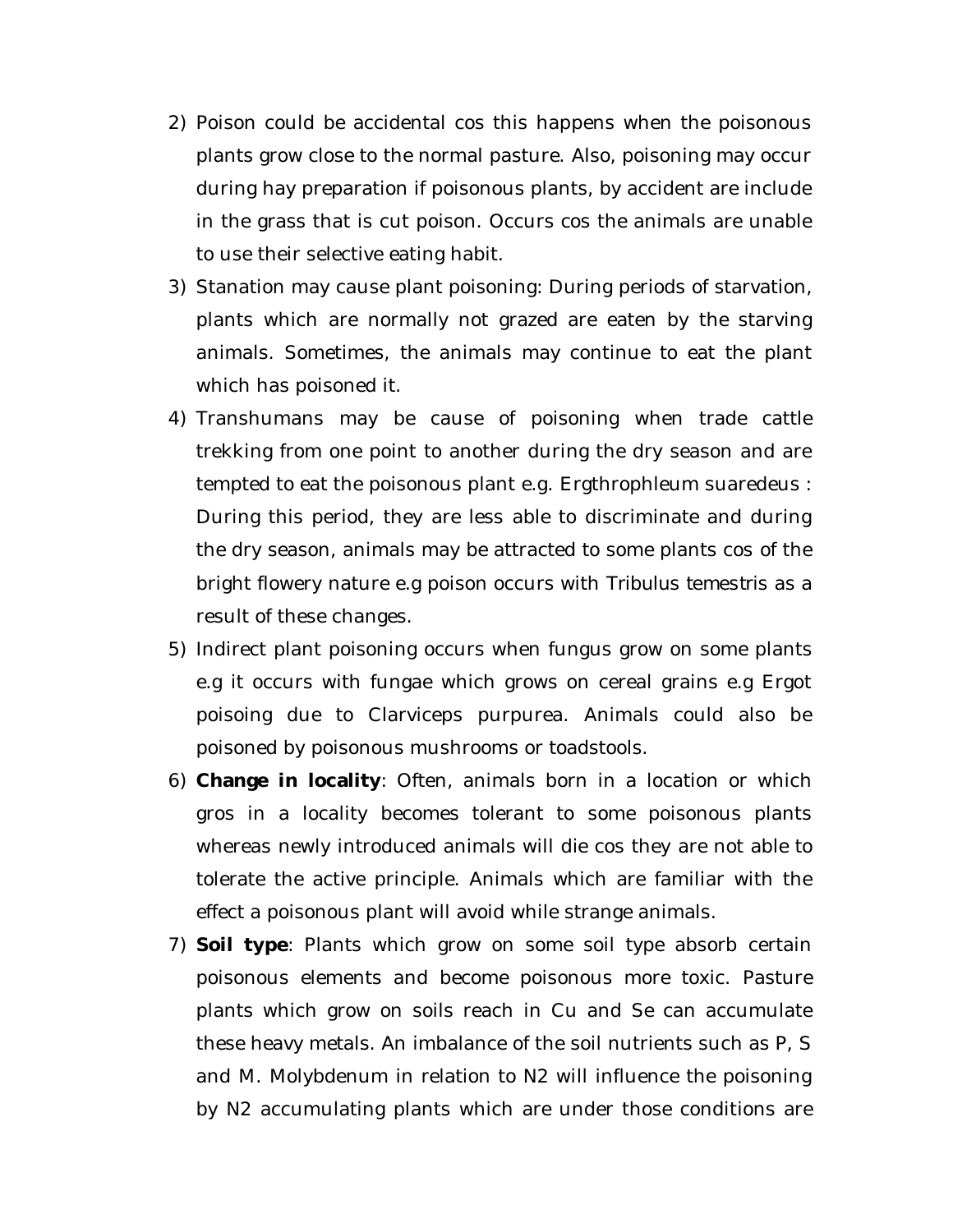unable to transform nitrate to NH3 and other N2 containing compound of the plants. This results in nitrate poisoning. The nature of the digestive system also influences poisoning cos ruminants with their complex stomach are able to break down the ingested poisonous plants but can also synthesize poisonous substances from plant constituents. The health status of the animals including latent infection, weight, age and species may also the determine the course of plant poisoning. Ruminants are less susceptible that horses and pigs are more susceptible with humans being equally susceptible as the pigs.

### **Chemical composition of Poisonous Plants**

### *Major constituents found in plants include:*

- Organic compound e.g alkaloid, diterpenes, cardiac and cynogenic/cynogenetic glycosides nitro containing compounds, oxalates, resins and certain proteins and or amino acids. Some plants may also accumulate inorganic compounds which may have serious effects on the animal.
- Alkabids are heterogenous compounds which are basic organic Nitrogenous compounds plant origin. They are active metabolic rather than end products of metabolism.

#### *Alkaloids could be of 2 types*

- heterocychc Nitorgen
- Non-heterocychc Nitrogen
- Plant which contain such alkaloids include Atropa belladonna atropine which consists of Solainaceae family.
- Reserpine of Apocynacea family which is obtained from Ranwolfia sepentina
- Strychnine of the Longanaceae family which is obtained from Strychnus-nux-vanica.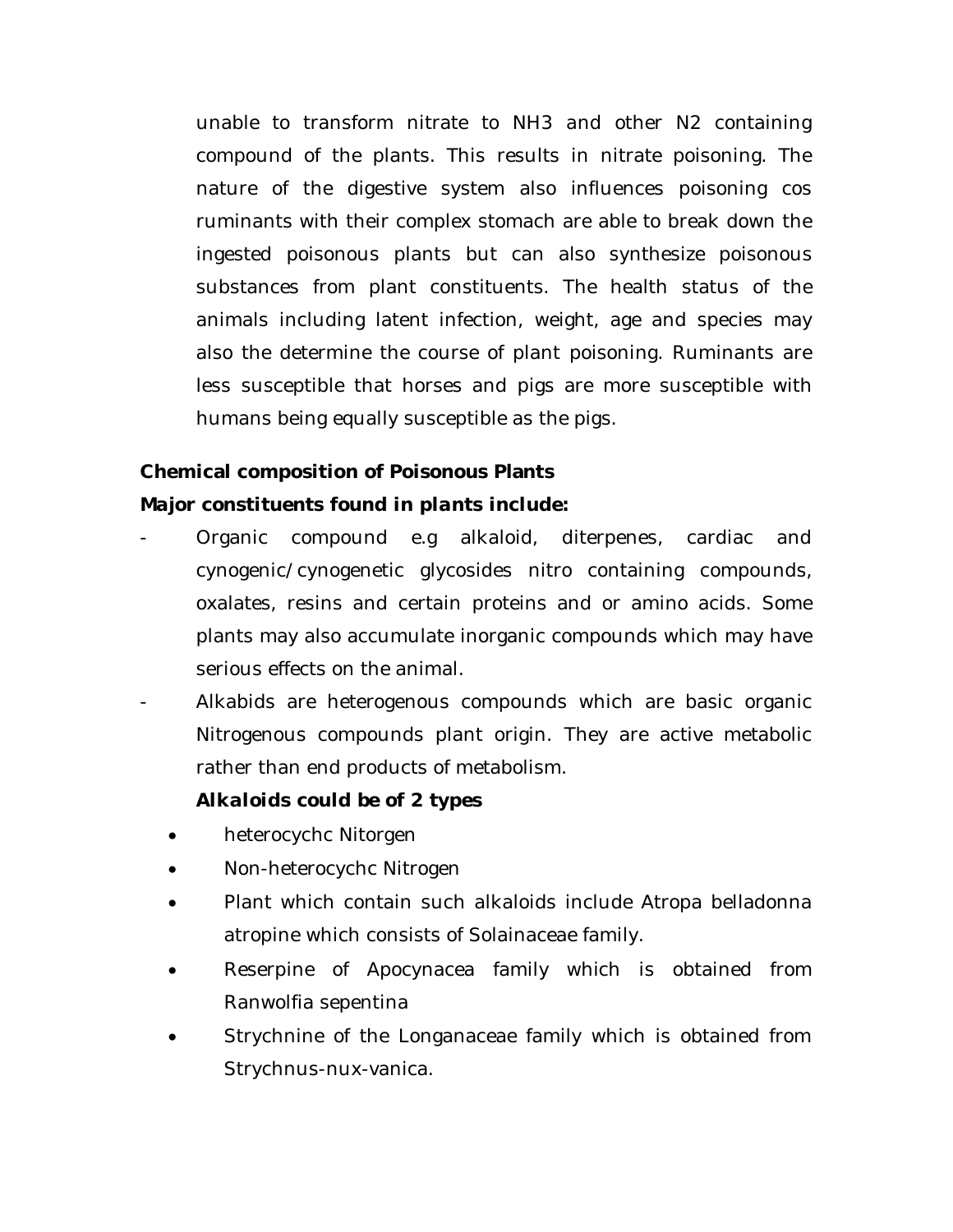- Glycosides: On hydrolysis, produce useful sugars; which are also known as glycones and 1 or more compounds known as aglycones. Glucose is the most commonly occurring sugar Toxicity or other major activity may be due to the aglycone moiety of the (1) cynogenic glycosides which often yield Hydrogon cyanide as I product of hydrolysis. The most widely distributed cynogenia glycoside is Amygolalin. On hydrolysis a 2- step process occurs yielding 2 molecules of glucose tree HCN is one of the vidently toxic end result product of hydrolysis.



The severity from HCN poisoning in plants depends on how much free HCN and or cynogenic glycosides exist in the plant. Cyanide inhibits the action of cytochroms oxidass (terminal respiratory catalyst linking atmosphere 0<sup>2</sup> with metabolic respiration: HCN poisoning is asphyxiation the cellular level.

(2) Anthraquinone glycosides: On hydrdysis, they yield the aglycone anthroquinene which has a purgature effect e.g Cassia senna release the anthraquinone senna which is of the family Fabaceae and the plant Aloe barbadensis release alce which belongs to family Liliaceae.

(3) Cardioactive glycosides: are xterized by specific action of the heart muscle e.g family Apocynaeae e.g Nerium oleander strophatus.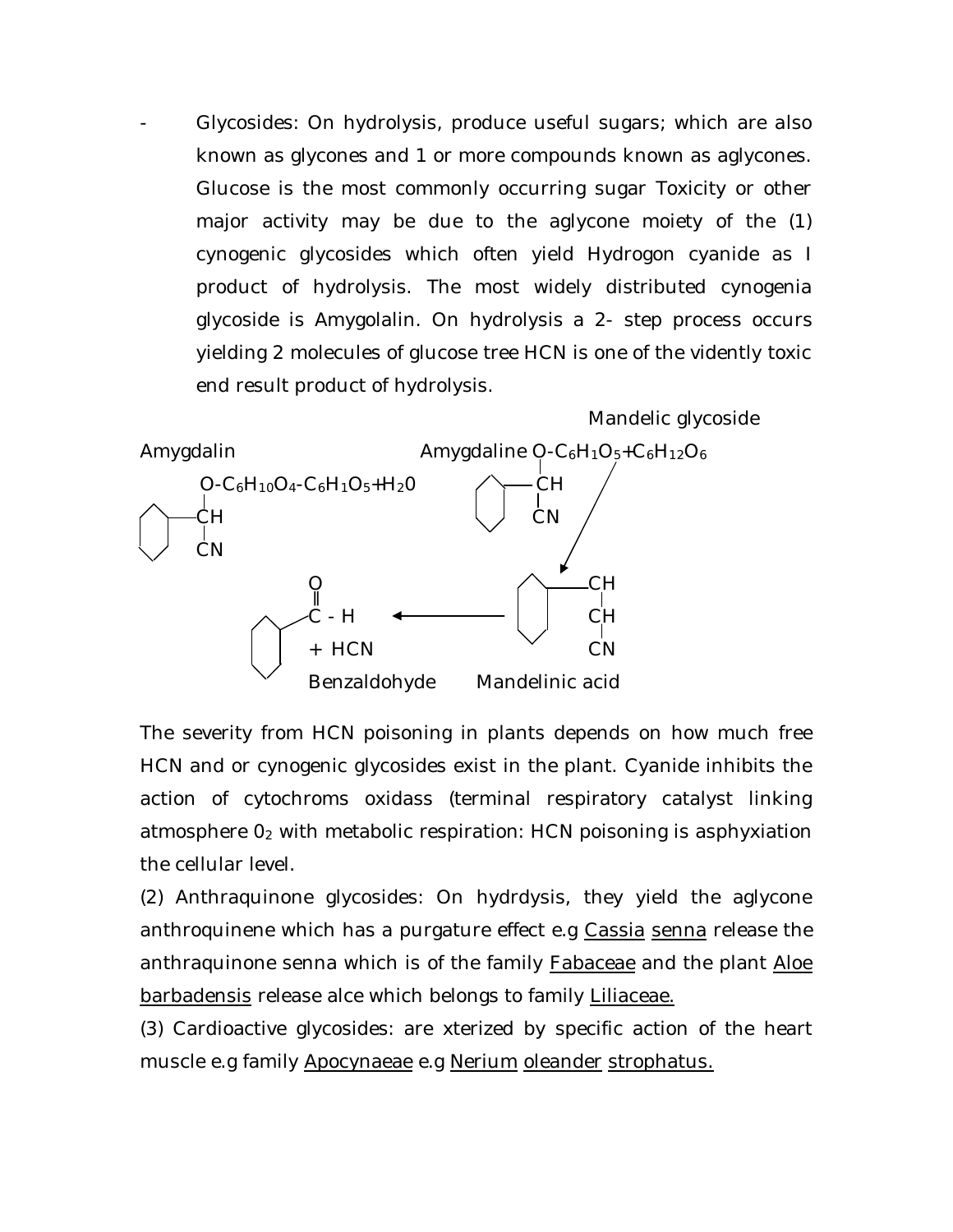4) Saponin glycosides: On hydrolyosis yields aglycone sapogenin which could be a steroled or a triterpene. The saponin glycosides form colloidal dispersion in H<sub>2</sub>O. They foam when shaken in H<sub>2</sub>O and usually have a bitter irritating taste. They irritate the mucous membrane and can destroy RBC by haemolusis. They are considered for the most toxic especially by cold blooded animals. Many of them are used for fish poisons e.g are obtained from the family Dioscoreaceae (yam). Dosicorease.

5) Coumarn glycosides are not common e.g Plant family Fabaceae e.g Melitotis spp.

6) Oxalato acid is the only organic acid of plants poisonous to animals under natural conditions. They more occur in plants as soluble K or Na oxalate or the insoluble Ca oxalate e.g Oxadidaceae with Oxalis sp.

7) Resins are amorphous products of a complex chemical nature. They are insoluble in H2O and do not contain N2 at all. Resins are also hard transparent or translucent. They soften when heated and finally met. They occur in complexes as in gum

- (gum resin)
- oil (oleoresin)
- sugar (glycoresin) e.g

Family Melianceae e.g Melia azadirachta.

# **PHYTOTOXINS**

Are protein molecule of high toxicity. They are mostly antigenic,

Family Euphorbiaceae Ricinus communis nicin

### *Inorganic Compounds*

Plants may absorbs and acculmulate  $NO<sub>3</sub>$  compounds Se, Mb and other elements that add high level to the animal. Nitrates after digestion to nitrites which are by fa more toxin than  $NO<sub>3</sub>$  especially in ruminants.

Algae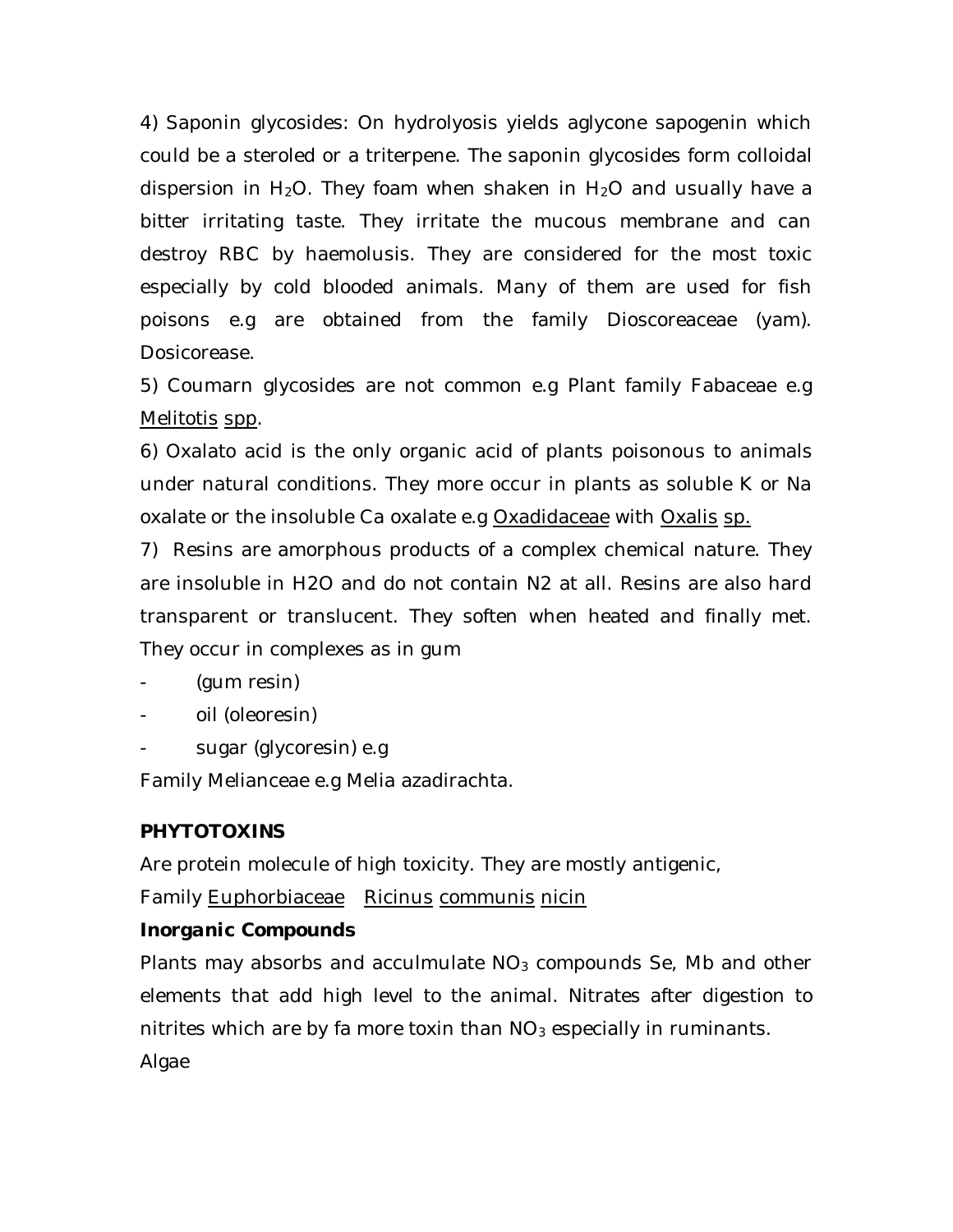Fresh  $H_2O$  Microcystis aeruginosa and fresh  $H_2O$  Anaebaena spp (both blue-green algae) are the common algal blooms which are responsible for most death in livestock, pets, wild animals and birds and even man. When such group of animals consume H<sub>2</sub>O in which such bloom grow. Toxicity resulting from such blooms may result from some fast death factors produced by blue-green algae from products of decomposition and from toxins produced by bacteria which are often associated with the bloom. Poisoning does not often occur unless dense bloom of toxic organisms is formed. Shell fish clam, crabs and other moluscs and invertebrate may contain dangerous level of the toxic agents of algae e.g the toxicity associated with shell fish is due to Gonyaulax tamerensis and G. carterella which are dinoflagellatos which produce the poisonous agent tetraodotoxin  $(N_2$  substance).

# *Fungi*

The poisonous agents obtained from this group can be divisible into both

- i) Mycotoxin (with molubolites)
- ii) Mushrooms (with poisons)

### *Mycotoxin*

Are by products of metabolism and often remain long in food long after the fungus which produced them has died. Toxins can be produced in food which doesn't look visibly mouldy. In addition, many Mycotoxins remain toxic after the food has been cooked or processed.

### *Mushrooms*

Basidiomycetes

Amanita phalloides and its close relatives are responsible for about 90% of the fatalist.

### Ferns (Polypoidaceae)

e.g Pteridium equilinum a.k.a Bracken fern. Contains the enzyme. Thiaminase which metabolize thiamine and this results in Vit B,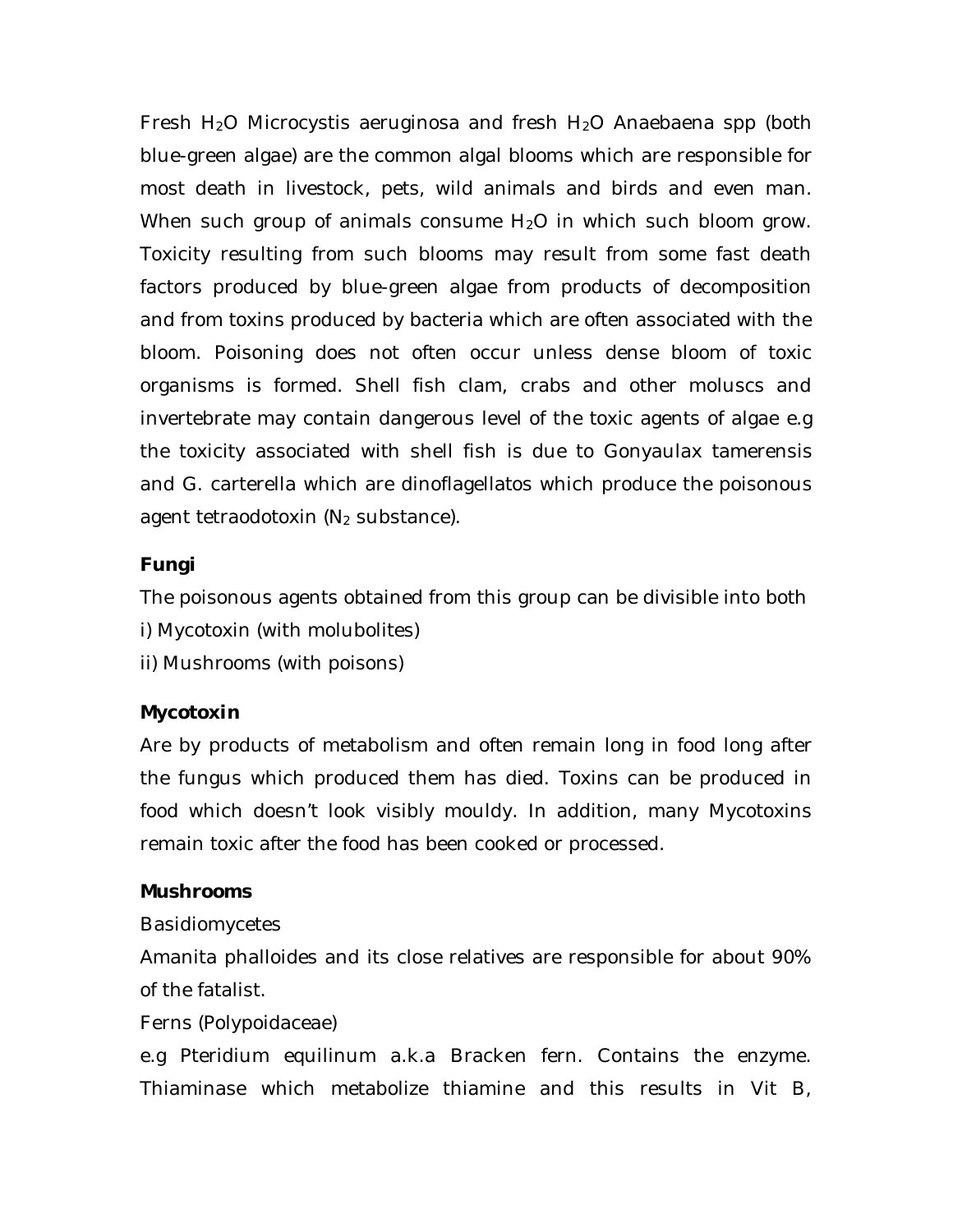deficiency. Serious poisoning occurs in ruminants and horses. Brackenfern also has mutagenic and carcinogenic factors which can be passed thru the milk of cows. This serves as a potential heath hazard in places where cattle which feeds on Bracken has their milk used for human consumption. The carcinogenic factors in known as Shikimic acid

Spermatophyta (Seed-producing plants).

Most diverse in terms of plant poisoning and almost all families appear to be toxic some stage of their development. It's not all the parts of the plants that may be poisonous. There are different families viz:

Asclepiadiceae  $\overline{\phantom{a}}$ 

Euphorbiaceae  $\succ$  contains latex and are generally dangerous Apocynanaceae  $\int$  ingestants

Fabaceae contains tannins, toxic glycosides and alkaloids Solanaceae has tropane alkaloids.

Plant families

Family thymelaceae

Lasosiphon Krausianus (Trunnbi by Hausa)

A small erect herb with yellow heads of flowers and a thickened root and it has a rhizome and the flower heads are located on a long peduncle. The calyx too is silky with longer whitish hair towards the base. The toxic principles are coumanin glycosides. Symptoms of poison include diarrhea, dyspnsea and ruminal stasis Abdominal pains and phetosensitization in calves. PM lesions include necrosis of the liver and gastroenteritis. Haemorhages, congestion and oedema of the brain, therefore, lymphopaenia.

# *Family Zygophylaceae*

Tribulus terrestrus (Tsaido by Hause)

It is a prostrate plant and has yellow flowers and with small sharpy spined fruits or burs. This can injure the skin of animals or bare foot.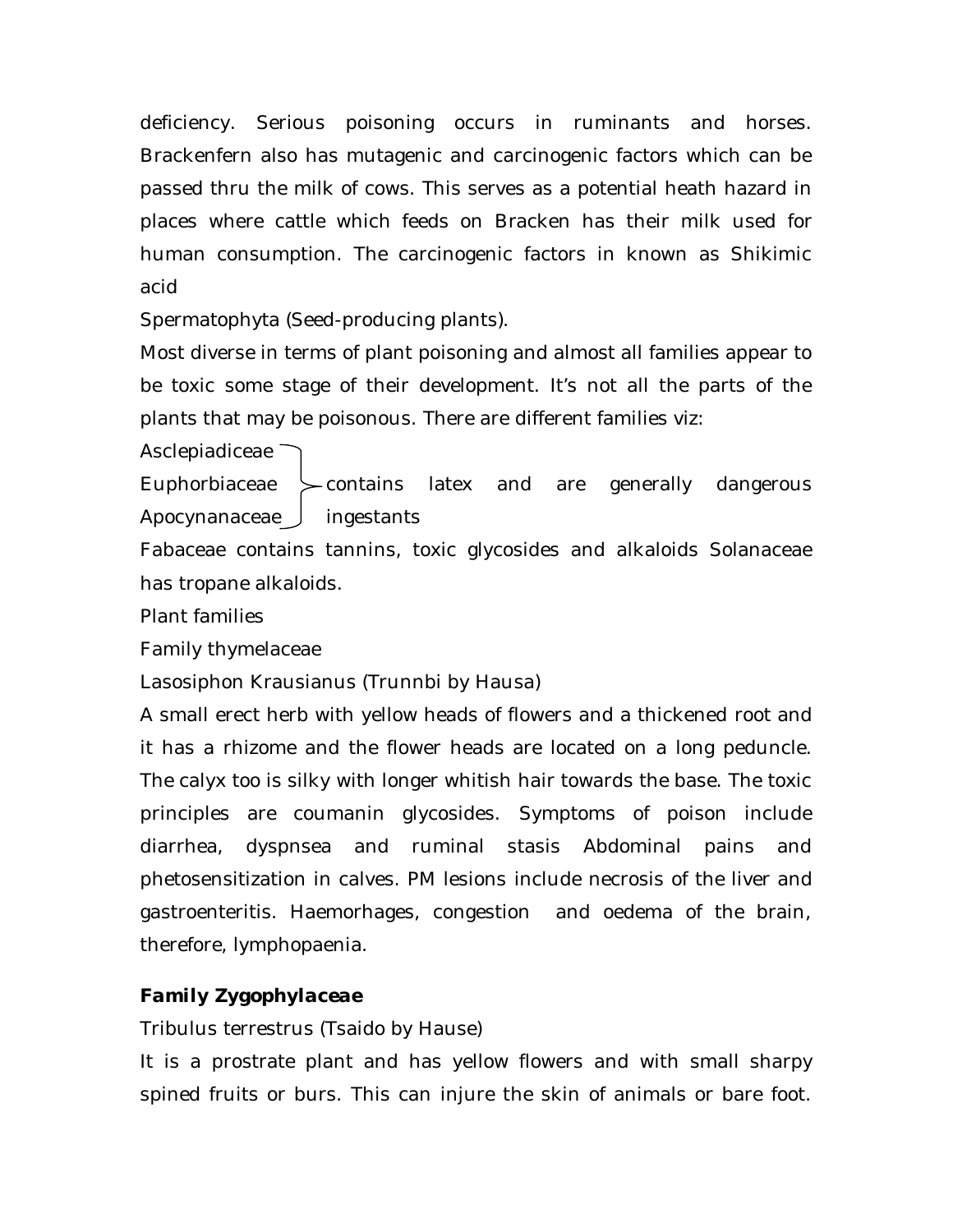The main stem is woody and densely covered with short soft hairs. The leaflets are about 3-13cm long on the leaves which are about 12-15cm. The fruits are about 1cm. Poisoning cahsed by Tribulus temestrus is known as yellow thick head or Tribuclosis in some part of Africa. Wilting tends to increase the levees of poisonous components. Poisoning is often due to photosensitivity reaction which results from the inhibition of the excretion of the by product of chlorophyll known as Phylloerythrin. This inhibition to due to damage to the liver by the toxic factor. Symptoms of poisoning include anaemia, ananexia and lesions can be found in the kidney with epidermal necrosis of the limb and pundent dermatitis.

# **Family Apocynaceae**

### *Strophantus hispidus*

A shrub with hairy whip-like branches which in time grows into a climber. The flowers are yellow and purple spotted in the throat. They have long tails on the corolla. The fruits are in form of follicles about 30- 40cm long with a beak at the end. It is comonly used for arrow.

### **Poisoning the flowers and**

### *Other parts are commonly*

Mixed to make the arrow poison with the seeds being very essential ingredients. The toxic factor known as Strophantine K which is a glycoside. It acts by stimulation of vagus nerve which:- slaws the heart and prolongs diastole. It also produces cardiac amythmias including tachycardia, pronourced bodycardia and an altermating weak and strong cardiac systoles (2) PM, the lungs of the animals are engorged and there's marked distention of the atrium which is filled with blood. The ventricles are contracted and empty. Strophantine K is similar to Digitoxin.

Family Euphorbiaceas

Ricinus communis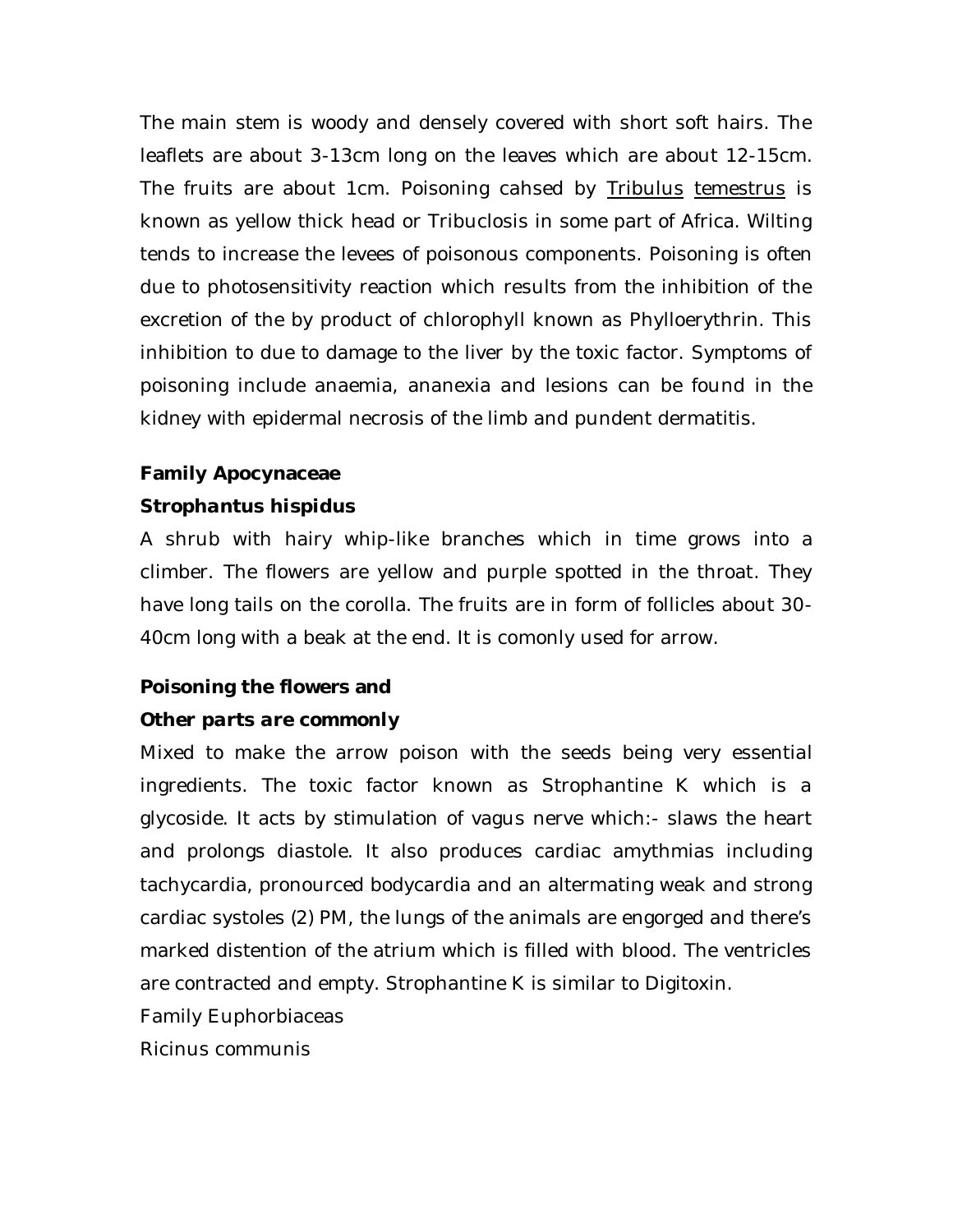It is known as a castor oil plant or Palma Christi. It is a shrub up to about 3m high with seeds which look like engorged tick with smooth mottled appearance. The leaves are large palmate with 5 points which are semated. The flowers are small and yellow. The seeds may be eaten when treated by soaking but when entreated, it is very poisonous. The residue which remains after extraction of Castor oil from the seed contain the poison. Ricin which is a toxalbumin and which is antigenic. It differs from snake and bacterial poisons cos it can be absorbed from the GIT. All parts of the plants are potentially poisonous and repeated consumption causes immunity and immunized animals can tolerate up to 800 time, the normal lethal those of Ricin. Animals spp varies in their susceptibility to poisoning by Ricin. Horses are most susceptide, sheep, cattle and pigs are intermediate, ducks, and poultry are least.

Symptoms of poisoning include tumultuous heartbeats, with sweating and titanic spasms. Animals show diarrhea which may be bloody. Affected horses show dullness and in coordinated gaits.

PM lesions include patch gastroentesitis, sometimes punctform haemorrhages. The mesenteric glands are swollen and aedematous. The liver, kidney and spleen may be swollen with aedematous fluid.

Rx invlies the administration of the antitoxin.antisera if avaikable or symptomatic Rx.

#### *Mannihot esculenta*

A shrub about 180-300cm high or more. It has digitate leaves which may be pale bluish green. The pink and purple flowers which are bell-shaped known as campanulate. It is often grown as Ornamental but livestock often get poisoned. Generally, the pounded root are used as fish poison or also for ordeal or arrow poison. It also act as a cardiac poison; acting similarly to digitalis but it is complicated with an effect on CNS. The nerve mechanism of the heart muscle.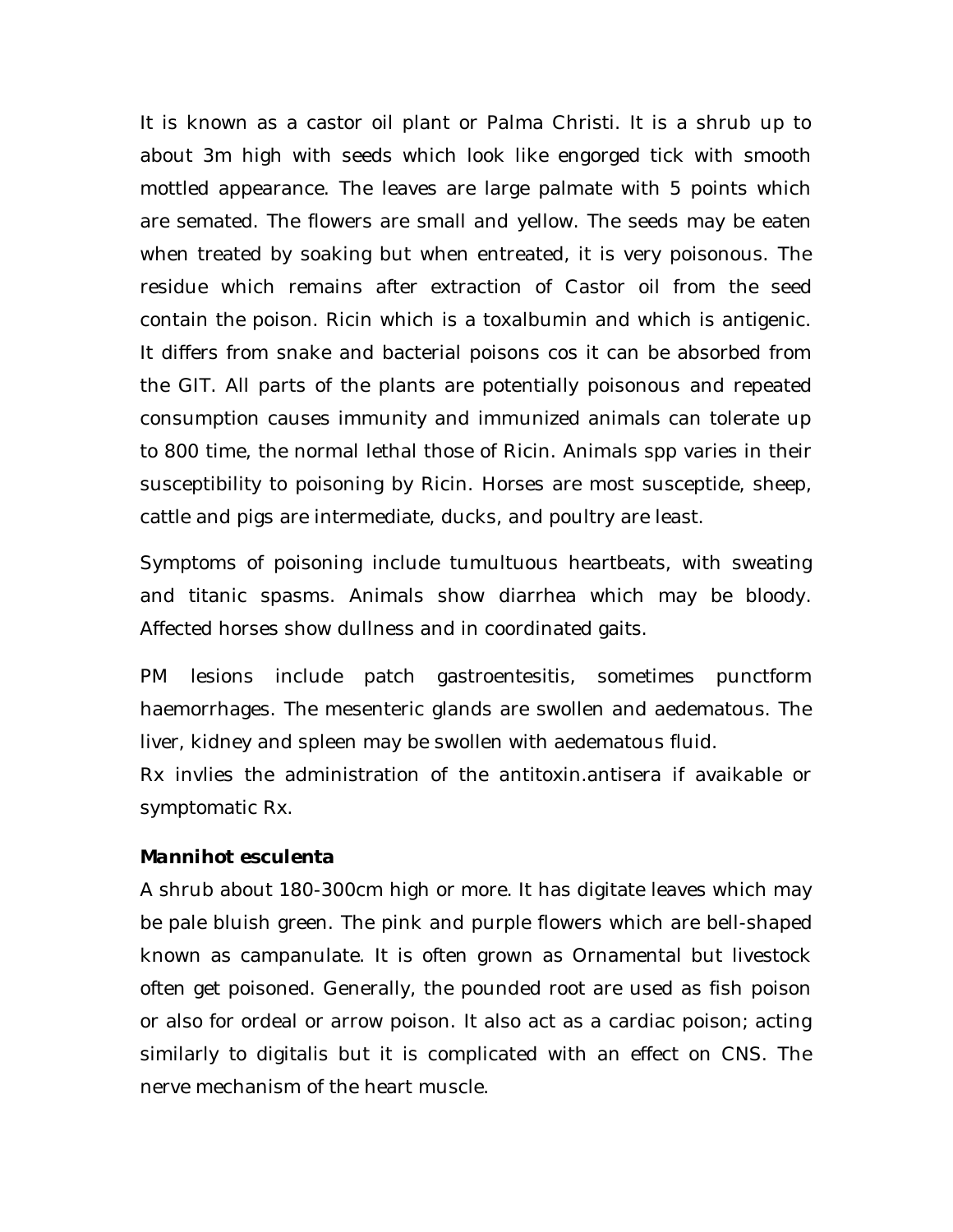### **Family Papillionaceae**

### *Tephrosia vogeilli*

An erect shrub about 180-300cm high and it is covered with a dense yellowish or short soft hours. The flowers are red poison causing paralysis of the CNS. Leading to respiratory and cardiac failure. The toxic principle is known as Tephresin and it has been used against various insects. The leaves and the seeds also consist of the toxic principle diguelin which acts as a insecticide. The pulverized leaves or concretion of the leaves are used as contact insecticides.

#### **Family Loganiaceae**

#### *Struchnus spinosa*

#### Strychnus nux vomica

A small tree with stiff horizontal branchlets. The flowers are white, short compound cymes. The fruits are hard shelled and yellow, a little large than one. The pulp of the fruit is acidic and may be edible. The seeds are highly poisonous acting directly on the spircord with a xteristic opisthothonus cos the extensive muscle are stronger than the flexon muscle. Symptom include nerousness, restlessness to which the animal may temporally recover or may be stimulated into similar actions again.

#### *Jatropha multifida*

a.k.a J curcus: It is a small spreading tree about 4.5cm high with spearshaped (lancedated) leaves. The flowers are inconspicuous. The fruits are flesh with 3 seeds. The seeds contain the toxalbumin Curcin.

Clinical signs appear few minutes-hours after ingestion and consist of diarrhea, dyspnoea, dehydration and loss of condition. Jetropha spp can also contain high levels of cyanogenic glycosides and prussic/HCN acid poisoning occur in ruminants which browse the leaves.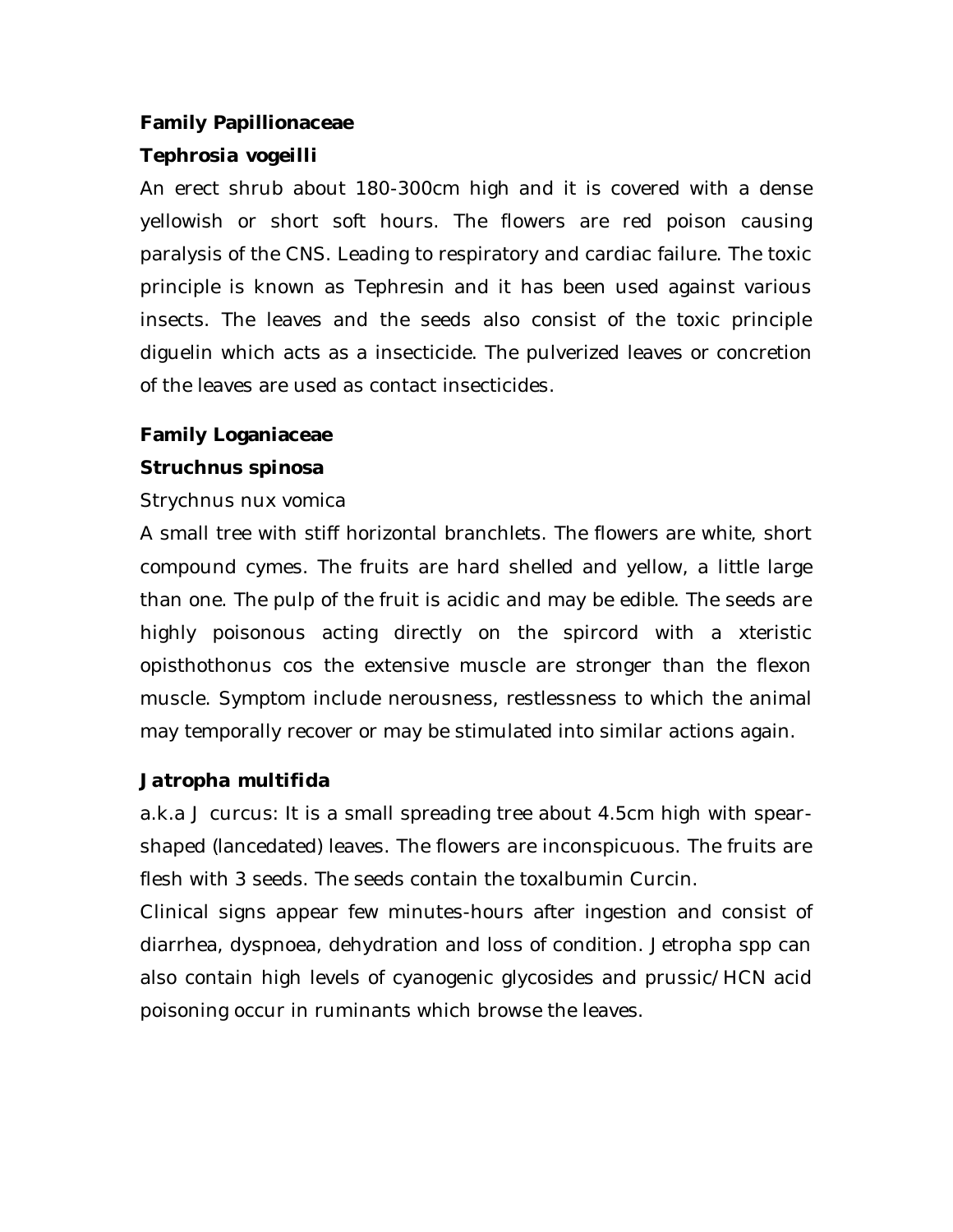### **Family Fabaceae**

### *Abrus precatorious*

a.k.a love bean, luck bean or Minnie minnies. It is a wooden climber with compound leaves about 60-80 millimeters long; each having 11 hours of broad oblong leaftes. They have dusters of hairy pods about 30mm long 30mm long with decorative scarlet seeds. Less than 1 seed thoroughly chewed is fatal to human. The toxic principle is the antigenic substances Abrin which is a lectin of 2 polypeptide chains joined by disciphide bonds. Horses are fatally poisoned. Ruminants are more resistant probably cos Abin is disturbed in the rumen. Clinical signs are similar to those of Ricin. Pm lesions include severe gastroenteritis. Free blood in the digestive tract. Haemorrhages of various organs. Illerations of the abomasal mucosa, nephrosis and degenerative changes in the liver.

# *Family Solanaceae*

- 1. Atropine group Atropa belladonna/deadly night shade
- 2. Solanin group Solanumsp, Datura Sp
- 3. Nicotone

Roots are vey poisonous if not properly prepared. It contains HCN which can be found in highest quantity in the young activity growing plants. Death normally occurs within few seconds and there may be convulsion paralysis, stupor and cessation of respiration before that of heartbeat.

PM lesions show congestion of blood vessels and the blood is bright red and is often unclotted. There is congestion and haemorrhages of the lung, reddening and congestion of the mucous membrane of the stomach. HCN is rapidly absorbed from the GIT if not in excess quantity and soluble-sulfur transferase rhodonase.

Mitochondria

 $CN+S_2O_2$   $\longrightarrow$   $CNS + SO^2_4$ 

S<sub>2</sub> transferases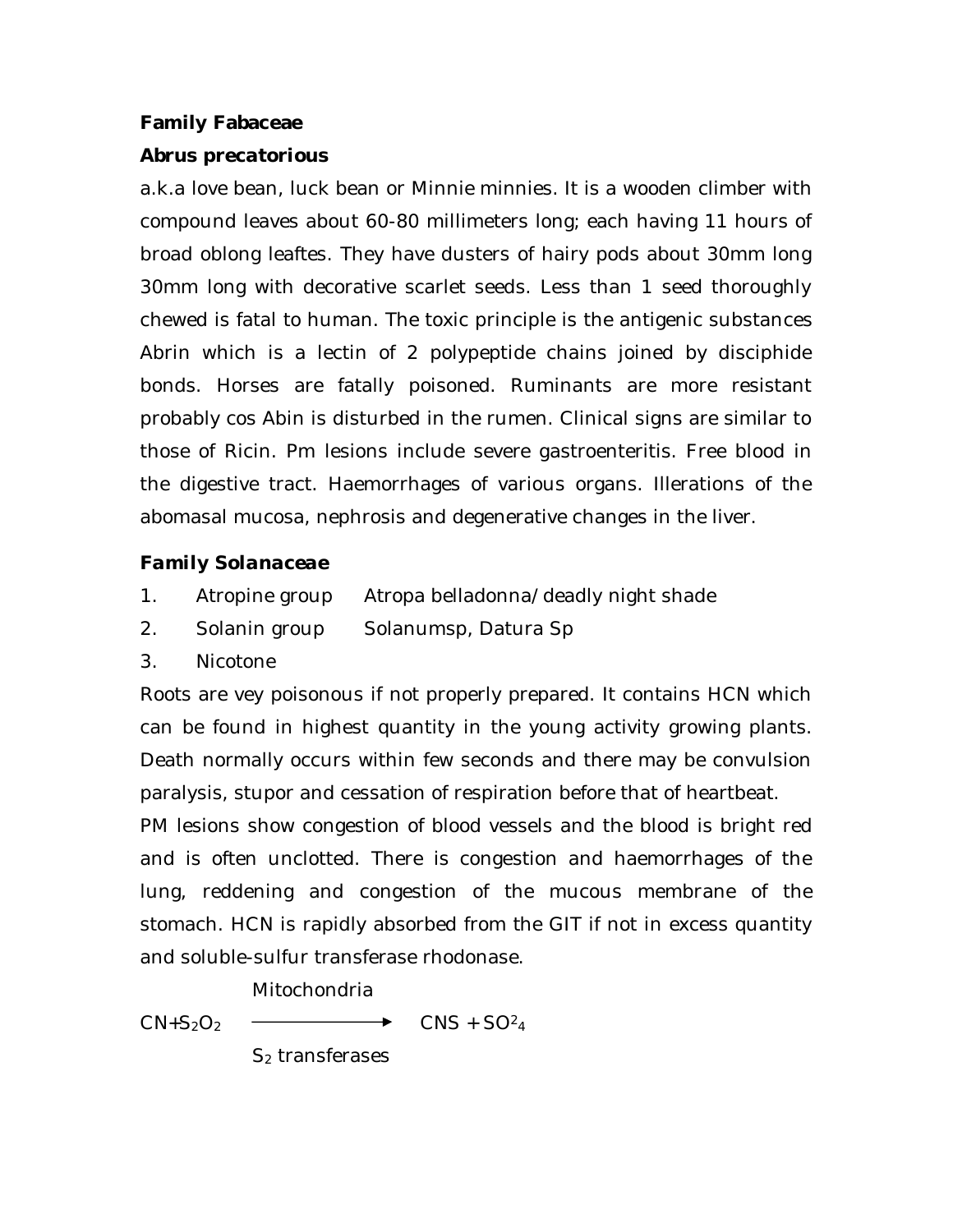The thiocyanate also has effect on thyroid gland. HCN cause anoxia of the CNS by inactivating oxidase. Cyanide ions react readily with the ferric ion of cytochrome oxidase. The complex, is stable and when Fe is kept in this trivalent state, election transport chain stops. This causes cellular hypoxia and cytotoxic anoxia. Haemoglobin cannot release its  $O<sub>2</sub>$ to the electron transport change.

### *Euphorbia Kamerunica*

a.k.a Caustic weed or milk weed. It is a shrubs up to about 1.5m high with a distinct trunk. They are xterize by the latex which is a milky exudates which core from the foliage when it is broken. The latex is irritant to the skin especially on the mouth when eaten by grazing animals. It contains cyanogenic glycosides:

Others similar to this spp include: E. tirucalli E. pulcherima

# *Datura stramonium*

An erect branched annual with white flowers and sping fruits about 4cm indiameter. The leaves are palmate. The 2 or D. stramorium and D.metel are known as Thorn apple. The seeds are poisonous but contains less poisons than the leaves and root. The toxic principle is a glycealkaloid known as Scopdamine. Symptoms of poisoning are dilation of the pupils and blindness. Also causes dry mouthed pulse and respiratory rates, nerousness. Delirium and trembling followed by panalysis.

There is drop in temp from convulsion relaxation of the sphincter and death from asphyxia.

### Solanum torvum

Also a shrub about 60-90cm high. The flowers are white

Others under Solanum spp include S. uncanum S. nigrum. All contain the glycoalkaberd. Solanin which resembles Sapponin in action but all produce atropire like symptoms like Datura Spp.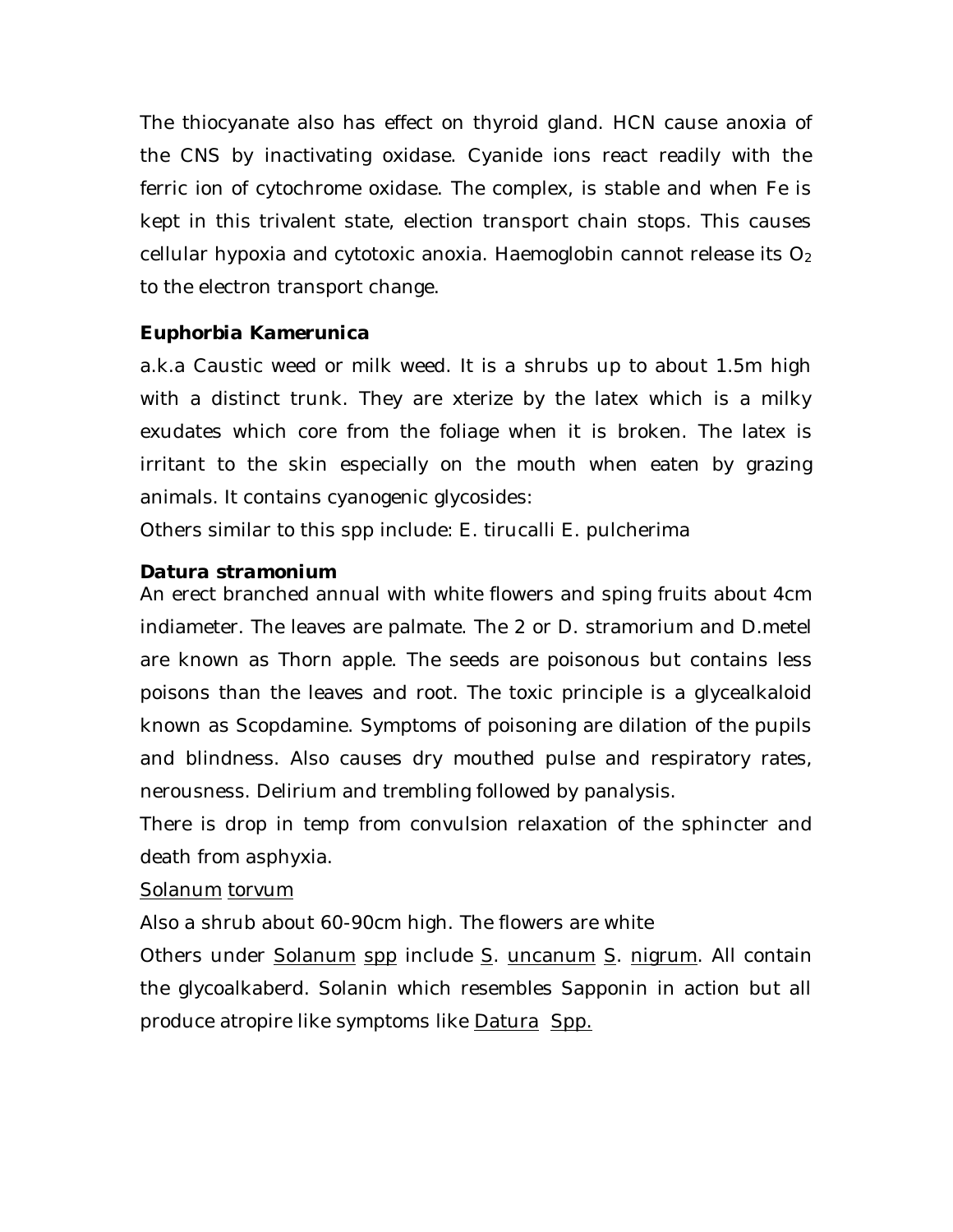### **Family Cycadaceae**

#### Encephalartus barteri

Has leaves up to 180cm long and they are pinrate. The toxic principles are glycosides Macrozanin and Cycasin and poisoning results in necrotic hepatitis and degenerative changes in the kidney and heart of calves and goats which is highly poisonous. The flowers are 1<sup>st</sup> green but soon change to red and the petal cur back. The leaf tips are prolonged into tendrils which attach to support and had the plants up. The toxic principle is the alkabid Colchicine with action similar to that of squil.

### **Family Mimosasae**

#### Leucana leucocephala

A tree or a shrubs with bipinnate leaves and the fruits are pods 15cm long. They are used as Ordeal poisoning. Symptoms include anorexia, ed heart sounds and respiratory embarrassment. The active components include Erythrophleine and Casseine.

#### Cassis Sieberrana

- C. simea
- C. occidentalis
- C. alata

They all contain the orthraquinone glycosides. The leaves of C.siebarana are pinnate. Their seeds can be roasted in place of coffee but they are lethal fatal to calves producing anonexia, weakness, ataxia, necumbency and death. PM lesions include wldespread degeneration of skeletal muscle. Diminished egg yield and mortality in poultry.

Family Dichapetalaceae

### Dichapetalum madagascasiconse

A shrub or tree and the young leaves are more poisonous and they are used as rat poison. Their poison substance is a fluoroacetate and poisoning is xterized by a latent period of 24hrs before clinical signs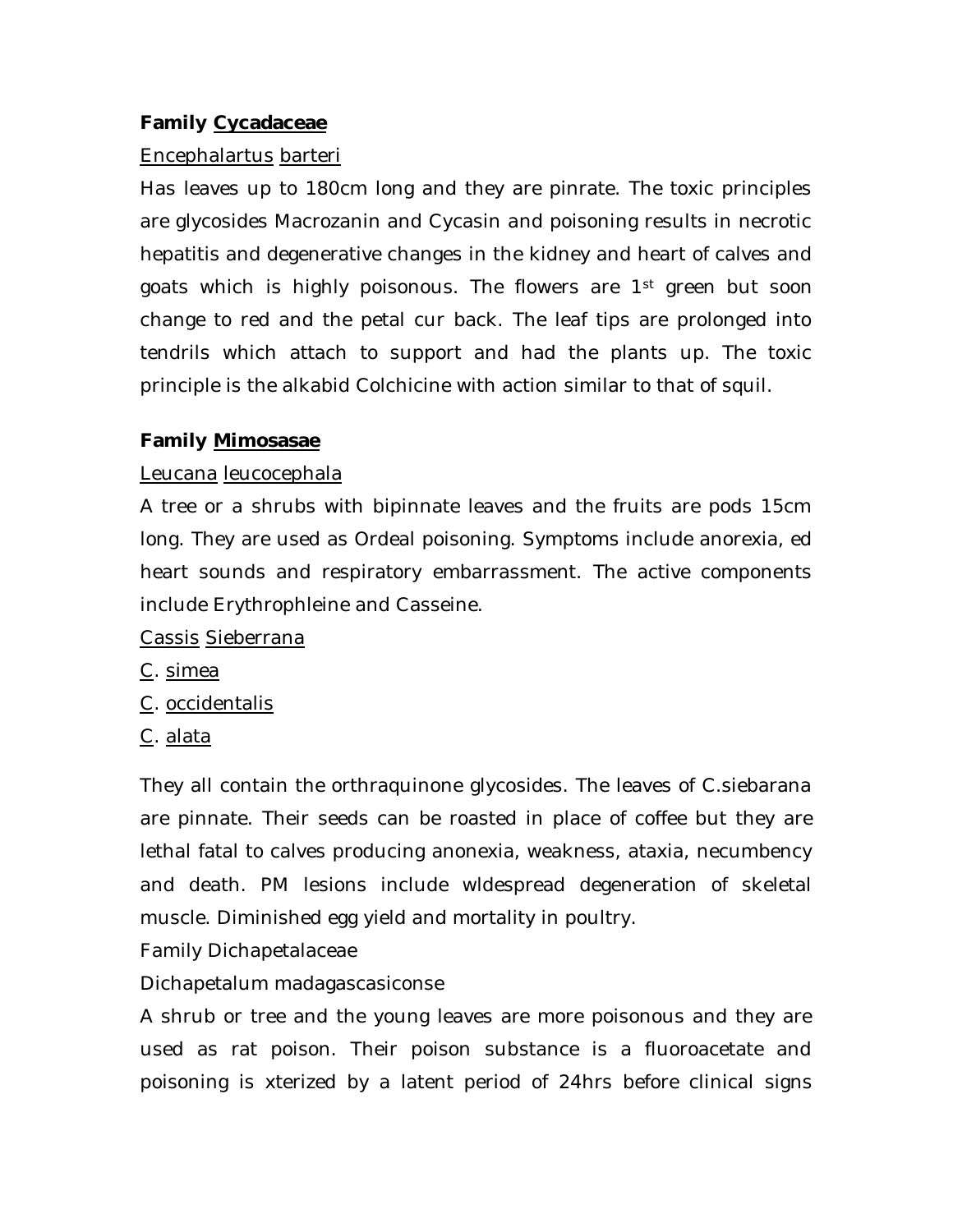appear. This is the period for the plant to be digested and absorption of the fluoroacetate into the blood and from there, into the cells.

Signs include CNS effect or cardiac in cases of the carnivore or the ruminant. It is respiratory in cattle which produce lethal doses and symptoms begin after drinking of H2O or exercise. These include anxiety, hyperaesthesia, depression of salivation, respiratory distress, ataxia, animals may show a particular stane, muscle trenor, tachecardia. Some animals show tenesmus, stringy faeces, they bellow and urinate frequently. Fluoroacetate produces its symptoms of poisoning by inhibiting acenitrase which is important in the conversion of citric acid to isocitrate and thus in accumulation of citrates in tissue metab.

Family Sapindaceae

Paullinia pinnata

A small shrub and contain the poisonous principle Saponins, Timbein and Timbell. They have similar actions to Aconitine.

# **Family Leguminosae**

# Crotalaria retusa

Contains the pyrolizidine alkaloid. Symptoms of poisoning include anonexia, wasting, irritability and xteristic yawning. Muscular spasms lead to a phase of mad and aimless galloping which gradually leads to walking stage from which the other name of walkabout disease is derived where the animal may walk about for hours with slow staggering gait and the head held low. There is no cure for Crotalaria poisoning. Rx may prolong life but seldom results in recovery. The alkaloids responsible for these poisons include Crispatine, Monoaotaline and Fulvine.

# **CYANIDE POISONING**

# *Sources of Cyanide Poisoning*

- Fertilizers
- Effluent of gold, mines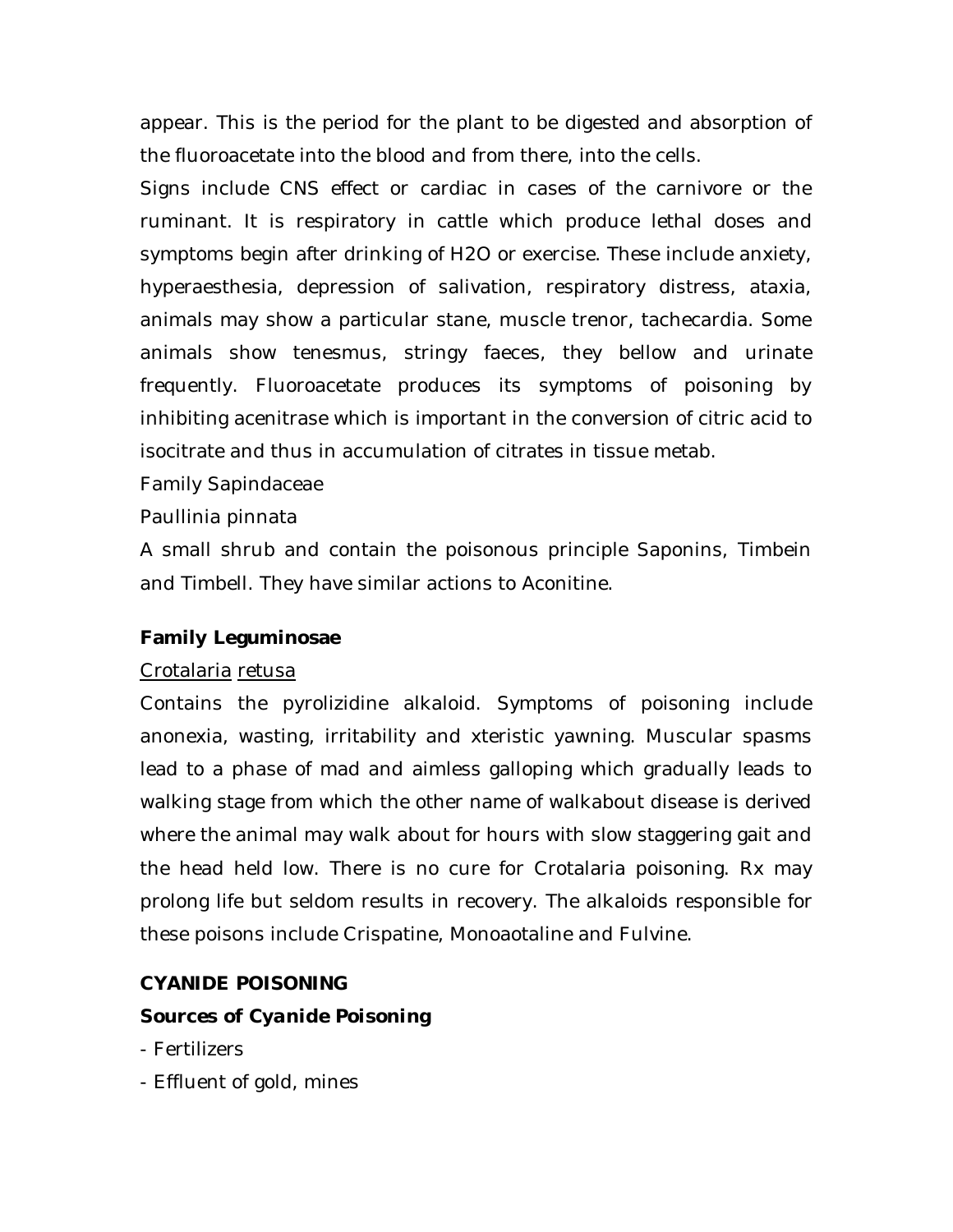- Plants: There are 2 mines

\* Free hydrocyanic acid \* Cyanogenetic glycosides Absorption of the cyanide are mainly thru GIT and Lung.

# *Pathogenesis*

Cyanide produced acute anoxia of the body tissues by inactivating the cytochrome oxidase enzyme system necessary for tissue respiration. As a result cyanide is called tissue asphyxiant. Death occur in acute cases within a few seconds; I'll cos of the asphyxiation. (2) CNS level.

# *Symptoms*

In case of hydrocyanic acid and cyanides, death occur within a few seconds. There may be convulsions, paralysis, stupor, sensation of respiration before that of heartbeat.

With the cyanogenetic plants, onset of symptoms depend on the amount of glycoside ingested and the rate of liberation of cyanide from it (i.e glycosides needs to be hydrolyzed in the GIT before the HCN acid can be liberated).

It is possible for an amount of cyanide exceeding the minimum lethal dose to give rise to delay symptoms or even no symptom (2) all if ots absorption is sufficiently prolonged by slow hydrdysis of the glycosides. Death without symptoms may occur sometimes after cyanogenetic folder has been consumed. Otherwise, there may be evidence of excitement profuse salivation, convulsions of varying degree and duration, jerky movements of eyeball and respiratory distress with death ensuing from 15-60mins after the onset of symptoms.

# *Pathology*

Congestion of blood vessels, the blood remain unclotted and often of a bright red colour which is pathognomonic. Congestion and haemorrhage of the lungs and reddening and congestion of the membrane of the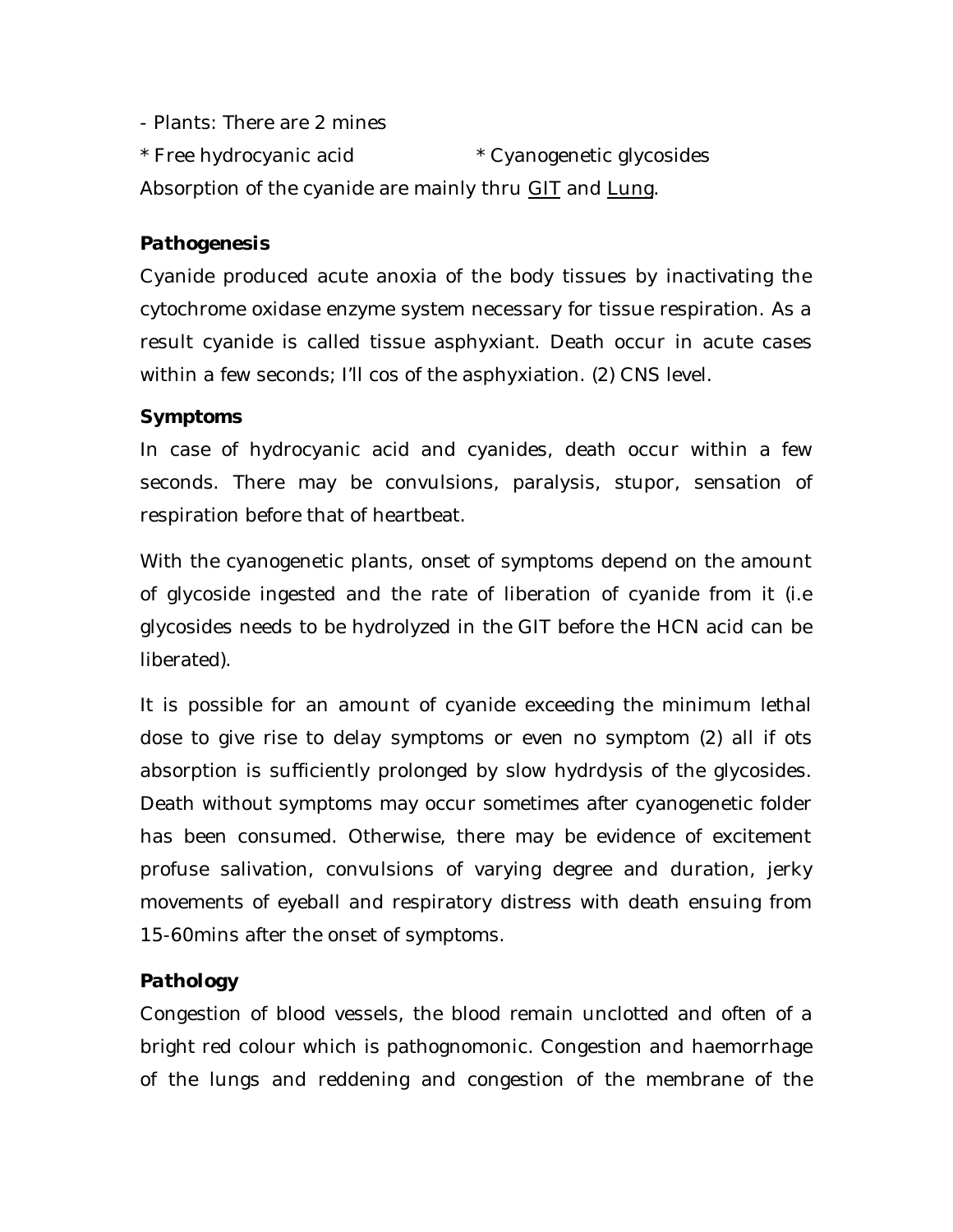stomach. When plant has been responsible for death gastroenteritis may be observed.

# *Dx*

Symptoms and lesions are not sufficient xtristics for accurate dx to be made. It is then essential to revert to chemical analysis of rumen or stomach content and of liver and or muscle.

### *Rx*

Rx is aimed (2) fixing the highly lethal cyanide ion in a harmless form and converted to thiocyanate which is readily excretes by the kidney. The 1<sup>st</sup> stage is done by administration of Na nitrite i/v which converts haemoglobin to methaemoglobin. Cyanide then combines with methoglobin to form the non-toxic cyandnethaemeglobin. Cyanide readily Cyanide readily combines with circulating Hb thereby making it unavailable for  $O_2$  carrying function.

# *Pathogenesis also*

2<sup>nd</sup> stage: Na thiosulphate is then administered (not immediately) to act as a sulfur donor for the conversion of cyanide moiety of cyanomethaenoglobin to thiocyanate under the action Rhodenase.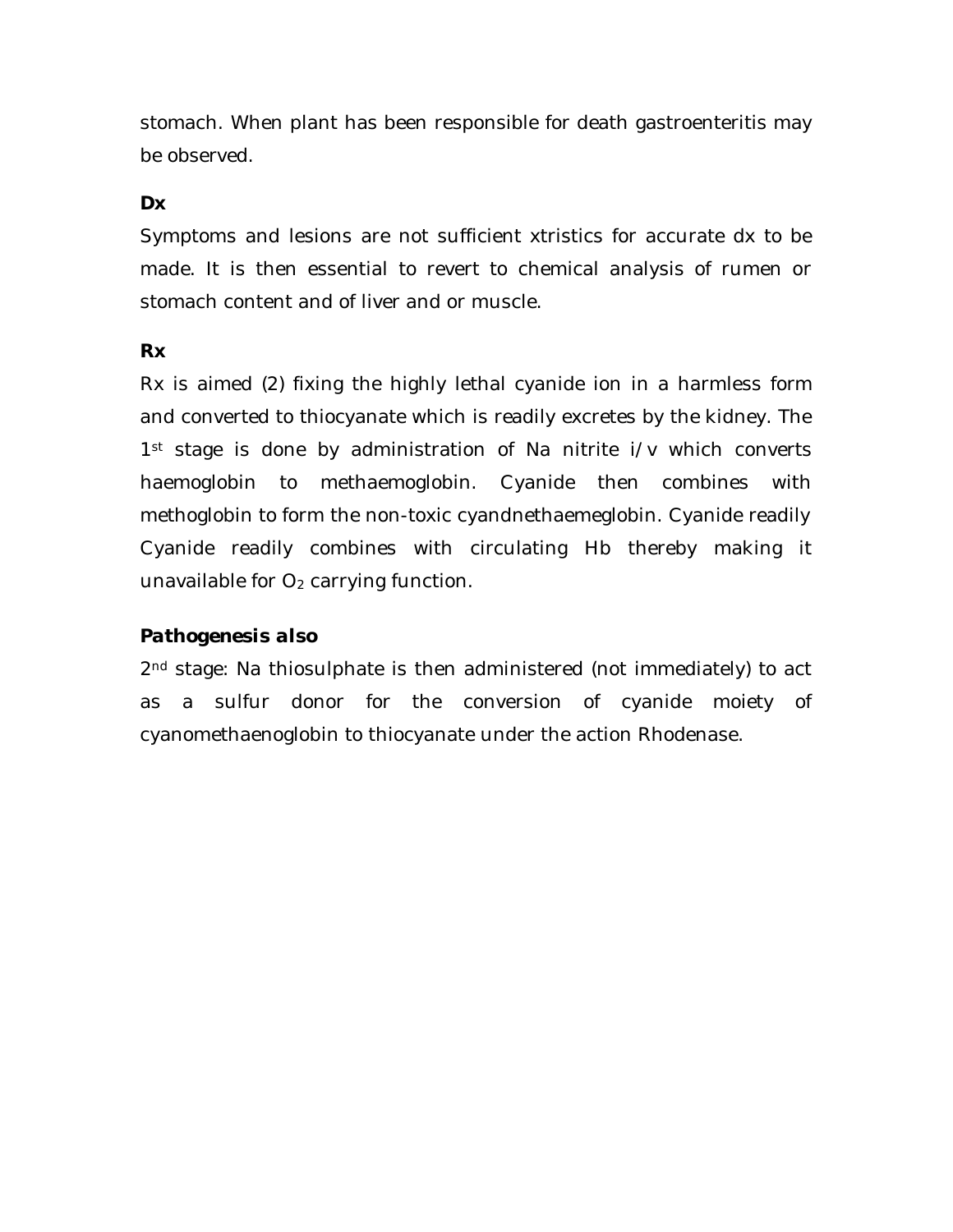# **VPC 302**

# **INTRODUCTORY VETERINARY PHARMACOLOGY**

#### **PHARMACOLOGY**

Pharmacology is derived from the 2 words **Pharmakon:**- drugs, medicine and **Logia**: study Pharmacology is the study of the actions of chemicals on biological materials.

The knowledge about medicine was developed by Egyptians Babylonians and Indians. Treatment of various diseases have connections with magical origins and this includes the use of incantations with various crude elements such as lizards, blood and an old book boiled in oil. The things of a hanged man, excreta and organs of various domestic animals.

Hippocrates 460-377BC was known as father of medicine and was reputed to have freed medicine from mysticism and philosophy making it more applied to rational therapy. He made little use of drug and dependent on fresh air, good food, purgatives, and enemas, blood letting, message and hydrotherapy. Hippocrates freed medicine from all inadequacies observed in crude practice. He associated disease with an imbalance of the body humor rather than demons, gods etc. He's also remembered for medical ethics.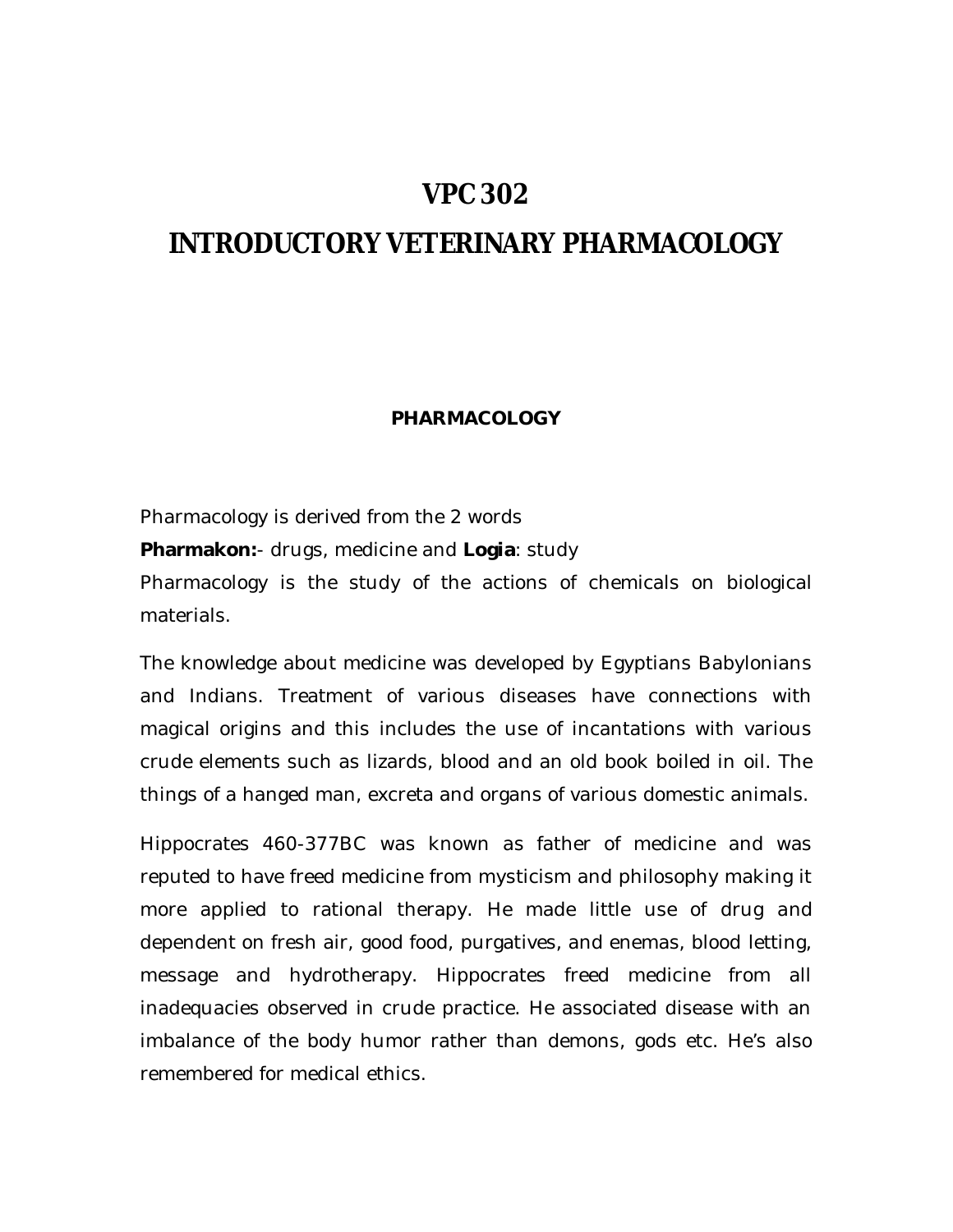# **DEFINITIONS AND TERMINOLOGIES IN PHARMACOLOGY**

# *Toxicology*

Is the study of poison and poisoning. It is considered as a division of pharmacology but it separates from pharmacology when we're concerned with overdoses and the misuse of drugs which results in toxic effects.

# *Pharmacy*

Is concerned with the preparation and dispensing of drugs.

**Posology:** Study of the dosage of drugs

*Metrology*: has to do with the study of weights and measure as it applied to preparation and administration of drugs.

*Chemotherapy:* study of drugs which are capable of destroying invading organisms without destroying the host. The concept was 1<sup>st</sup> observed by Paul Erlirch. It has to do with antibiotics, anthelminthics, disinfectants, antiseptics etc.

*Pharmacognosis*: deal with the properties and identification of crude drugs or the study of crude drugs of vegetable and animal origin.

**Therapeutics:** the act of treating diseases.

*Pharmacotherapeutics*: the use of drugs in the treatment of diseases.

*Drug:* a chemical substrate which exerts a biological effect or broadly, *it is a chemical substrate which alter the responses of biological systems.* In the medicinal sense, it is a chemical or an agent which is used to treat, cure, prevent and in the diagnosis of diseases.

**Potentiation**: occurs when the combination of 2 drugs gives a therapeutic or pharmacological effect which is greater than the expected sum of the individual drugs when they are given alone? When the action is less, it is Antagonism effect?

**Intolerance**: occurs when the incidence of side effect to a drug is so great that the administration of the drug has to be discontinued, the patient is then said to show intolerance. This is an area of pharmacogenetics.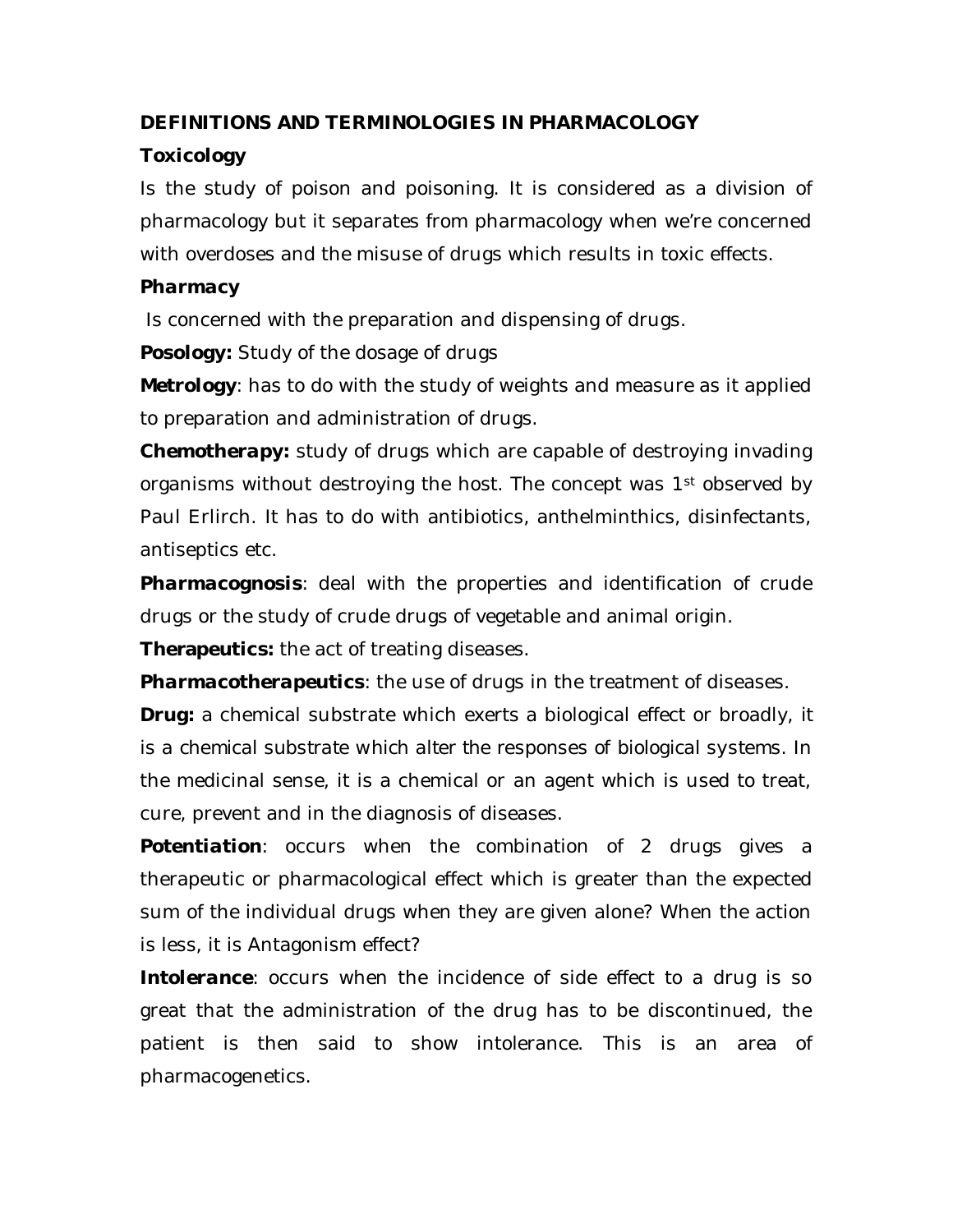*Pharmacodynamics* define the ways by which drugs works or act i.e study of the effects and action of chemicals on biological systems and how these system handle the chemical.

*Tolerance*: is reduced/lessoned response to the action of a drug so that a larger dose than normal must be administered to give the characteristic effect.

**Side Effects:** are effects produced by a drug other than those which are desired which may cause some level of discomfort to the patient e.g Morphine is used as an analgesic and its use causes constipation. Atropine used to reduce muscarinic response in animals, causes blurred vision.

*Idiosyncracy*: an abnormal unexpected response to a drug following a normal dose of the drug. The response is a general effect of the compound.

*Hypersensitivity:* an allergic anaphylactic reaction which follow the use of some drug. The initial sensitizing reaction takes places when the drug is 1<sup>st</sup> given. Subsequent doses cause hypersensitivity reaction.

*Habituation*: A compulsive desire to continue taking a drug i.e physiological dependence on a drug in human.

*Dependence:* need for an individual to continue taking a drug. He/she cannot live normally without taking the drugs. When the drug is stopped, withdrawal symptoms occur. Occur in human and animal practice.

*Addiction*: A special form of chronic poisoning. Addicts show tolerance, habituation and dependence.

**Species Tolerance**: Is the ability of some animals to tolerate drugs which are toxic to most other animals.

*Cross Tolerance*: tolerance which is acquired by exposure to related drugs. Occur most especially in the use of antibiotics.

*Biochemophology:* relationship between the chemical structure and the *Pharmacological activity*. Also known structure-activity relationship.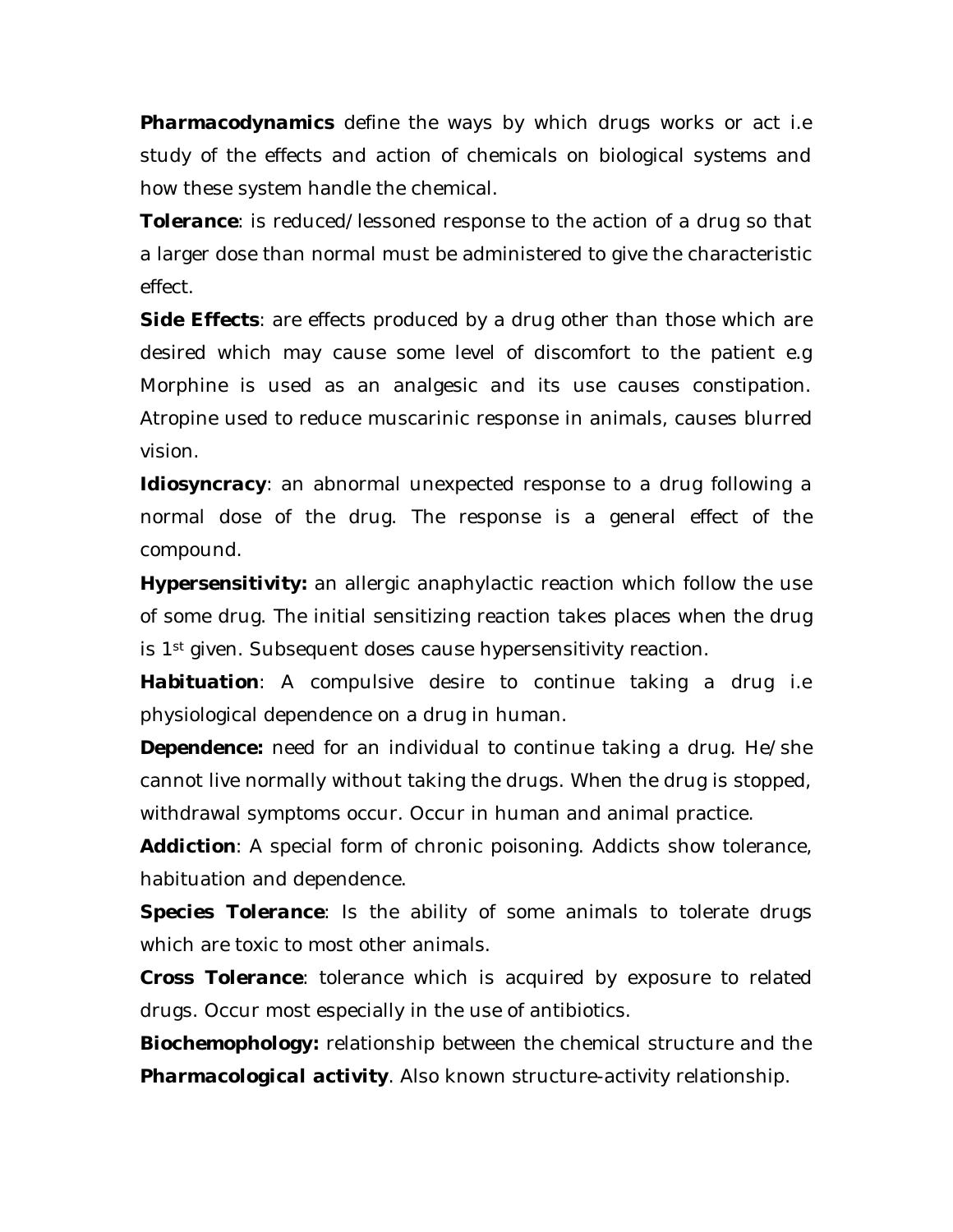**Bioassay:** the determination of the potency or the concentration of a compound by its effect on animals. Isolated tissues, microorganism as compared with the standard.

*Antagonism*: reduction of the effect of one drug by another drug. Types to be studied include chemical, physiological and pharmacological (competitive and non-competitive) antagonisms.

# **SOURCES OF DRUGS**

Drugs can be obtained from 4 major sources:

- Animal sources where vitamins, antisera and hormones can be obtained. Vitamins can be obtained from cod liver oil, hormones from extracts from thyroid gland and extracts from posterior pituitary used for the treatment of diabetes insipidus. Insulin can also be obtained from animal sources. Antisera such as anti rabies and DHLPP (anti distemper virus) vaccines.
- Plant Sources: Drugs can be obtained from the leaves, flower, fruits, their bark, the root, the wood or lignum bulbs, corms, rhizomes and seeds. The active agents from plants could be alkaloids such a atropine, glycosides such as digitalis, CHOs with sugars and pectins, fats and oils e.g castor oil. They may be saponins, tannins, waxes, oleoresin.
- Mineral sources e.g of minerals used as drug include potassium nitrate used as a diuretic, magnesium oxide used as an antacid, MgSO<sup>4</sup> as purgative.
- Synthetic sources make up the major sources of drugs in modern day therapy of disease. The 1<sup>st</sup> synthetic drugs were volatile anaesthetics and this was followed by phenolic antiseptics.

# **DRUG NOMENCLATURE**

This has to do with the naming and classification of drugs and therapeutic agents, can be divided into 2 main classes; prescription and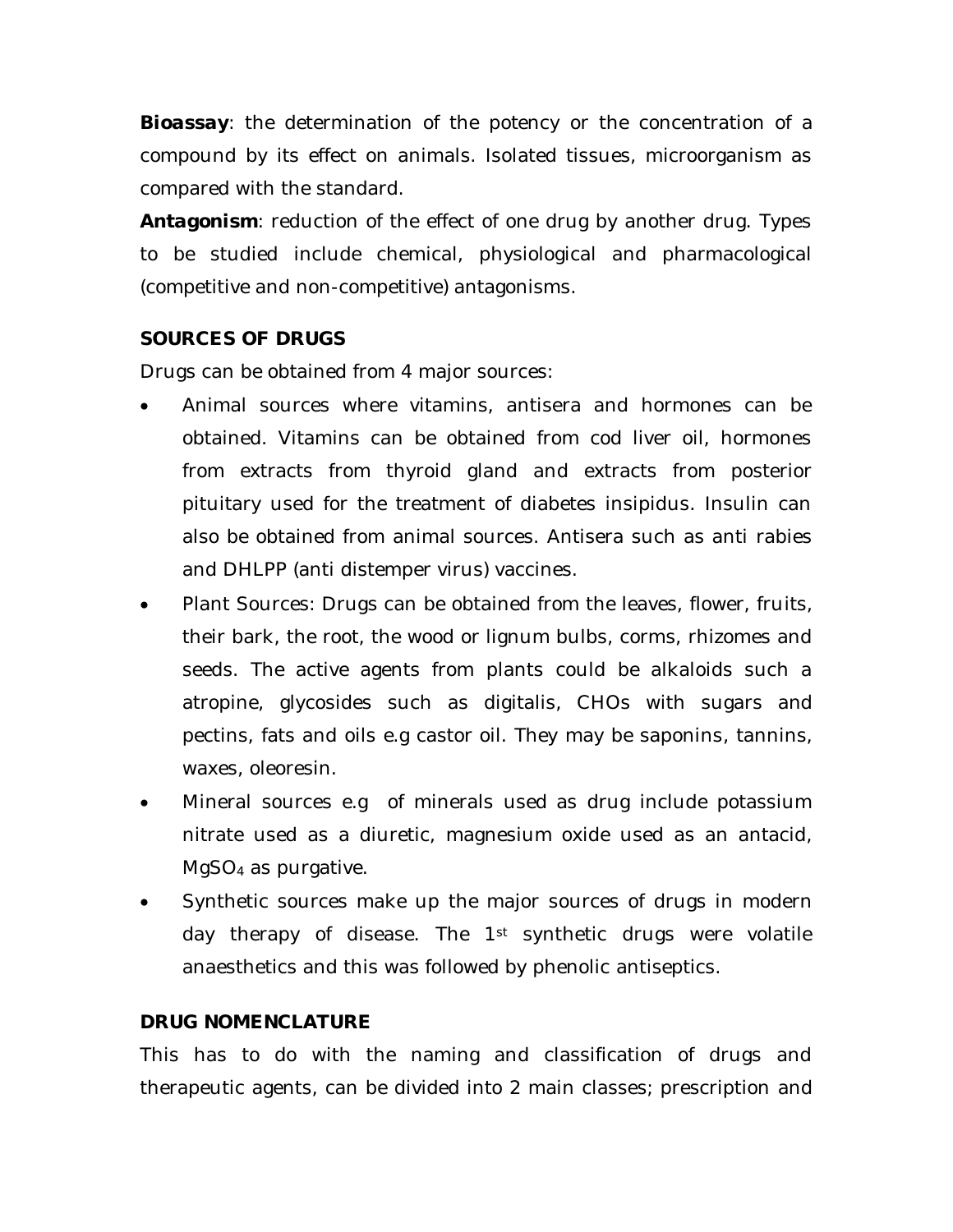non-prescription drugs. Prescription drugs are those which are dispensed by law only by practisioners such as veteraninas, physicians and dentists.

Non-prescription drugs are those which can be sold over the counter e.g some analgesics such as aspirin.

Drugs can generically be classified by

- 1. Chemical relationship e.g sulphonamides, steroids, glycosides, barbiturates
- 2. Pharmacological relationship e.g sedatives, purgatives, analgestics, anaesthetics e.t.c.

In drug nomenclature, drugs have 3 different names

The chemical/first name which gives a description of the chemical constituent of the drug and shows the arrangement of atoms and atomic groups.

7-chbro- 2-methylamino -5-phenyl-3-H, 1,4, benzodiazepire-4-oxide a drug used for treatment of anxiety.

(2-Ohethyl) -2-CH3-5-nitromidazole used in treatment of protozoan parasite.

Non proprietary/approved/generic names are often given to the drug when they are found to have potential therapeutic usefulness. From above, is chlordiazepoxide and is metronidazole.

Proprietary/trade name is a registered trademark given by the company that manufactures that drug. For Librium, tropium, is flagyl.

# **STANDARDIZATION OF DRUGS**

It is (n) an attempt to have a uniform composition and names of drugs. This is done thru the use of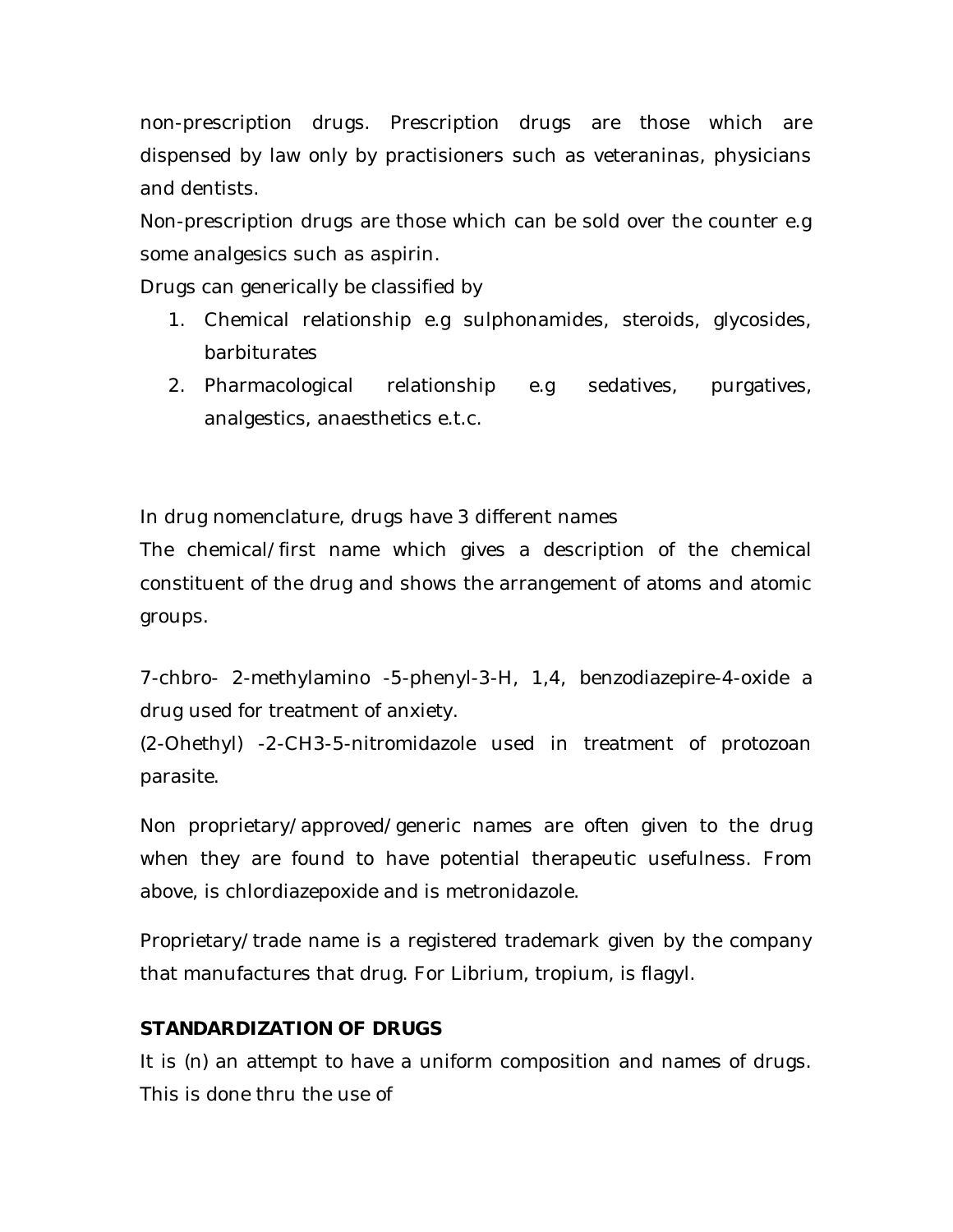Pharmacopoiens or codex which is a medicamentarium which shows the list of all drugs. It consists of all works, monographs of therapeutic agents and this group normally show standard for their strength and purity and also contains the direction for making preparations of the drug.

There are various types of national pharmacopoieas and these are referred to as abbreviations. Some of the commonly encountered ones are BP-British Pharmacopoieas, USP- United State Pharmacopoieas Standardization of drugs is also achieved thru the use of

- Formulary which is a book which contains the various formulas for compounding the various medicinal preparation.

- National formulary is an official compendium (compilation) by the American Pharmaceutical Association with the main aim of proving standards and specifications which can be used to therapeutic agents.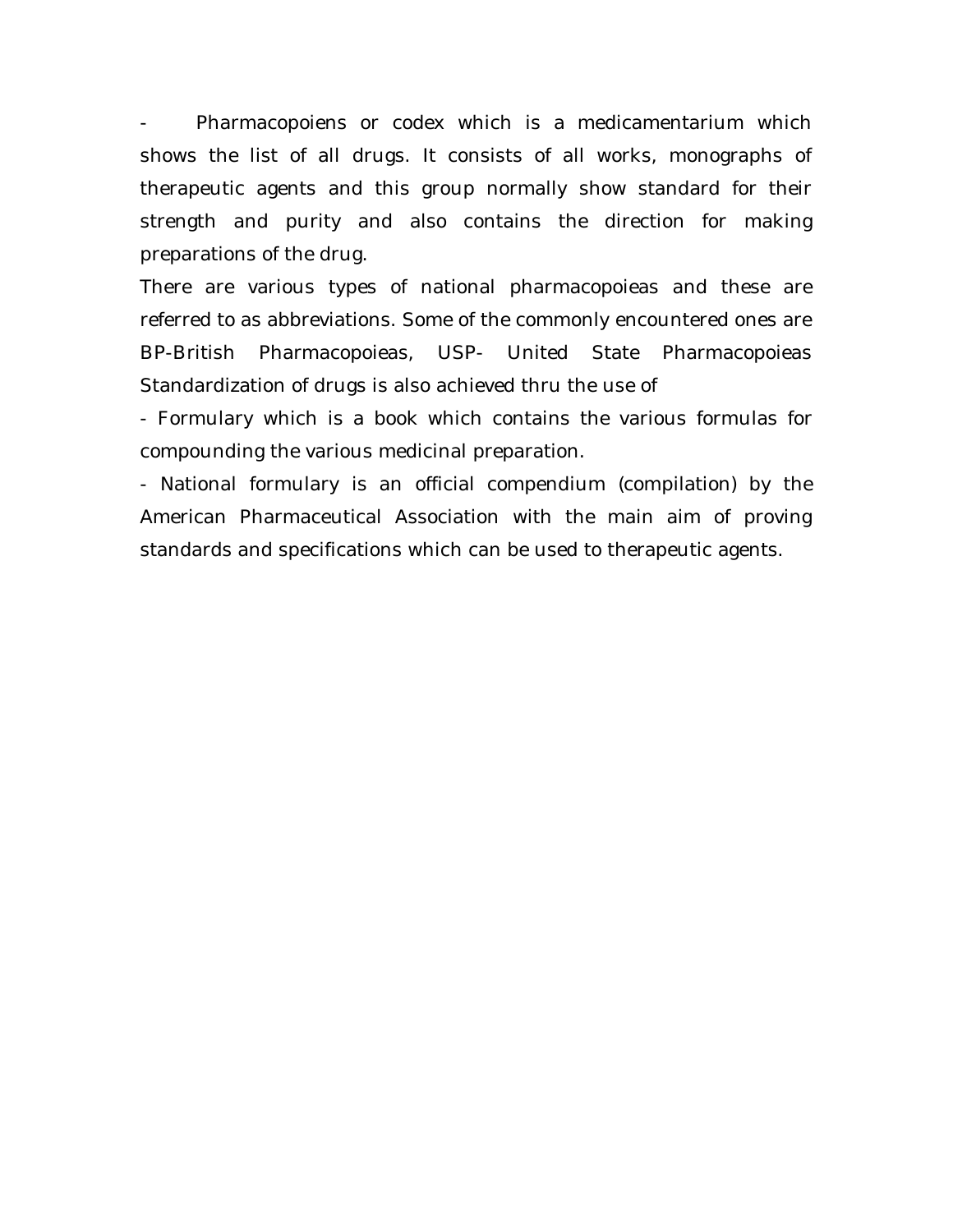#### **ROUTES OF DRUG ADMINISTRATION**

This represents the avenue or method by which drugs are introduced int the body. The routes used administration of drug will depend on whether the drug is intended for a systemic action i.e if the drug has to go thru the bloodstream to all parts of the body or if it intended for a local action (action is restricted to a small area). Drugs which have a local action do not need to be absorbed. However, drugs intended for systemic action have to be absorbed (i.e non Intravascular)

The 2 major routes for drug administration are

- 1) Enteral : are drugs administered through the mouth and so pass thru the GIT.
- 2) Parenteral: represents all the routes other than the oral route.
- i. Inhalation. When drugs pass thru the respiratory tract using gases, vaporized liquids and finely distributed solids.
- ii. Insufflation: use of snuff. Not common in vet practice
- iii. Intracutaneous route: when drugs have to be injected into the skin.
- iv. Diahermat: when a drug has to be placed on the skin. Also known as hypod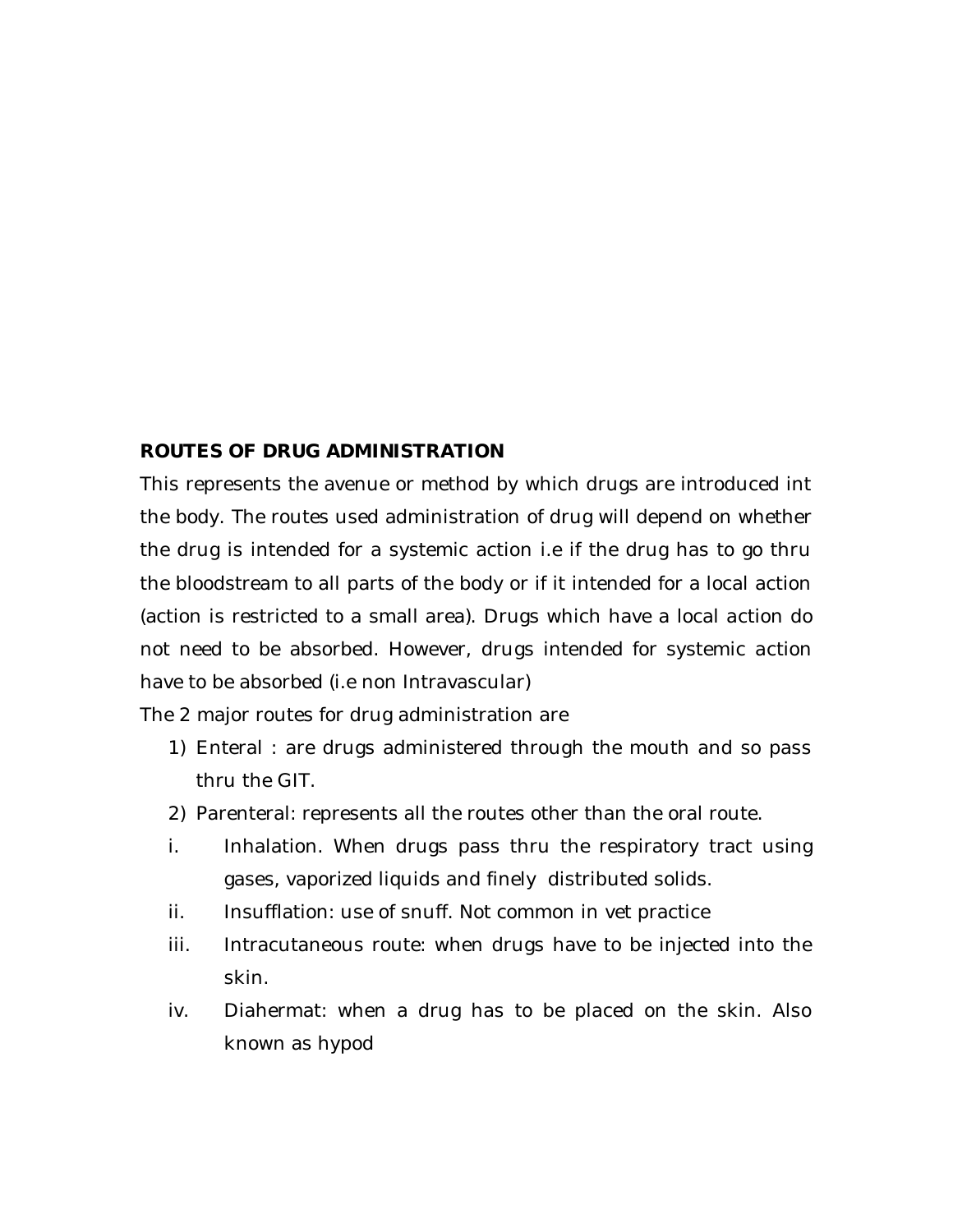- v. Subcutaneous/hypodermic: when drug is injected under the dry skin (s/c). required when large volumes of drug/solution is to be injected.
- vi. Intraneural: injection a drug into a nerve trunk
- vii. Intramuscular (i/m): injection of drug into the muscle
- viii. Intraperitoreal: injection of drugs into the peritoneum
- ix. Intrapleural: injection of drugs into the lungs
- x. Intracisternal: injection of drugs into the cerebrospinal space
- xi. Intraocular: (Injection of drugs directly into the blood could be by intravenous (i/v) or intra arterial.
- xii. Intramammary: injection of drugs into the mammary gland.
- xiii. Intravascular: by instillation, dropping of drugs into the eye.

# **MOLECULAR PHARMACOLOGY**

Site of Action: Represents the part of the body, the organ or tissue or the cell where a drug or compound exerts its pharmacological action. With respect to the host, chemotherapeutic agents and antibiotics have an indirect action by destroying the invading organism without having a direct effect on the host. When the animal is provided with some deficient product such as bloo, fluid, electrolyte, hormones, this is known as replacement therapy.

Generally, drugs act cellularly, extracellularly and introcellularly.

- Cellular site type of action: when drugs act directly on the cell e.g drugs which alter cell membrane permeability such as thiazide diuretic and it tends to decrease Na absorption at the tubular site or local anaesthetics which alter neuronal permeability for Na and K.
- Extracellular site of action: drugs act outside the cell by combining with extracellular components e.g the neutralization of gastric acid by antacid such as NaHCO<sub>3</sub>, NaHCO<sub>3</sub> + HCL =  $NaCL+H<sub>2</sub>O + CO<sub>2</sub>$ . Heparin prevents clothing by combining with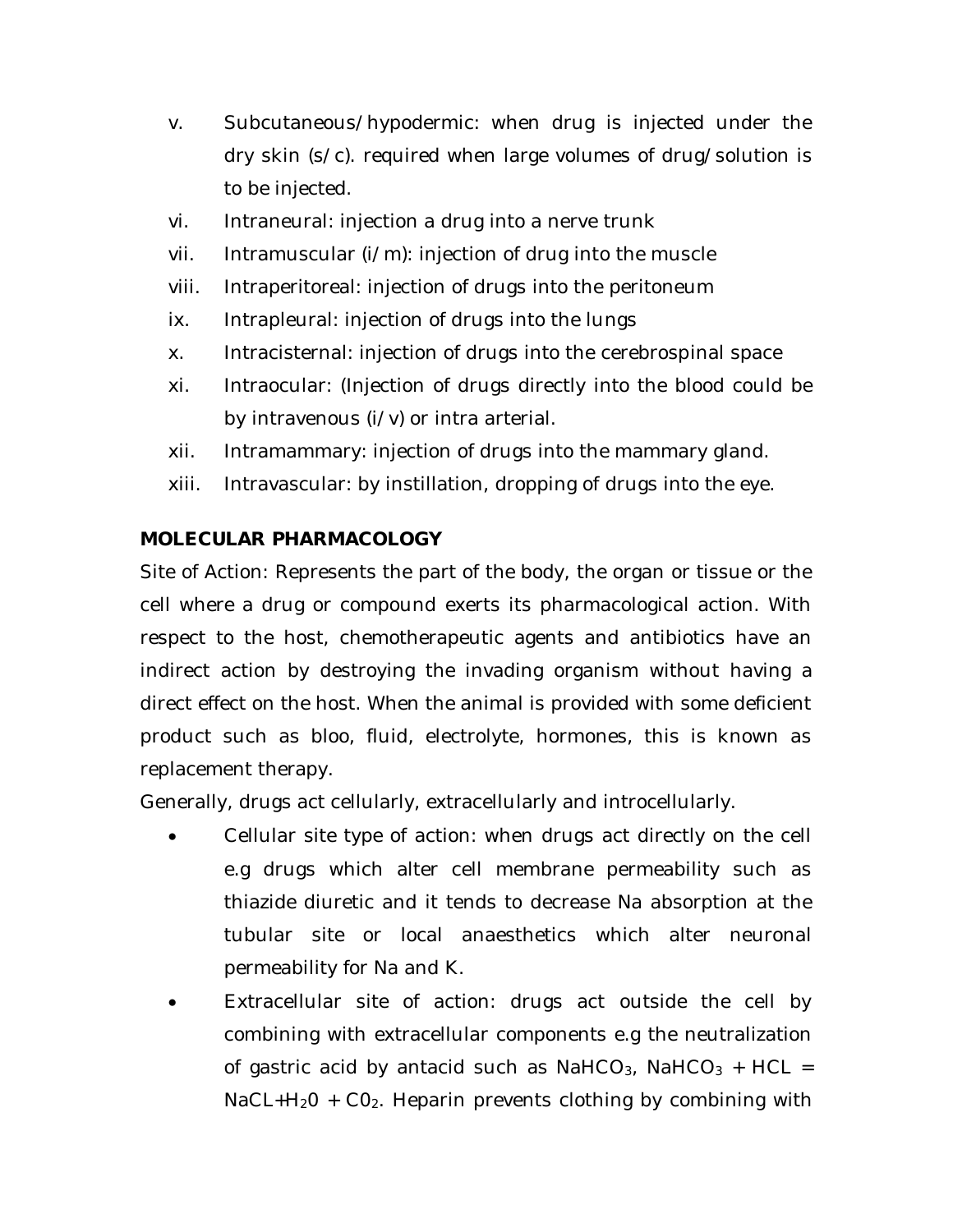thrombin which is required for the blood clothing process. The action of heparin in preventing coagulation of blood is thru the attraction of opposite forces with the electron negative heparin combining with electropositive group of proteins to form new compound. These proteins within the blood are important for blood coagulation. The specific antidote Ca disodium EDTA is used to threat head poisoning at the extracelluar level.

 Intracellular site of action: drugs may act within the cell by combing with intracellular components e.g antibiotics like tetracycline, chloramphenecol act by preventing bacterial protein synthesis within the cell. (pharmacodynamic(s) deal with the site of drug action.

### **MECHANISM OF DRUG ACTION**

Drugs are known to produce their action by combing with functional macromolecular component of the organism. This tends to alter some cellular components which initiates series of biochemical and physiological changes which is a characteristic response to the drug. This concept was 1st observed by Paul Erlirch and John Langeley who had independent observation. Paul Erlich observed agent and the toxic effect of a Varity of synthetic organic substances. This was stated in his thesis that bodies are inactive unless they are affixed. John Langeley noted the ability of curare a South African arrow poison to inhibit the effect of nicotine induced actions of the skeletal muscle when as the tissue remain responsive to the direct electrical stimulation.

#### **RECEPTOR THEORY**

The macromolecular site of the organism with which drugs interact is known as the RECEPTOR and the complex which is formed as a result of this interaction is known as the drug-receptor complex. This theory/concept is known as Receptor theory. The theory observes that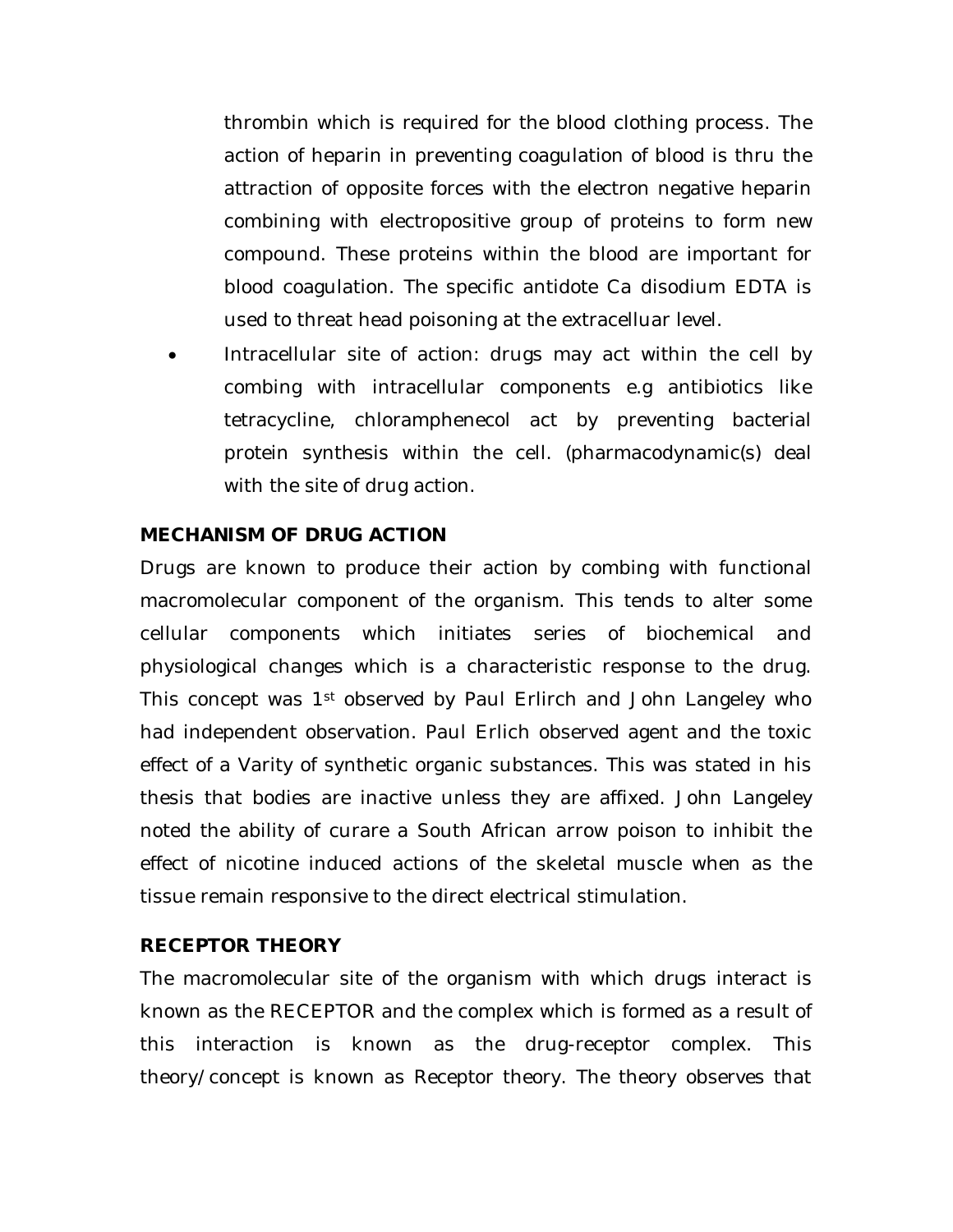drugs combine reversibly/reversibly with the receptor and the macromolecular is the excised to undergo a configuration change. This change alone or by eliciting a chain of reaction of configurationally changes then manifest as a response/action. This effect could be muscle contraction increase in secretion, change in membrane permeability inhibition of an enzyme, or change in metabolism.

To form a drug-receptor complex, sufficient drug molecule in the vicinity of the cell or receptor.

Drugs which combine with a receptor to produce a response is known as an AGONIST. An against has

- 1) affinity for the receptor
- 2) intrinsic activity by producing a response.

The ability of a drug to produce an effect after fixing to a receptor is also known as EFFICACY.

- Some drugs may form a complex with the receptor and yet do not elicit a response. Such drugs are known as ANTAGONIST. They have affinity but do not have intrinsic activity.
- Some drugs may form a drug receptor complex and produce a small response. These are known a PARTIAL AGONIST. They have affinity with a minor intrinsic activity. In some cases, the drug may have affinity and do not produce antagonism, the receptors are then called SILENT RECEPTORS, e.g combination of some drugs with plasma protein does not produce response.

# **RECEPTION OCCUPATION AND RATE THEORIES**

The response which is obtained as a result of drug-receptor complex formation are associated with 2 theories (i) Receptor occupation theory (ii) Rate theory.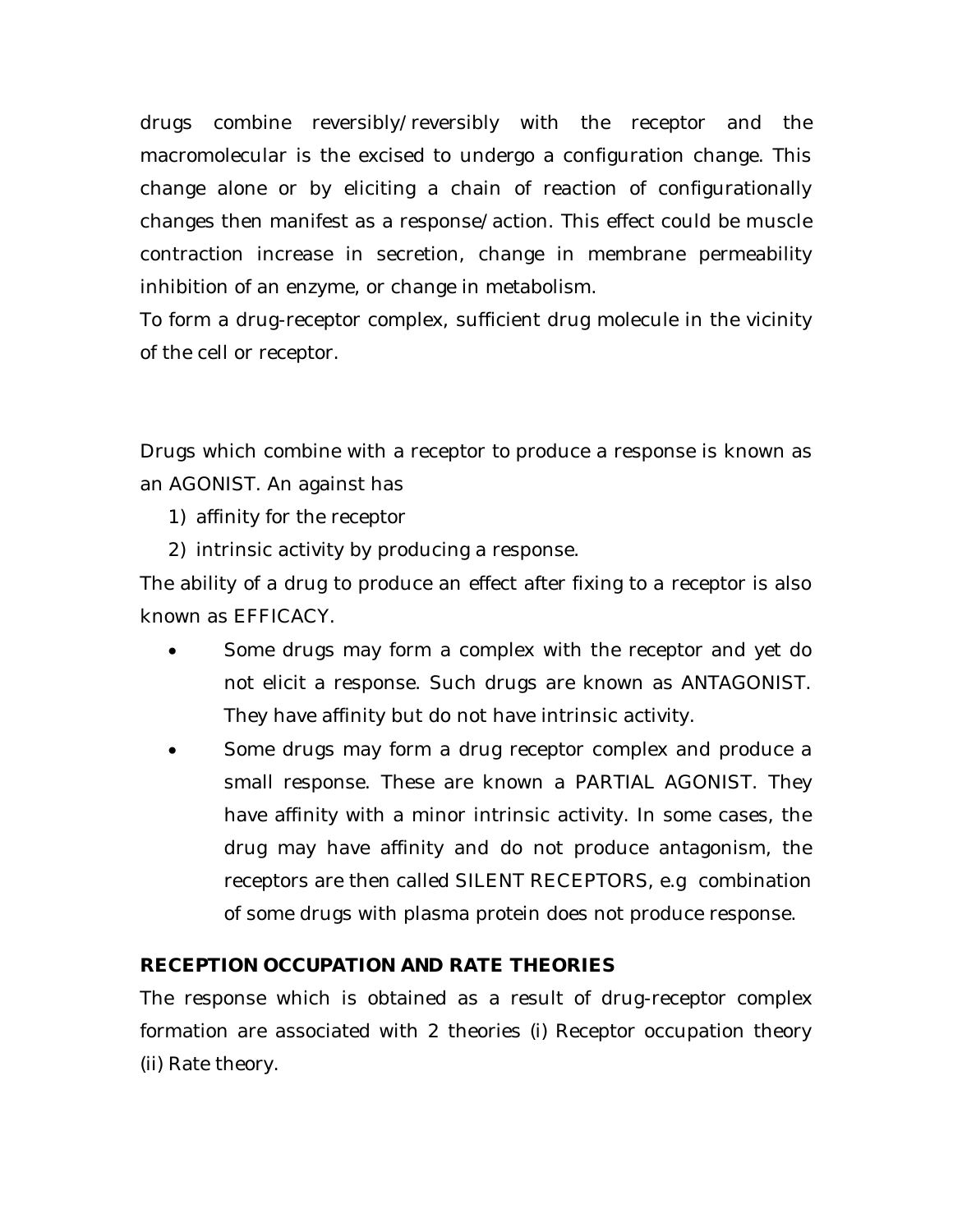The receptor occupation theory observes that the level of response which is produced from the drug-receptor complex is due to the number of receptors which are occupied by the drugs. This means that the level of the response will increase with increasing concentration of the drug.

The rate theory observes that response is not dependent on the number of receptors occupied but on the rate at which the complexes are formed i.e stimulus provided by an against/drug is proportional to the rate of combination between the drug molecules and the receptors. This means that each association between a drug molecule and a receptor produces a quantum of stimulation/response.

### **DOSAGE FORMS**

This presents the preparations of the drug for administration in dose form to be given to the patient. Types are

- 1) Tablets consist of an active drug combined with a binder and the expicient/solvent and then compressed into shapes.
- 2) Pills are mixtures of drugs and sticky binder rolled into a uniform cylinder and then cut to form avoid or spherical shapes which are then provided with a glazing sugar coating.
- 3) Capsules are containers of mixtures of gelation and glycerine containing powder/liquid drug.
- 4) Boluses are large compressed tablets rectangular in shape
- 5) Mixtures are aqueous solutions/suspensions intended for oral administration.
- 6) Syrups are solutions of drugs in 85% sucrose
- 7) Elixins are clear sweetened hydro-alcoholic solution intended for oral use
- 8) Emulsions are oily substances dispersed in an aqueous medium with acacia, lecithin and CH3 cellulose which are added to stabilize the dispenson or it is a system with 2 immiscible liquids in which one is dispensed in a form of small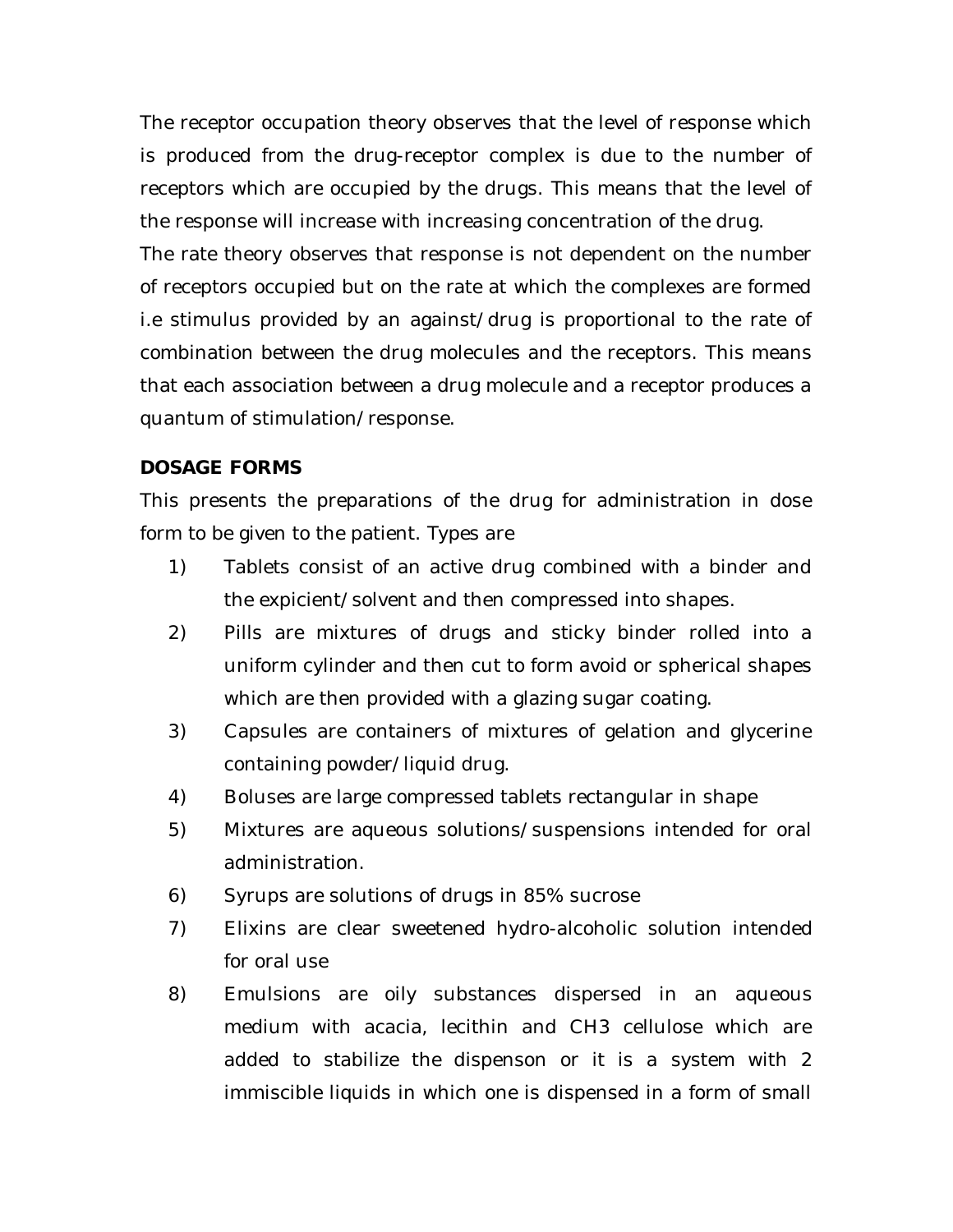globules. The one in form of globules represents the internal phase and the other, external phase.

- 9) Tinctures are extractive preparations with alcohol or H20 types are alcoholic, ammoniated, ethereal, hydro-alcoholic, glycerinated tinctures.
- 10) Injections are sterile solution/suspensions in an aqueous or sometimes oil vehicle.
- 11) Vials injectable preparations that have to be reconstituted for injections.
- 12) Implants hand sterile pellets which are often inserted under the skin where they dissolve slowly T.
- 13) Liniments/braces are liquid/semisolid preparation applied to the skin with inuction/rubbing.
- 14) Lotions: solutions or suspensions of soothing substances applied to the skin without friction e.g calamine lotion.
- 15) Ointments: semisolid greasy preparations in which the drug is dispersed in a suitable base such as petrolatum or polyethylene glycol
- 16) Creams; drugs in water-oil emulsion
- 17) Aerosols are drugs in suitable solvents and packaged under pressure with propellants such as fluorinated hydrocarbon or Nitrogen.
- 18) Dusting powders are mixture of drugs in powder form for application to external surfaces. It may be applied for adsorbent (cornstarch) or for its lubricant defect (talcum).

# **PHARMACOKINETIC PRINCIPLES**

Pharmacokinetic is an attempt to quantitatively account for the whereabout of a drug after administration into the body. This involves, absorption distribution, elimination processes which control the drug molecule.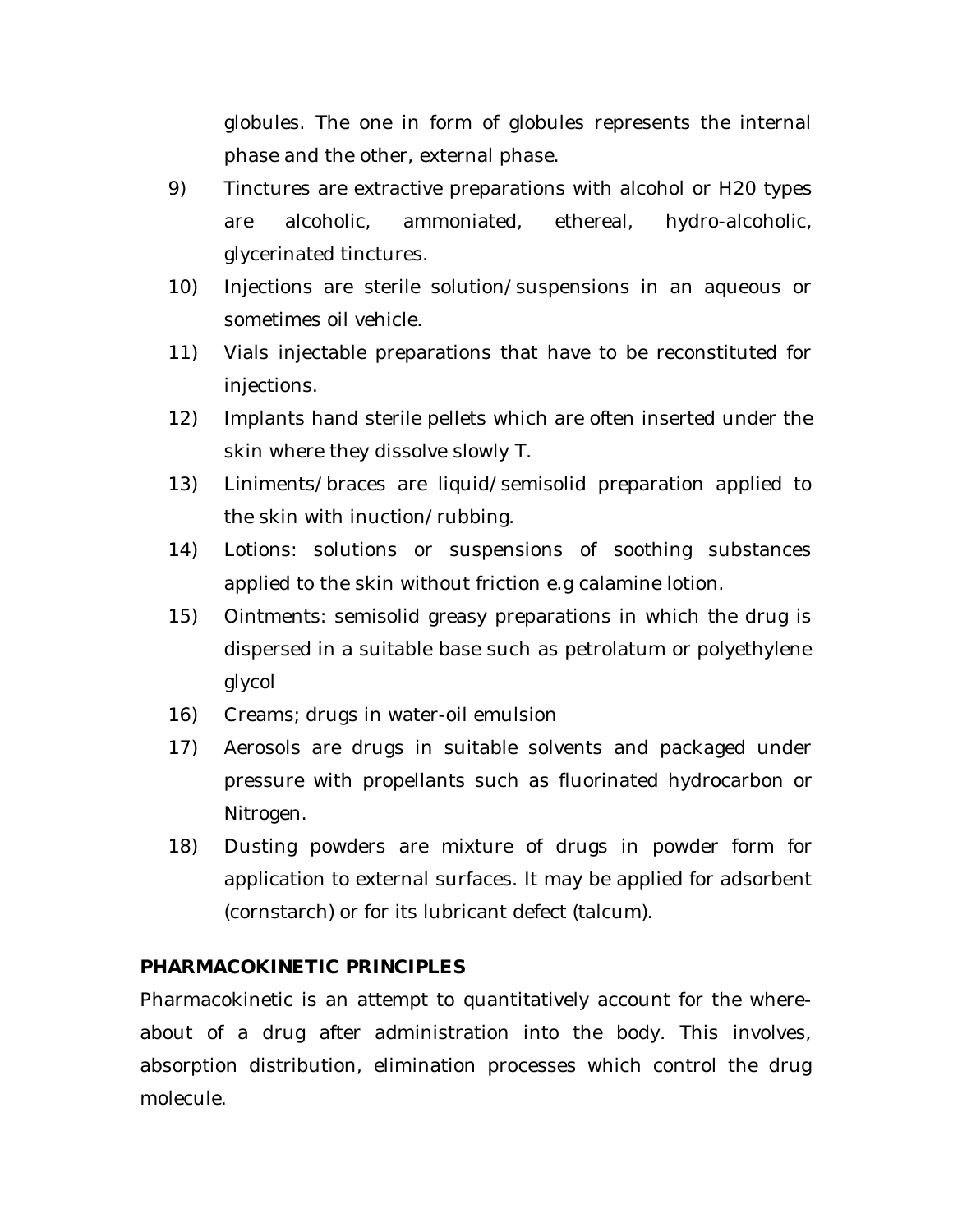Drug absorption is the movement of the solute into the blood stream from the site of administration through biological barriers. Drugs which pass thru the GIT, lungs and skin must 1<sup>st</sup> have to pass thru epithelial barriers before they get into the interstitium. Drugs which are administered subcutaneously or intramuscularly do not pass thru these barriers. Drugs which go thru all the routes have to go thru the capillary barrier to get into the systemic circulation except when administered intracveinously.

# *Absorption through the GIT*

Drug administration tgru the GIT include the dosage forms e.g tablets, capsules, suspensions, powders, elixirs suppositories, syrups and tinctures.

Advantages of the Oral Routes

It is the safest and most convenient

Disadvantages of the Oral Routes

- 1) Irritation to the gastric mucosa causing nausea and vomiting
- 2) Destruction of some of the drugs by gastric acidity e.g penicillin as well as gastric juice
- 3) Precipitation and insolubility of some drugs in the digestive fluid e.g acidic drugs such as aspirin and phenobarbitone are nonionized and are easily absorbed whereas basic drugs such as atropine are ionized and poorly absorbed.
- 4) Variable rates of absorption due to factors associated with gastric function e.g motility
- 5) The route is too slow for it to be an ideal for emergency cases.
- 6) It cannot be used on unconscious patients
- 7) Some drugs have unpleasant tastes and this would be rejected by the animal. These unpleasant tastes can be masked thru the use of some expicient.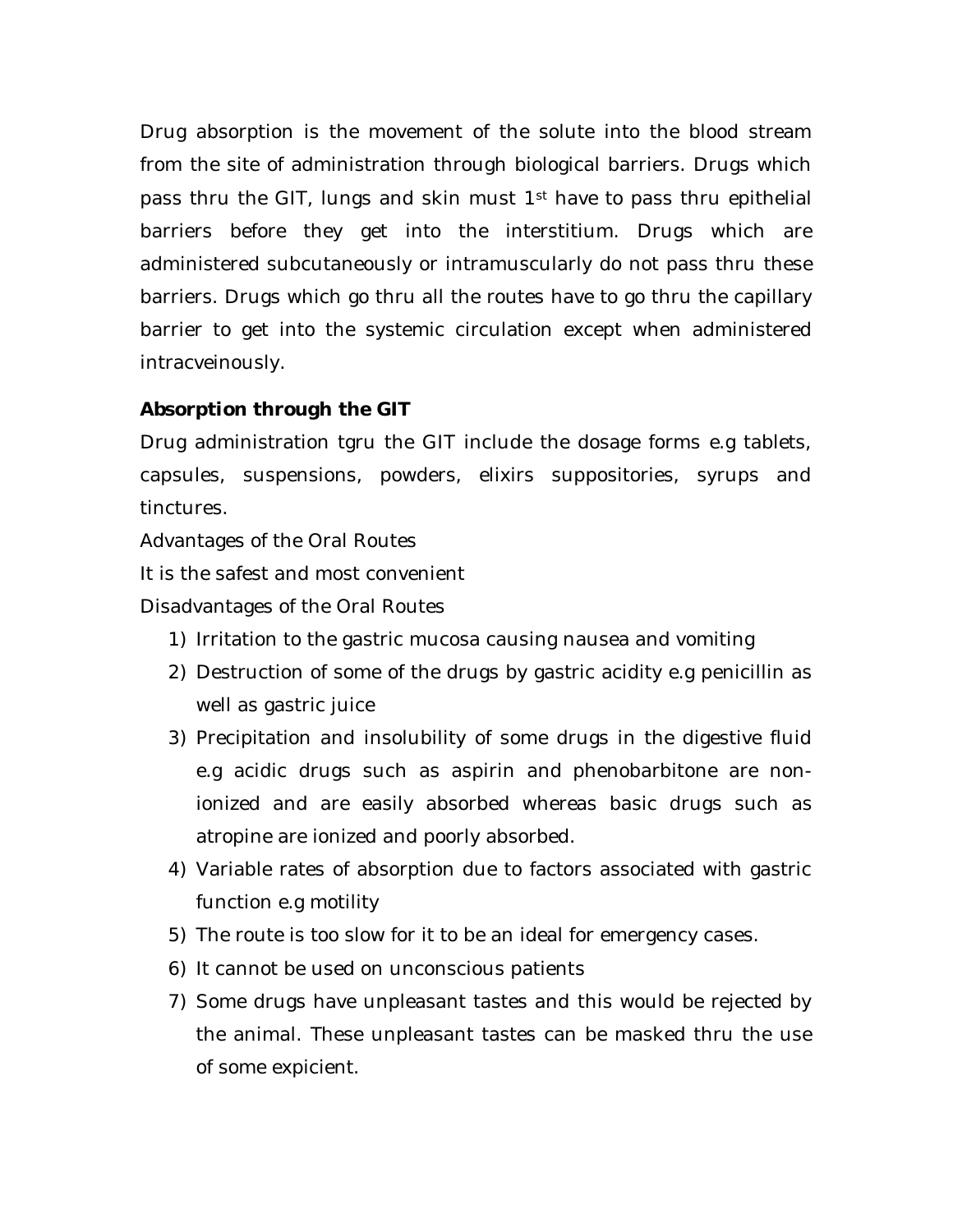### *Absorption through subcutaneous route*

This route by passes the barrier of the epidermis cos the drug is placed under the dermis. The hindrances to the capillary composed of endothelial cells. Drug absorption in this route can be accelerated by combining the drug with the enzyme hyarunonidase which breaks down the cutaneous tissue or absorption could be decreased by the use of vasoconstrictor adrenaline or a local anesthetic which reduces blood flow to the area and reduces uptake. The rate of capillary flow determine the rate of blood entry into the systemic circulation. The more vascular the area, the more absorption takes place.

### **Advantages**

- 1) The relatives ease in rapid absorption
- 2) Absorption can be retarded in the presence of any adverse effect when compared with  $i/v$  route.

#### **Disadvantages**

- 1) Some drugs are too irritating and painful to be injected subcutaneously and may even cause sterile abscess.
- 2) Infection occurs more readily than i/v route

# *Absorption through intramuscular route.*

The i/m route allows for greater volume of solution to be injected slowly as well as rapidly thru the i/m route by altering the physical state of the drug so that while it is in the muscle, it goes into solutions in small fractions over a period of time. This is the case with some microcrystalline preparations of penicillin which is known as depot penicillin.

# *Absorption through the intravenous route*

The absorption is required and the drug moves directly into the systemic circulation. The jugular vein is mostly used in vet. Practice. It's very useful in emergency situation. It ensures that all the drug is taken. This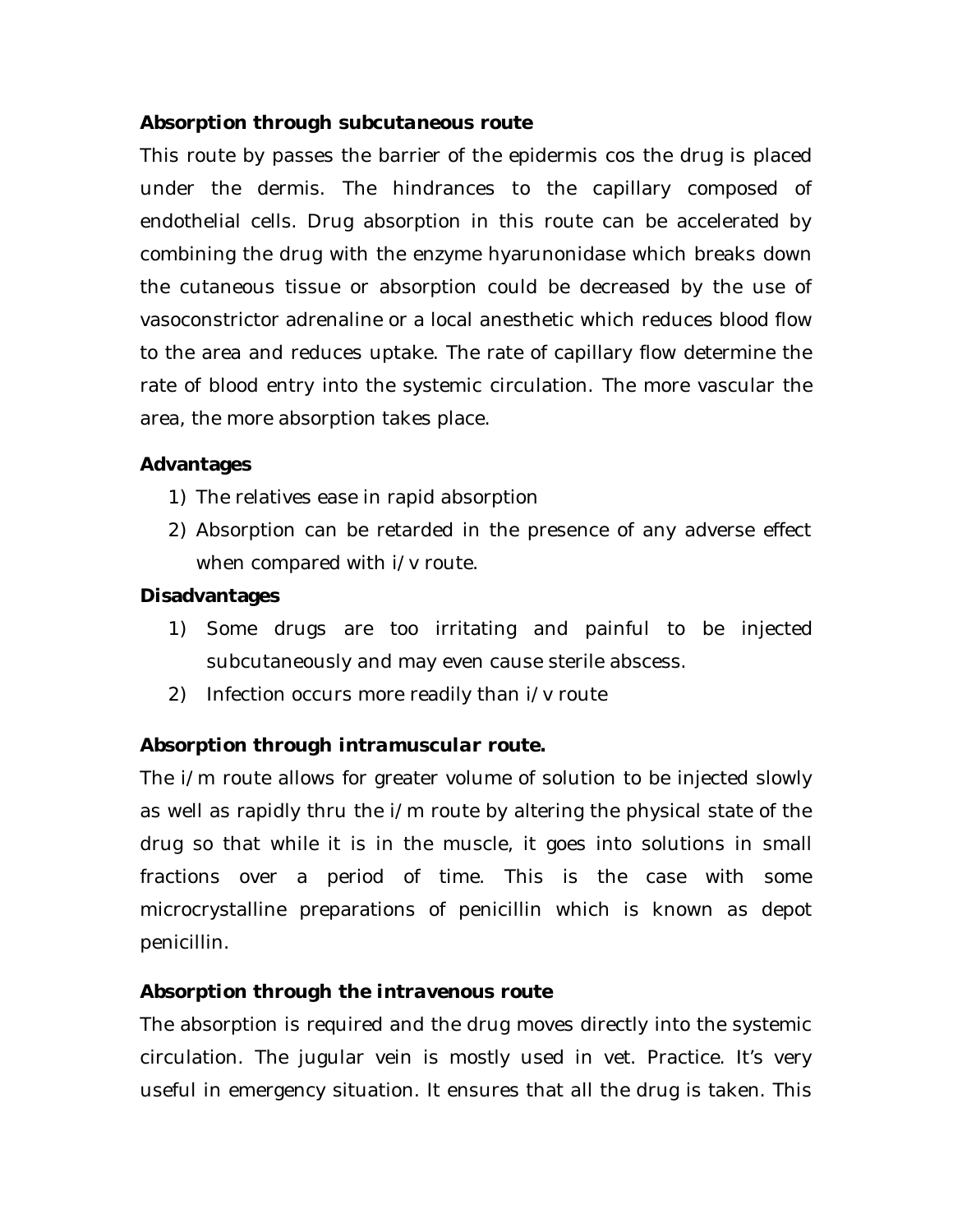means caution has to taken during administration by ensuring that correct dose is used. This must be given slowly cos overdose cannot be withdrawn nor absorption/distribution retarded; the pharmacological action of the drug can be varied. Irritating, hypertonic relatively acidic solutions can be administered large doses/volumes can also be administered.

Intrapentoneal route

Has large absorptive surface. It is a faster route than i/m route cos of thin membrane. The parenteral routes are often used cos of:

1) poor absorption enterally

2) to obtain rapid response

3) drugs are inactivated in the GIT and their passage thru portal circulation.

4) Parenteral route is also used in vomiting or unconscious patient

5) It ensures compliance with the drug regime

# **FACTORS WHICH AFFECT ABSORPTION OF DRUGS**

Drug Dissolution of drug Absorption

- 1. PH depends on the  $PK_A$  i.e the ionization of the drugs which is influenced by the pH of the medium. At low pH, as occurs within the gastric content, the ionization of acidic drugs is depressed. Within the intestine, where the pH is high, acidic drugs are well ionized and :. Are less absorbed whereas basic drugs are better absorbed.
- 2. Area of the absorbing surface: The mucosa of the small intestine is well adapted for absorption due to the presence of microvillus and high blood flow to the area.
- 3. Concentration of the dissolved drug: This is often high when there is less food within the GIT, but it low when the stomach is filled.
- 4. GIT secretions: Some drugs which are acid laile are easily destroyed in the stomach e.g some penicillin drugs and esters of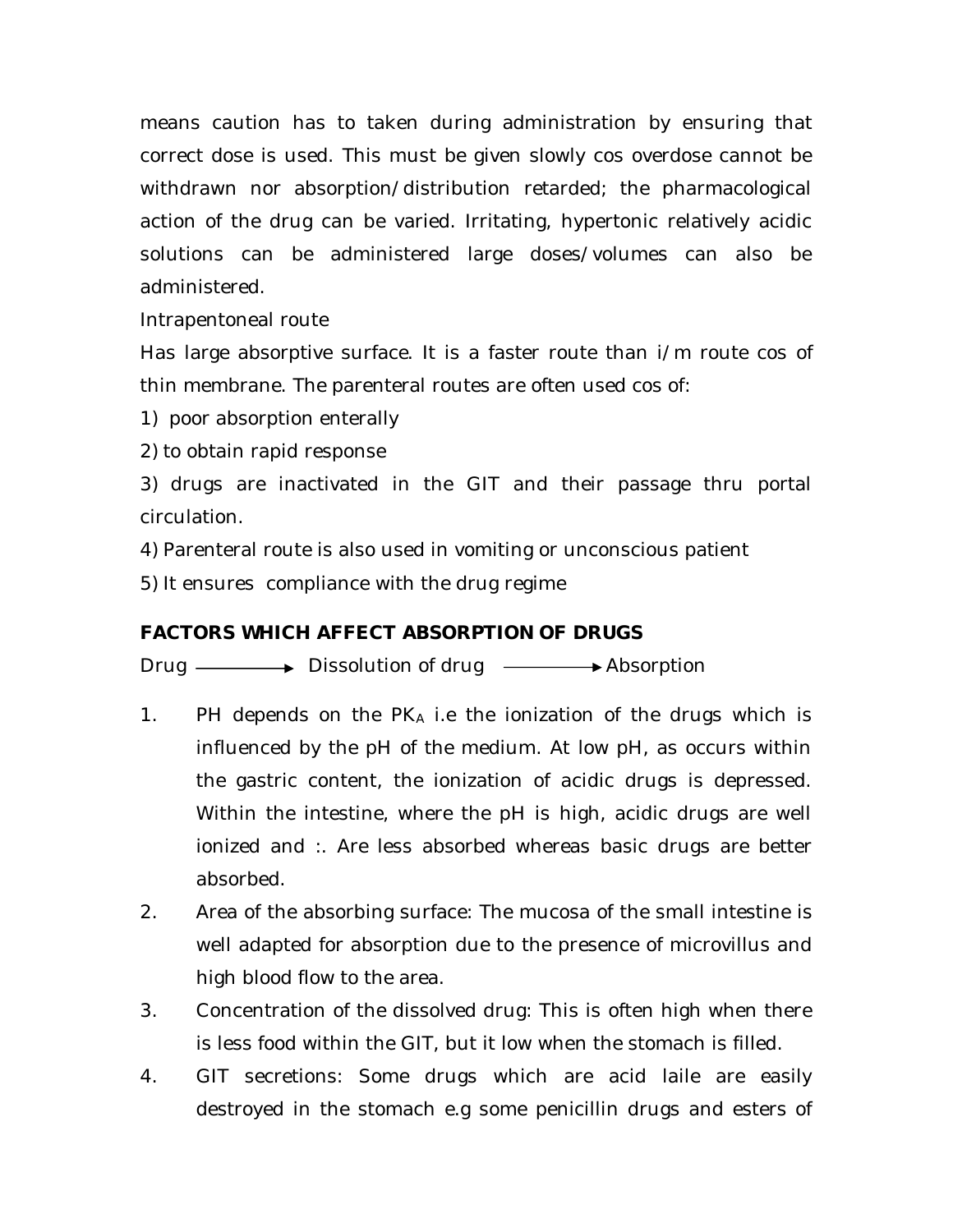some drugs such as procaine. Some of these drugs however may be activated during absorption.

Chlorazepate Nordiazepan

- 5. Influence of enzymes: Some protedytic digestive enzymes destroy polypeptide drugs such as insulin, oxytocin
- 6. Some drugs are metabolized by bacterial action and this affects GIT absorption.
- 7. Some drugs are metabolized during absorption cause the intestional mucosa has some sulphate conjugating enzymes which activate some drugs during the process of absorption e.g Chlorpromazine, Oestroges, isoprenaline.
- 8. Clearance after absorption: The greater the removal of a drug from the site of absorption the greater is the cone gradient the faster the rate of absorption.
- 9. Transite time: Slow intestinal movement favous high absorption.
- 10. GIT motolity: The propulsive movement of the GIT plays an important role in disintegration and dissolution of solid drug formulation.
- 11. Disorder of GIT affects absorption
- 12. Drug interaction within GIT affects absorption
- 13. Salts of acid or basic drugs are usually more soluble then the parent compound. This is why acidic drugs are prepared as salts of Na or other cations and basic drugs are prepared as the hydrochloride or acidic salt
- 14. Size of the drug particle determines the rate of dissolution. The smaller the particle size, the greater the rate of dissolution cos the proportion of the surface area exposed to the solvent compared with the volume of the particle increase with decreasing particle size. This is why some drugs are administered in their microcrystalline preparations e.g sulfadiazine. Microcrystalline solution ensures total absorption of drugs.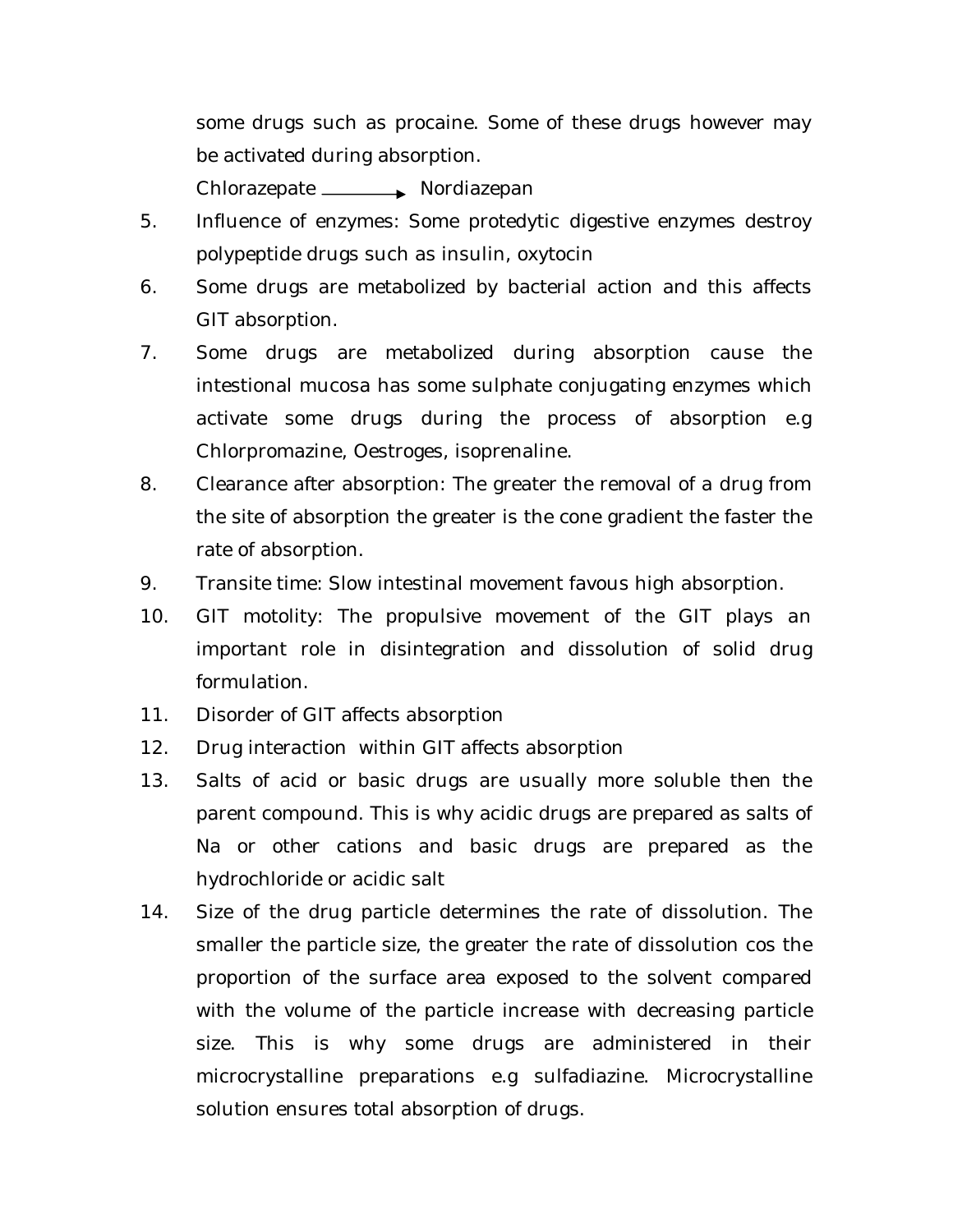# **DRUG PASSAGE ACROSS BIOLOGICAL MEMBRANCES**

The anatomic structure which influences or act as a barrier to the movement of compound is known as semi-permeable, it allows some drugs to pass are entirely excluded from passage.

#### MECHANISM OF DRUG ABSORPTION

Drugs can be absorbed by

- 1) Passive diffusion most drugs are absorbed from the GIT by lipid diffusion of non-ionized molecules. The molecules diffuse across a concentration gradient into the aqeous phase thru a double layerad lipoprotein membrane. Such drugs are said to have high lipid water partition coefficient lipid solubility, level of ionization, molecular size and the concentration gradient which is the driving force.
- 2) Filtration: Drugs which are not lipid soluble or ionized are absorbed by flowing through pores whose function is to allow passage of hydrophilic ions due to bydrostatic/osmetic differences across the membrane. The sizes of the pores differ with different body membranes.
- 3) Facilitated diffusion: A simple diffusion but a carrier is used and:. the rate of absorption greater across the membrane. The process is susceptible to blockage by metabolic inhibitors. It is selective and saturable.  $A \rightarrow A+B \rightarrow AB \rightarrow A + B$ . Most rugs may be absorbed by this mechanism. The transport is across a concentration gradient.
- 4) Active transport: This is the transport of drug molecule against conc, gradient with the use of energy. It is selective, saturable and can be blocked.
- 5) Pinocytosis: engulfment of large molecules by cells as a way of absorption.

#### **DRUG DISTRIBUTION**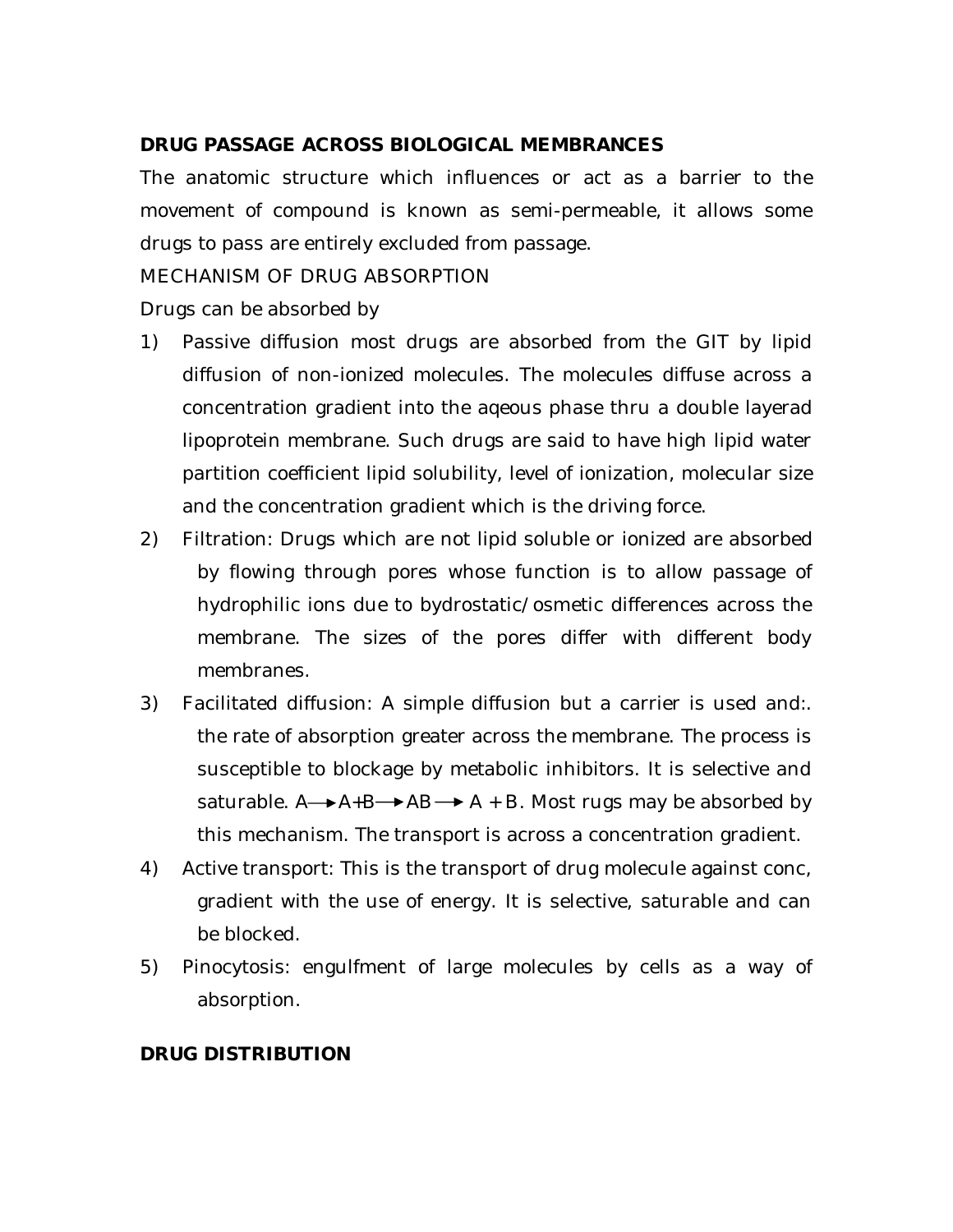The process whereby absorbed drugs which have gained access into the circulatory system are taken to parts of the body. The distribution of drugs is governed by the affinities they have for various constituents of the tissue including H20 solubility, lipid solubility, binding to extracellular membranes and intracellular up take.

# *Factors affecting drug distribution*

- 1) Protein binding such proteins include globulin and albumin. Drug binding acts as a stronger site for the drug which is in equilibrium with free unbound drug in circulation and at the site of action. Toxicity of highly bound drugs tends to increase in cases of hypoproteinemia.
- 2) Binding to non-protein site include cellular and non-cellular structures e.g Lead is taken up in bones, lipid soluble compounds such as volatile anaesthetics compounds and organochlorine insecticides are sequestered in the fatty tissue of the body.
- 3) Physico-chemical nature of the drug: Drug distribution is affected by factors such as pH differences between the plasma and extracellular fluid. The pKA and the lipid solubility of the drug, the presence of binding sites and active transport mechanisms.
- 4) Presence of specialized barrier such barriers include (i) blood brain barrier between the blood and the extracellular space of the brain. capillary endothelium and astrocytic sheath (ii) blood CSF barrier (endothelium of blood vessels and epithelium of choroids plexus. (iii) placenta barriers (maternal vascular endothelium and the epithelial membrane of the foetal villus and the capillary endothelium of the foetus). These barriers control to a greater extent, the amount of drugs getting into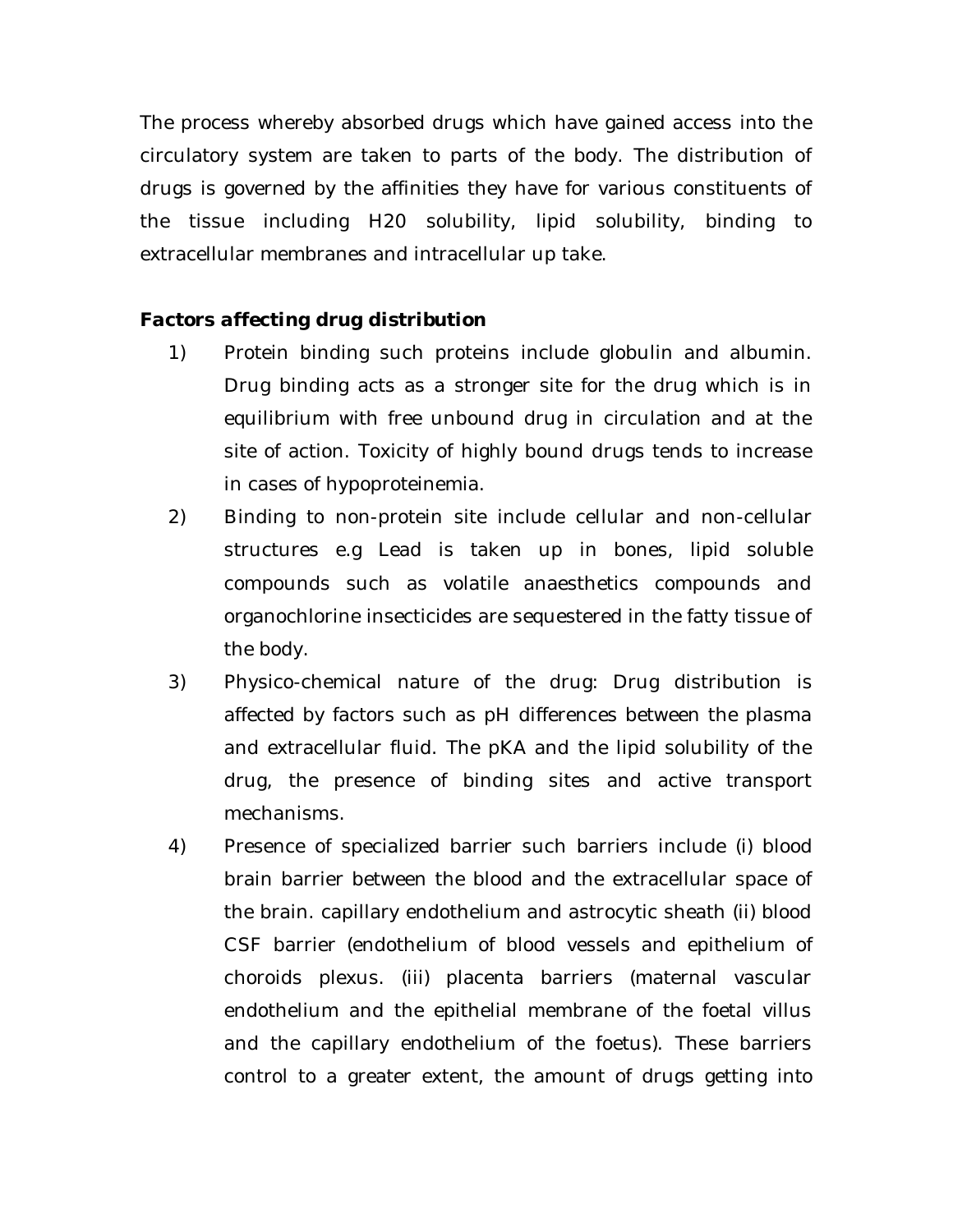these systems. Normally the non-ionize lipid soluble drugs are readily absorbed.

5) Dilution and drug distribution: Most drugs are dissolved in body water after absorption since different drugs have different level of dilution. The level of drug distribution equally differ:. Drugs such as antipyrine which are distributed thru-out the total body water is used to estimate the total body  $H_2O$ . The volume of extracellular  $H_2O$  can be determined by Inulin and NaI Plasma volume can be determined by I albumin.

# **DRUG REDESTRIBUTION**

The way by which drug action effect is terminated. It represents the transport of drug from their try source of action to where they have no pharmacology action; this occurs after the process of distribution e.g the movement of the general anaesthetic drug thiopentone from it's 1 site of action (brain) to the fat depot and muscle is redistribution. This redistribution of thiopentone is known to be responsible for the short acting action of the drug.

Secondly, in organic, lead following absorption is concentrated with the RBC, visceral organs with highest conc. Within the liver and kidney leads is then redistributed to the bone where the highest conc is attained.

# **DRUG INTERACTIONS**

Occur when drugs are administered simultaneously. This include Antagonism is the reduction of the effect of I drug by the other. The drug which produces the response is known as the agonist and the I reducing its response is known as the antagonist.







**Antagonism Addition Synergism**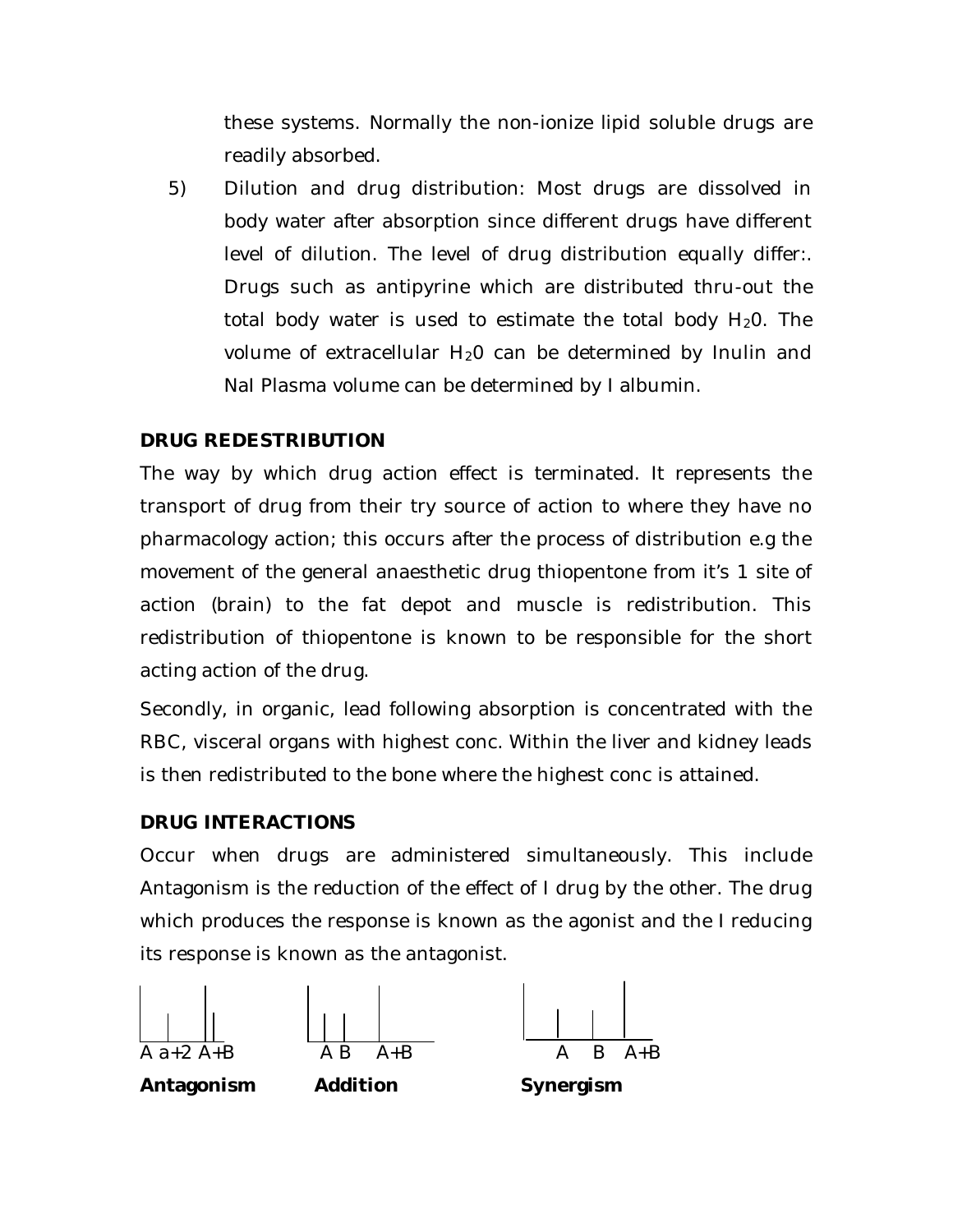*Addition:* 2 drugs which act by similar mechanism to produce an effect equal to the anticipated combined effect of both of each of the drug.

**Summation:** 2 drugs, irrespective of the mechanism of action elicit a response equal to the anticipated effect of each of the 2 drugs.

*Synergism:* 2 drugs producing an effect greater than the sum of the individual effect of the 2 compound. It is also known as a potentiating effect. Usually the 2 drugs act by different mechanism at different sites.

# **ANTAGONISM**

Could be physiological chemical or pharmacological

- Physiological Anatgonism: An antagonism is physiological if the 2 drugs produce apposite effect e.g histamine produces contraction on the guinea pig ileum, this is antagonized by adrenaline which relaxes the tissue (which causes relaxation of the tissue)\* with both drugs acting on different receptors.
- *Chemical antagonism*: Involves the reaction between the drugs e.g chelation of lead by Ca EDTA; this is used in treatment of lead poisoning.
- *Pharmacological antagonism*: Occurs when both drugs excites the same types of receptors. However, it is only one of the drugs which produces the response or it is a against with intrinsic activity could be competitive or non-competitive. The degree of antagonism produced depends on the concentration of the antagonist and its affinities constant.

Competitive antagonism occurs when increasing the dose of the maximum response can be achieved with the agonist alone or in the presence of the antagonist. The antagonist combines reversibly with the same binding site as the agonist.

Non-competitive antagonism: If increasing the dose of the agonist does not change the antagonism remarkably, this is non-competitive. The antagonist combines irreversibly with the bi receptor site of the agonist.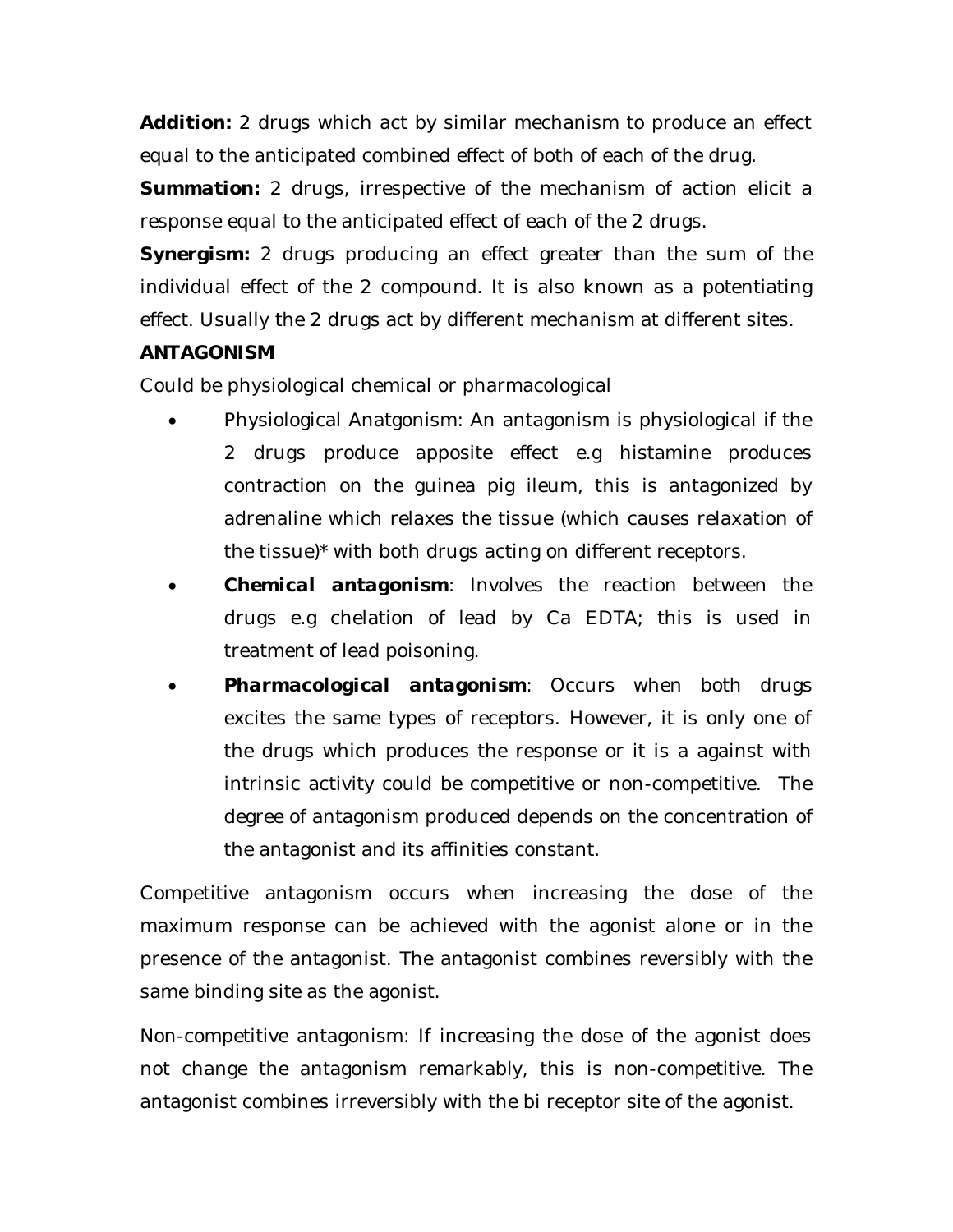# **EVALUATION OF DRUG SAFETY**

The ideal drug will produce its therapeutic effect without having a side effect. However, there is no ideal drug and drugs may have 1 or 2 side effects. This means for any drug, there'll be some dose that'll produce a toxic effect. The safety of the drug depends on the degree of separation between the dose producing the desirable effect and the dose which elicits the side effect.

# **PARAMETERS FOR EVALUATION OF DRUG SAFETY**

1) Effective Dose 50 (EDso) represents the dose which will produce a response which is 50% of the maximum possible.

Dose

2) Lethal, Dose 50 (LD50) is the dose of the drug or poison which 'll kill half of the test animal. This could be a measure of toxicity of the drug cos the higher the LDso, the lesser that toxicity or the safer the drug.

Dose

3) Therapeutic Index (TI) is the ratio of LDso to EDso i.e TI

= LDso. The higher the TI, the safer the drug.

EDso

However, TI of most drugs is usually greater than I cos the LDso is greater than the EDso. A drug with a high TI is said to have a wide safety margin.

2 drugs having the same TI may not necessarily have the same safety.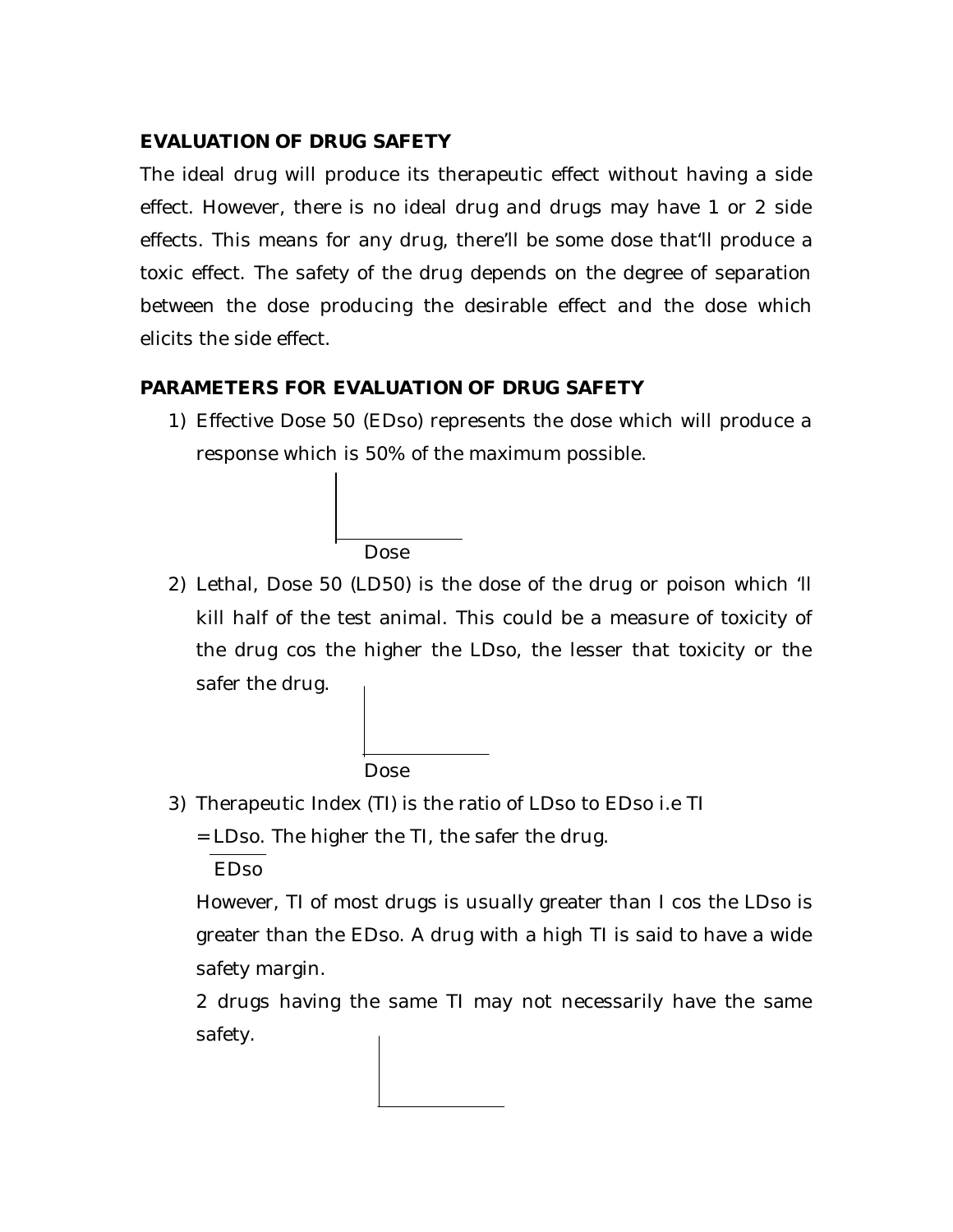4) Therapeutic Ratio (TR) is the ratio of LD24 to ED's of a drug. It serves as a better evaluation of the drug than TI e.g 2 drugs may have same. TR but their TR ratio may reveal one to be safer than the other.

| 75 |  |
|----|--|
| 50 |  |
| 25 |  |

5) Certain safety factor gives an idea of relative safety A C & F greater than I indicates that the dose effective in 99% of the population is less than that which will be lethal to 1% of the population.

CSF – LD 1

```
ED 99
```
6) Standard Safety Margin ha. LD-ED<sup>99</sup> x 100 in percent

ED<sup>99</sup>

#### **Non-Receptor Mediator Action**

It is observed that a number of drugs may differ in their chemical structures but still have the same pharmacological action e.g the different types of general anaesthetic drugs have different structures yet they depress the CNS. The implication of this might be that these drugs are not acting thru receptor interaction or structural specificity. These actions are associated with physicohemical properties of the drugs. Other drugs in this group include osmotic diuretics, saline carthartic/purgative, antiseptics, antacids, urinary aciolifiers and alkalizers.

There are usually effective ways of obtaining their actions and this is by high concentrations of the drug. The general anaesthetic agents have different types of chemical structures and are all known to act on cells in a non-specific manner. They act on the cell membrane of neuron due to their physicochemical nature causing events which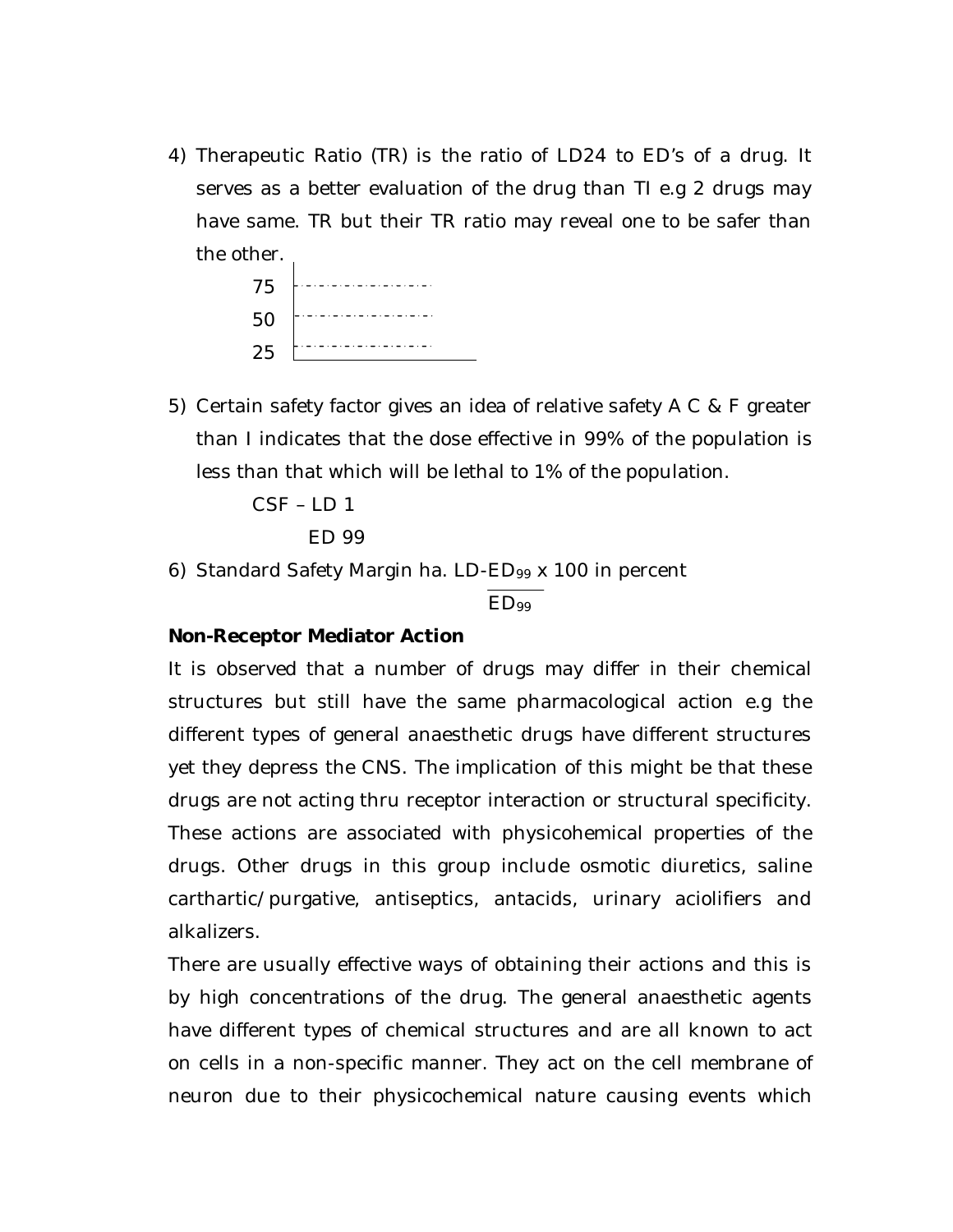results in anaesthetic. General anacethetic are highly lipid soluble and this form the basis for the hydrophobic anaesthetics form clathrate type microcrystals with the water within the brain. The microcrystals then increase electrical resistance and this impreds prevents the function of the brain from acting and this results in depression.

It is also assumed that anaesthetics form hydrophobic bonds with a polar patches of protoplasmic proteins and this alters their configuration and physiological action Osmotic diuretics such as Mannitol act indirectly by inhibiting the re-absorption of Na at the proximal tabule. Saline purgatives such as  $Na<sub>2</sub>SO<sub>4</sub>$  or MgSO<sub>4</sub> act by retaining  $H_2O$  in the GIT. It is the increased intraluminal volume which causes motility and diarrhea. Antacids such as Al hydroxide, NaHCo<sub>3</sub> also act by reacting with excess acid within the GIT. Urinary acidifiers such as NH4CL and ascorbate salts and urinary alkalizers such as  $NaHCO<sub>3</sub>$  associate their action with their chemical nature.

#### **DRUG ELIMINATION**

It involves the processes of drug metabolism and excretion.

#### **PRINCIPLE OF DRUG METABOLISM**

Drug metabolism is also known as drug biotrainsformation or drug detoxification. The process involves the attenuation/loss of pharmacological activity of the drug resulting from enzymatically controlled changes within the body. This results in the loss/reduction in activity/toxicity of the compound. Sometimes, there is increase in the activity of the drug and the metabolite is more active than the parent compound; this is known as Lethal synthesis. Metabolism makes the compound less lipid soluble, more polar and Hydrophilic. The major sites of drug metabolism is in the liver where the microsomal enzymes within the hepatocytes are important.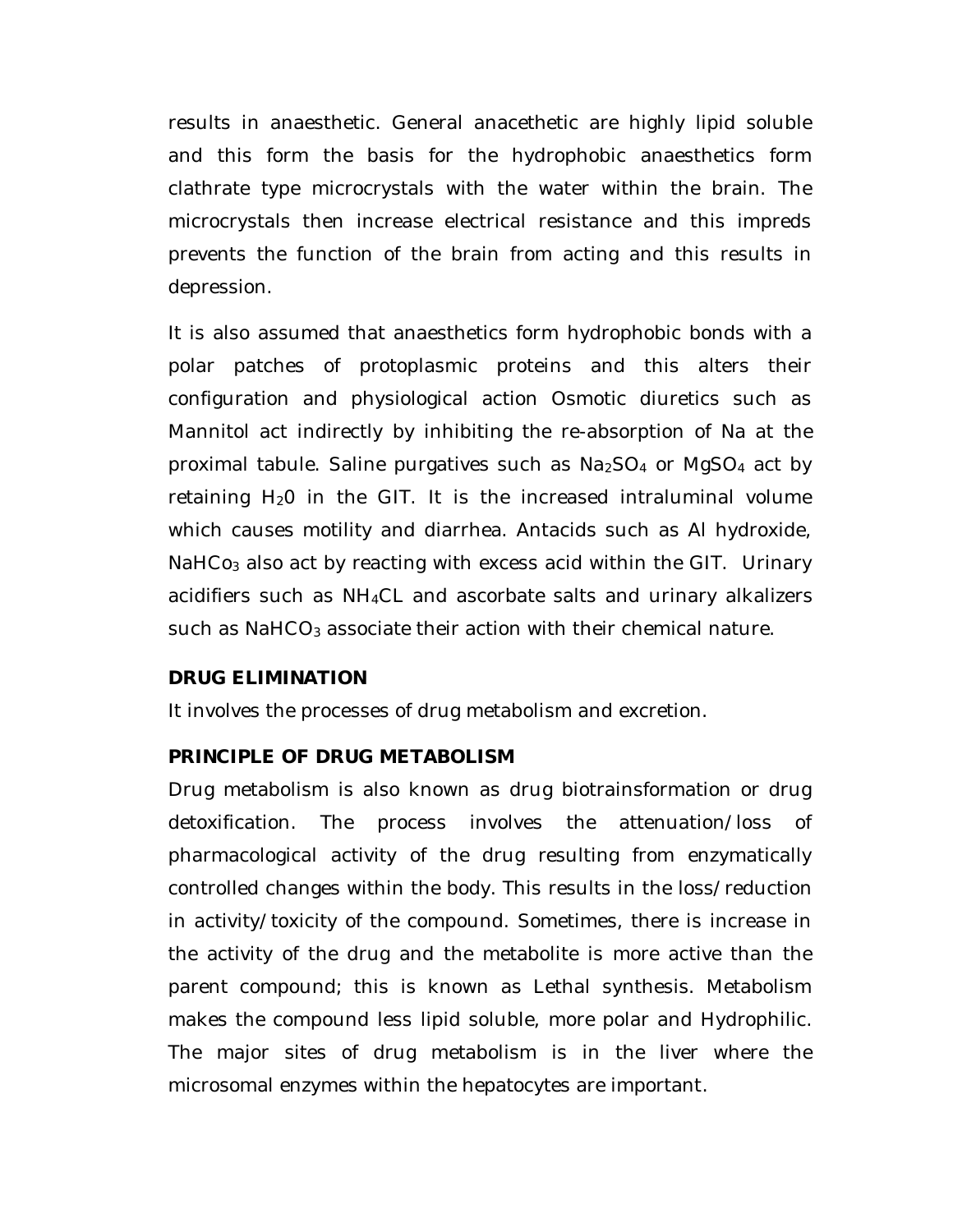Other sites include the kidney, lung intestinal mucosa, plasma and nervous tissue. The number of microsomal enzymes are influenced by factors such as drug, hormones and the sex of animals. Stress temperature, nutritional status and the pathological state of the animal; this is known as enzyme induction and could result in increased enzyme activity or reduced activity.

The qualitative and quantitative differences in enzyme result in species differences in drug toxicity.

Types of metabolic transformations

Involves phase I and II metabolic reactions

Phase I: Non synthetic phase and involves a change in drug molecule and it includes oxidation, reduction and hydrolysis reaction. It may result in activation change or inactivation of the drug.

Phase II: synthetic phase and involves the formation of conjugates with drugs and the metabolites from the phase I reactions. The conjugate is formed with endogenous substances such as CHO3 and amino acids



#### **OXIDATION REACTIONS**

Results in proton enriched products and there are 2 types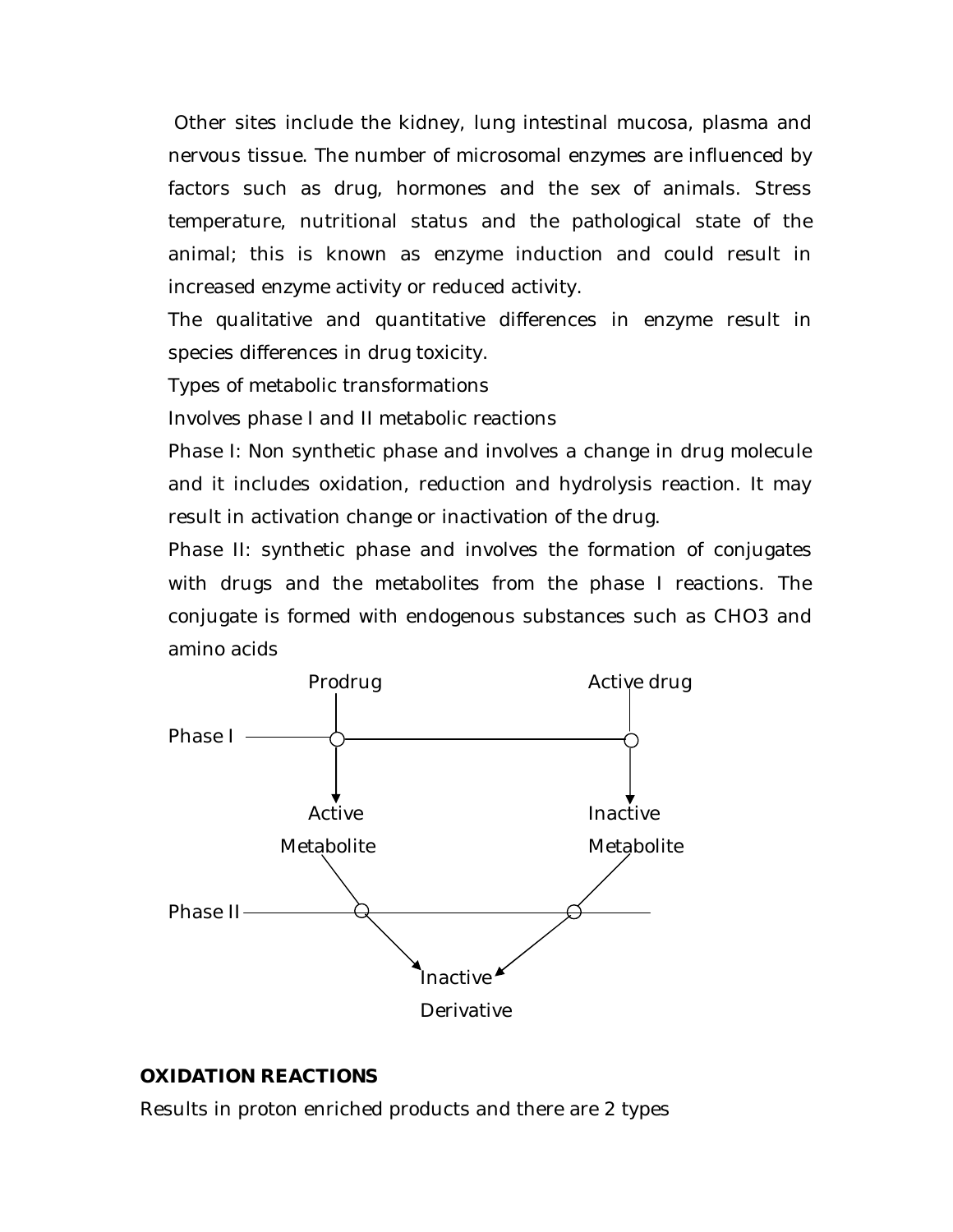- Microsomal oxidation reactions

Non-microsomal oxidation reactions.

Microsomal oxidation reactions is also known as mixed function oxidase reaction and takes place mainly in the liver. These reactions include

1) Oxidation of alkyl chains. It involves alkyl compounds alkyl side chains of aromatic compound with carbonyl, carboxyl, aldehyde or amino groups. This include

(a) ethanol breakdown to acetylaldehyde then to acetic acid



- (b) amine compounds undergo deamination such as 5-OH tryptamine or serotonine 5-OH acetic acid
- 2) Oxidation of aromatic ring
	- a) acetanilide **acetaminophen**  $NH<sub>1</sub>CO-CH<sub>3</sub>$  NH-CO-CH<sub>3</sub> O CH
- 3) Oxidative dealkylation could be on an  $O<sub>2</sub>$  or N2
	- $O -$  dealkylation codeine  $\longrightarrow$  morphine Phenacetin **All acetaminophen**
	- N- dealkylation mephobarbital \_\_\_\_\_\_\_\_\_ Phenobarbital
- 4) N-oxidation

Aniline <u>- hitrobenzene</u>

5) Sulphoxidation

Thioethers are oxidized to their corresponding sulphoxides such as oxidation of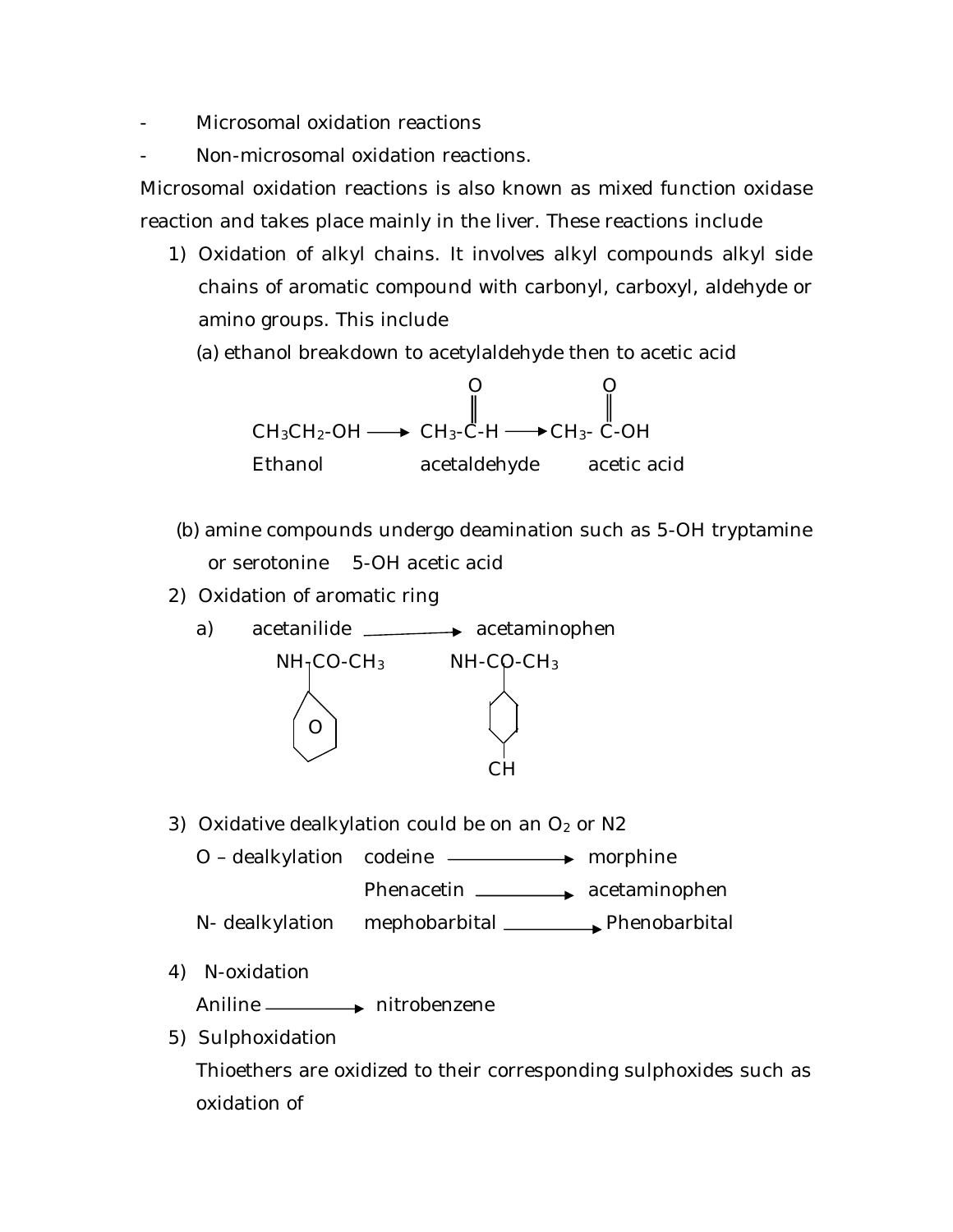Chlorpromazine — > chlorpromazine sulfoxide

Non-microsomal oxidation reactions are catalyzed by enzymes within the mitochondria cytoplasmic plasma or other organelles.

# **REDUCTION REACTION**

Involves the conversion of aldehydes to 1o alcochols

e.g chlorohydrate trichloroethanol

cyclic ketone alcohol

Reduction reaction normally take place with disulphide bonds or azo bonds or nitro N02 group

Progesterone **- pregnandiol** 

Protonsil **sulfanilamide** 

Dehalogenation reactions e.g removal of Cl, I and Br by H are examples of reduction reaction.

# **REDUCTION REACTION**

Breakdown of esters e.g esters of choline, amide bonds, hydrazides, glycoside

- Atropine  $\longrightarrow$  tropine + tropic acid
- Cocaine is hydrolysed to benzoic acid and ergonine methyl ester
- $Procaine \longrightarrow P$ -amino benzoic acid + diethylamino ethanol
- \* Acetylcholine Chloine + acetic acid

# **PHASE II-SYNTHETIC REACTION**

Is usually the last step in detoxification reaction and it always almost result in the loss of biological activity of the drug. It may be preceded by 1 or more of the phase I reactions. It's also known as the conjugation reaction and it involves chemical combination of the compound of the metabolite with a molecule provided by the body.

The conjugating agent is usually a CHO, amino acid, or compounds derived from them. The conjugation takes place when the metabolite has an appropriate group or center and these include –SH,-OH, COOH etc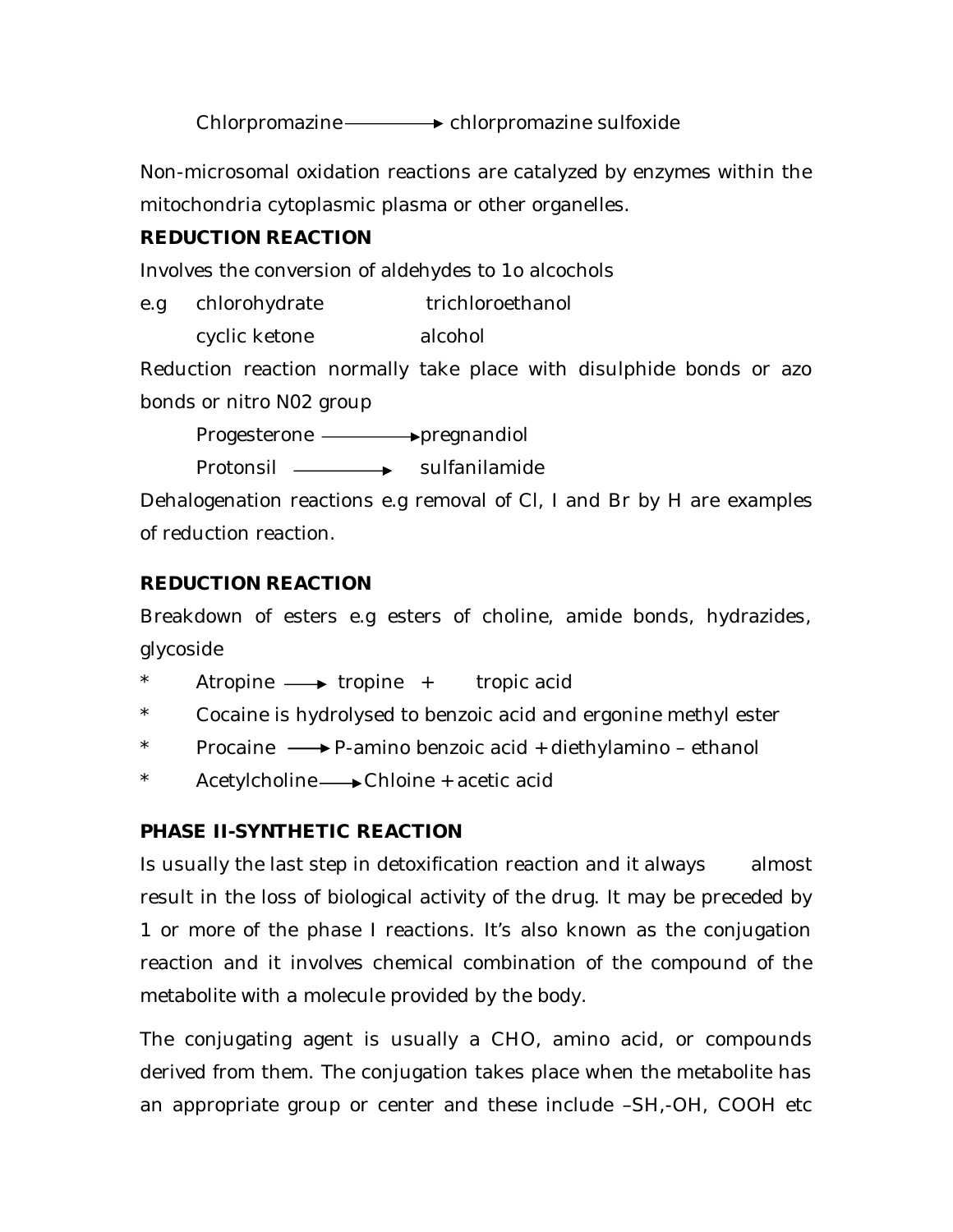and amino group. Compounds which have none of this acquire it from the non-synthetic reactions. Conjugated metabolites are invariably less lipid soluble than their parent compound. Conjugation reaction include

- 1) Glucuronide conjugation is the most frequently occurring conjugation and it is the conjugation of glucuronide by UDPglucuronic acid within the hepatocytes . Glucuronidation results in a compound which can easily be secreated in the urine and bile because they are highly water soluble. They've broken down within the intestine by bacteria and may result in the enterohepatic circulation of the drug. Glucuronide formation is low in cats.
- 2) Sulphate ethereal/SO4 conjugation is the transfer of S04 group from the compound phosphate-adenosyl-l- phosphor SO4 by sulphokinase to aliphatic/aromatic hydroxyl containing compounds as well as amines e.g ethereal SO4 formed with H2 groups of phenol and catechol, isoprenaline, chloramphenicol, serotonin and other steroids.
- 3) Acetylation: L-amino acids, alkyl and aryl amines are combined with organic acids to form amides. In this way, amines such as sulphonilamide or acids such as benzoic acid and phenyl acetic acid are metabolized. The endogeous acid is usually acetic acid. The amine is glycine which ccurs in many species or ghitamine, which occurs mainly in primates. Ornithine or glycine occurs in birds. Dogs have little or no ability to aceylate amino groups e,g acylation sulfonamides + alcetic acid salicylic acid + acetic acid, phenyl acetic acid + glycine (b) salicyluric acid (c) phenaceturic acid
	- a) sulfonaceturic acid (b) Benzoic  $+$  ornithine  $\rightarrow$  benzoly ornitine
	- e) Indoleacetic aicd + glutamine indoacetic  $\rightarrow$  acidglutamine the enzymes which catalyze these reactions are in the mitochondria of the liver and the kidney.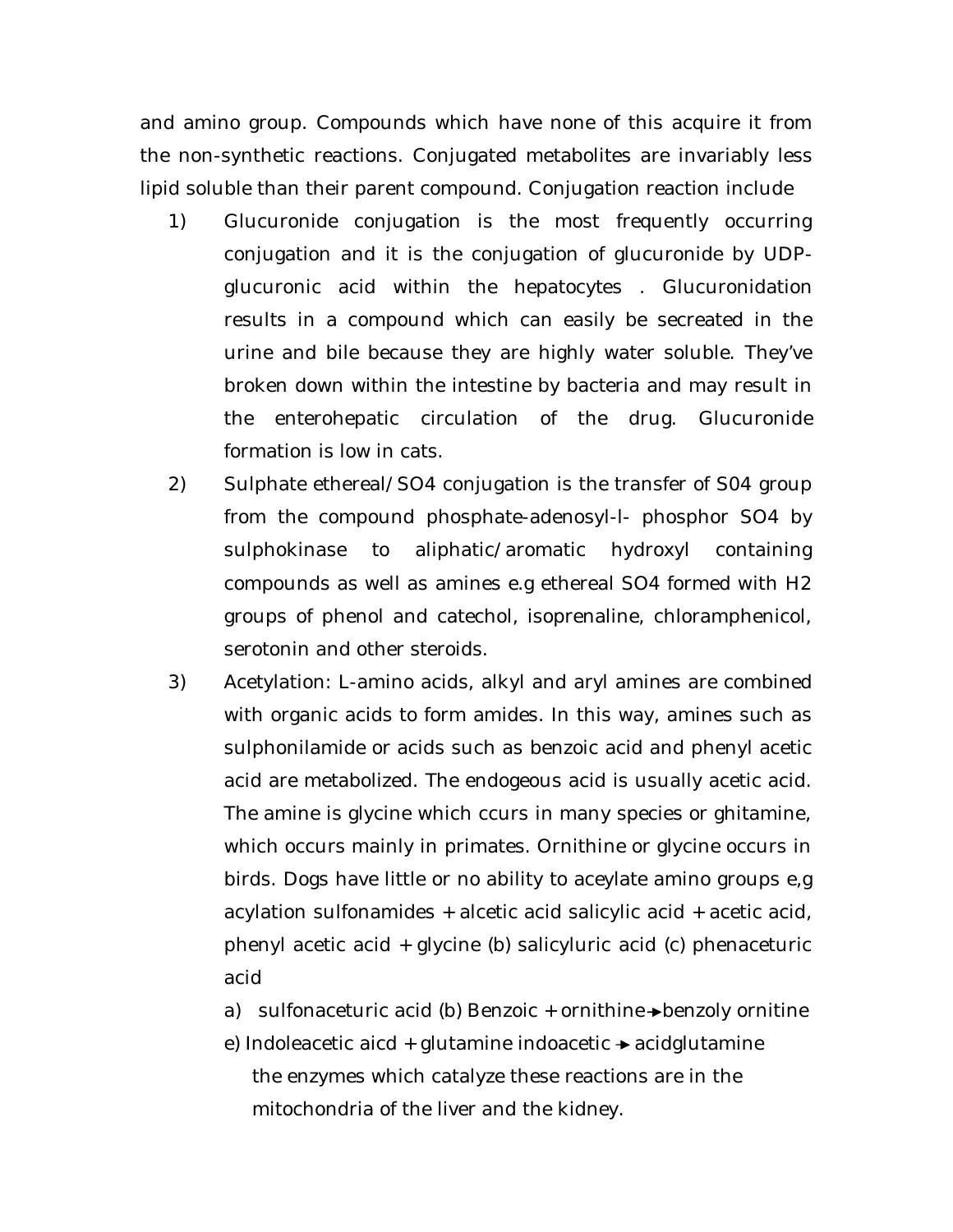4) Alkylation is the transfer of an alkyl group mainly a methyl/ethyl group occurring thru an active group methionine known as S-adenosyl methionine e.g Nicotinamide **N**-methyl nicotinamide Histamine ——**>** N-methyl histamine

### **FACTORS AFFECTING DRUG METABOLISM**

- i) Species differences e.g Phenylbutazone, procaine or barbiturate have differences in spp. Metabolism
- ii) Genetic differences
- iii) Age of the animal drug metal is usually feeble in the foctus and newborn cos the microsomal drug metabolizing enzymes and the conjugating enzymes are not fully formed. In the aged animal, therez loss of activity.
- iv) Sex: differences in metab is under the influence of hormones
- v) Nutrition: Starvation/malnutrition affects the way drugs are metabolized i.e depress drug metab.
- vi) Pathological conditions: Damage to the liver reduces drug metab cos it is the major site of drug metab.

#### **THE FIRST PASS EFFECT**

Drugs which are absorbed from the intestine into the portal circulation are exposed to drug metab before they get into systemic circulation. When large proportion of the drug is metabolized, as a result of this, it is said to be subject to the  $1<sup>st</sup>$  pass effect e.g (i) Lidocaine (ii) diazepam (iii) phenbatazone (iv) Griseofulvin (v) Propanol.

#### **DRUG EXCRETION**

Involves glomerular fithration carrier-mediated excretion within the proximal convoluted tubule and passive resorption by diffusion in the distal portion of the nephron. Substances eliminated in the kidney are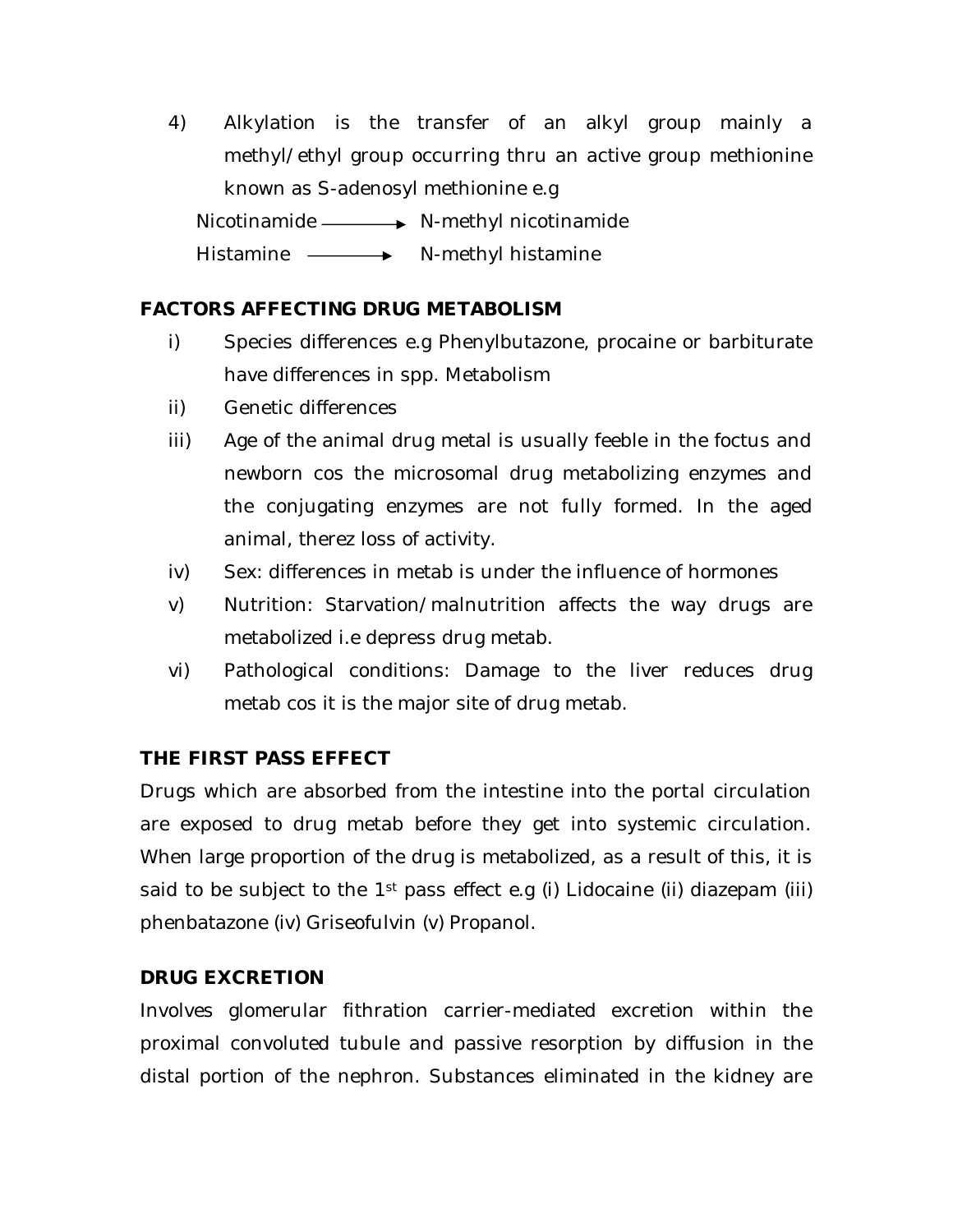H<sub>2</sub>O soluble and only drugs which are protein bound or excessively large molecule sized are retained in the plasma.

The amount of drug which enter the tubular lumen by filtration is dependent on binding to plasma proteins and glomecular filtration rate. The drug concentration increases as the H2O resorption from GF which is a concentration gradient favouring drug resorption is established along nephion. The urine can be manipulated in order to achieve increased/decrease blood excretion. The normal pH for normal carnivones e.g dogs and cats is acidic 5.5-7 whereas it is basic for cattle, horses and sheep generally herbivores. Urine pH is dependent on diet. Animal protein or grains with high protein leads to an acid urine. Grasses eating could result in alkaline urine. The manipulation of the urine is used in the treatment of poisoning with some weak acid drug e.g Phenobarbital, Na2CO3 is then used to produce an alkaline urine to hasten elimination acidic drug is eliminated in the urine following secretion depends on the degree of ionization within the tubular urin.

Some drugs are excreted unchanged in the urine e.g antibiotios (penicillins, cephallosporins, aminoglycoside oxytetracycline).

b) non-depolarizing (competitive) neuromuscular blockers-dtubocuraine, gallamine

c) diuretics (except ethacrynic acid and digoxin)

In dogs, alkanilization of the urine increase the excretion of salicylate (aspirin), sulfisoxazole, phenobarbitone or acidification of the urine in dog increases the excretion of the drug amphetamine. The induction of alkaline diuretic may combat intoxication by lipid soluble weak organic acids.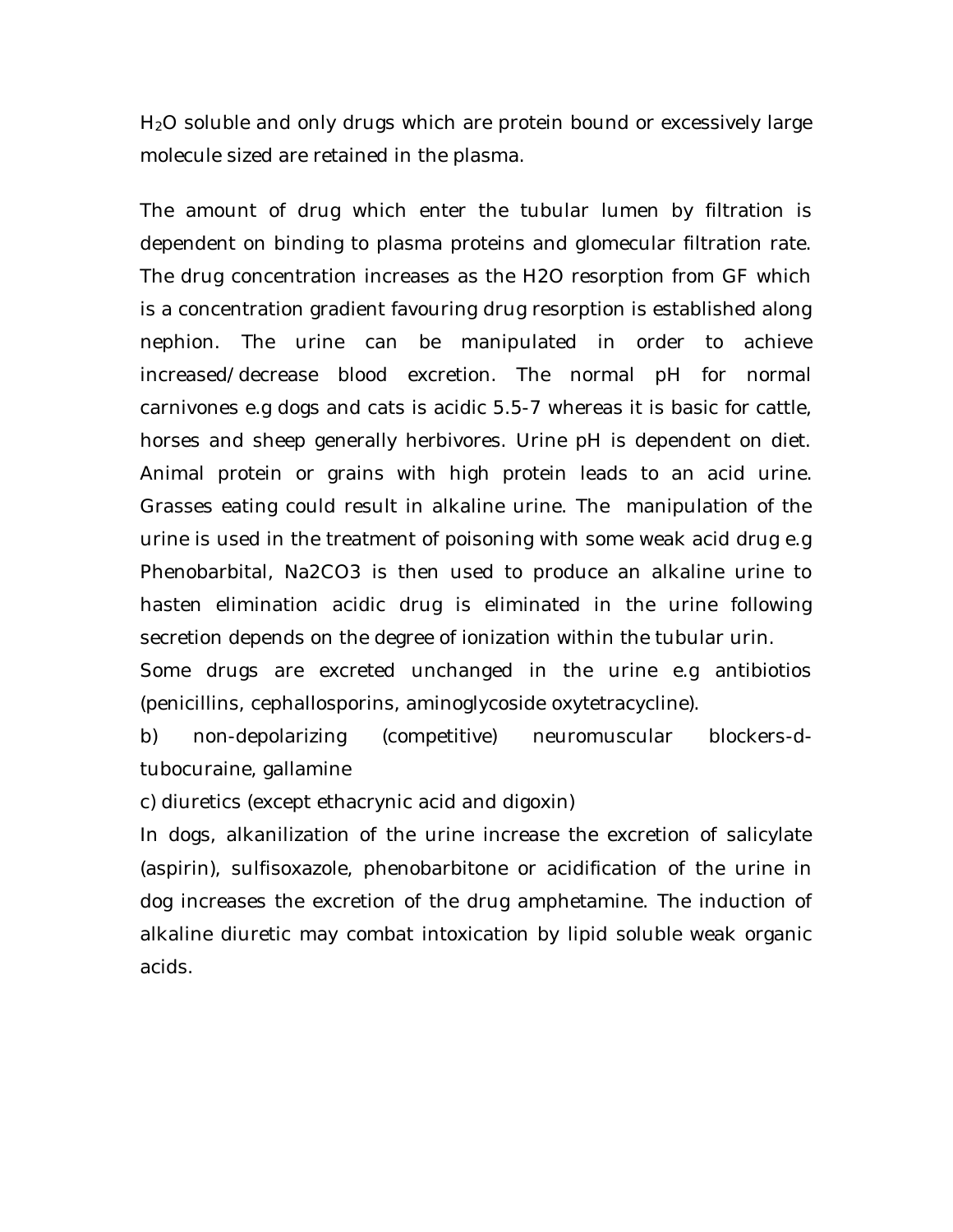#### **ENTEROHEPATIC CIRCULATION**



#### **COMPARATIVE ASPECT OF DRUG ABSORPTION IN ANIMALS**

Based on the food/diet they eat, domestic animals can be classified into carnivore (dogs, cats, herbivores, pigs) (goat and sheep) omnivores. The pH gradient between GIT fluid and the plasma of these animals is very important in

- i) The rate of drug absorption and the consequent degree of distribution
- ii) Excretion of weak organic electrolytes parantrally administered into the GIT.

The rate of gastric emptying is also an important physiologic factor in determining drug absorption. The digestive physiological features of the ruminants which allows fermentation to take place in their forestomach and in which semi-solid fermentation product is maintained at a narrow pH range of 5.5-6.5. This is made possible with the buffers which is secreted with the alkaline saliva pH 8.0-8.4 and it's also due to the large ruminal fluid which is about 60L in cattle, 4-4.5L in sheep and goat. This means a drug can only attain minimal /low level concentration in this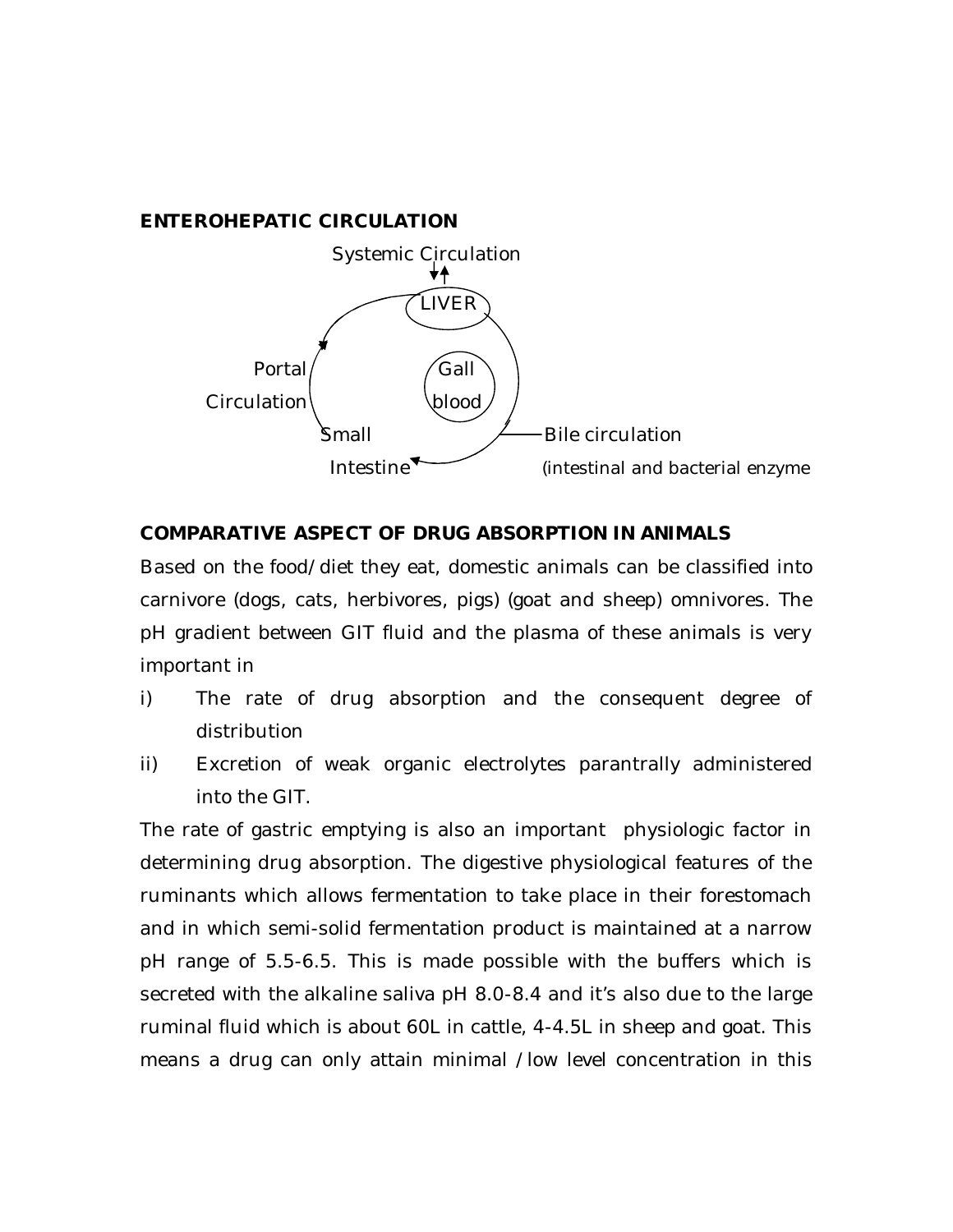organ. This has the effect of decreasing the rate but not the extent of absorption.

The non-ionized lipid soluble drugs from organic acids are well absorbed from the rumen. The microfloral within the rumen has the effect of metabolizing some drugs. Chronic administration of antimicrobial has the effect of killing all the microfloral and thereby disturbing digestion.

Lipid soluble organic bases, when parentrally administered may diffuse from systemic circulation and be trapped within the rumen by the process of ionization depending on their pKa values. The horse is a continuous feeder with a small stomach which is seldom empty. The microbial digestion of polysaccharides in the colon of the horses is an essential digestive process.

#### **PHARMACGENETICS**

Deals with the study of genenetic modification of drug response. It's observed that therez variability in response to drugs. This is under genetic control and inherited characteristics are controlled by 1 gene or pairs or many gone multifactorial inheritance. Characteristics controlled by many genes show continuous traits e.g height is a continuous trait. When a trait is controlled by a single gene, it is discontinuous and the animals may show the traits or may not show it.

The function of a gene is to control synthesis by mRNA which is responsible for production specific proteins. This means that genetic control of pharmacological responses will be in the control of the synthesis of specific proteins. The 2 main structural proteins which are important in drug action are the drug receptors and the drug metabolizing enzymes in a population, a situation known as polymorphism may exist. Polymorphism is a situation in which 2 or more discontinuous forms of a species occur within the same population. This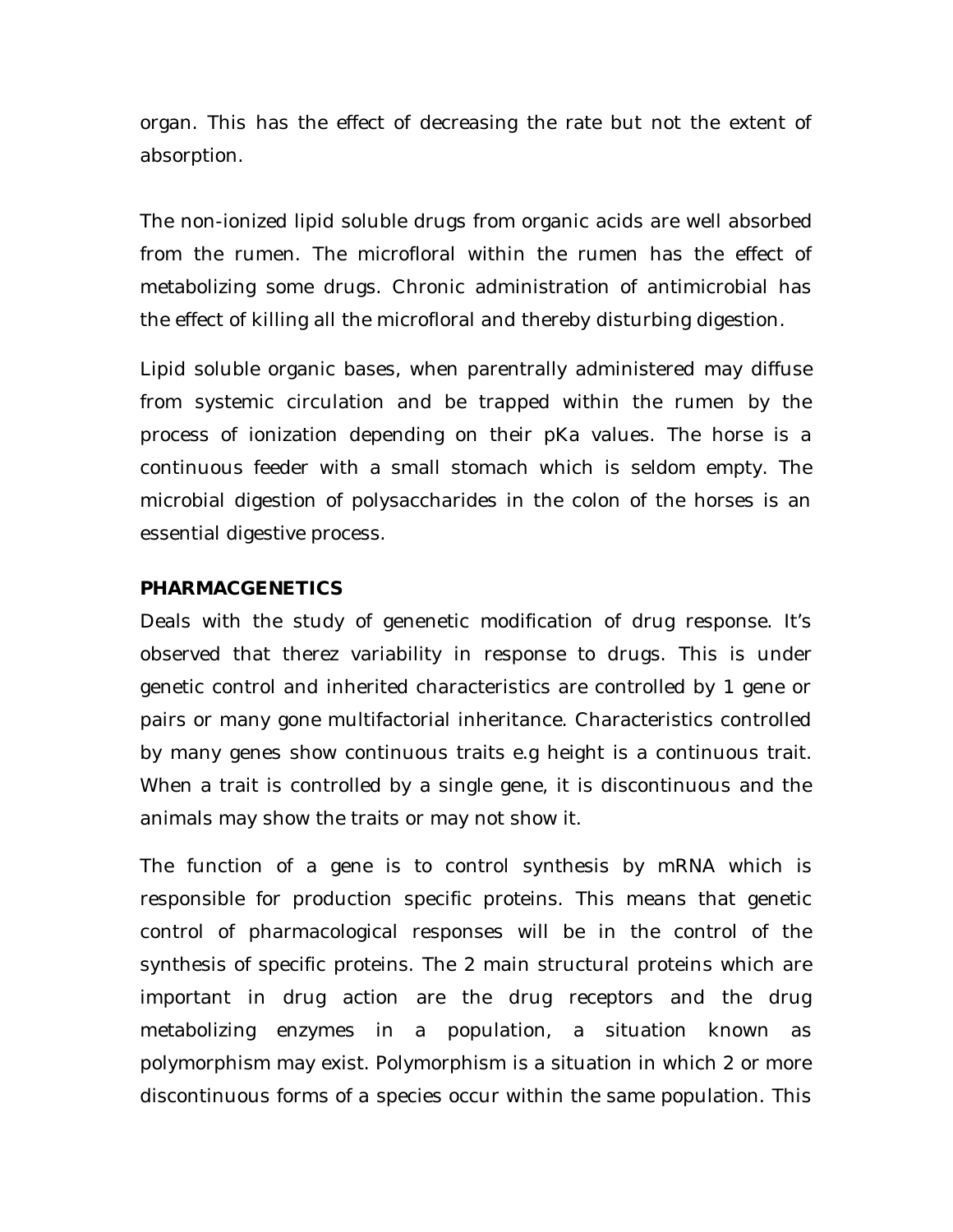situation exists in the metabolism of the drugs known as **ISONIAZID.** This drug is metabolized by acetylation and it has been observed to occur by 2 distint population slow and rapid metabolizers. This means that the group which metabolizes the drug fast have the necessary enzymes for acetylation whereas the slow metabolizers do not. The xteristic is controlled by a single pair of genes with those showing rapid metabolism being dominant and slow metabolizers having a recessive gene. This is a case of polymorphism in drug metabolism. This means that all drugs which are metabolized by acetylation will show similar characteristics.

Some groups of rabbits are resistant to the toxic effect of the enzyme atropine cos they have enzymes for its metabolism. The enzyme known as atropinesterase in the liver. The enzyme is gene iontrolled. Other animals which don't have atropinestrases suffer toxicity from atropine.

 $H<sub>2</sub>O<sub>2</sub>$  is used as an antiseptic. However, it is also produced in the tissues by the process ofoxidation and it is rapidly converted to  $O<sub>2</sub>$  and H<sub>2</sub>O by the enzyme catalase. Catalase is under the control of a single gene. An animal that does not have catalase suffers from acsitution known as acatalase i.e tissues 'll be subjected to all kinds of radical damage.

The use of Carbon tetrachloride (GCI<sub>4</sub>) in sheep as a fasciolicide requires test dosing as a result of abnormal reactions to the drug among sheep population.

Sometimes, the control of drug response is also sex linked. This means that it could be the X or Y chromosome which carriers the gene controlling the response e.g primaquine is known to cause extensive haemolytic defect in some individuals cos they lack the enzyme glucose-6-P-dehydrogenase which is required for cell membrane integrity of the RBC. This cells of then succumb to the lytic effect of primaquine. This inherited lack of this enzyme is on the X-chronosome and cos females have 2 x chromosomes and since only 1 of them carries this characteristics of does not manifest itself as dearly as it does in male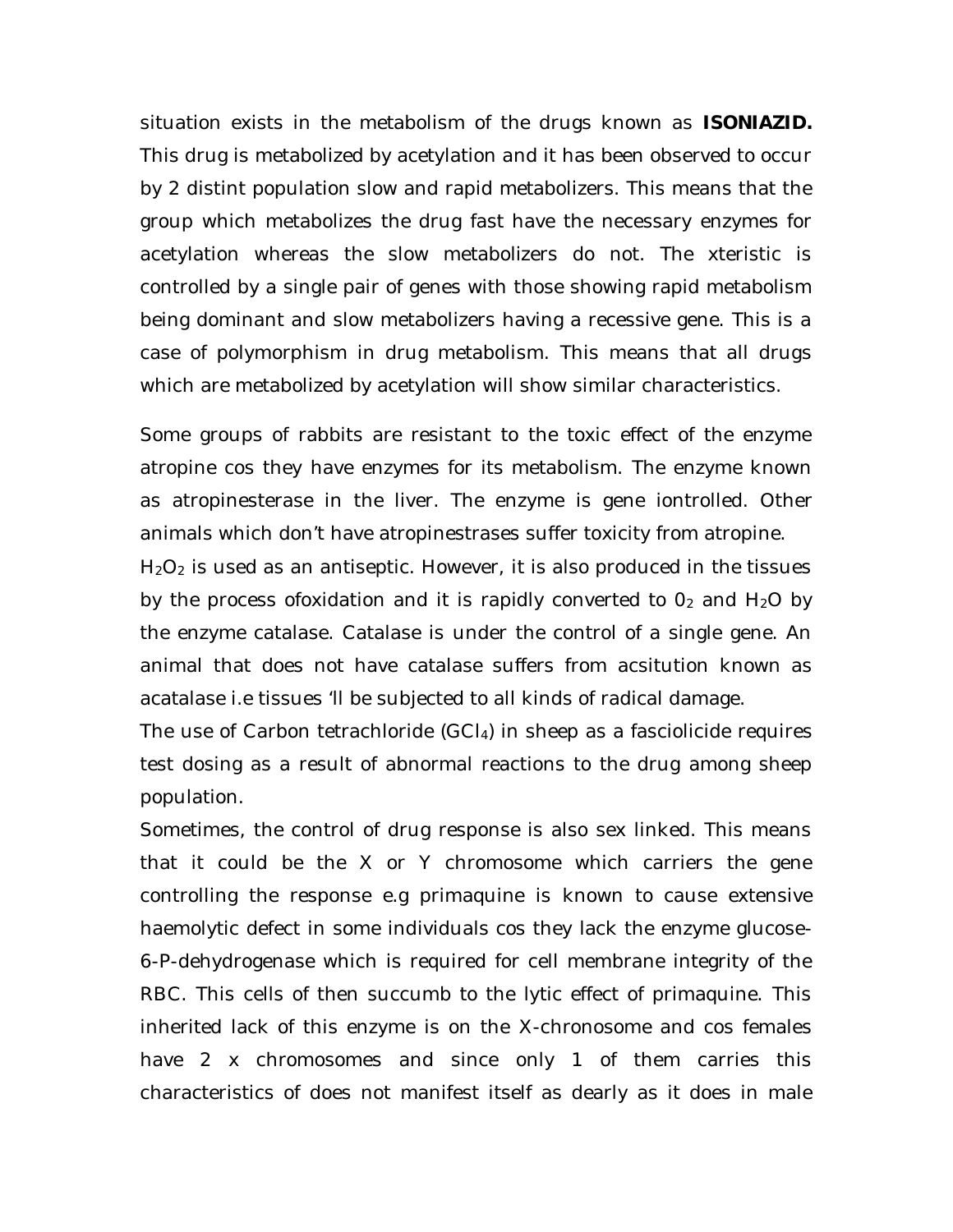where a single x chromosome can give a clear cut deficiency. This G-6-PD deficient patient also react to other haemolytic agents such as the drugs acetailid, phenacelin, sulfonamide and some fava-beans.

Other factors which may also be considered under pharmacogenetics are the issue of whether a drug can influence genetic materials in terms of producing irritations. Some chemical have been used to produce subspecies of some plants by chromosomal mutation. Such chemicals as colchicines urethane which is a cytotoxic drug and is used in the treatment of cancer. Substances which have been used for experimental mutation include barbiturate, sulfolamides, phendic compound, acridines, steroid, hormones, caffeine, nicotine and vitamins. Therapeutic levels of these drugs however may not produce mutation.

Cancer cell production within the body may result from the metanogenic ability cancernogens. All concernogic agents have immunosur pressor activity i.e they can depress the production of immune bodies.

#### **IDIOSYNCRACY**

Is a congenital quantitatively/qualitatively unusual reaction to drug e.g the drug produce depression in most animals but in some patients, it may produce excitement.

A situation in which a simple dose of a drug produces an unexpected response/autoward response idiosyncracy.

#### **DRUG ALLERGY**

Is an attered response to a drug as a result of exposure to a previous sensitizing dosage. It is an immunological mechanism. It may result in immediate reactions such anphylaxis, urticara and angroneurotic reactions. It could also result in drug fever asthma or a delayed appearance of manifestation following an initial sensizing dose.

QUANTITATIVE ASPECT OF DRUG ACTION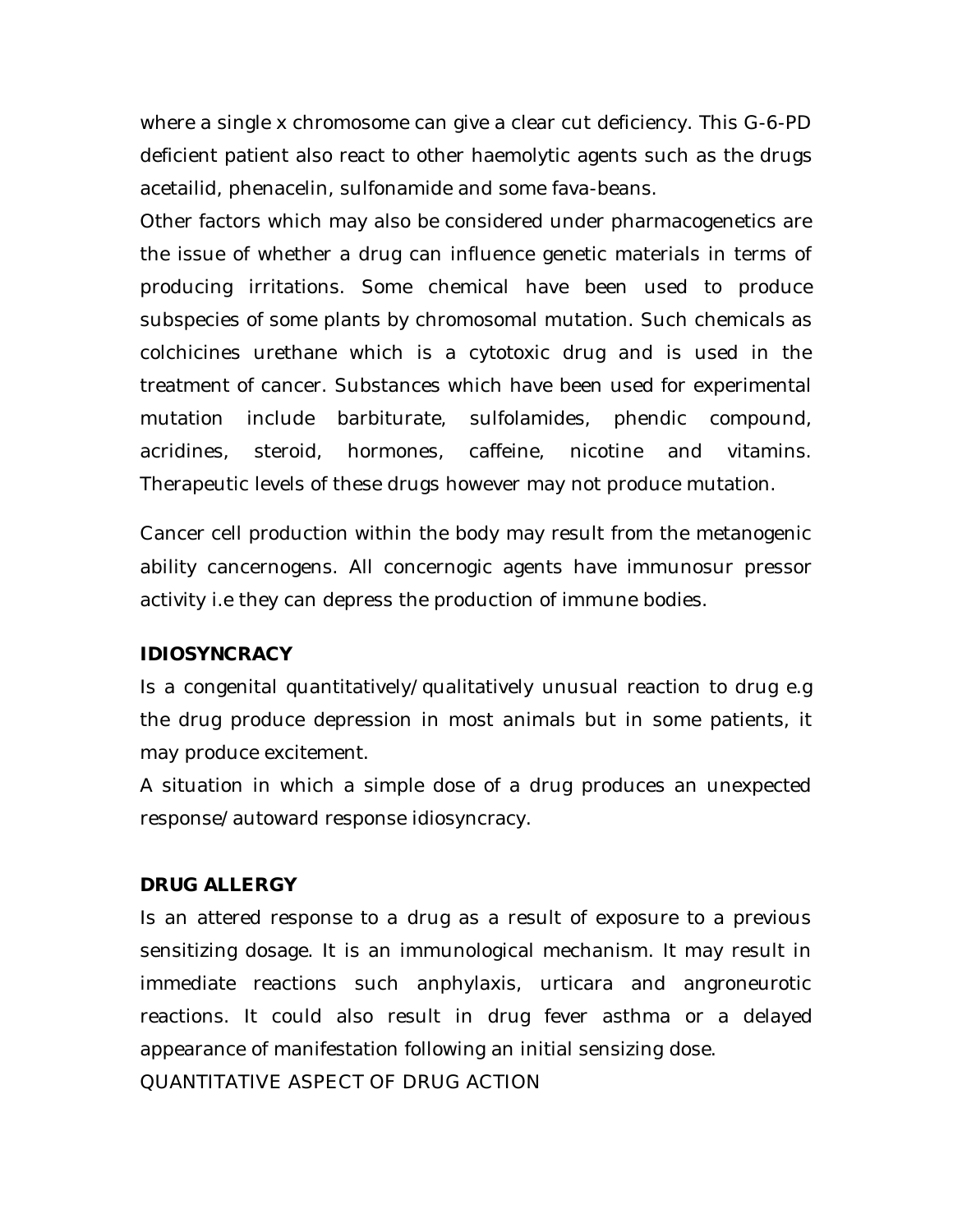Provides the basis for the evaluation and comparison of drug safety. Effectiveness and for rational application of the drug for its therapeutic effect…. The selection of a route of administration is an important factor in determining

- i) rate of absorption of the drug
- ii) latent period before the effect of the drug is seen
- iii) the maximal attainable drug concentration and the rate of clearance and consequently, the maximal obtainable effect for the selected dose and the duration of action.

# **QUANTITATIVE ASPECT OF DRUG RECEPTOR REACTION**

The product of reaction between a drug and its receptor results in a stimulus which leads to the events leading to the effect which is associated with the drug.

Drug + Receptor  $\longrightarrow$  D-R complex  $\longrightarrow$  Effect

Drug + Receptor **Response** 

$$
D + x
$$

If 100% receptor is available

|                   | Then D + 100-Y $K_1$<br>K <sub>2</sub> | Y Drug + free receptor Response            |
|-------------------|----------------------------------------|--------------------------------------------|
| $D = K_2$         | $K_1$                                  | $100 - Y$                                  |
| If $Ke = K_1/K_2$ |                                        |                                            |
| Then $D = Y$      |                                        | where D- concentration of drug             |
|                   | $K_e(100-Y)$                           | Y-% of the total receptor                  |
|                   |                                        | Occupied by the drug                       |
|                   |                                        | K1 and K2 – Association and disassociation |
|                   |                                        | constant.                                  |

This equation obeys the law of mass action just like enzyme substrate reactions. At equilibrium when the rate of combination equals rate of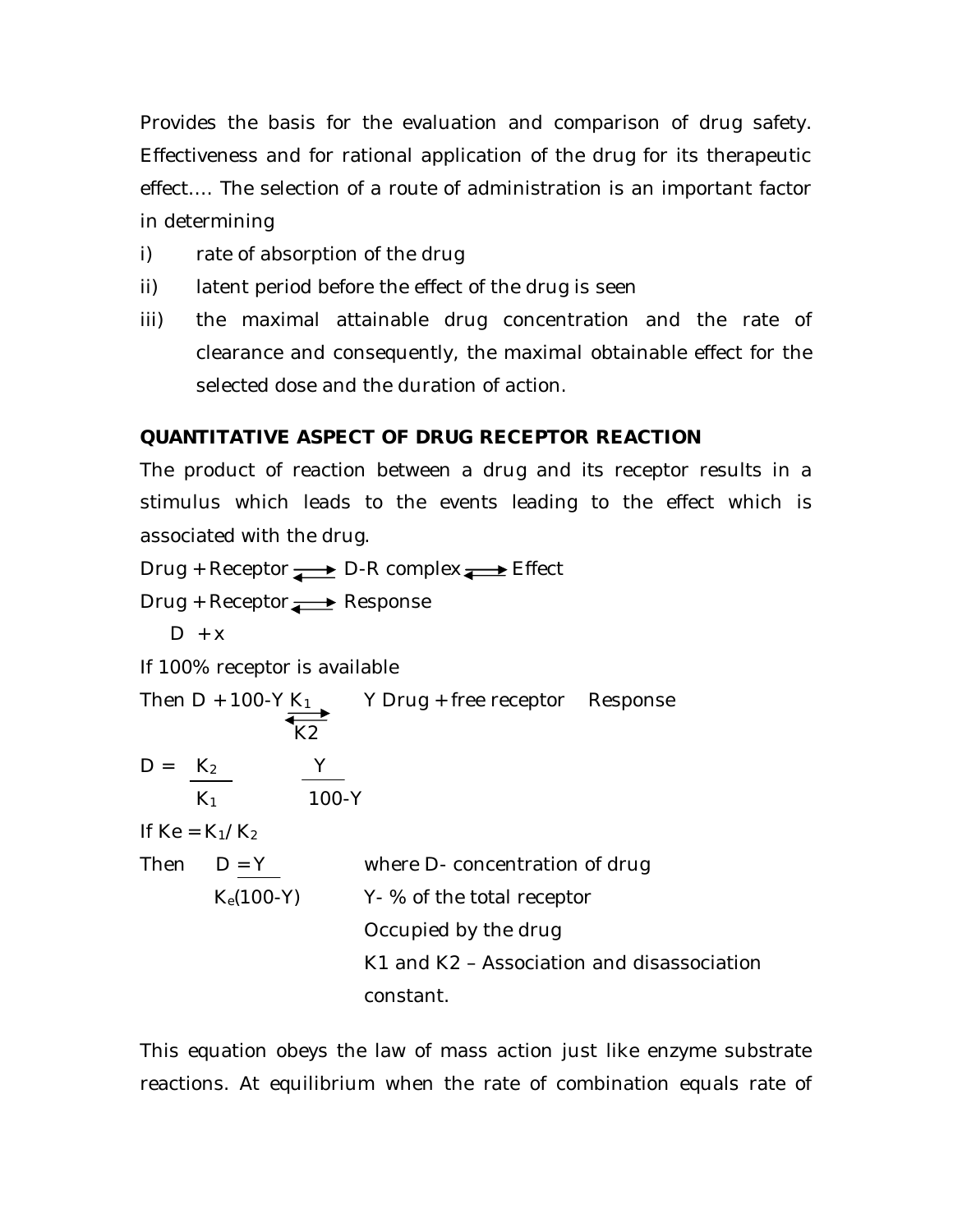dissociation then this equation become valid. This is a mathematical expression of the relationship between the dose and effect. It can be represented graphically by the dose response or dose effect curves.

> This is observed when the response of a drug varies in concentration of the drug

The increasing response which is obtained with in an arithmetic increase in the conc. Of the drug is known as a graded response e,g the use of histamine on a guinea pig ileum preparation shows this phenomenom. A plot of the arithmetic increase in dose on the abscissa against response on the ordinate gives a hypenbolic curve.

However, a plot of logarithin of dose against the response of the maximum gives a sigmoid curve. This is known as the log dose response curve.

> hyperbolic curve, the dose in concentration is the independent variable and by conversion is plotted on the horizontal scale.

Its value is not determined by any other variable and can be chosen and varied at will. The dependent variable which is the response is plotted on the vertical plane. On the sigmoid curve, the steepress/slope of the linear part determines/indicates the extent by which the dose must be increased to obtain an increased in response i.e the steeper, the smaller the dose increment to obtain the same response increase. Curves which are produced by different concentrations of the same drug are parallel. Drugs which produce the same response by acting on the same receptor will also give simlar sigmoid curve e.g the local anaesthetics lidocaine, cocaine, procaine act by similar mechanism and their effect can be determined using pin pricks on wheals which are produced by the drugs.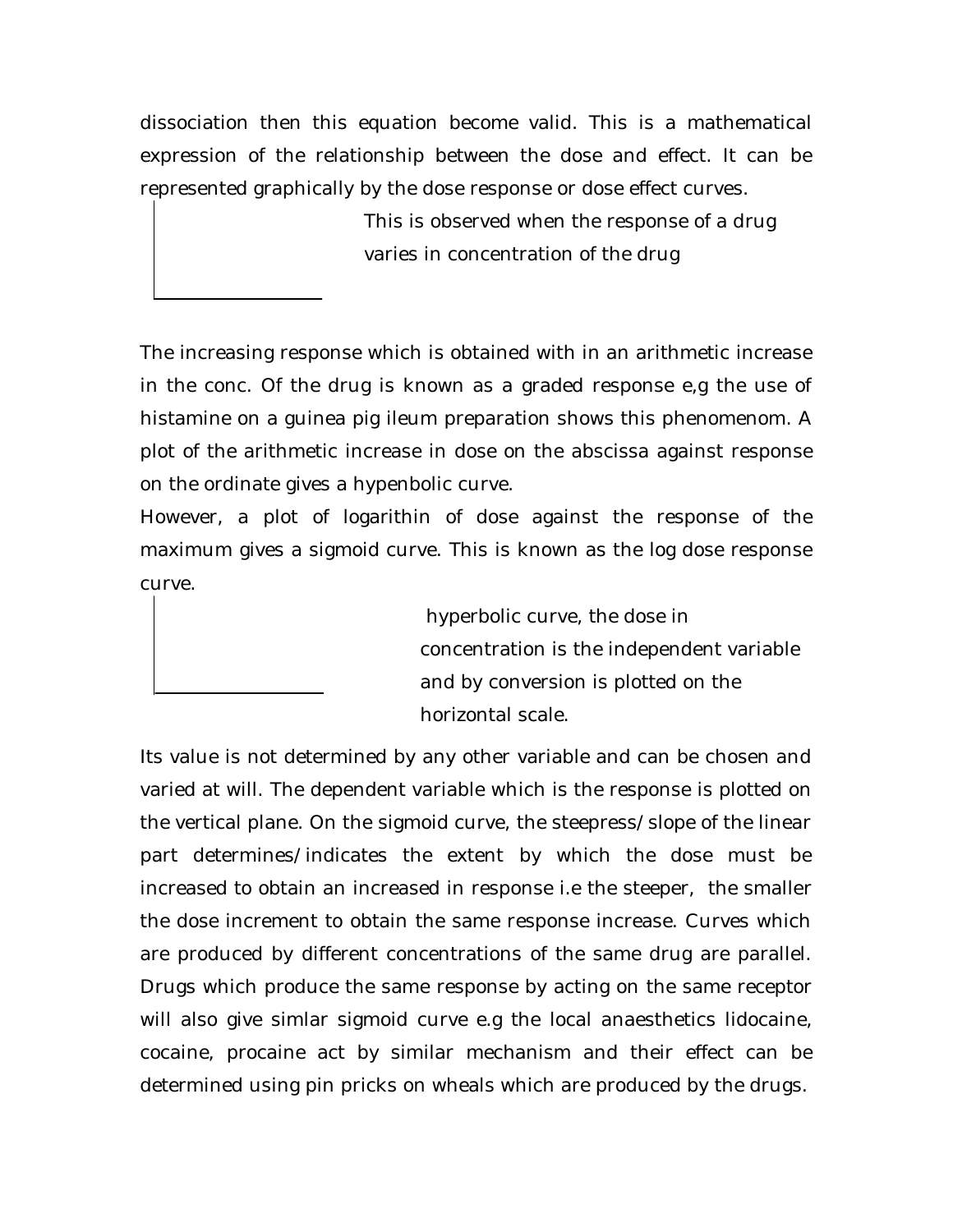The concentrations are also equivalent to the reciprocal of their affinities of the drug for its receptor. Cocaine has the highest affinity, procaine follows it and lidocaine.

> The sigmoid curve permits the presentation of more detailed data in the low dose range as well

as the wide range of doses in a single graph. The centre of symmetry which is nearly linear allows for the measurement of ED50. The linear middle segment also lends itself to mathematical analysis more readily than do curves. They are convenient devices for comparing the mechanism by which 2 or more drugs produce the same end effects.

## **POTENCY**

Is a property determined by pharmacokinetic behaviour and the ability of the drug to occupy and activated receptors. it is determined by the dose needed to produce a particular response of a given intensity and it varies inversely with the magnitude of the dose required to produce the effect. The intensity is determined by the inherent ability of the drug to combine with its receptor and by the concentration of the drug at the site.

Potency is a comparative expression of the activity rather than an absolute expression. Deposition of the drug dose effect curve on the dose-oxis reflect then relative potency e.g



With these curves, hydromorphine is more potent than morphine, morphine more potent than codeine regardless of the

response level at which they're considered. The different shaped and the maximum height of the curve for aspirin do not allow a comparison with the narcotic analgestics in terms of potency. This shows that aspirin acts by a different mechanism of action. Differences in potencies between the drugs as a result of differences in their relative affinities for the some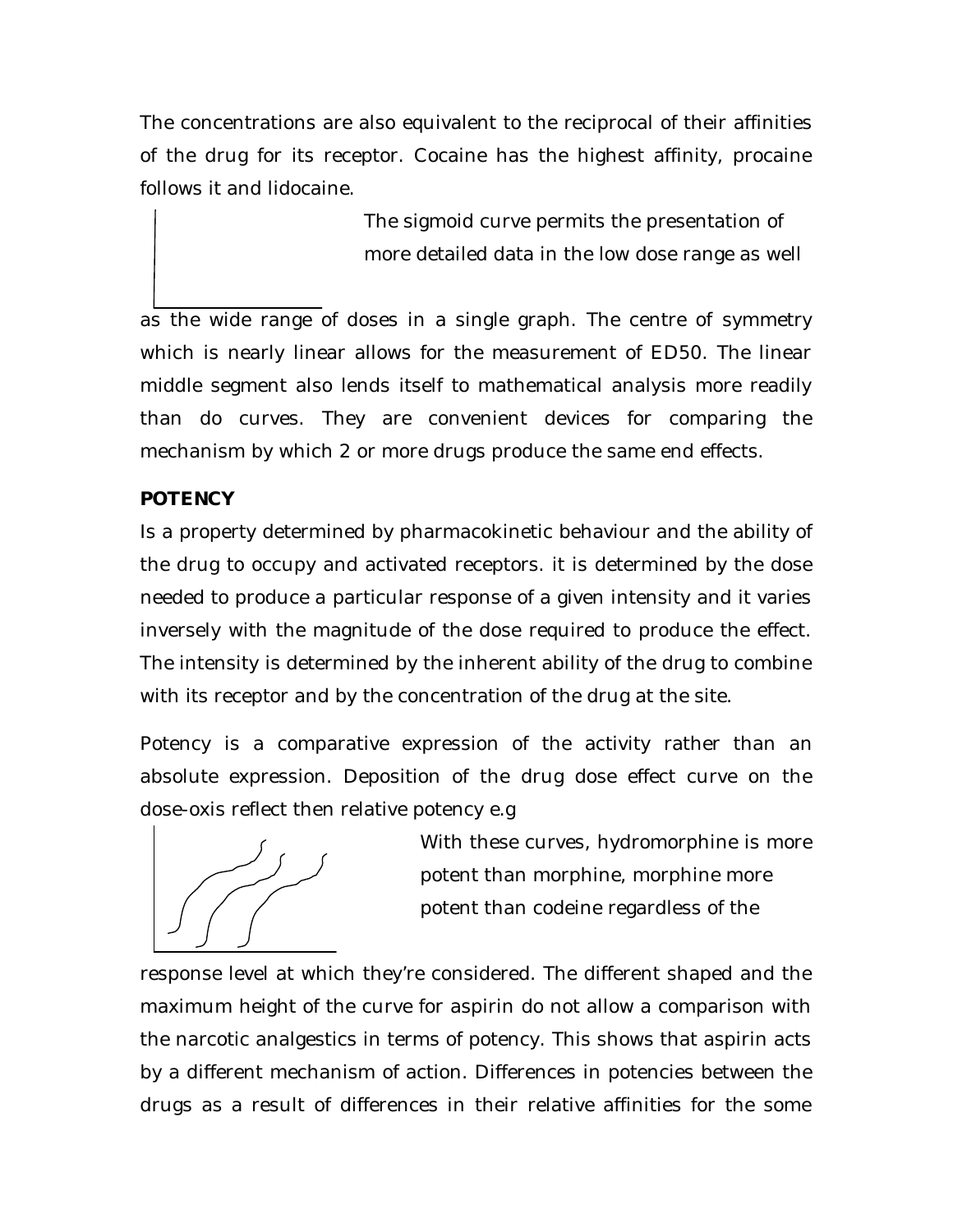group of receptors on the differences proportion of the dose reaching the receptor site or both factors have effect on potency.

## **AUTONOMIC NERVOUS SYSTEM**

Read Physiology of ANSA He repentant decide to teach as NS coordinate the function of the whole body system Coordinates activities of the body ANS- innervates smooth miodes

#### **CHOLINERGIC DRUGS**

Receptor is or a complex protein structure on body cells or tissue or sometimes inside organelles of cells which biological change. There is no action without chemical/receptor.

Cholinergic drug is a compound which mimics acetyl choline and will bind to a cholinergic receptor. Cholinomimetic drug mimics acetyl choline and can be used interchangeably with cholinergic drugs.

- i) Choline esters include Carbachol Metachodine, Bethanechol. They are produced by the esterification if between choline and acetic acid under the influence of acetyl transferans choline + Acetic Acid. ACH is formed in the synaptic vesicle from where it is stored and released upon stimulation. Choline esters are formed this way synthetically esterase.
- ii) Naturally occurring cholinomimetic alkaloid e.g Aroceline, Muscarine (naturally occurring in plants)
- iii) Cholinesterase Inhibitors: 2 types Reversible e.g Physostigmine, Neostigmine, irreversible e.g coumphos, Melathion, Parathion, Dichlorvas-Organaphosphate.
- iv) Nicotric agonist e.g Lobeline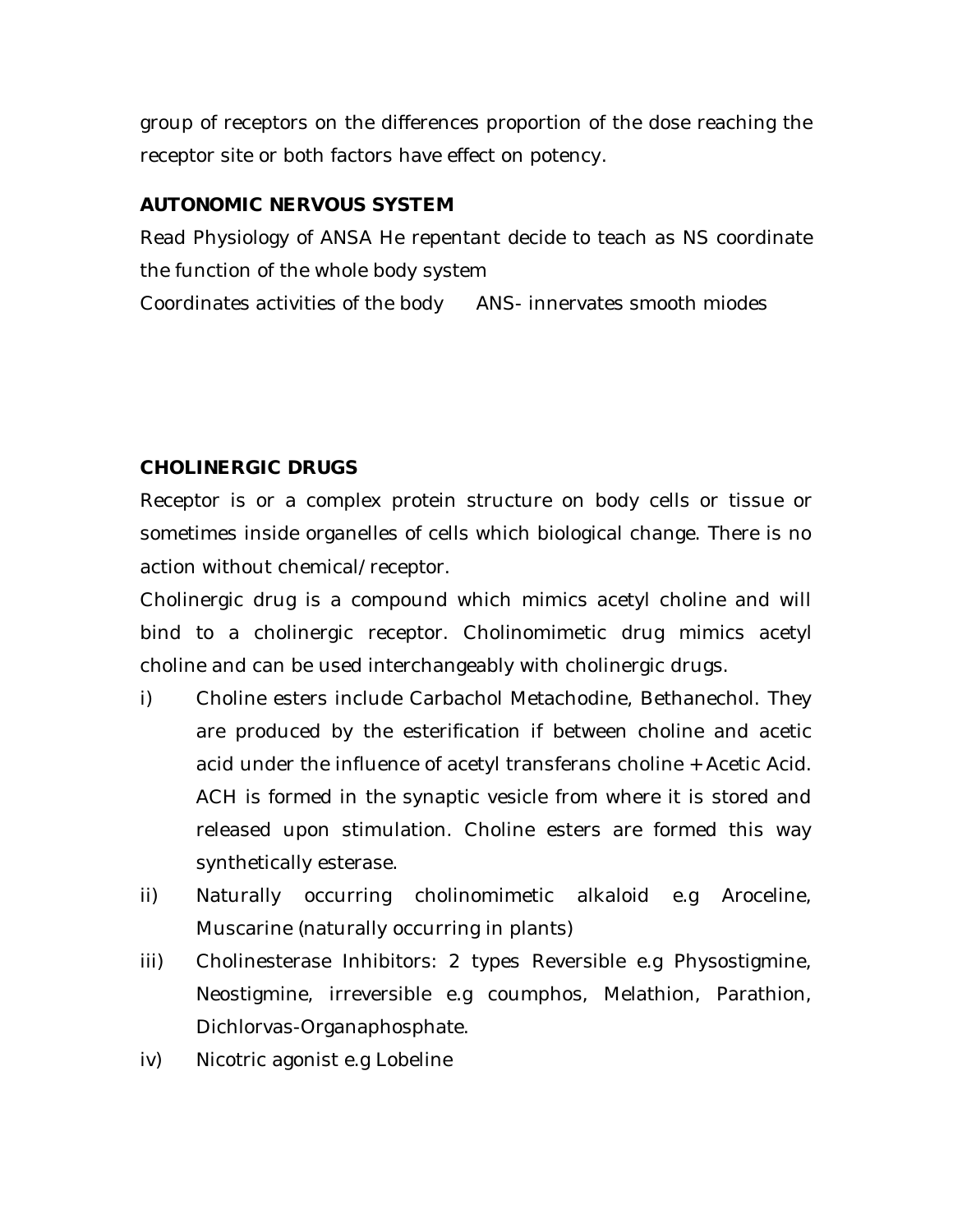#### **ANTICHOLINERGIC DRUGS**

Are drugs that antagonize acetyl choline at the receptor they achiee this by displacing acetyl choline fro the receptor. This displacement or antagonism could be competitive or non-competitive. Examples of anticholinegic drugs are atropine, hyoscine, scopolamine.

Pharmacological effects atropine oppose those of acetyl choline. Subjected to atterations.

#### **CLINICAL USE**

Carbacohl is mostly available in clinical application unlike acetylcholine which is highly and rapidly destroyed bycholinesterase. Colic treatment. Used in treating myesting gravis: a condition whereby there is an eutoimmune disorder resulting in ponalysis of skeletal muscles.

#### **ADRENERGIC RECEPTORS/DRUGS**

 $\alpha$  and B adrenergic receptor  $\beta_1$ ,  $\beta_2$ ,  $\beta_3$ ,  $\beta_4$ 

 $\alpha_1$  presynaptic inhibitory receptor on the membrane of prosynaptic neurone Adrenaline release from vasclelsynaptic is stopped by its contact with the advenergic receptors (including presynaptic receptors

 $\beta_1$  is seen only in the heart. Its stimulation resulted heart rate

 $\beta_2$  is seen in non vascular smooth muscles e.g ureter, bladder wale bronchus its stimulation causes bronchodilation. In GIT decrease motility relaxation.

 $\alpha_2$  s found in vascular and non-vascular tissues e.g blood vessels and intestines

 $\alpha_1$  is found in all systems cos nerves supply all

 $\beta_2$  is assumed to be on inhibitory but may not be true always.

 $\alpha_2$  is stimulatory causes vasoconstriction in blood vessel. In other tissues,

it stimulates theme of increased metabolic rate in the liver.

 $\alpha_2$  is also found in bronches and can cause vasoconstriction Adrenaline is released by adrenal medulla Noradrenaline by neuronast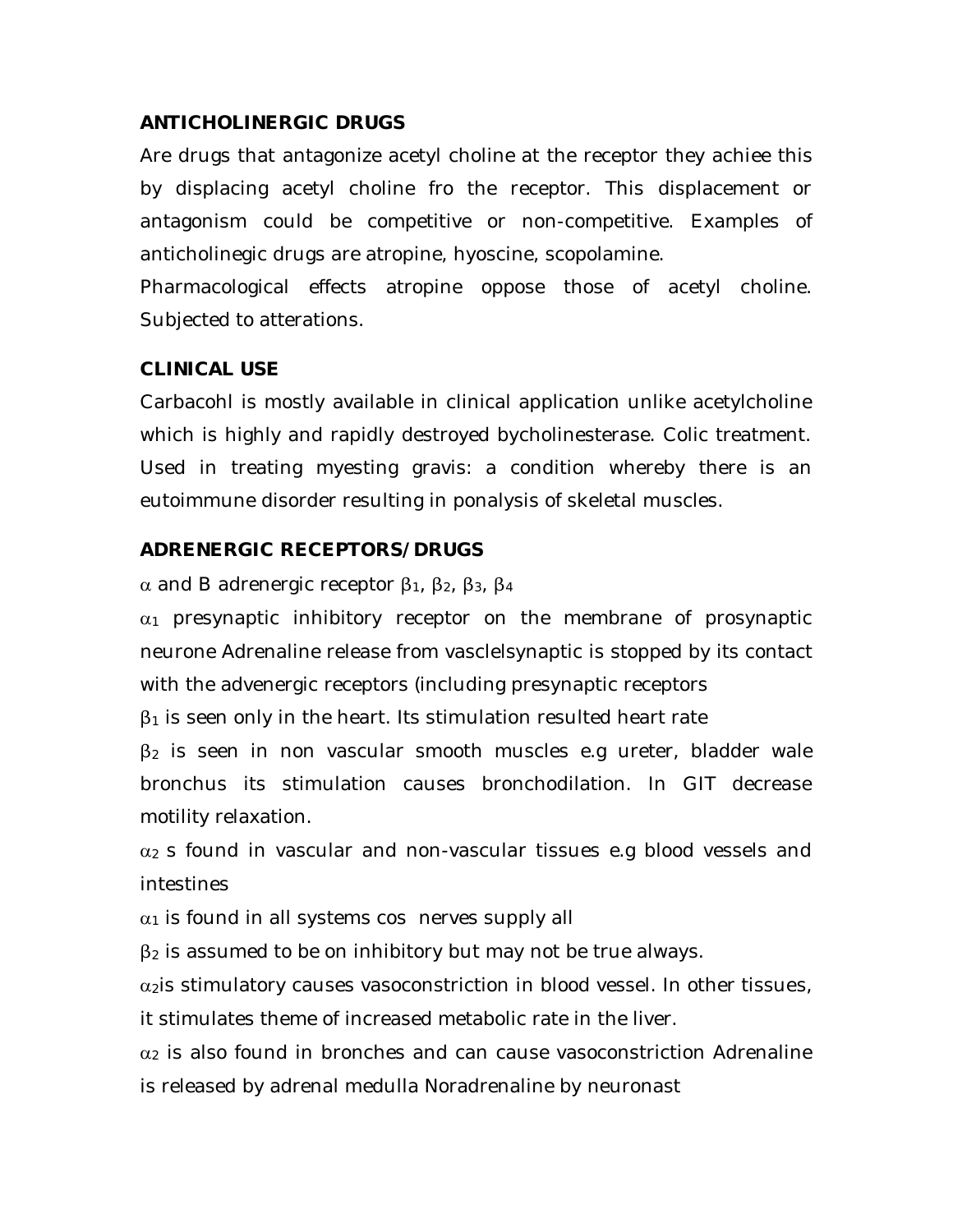- Monoamibo oxidase-MAO found in neurons oxialize no repinephrine

- Catheco-methyl transferase-COM in the blood – oxidize adrenalic C.Ocardiac output.

Amphetamine : is a CNS stimulant Reduced fatigability:- Allows the heart to function excessively without being stress leads to abuse cos of babituation. Euphoria results when used and this is followed by depression. Depression takes over after a while.

Metaraminol, methoxamine and Phenylephrine are vasoconstrictor,  $\alpha$ adrenergic stimulants

Ephedrine inasal anticongestant

Dopamine – cardiac reinforecement

## **ANTIADRENERGIC**

 $\alpha$  – antiadrenergic

- 1) Haloalkylamines Phenoxbenzamine
- 2) Tolazoline and phentolamine good anti hypertensive drugs
- 3) Prazosine
- β blockers

Propanodol affects  $β_2$  and  $βx$ 

Acebutabol  $\bigcap$  Cardioselective –  $\beta_1$  – Proctolol

Atenolol blockers

Sotalol  $\beta_1$  and  $\beta_2$ 

Labetolol  $\alpha$  and  $\beta$ 

They are used as antihypertensive drugs

## **GANGLION AGONIST**

Nicotinic cholinergic receptors are present on the autonomic zinglion lobeline may also be P. A ganglion can eithr be in para or sympathetic deline stimulates both the parasympathetic and sympathetic lobeline is a cholinergic drug and acts on nicotinic and not muscarinic receptors it acts like acetyl choline.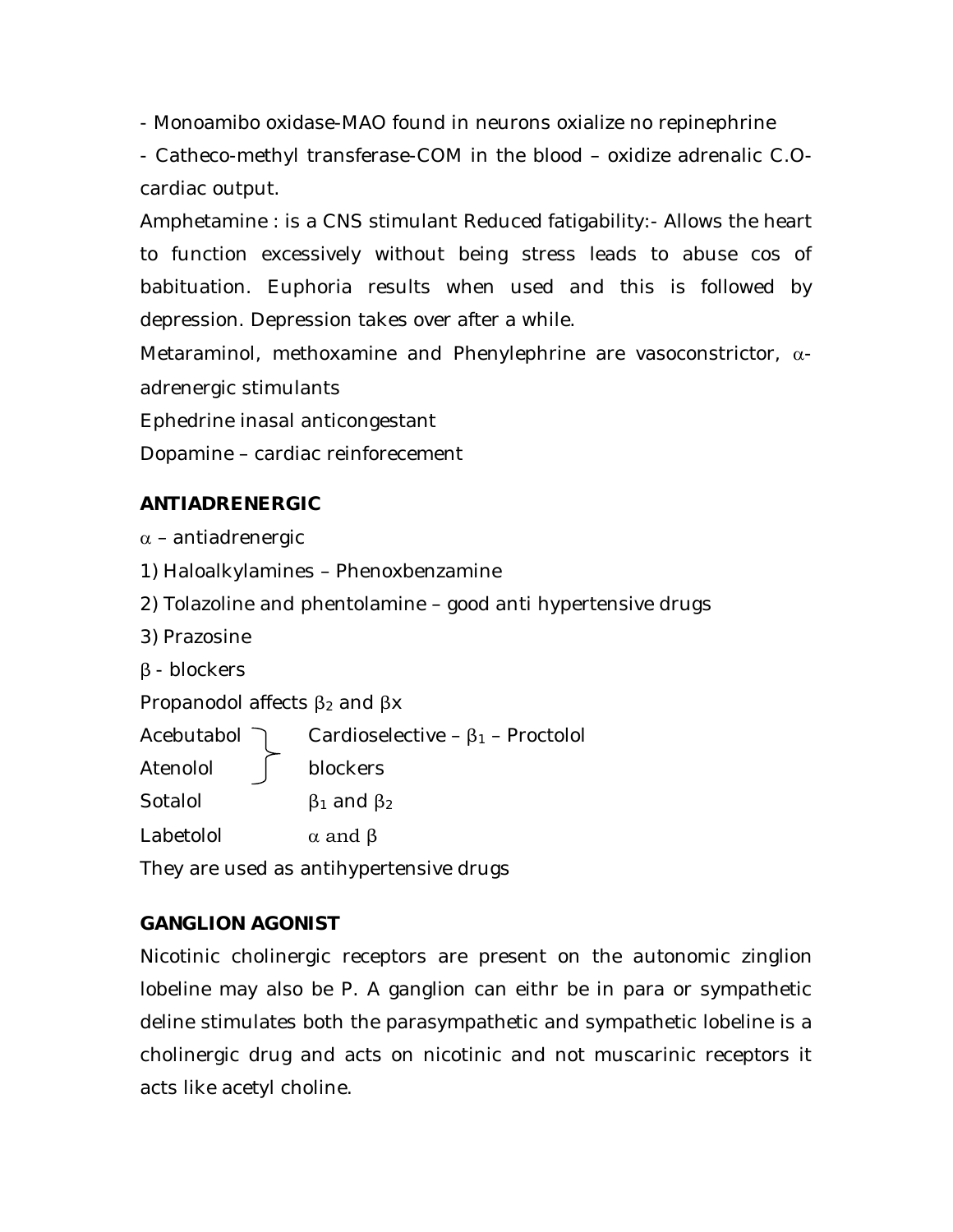Lobeline is not a drug of any therapeutic effect it is used in detrmining defets in autonomic transmission in the Ganlion has nicotinic receptors.

## **GANGLION BLOCKERS**

Hexamenthonium blocks all transmission along autonomic pathway: has no therapeutic effect.

## **NEUROMUSCULAR BLOCKERS**

MEP

Motor and plate – organization of pre and post synaptic membranes by the thickening. MEP has nicotinic receptors muscle Neunomusaila blockers act on the axon MEP MEP and blocks H. Muscle becomes paralyzed, atonic, flaccid, non-turgig. NMB are Iily used during convulsion and are used prior to surgery i.e premedicant There are 2 divisions NMB:

Depolarising and Non-depolarising

e.g Succinyl choline e.g D-Iubicurarine

| A polarized membrane is | synthetic of original                               |
|-------------------------|-----------------------------------------------------|
| Tonea oxcited or patent | plant extract that were used b4 the advent          |
| $+ve$                   | of the synthetic ones                               |
| <u>-ve</u>              | e.g Curane effect <i>i.e</i> has a paralytic effect |

+ve

A sustained state depolarization results in tetany/convulsion

Succinyl choline occupies receptos and blocks acetyl choline action though it has a bit of cholinergic action.

Non- depolarizing causes no contraction, it blocks without undergoing depolarization.

Organophosphate toxicity – Blocks are used as remedy.

Cholinergic receptors Muscarinic

Nicotinic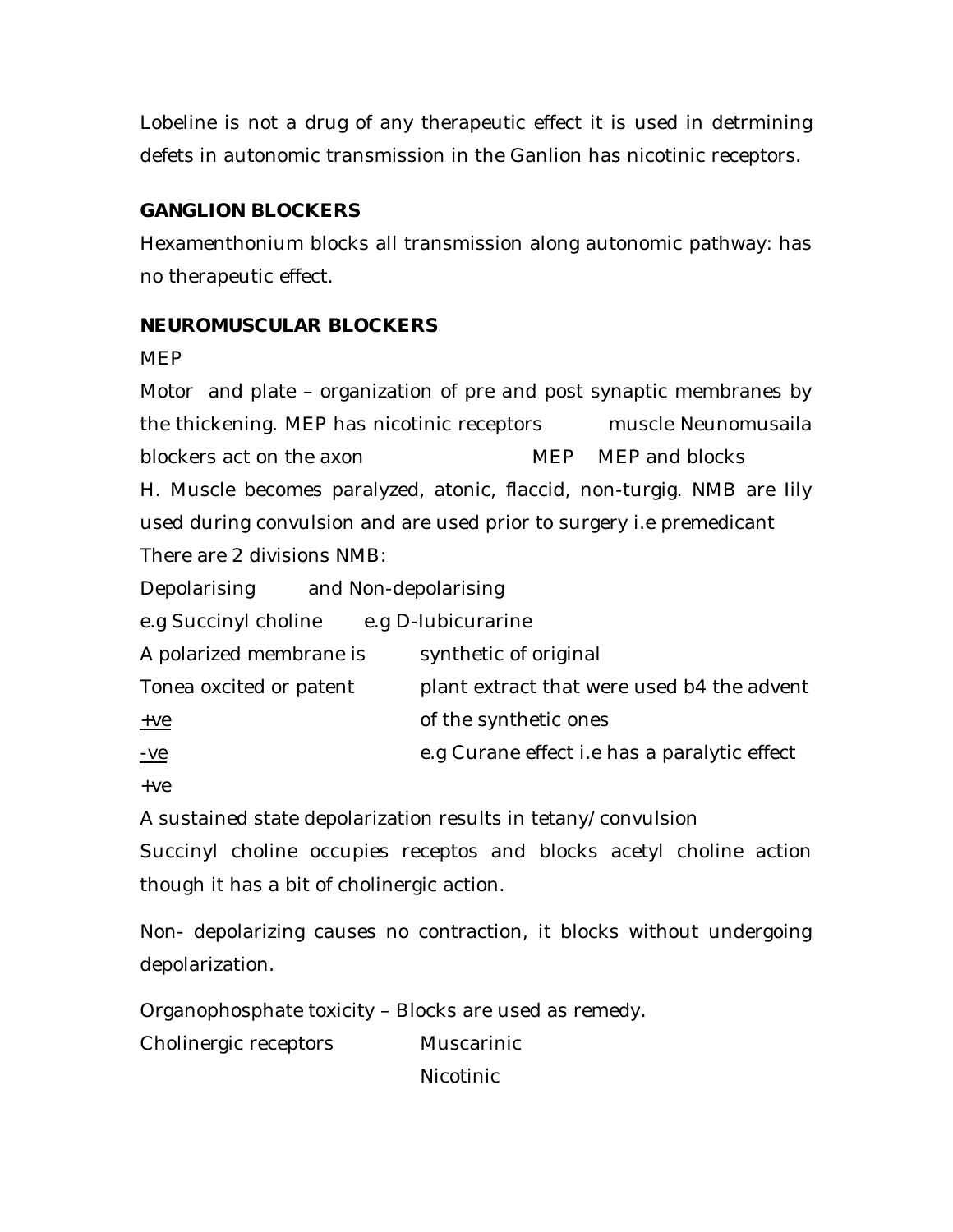Acetylcholine is the neurotransmitter substance at p-sympal neueffector jxns, autonomic ganglia, the adrenal medulla, somatic myoneural jxns and probably certain CNS regions Nicotone found in autonomic ganglia, adrenal medullary chromaffin cells and also neuromuscular jnx of somatic NS. Inhibition acetylich by nicotine does not take place at the para sy neurieefector jnx in heart muscle and secretor glands.

| <b>ORGAN</b>                    | <b>EFFECTS</b>              |
|---------------------------------|-----------------------------|
| Heart                           | <b>Slows</b>                |
| <b>Iris</b>                     | Constriction (miosis)       |
| Gliary muscle                   | Contract                    |
| <b>Blood vessels</b>            | Dilatation                  |
| Exocrin glands                  | Secretion                   |
| Stomach and gut                 | Increased tone and motility |
|                                 | Relaxation of sphincter     |
| Gall bladder                    | Contraction                 |
| Urinary bladder                 | Contraction of detrusor m   |
|                                 | Relaxation of sphincter     |
| <b>Bronchi</b>                  | Constriction                |
| <b>CNS</b>                      | Transmission, modulation    |
| Sympathetic and Parasympathetic |                             |
| Ganglia                         | Neuronal firing             |
| Adrenal medulla                 | Adrenaline release          |
| Motor end plate                 | Muscle contraction          |
|                                 |                             |

#### **PHARMACOLOGICAL EFFECTS OF CHOLINERGIC TRANSMISSION**

## **SYNTHESIS OF ACETYLCHOLINE**

Acetylcholine is produced by esterification of acetic acid and choline under the influence of acetyl transferase. The product i.e acetylcholine is catalyzed by cholinesterase into acetic acid and choline. The synthesis of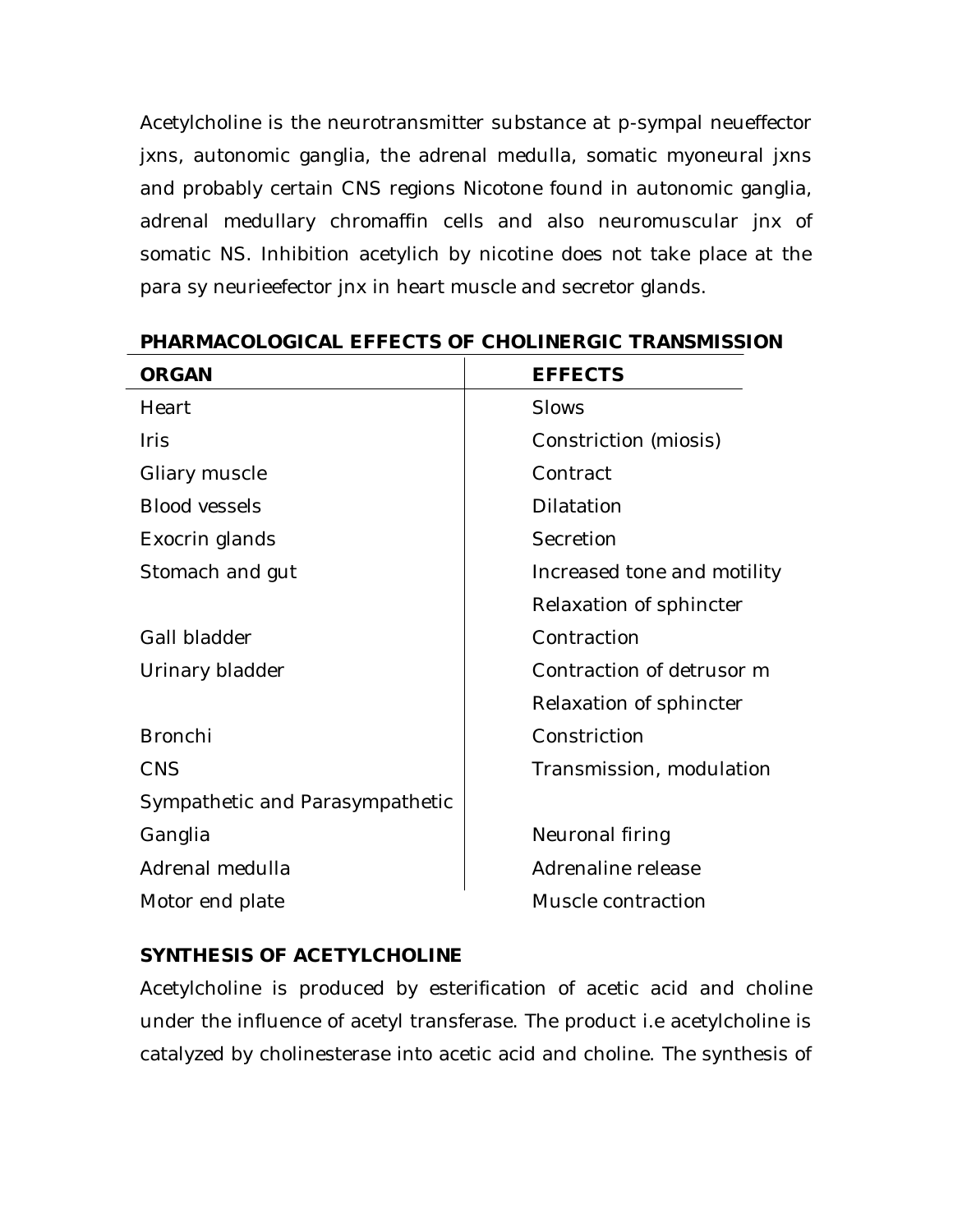acetyl choline takes place in the neuron and is stored in neuronal vesicles in the form of granules at the terminal portion of the neuron.

## **CHOLINERGIC RECEPTORS**

Acetylcholine acts on 2 population of receptors in the autonomic NS. One of which is activated by natural alkaloid muscarine and the other by nicotine. Hence, the terms muscarinic and nicotinic. There are other subdivisions of these main group.

## **CLASSES OF CHOLEINERGIC DRUGS**

## *Choline ester*

Metacholine, Bethanecol and Carbachol are product of etherification between choline and acetic acid. The different cholinergic esters are products of different manipulation of the structure and moletie of and on a parent compound.

## *Naturally occurring cholinomimetic alkaloids*

Muscarine derived from *Amanita muscaria* Pilocarpine *Pilocarpus jabonandi* Arecholine Arecae catecho

## *Cholinesterase inhibitors*

Cholinesterase attracts acetyl choline to an anionic site at which ionic bond is established. Choline is then cleaved from the acetyl residue finally. The acetylated enzyme is rapidly hydrolysed, acetic acid liberated and the active enzyme is reformed.

# **Cholinesterase inhibitors fall into 2 groups:**

## *Reversible and Irreversible*

\_ **Reversible inhibitors** have been used as drugs and differ from acetylcholine in their slower rate of dissociation from the enzyme. Reversible inhibilors include Physostigmine/Eserine, Neastygmine and they both bind to the anionic and esteratic operative sites of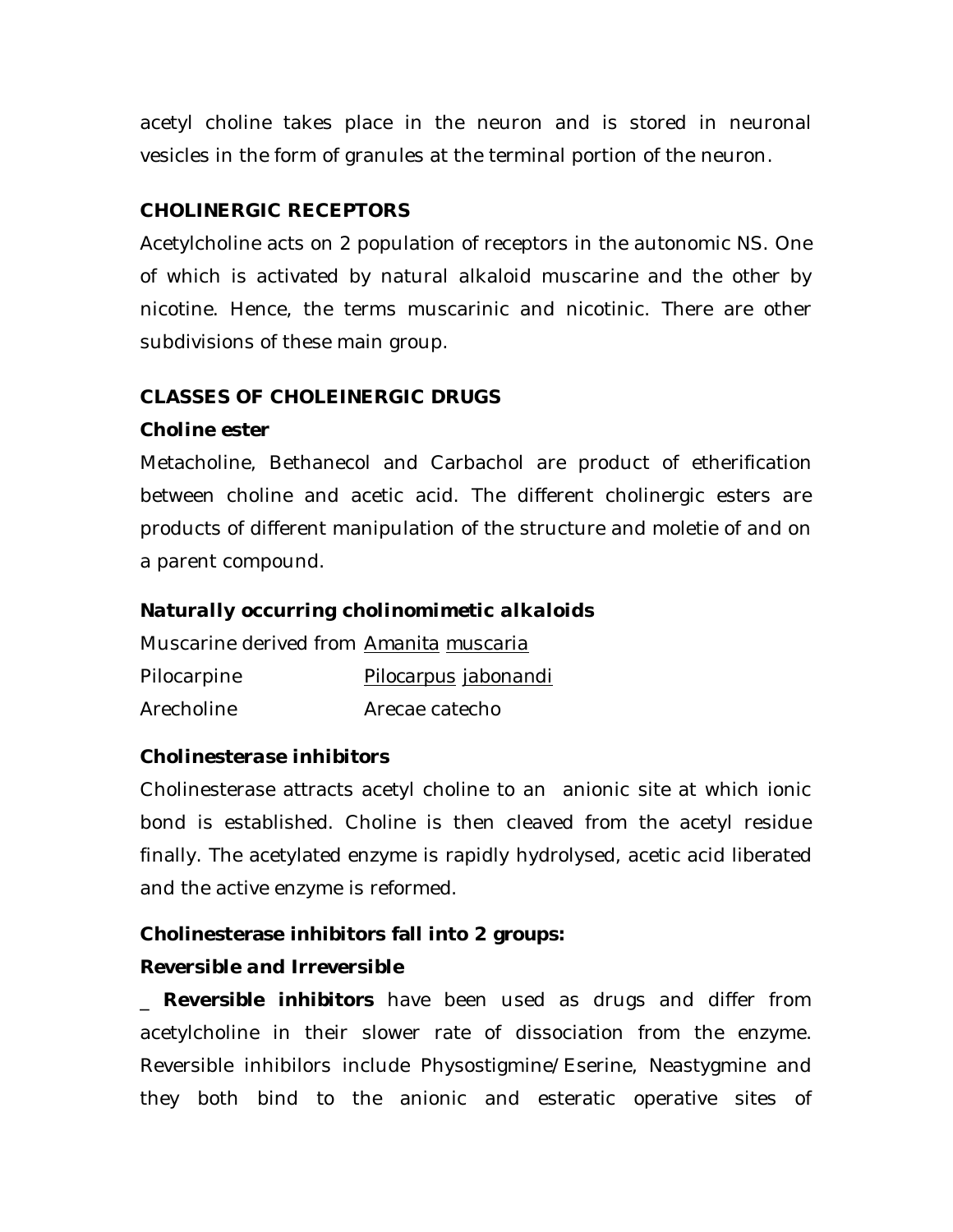cholinesterase and they are slowly hydrolysed. In the binding, they are compete with acetyl choline for the enzyme for which they are false substrates. These then lead to accumulation of acetyl choline and the attendant effect.

- **Irreversible inhibitors**: The ability to bind to cholinesterase covalently is shared by all organophosphate irreversible inhibitors. These highly lipid soluble agents do not resemble. ACH structurally and most bind only to the esterase site. The resultant phosphorylated enzyme is stable and the return of cholinesterase activity e.g Coumaphos, Dyflos, Parathion, Malathion Irreversible inhibitors are mostly used as pesticides.

#### *Cholinesterase Reactivators*

Are agents which promote the dissociation of phosphorylated cholinesterase enzyme. The 1<sup>st</sup> being P-2-AM, 2-Pan or Pralidoxime. They have the activity to break the phosphonylated enzyme. The usefulness of enzyme reactivation is limited to a short period. Because the enzyme phosphate complex becomes resistant when further group is removed by hydrodysis. Maximum antidotal benefits require both the use of atropine (1mg/kg body weight) and 2-pan (between 10-40kg) body weight). Nicotinic, agonist Lobeline and Nicotine

#### **CLINICAL USES**

Cholinergic drugs are indicated in Vet. Medicine in Ophthamology and digestive disturbances. ACH is too transient in effect to be valuable and choline itself is off two low in order of potency. A part from these endogeneous substances, cholinomimetics are either naturally occurring alkaloids or synthetic analogue of ACn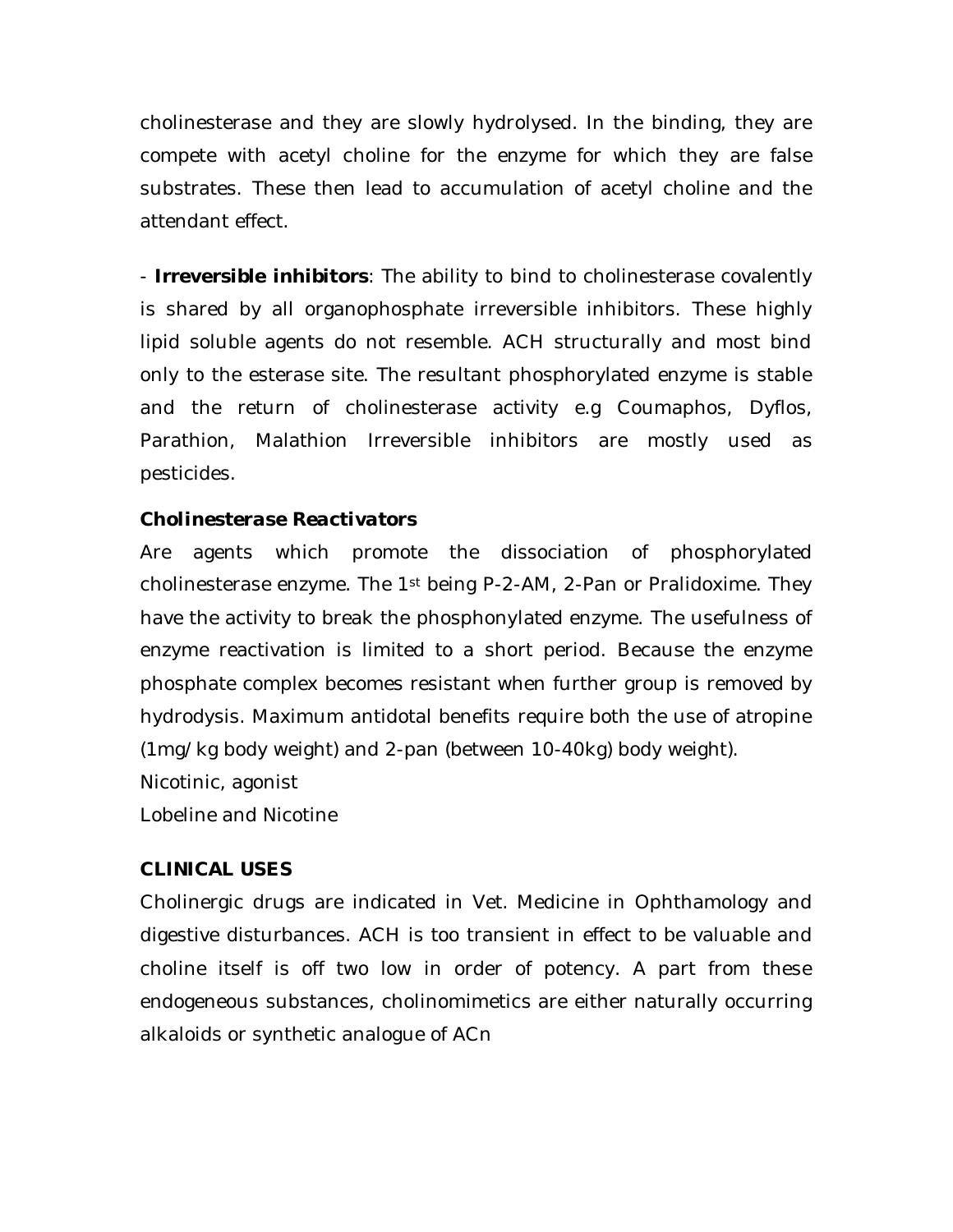- **Paralytic** ileus and atony of urinary bladder Neostygmine is most generally satisfactory of the drugs. Tis used as a relief of abdominal distension for a variety of medical and surgical causes.
- *Glaucoma:* A disease complex xterized chiefly by an increase in intraocular tension which can be traced to an increase accumulation of fluid in the eye chamber. If the tension is persistent and sufficientlky high, it can lead to irreversible blindness. 3 origins of glaucoma are 1<sup>o</sup>, 2<sup>o</sup> and congenital. Cholinergic are of great value for both 1º and 2° but not congenital. Cholinergic drugs produce a fall in intraocular tension by lowering the resistance to outflows of aqueous humour.( This is achieved by effect on the volume of various intraocular vascular bed. i.e dilatation) and on the rate of secretion of aqeous humour into the posterior chamber.
- Myaesthina gravis: Weakness and rapid fatigaldility of skeletal muscle. Neostygmine increase the response of myaesthenic into repetitive nerve impulses probably 1<sup>o</sup>:ly by preservation of endogeneous ACn and 2ily by its direct cholinomimetic action.

#### **ANTICHOLINERGIC DRUGS**

Musarinic blockage or antimuscarinic is used to describe the action of drugs which competitively antagonize the action of ACn at its muscarinic receptor e.g Atropine, Hyoscine, Homatroprine Eucatropine, Benzetimide, Effects oppose those of cholinergic drugs.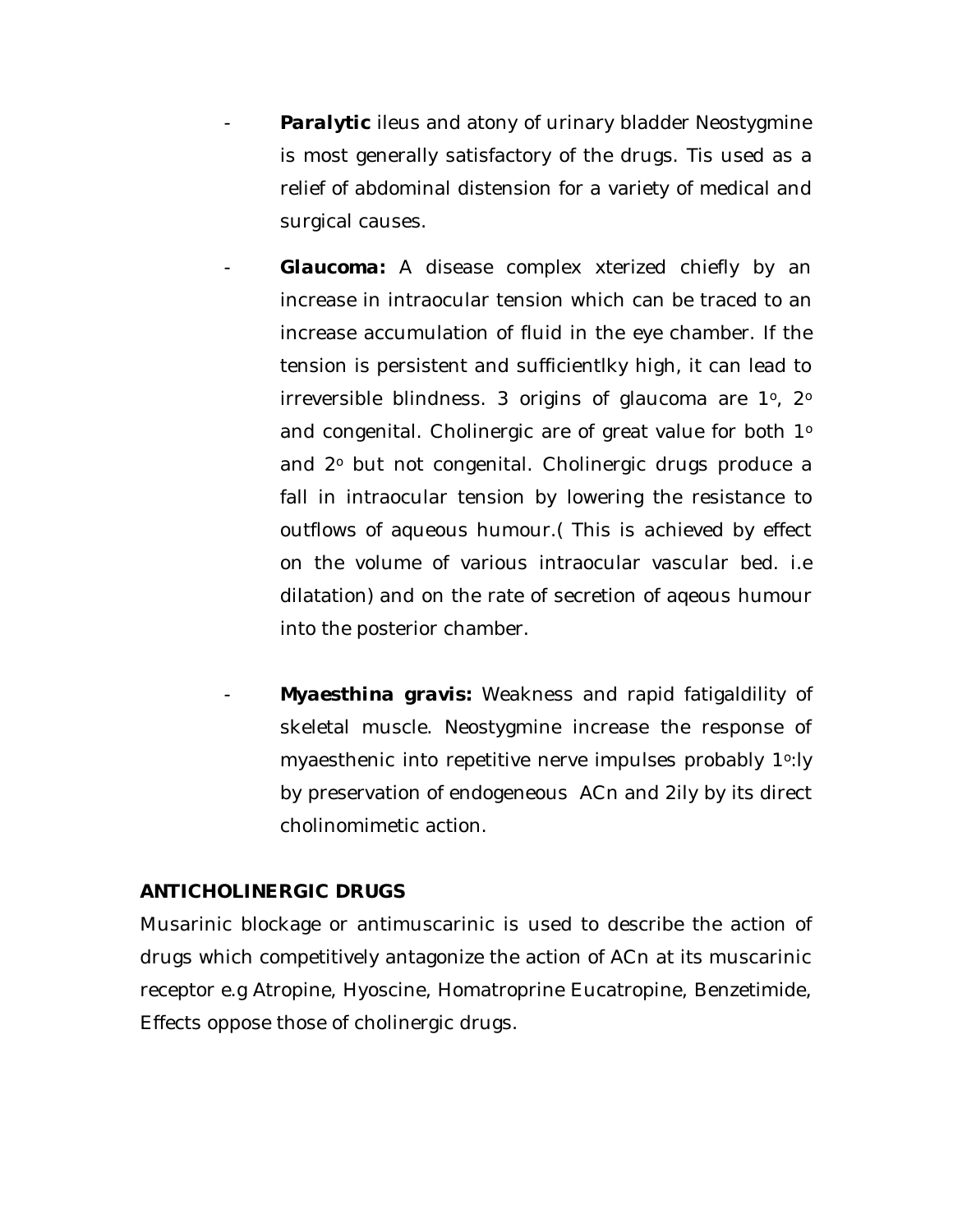## **CLINICAL USES**

It is used as premedicant in anaesthesia, as relaxation of smooth in the bronchi, digestive and urinary tracts are mydriatics and as antidotes in parasympato-cholinomimetic overdose and organophosphate poisoning.

| <b>ORGAN</b>             | $\alpha$ - EFFECT     | <b><i>B-EFFECT</i></b>  |
|--------------------------|-----------------------|-------------------------|
| Eye                      | Radial.m. contraction | Ciliary's m. relaxation |
| Vasculature              | Vasoconstriction      | Vasodilatation          |
| Gut                      |                       |                         |
| Wall                     | Relaxation            | Relaxation              |
| Sphincter                | Contraction           |                         |
| <b>Bladder Wall</b>      |                       | Relaxation              |
| <b>Bladder sphincter</b> | Contraction           |                         |
| <b>Uterus</b>            | Contraction           | Relaxation              |
| <b>Bronchi</b>           | Constriction          | Dilatation              |
| Heart                    |                       | Acceleration            |
| <b>Heart Force</b>       | Augmentation          | Augmentation            |
| Sweat glands             | Sweating              |                         |
| Salivary glands          | Salivation            |                         |
| Pancreas                 | Inhibition of insulin | Release of insulin      |
|                          | Release               |                         |
| Depot fat                |                       | Lipolysis               |
| Brown fat                |                       | Thermogenesis           |
| Hepatocytes              |                       | Glycogendysis           |

**PHARMACOLOGY OF ADRENERGIC TRANSMISSION**

*NOTE*: The metabolic effects of adrenaline is carried out by B3 receptors **SYNTHESIS OF ADRENALINE AND NORADRENALINE** Tyrosine Dopa Dopamine Adrenaline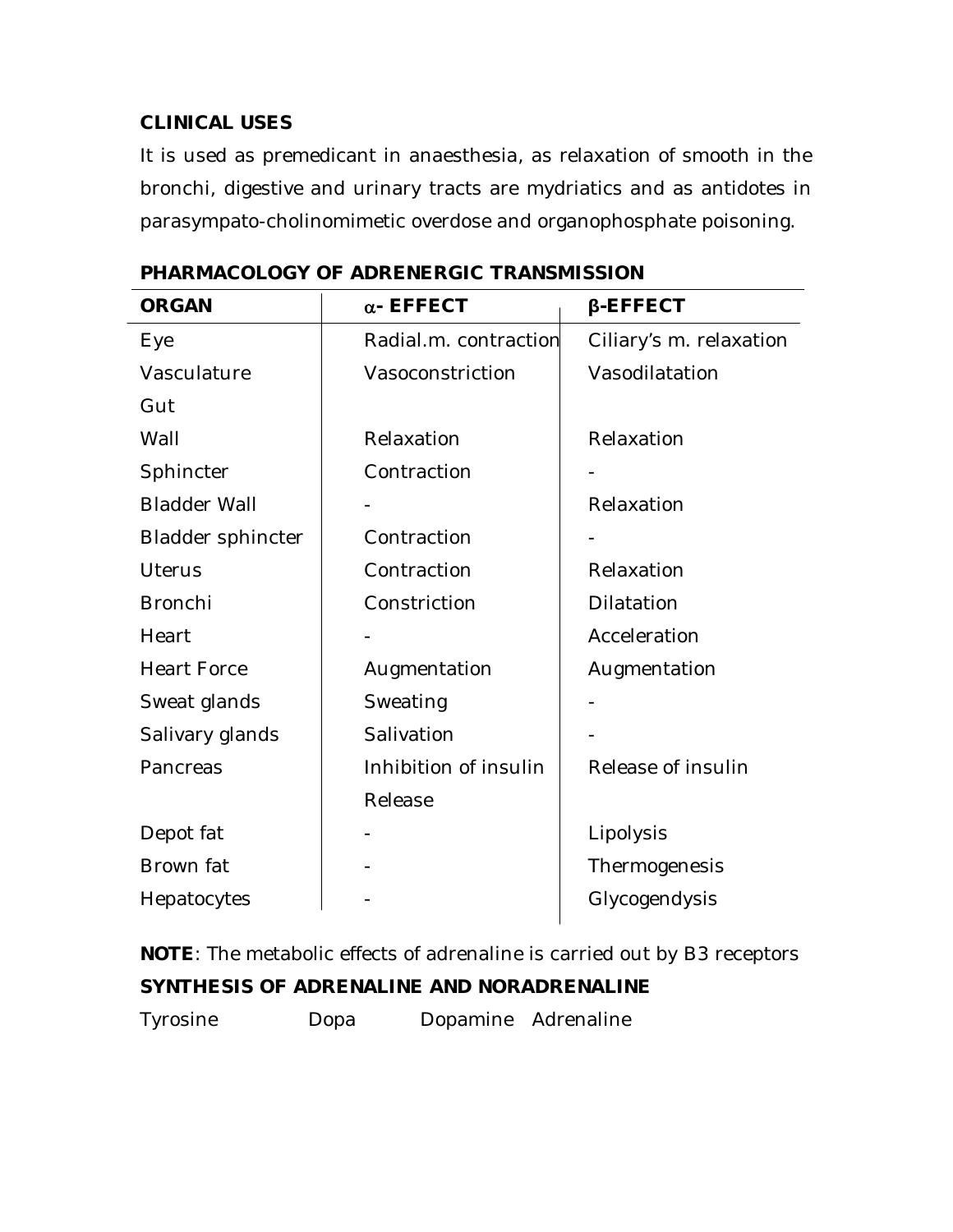Neurotransmitters are stored in granules with the help of a protein called chromogrania and it is stored in form of granules at the neuronal end of adrenergic fibres.

Norodrenaline is entirely neuronal and adrenaline is released by neurone on transmission of impulses while adrenaline is released into the blood by adrenal medulla. Monoamine oxidase catalyzes noradronaline in the neurone, while catechomethl transferase catabolizes catecholamines in the blood (extraneurone).

Adrenergic receptors are mainly  $\alpha$  and  $\beta$ 

 $\alpha$  is usually excitatory except the gut wall and

β inhibitory except the heart rate and force.

 $\beta_2$  mediates relaxation of smooth m. in bronchi, vasculature and uterus and  $\beta_1$  is found in the heart and intestine.  $\alpha_2$  adrenergic receptors surpresses further release of neurohormones when activated by adrenaline.  $\alpha_1$  is found in smooth of blood vessesls are highly dynamic infunction and they all have specific functions e.g  $\alpha$ -1a, 1b, etc.

## **CLINICALLY USEFUL SYMPATOMIMETIC DRUGS**

Ephedrine: Used as sympatimimetic CNS stimular. It has both  $\alpha$  and  $\beta$ agonist activity. Hence, it is used as anbronchodilators, vasoconstrictors and heart stimulant CNS stimulant amphetamine is an indirect  $\alpha$  and  $\beta$ agonist. It has a long lasting CNS stimulant. This is much exploited to avert fatigue to treat depression and to surpress appetite. It is now strictly controlled cos of their euphoriant habit forming properties and the depression that follows their withdrawal.

Vasocontrictors- Metharaminol, phenyl ephrine Methoxamine are powerful  $\alpha$ - adrenoceptor agonist 1. Brochodilators- Isoprinaline, Salbutamol, Genbuterol.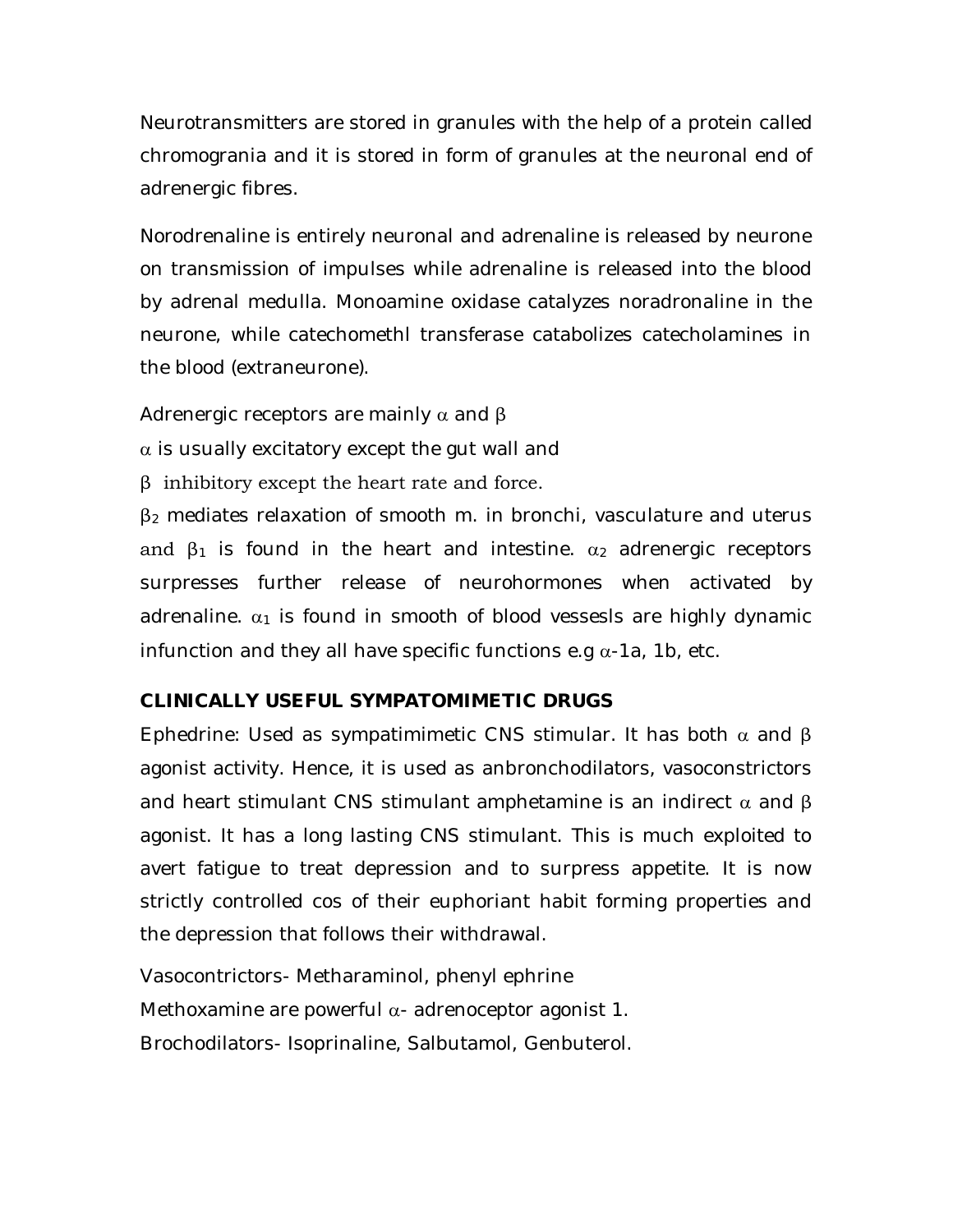There are many  $\beta_2$  agonist and they induce bronchodilation to relieve asthma in man. Card Cardiac reinforcement agents. Dopamine, Dobutamine. They increase cardiac output but have little or no effect on heart rate.

Anti-adrenergic drugs

## **ANTIADRENERGIC DRUGS**

A more precise control of sympathetic function is not offered by these drugs which compete with nor adrenaline and these antagonists referred to as adrendytic can be competitive.

 $\alpha$ -blockers

- Haloalkylamines e.g Phenoxyl benzamine, Dibenamine. It is used in man to relieve severe vasoconstriction to normalize blood pressure prior to surgery and to correct anaesthetic induced amythmia.
- Imidazoline group derivatives: Tolazoline and Phentolamine are competive  $\alpha$ -blockers. Hearts rate is increased as with other  $\alpha$ blockers. A fall in blood pressure thus occur.
- Prazosine: It has the usual smooth m relaxant,  $\alpha$ -blocking mediated action but its interesting cos its induced hypotension is not accompanied by tachycardia. In this, it appears to be acting selectively at vascular  $\alpha_1$  receptors and so does not block the presynaptic  $\alpha_2$  receptors which hurt, stops nor adrenaline release.

## *β – blockers*

Pronethalol (obsolete): Cause abdominal adhesions

Propanolol, Sotalol, Oxprenolol. They are referred to as non-selective. β blockers. Used in prevention of Angina pectoris. It may also protect the heart from sympathetic drive. Thus, the heart cannot respond to stress or exercise and the subject can still live within its somewhat isohaemic limits. They block  $β_1$  and  $β_2$  receptors. In addition to its haemodynamic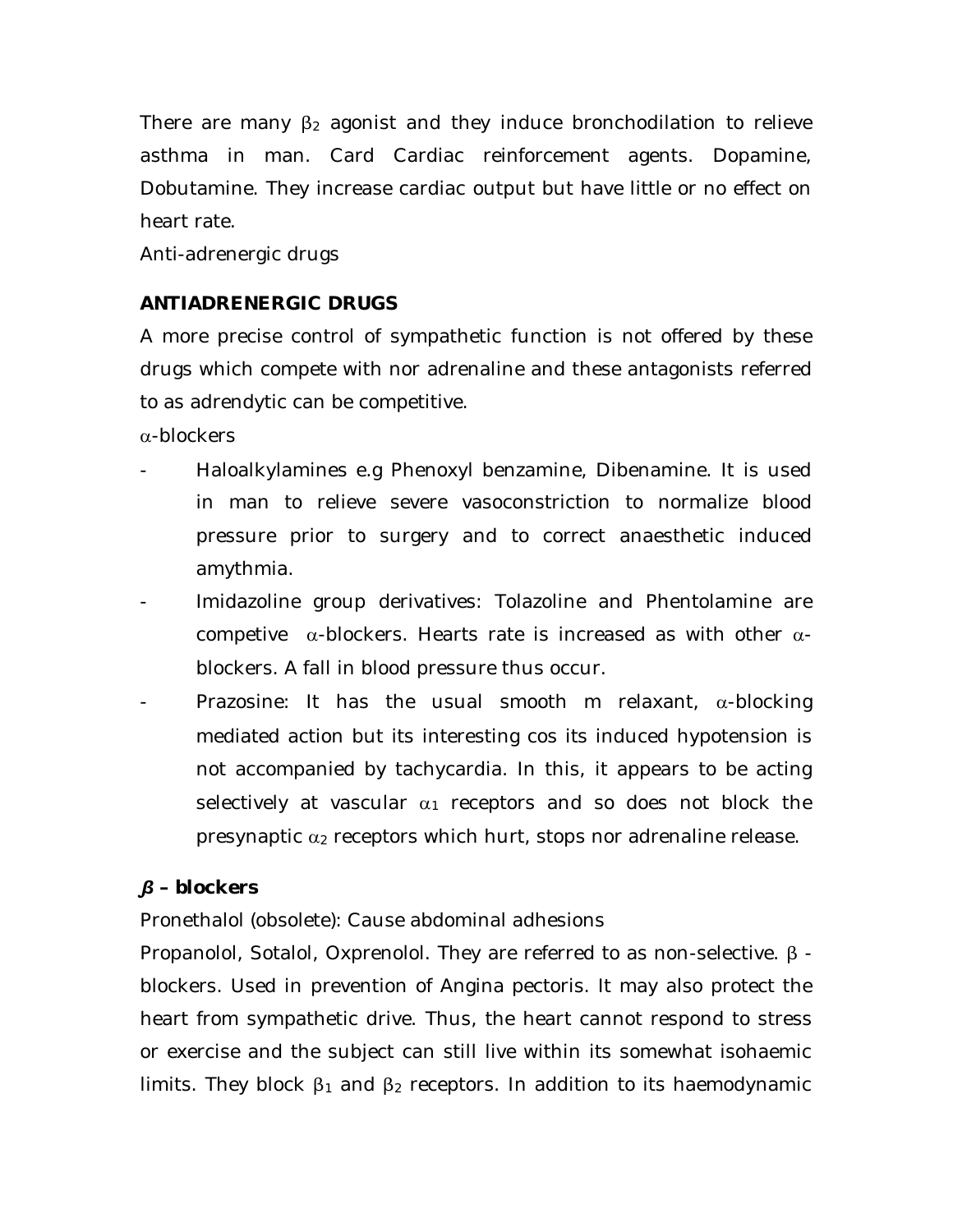effects, it also induces bronchoconstrict especially in airway disease patient and inhibits metabolic action of adrenaline.

Practolol is  $1^{st}$   $\beta_1$  specific cardioselective blocker. Also absolete Acebutold, metoprolol and Atenolo cardioselective blockers used in managing Angina, hypotension and cardiac amythmia. They lack interference with blood pressure haemostasis GIT and sexual function.

Labetolol blocks both  $\alpha$  and  $\beta$  receptors. It combines vasodilation with cardiac output in the control of hypertension which is tantamount to administering  $\alpha$  and β-blockers simulataneously. However, failure of ejaculation, postural hypotension and nasal congestion are noted side effects.

#### **GANGLION STIMULANTS**

Have no essential therapeutic uses. They are only of considerable interest for experimental tools for probing the complexity of ganglionic transmission.

Nicotine is derived from Nicotiana tabocum leaves.

Lobeline is derived from loberlia inflate Pharmacological effects of these agonists are complex and unpredictable due to its action a varity of neuroeffector junctions. These actions are sometimes counteracting on same organ or tissue but the effect that is seen is mostly the dominant type.

#### **GANGLION BLOCKERS**

## *Hexamentonium, Tetraethyl ammonium and Mecamylamine Pharmacological effects*

The alteration of physiological processes attending ganglionic blockagea can be anticipated with reasonable accuracy which is seen along the main division of the autonomic nervous system e.g blockage of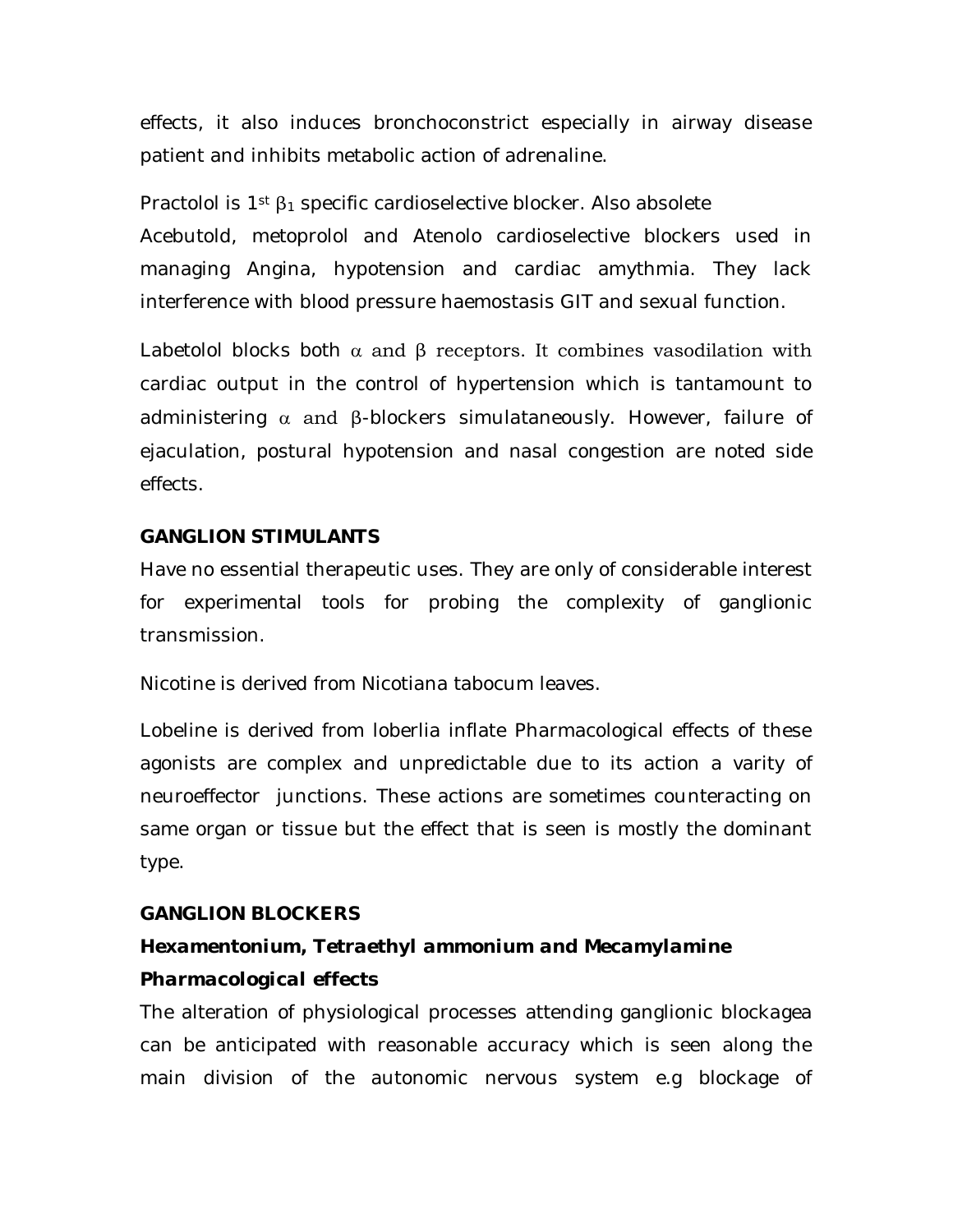sympathetic ganglia results in interruption of adrenergic control of arterioles and results in vasoconstriction, improved peripheral blood flow of some vascular beds and a fall in blood prossure. In addition generalized ganglonic blockade may result in atony of the bladder GIT etc.

#### **NEUROMUSCULAR DRUGS**

Several drugs employed clinically have a their major action, the interruption of transmission of the nerve impulse at the skeletal neuromuscular junction. On the basis of the 1o mechanism by which they produce these effects, they are classified either as competitive nondepolarizing or depolarizing.

Non-depolarising neuromuscular drugs: The cellular locus and mechanism of action of D-Tubocurarine and Dimethyl tubocurarine and Gallmine is explained by the combination of the drug with cholinoceptive sites at the post junctional membrane and thereby blocks the transmitter action acetylcholine. Thus, leading to flaccidity or paralysis of the muscle.

Depolarising agents: Succinyl choline and Decamethonium. Prior to causing paralysis, the depolarizing agent evoke transient muscular fasciculation observed especially over the chest and abdomen. Relaxation occurs within 1 minute after a single intravenous dose of 10-30mg of succinyl choline.

#### **CLINICAL USES**

Main therapeutic uses of neuromuscular agents is as an adjuvants in surgical anaestisia to obtain relaxation of skeletal m. particularly of the abdominal wall so that operative manipulation required to provide muscular relaxation, a much higher level of anaestisia suffices. Its used has also been tried for symptomatic control of muscular spasm in acute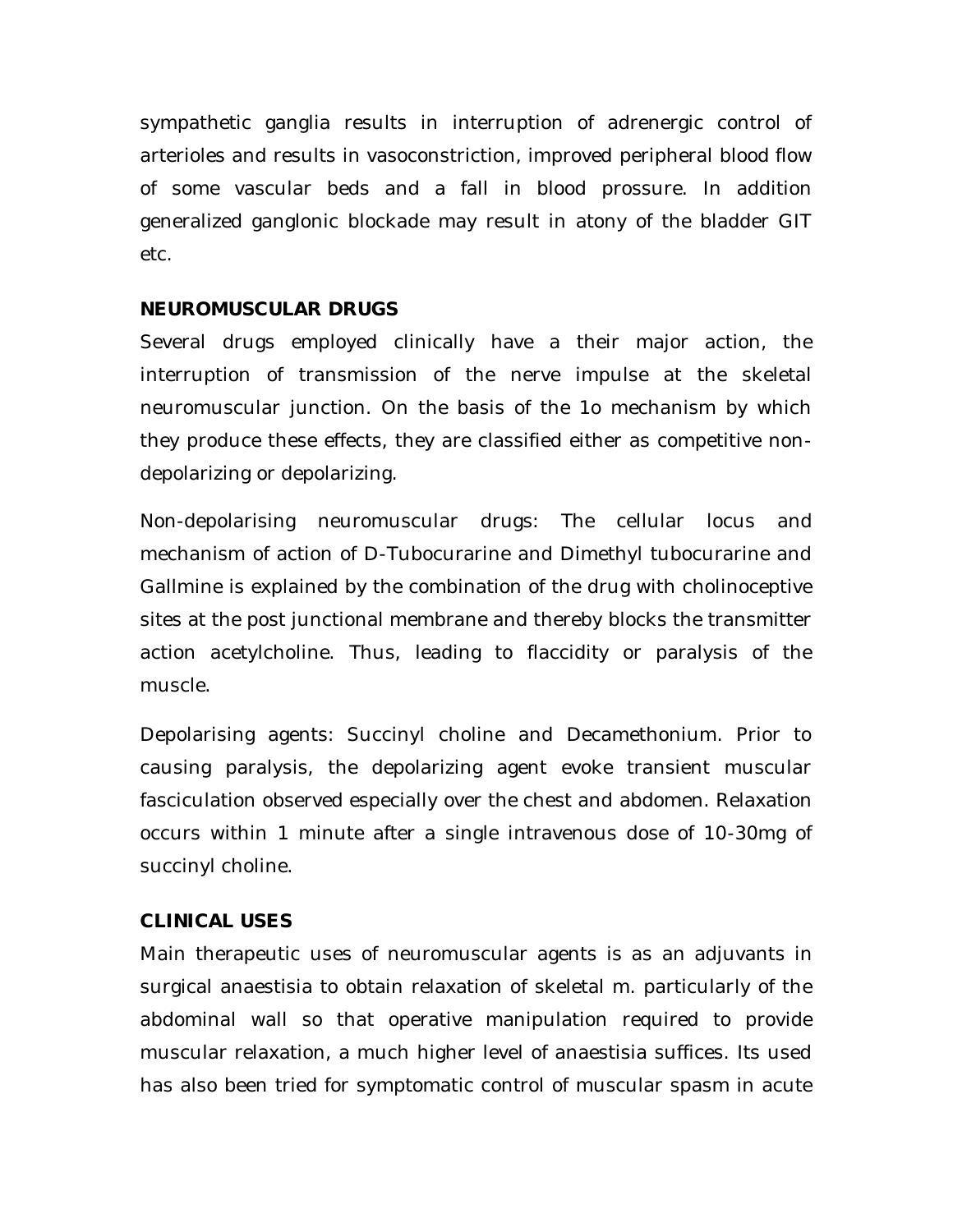convulsive states such as tetanus, status epilepticus and other convulsions.

#### **LOCAL ANAESTHETICS**

They are drugs capable of producing local analgesia by depressing the peripheral nervous system. Local analgesia or anaesthesia can be produced by injection or application to the mucous membrane of local anaesthetics. Local analgesia can be produced by applying the drug locally in very low conc.

Local analgesics are referred to as Na+ blockers. Others drugs like neurotoxin, certain antoconvulsants such as phentoin and drugs used in cardiac amythmia. Local anaesthetic paralyse sensory or motor nerve endings when used in low conc.

- By producing tissue anaemia e.g by bandage, local analgesia can be produced.
- Application of pressure on nerve trunks
- By using cold substances
- $CO<sub>2</sub>$  spray or ethylchloride spray

The above mentioned examples do not have a lasting effect on the tissue and:. surgery cannot be done.

An ideal local anaesthetics should not be irritating to the mucous membrane or cause any permanent damage to the nerve structure. It must be efficacious whether administered topically, locally or paventerally, its effect must last the desired time of action, it must be low in toxicity, it must be  $H_2O$  soluble, stable in solution and capable of being subjected to sterilization.

The local anaesthetic structure how 3 parts

- Aromatic part: Often referred to as the acidic or lipophylic part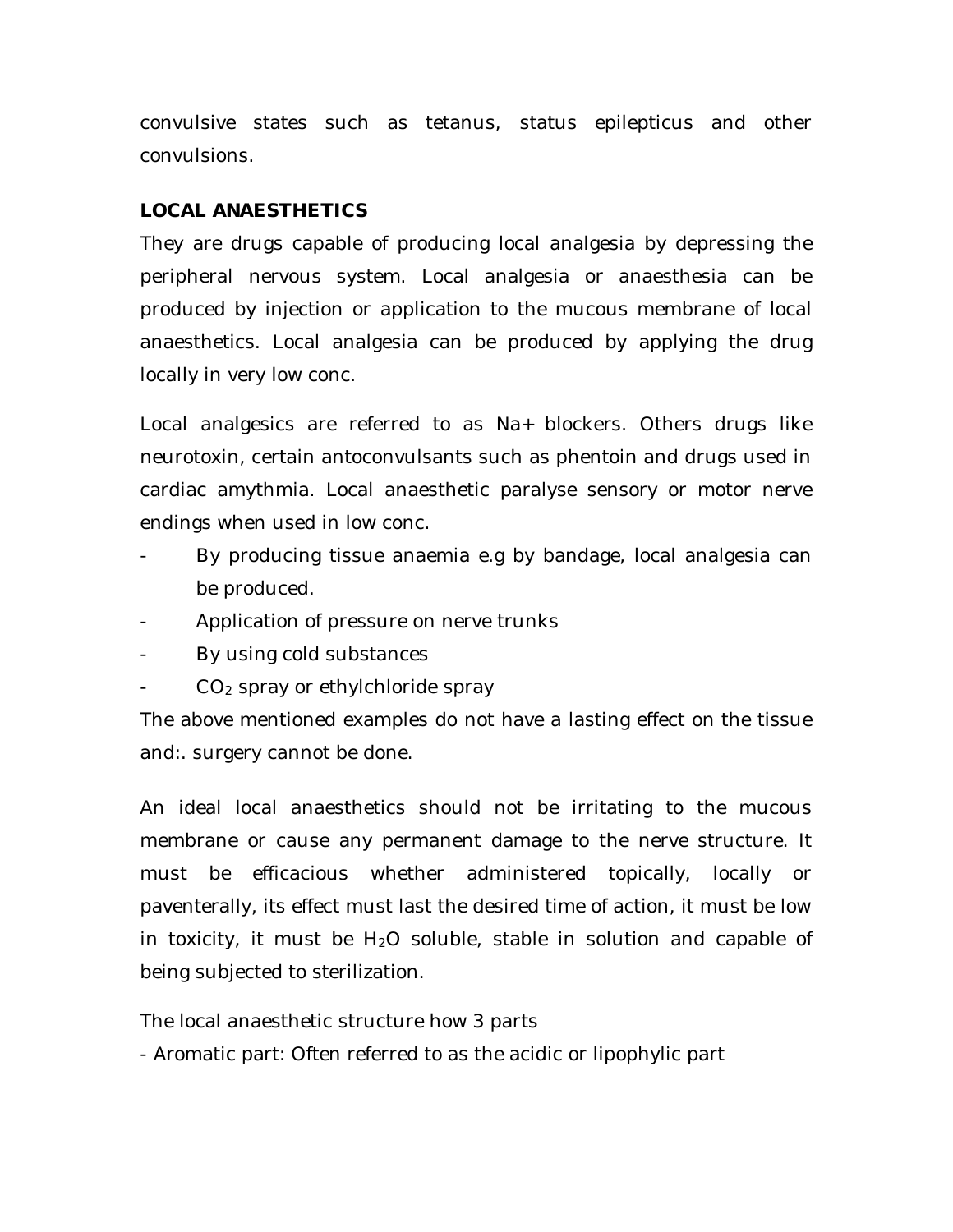- Connecting group which corrects the aromatic part to the amino alcohol residue. It is either an ester or amide
- The amino alcohol residue is hydrophilic or basic



#### **PROCAINS**



The connecting group is the portion susceptible to hydrolysis. Esteric anaesthetics are broken down by plasma esterase's whereas amide anesthetics are broken down in the liver (this makes them more stable and duration of action is longer). All local anaesthetic agents are weak bases with PKa value of 8-9. This basic nature is important in assisting them penetrate nerve cheaths and axon membranes and brings out their effect. Local analgestic agents do not act on the external part of the membrane.

Changes in any part of the molecule may alter the anaesthetic potency and toxicity of the drug. The length of the intermediate group determines the anaesthetic potency i.e the greater the length the greater the potency. Mechanism of action of local anaesthetic agents.

They block the initiation and propagation og action potential by preventing the voltage dependent increases in Na conduction. This is done in 2 world

- 1. They act by specifically plugging Na channels.
- 2. By acting non-specifically on membranes by virtue of their surface activities.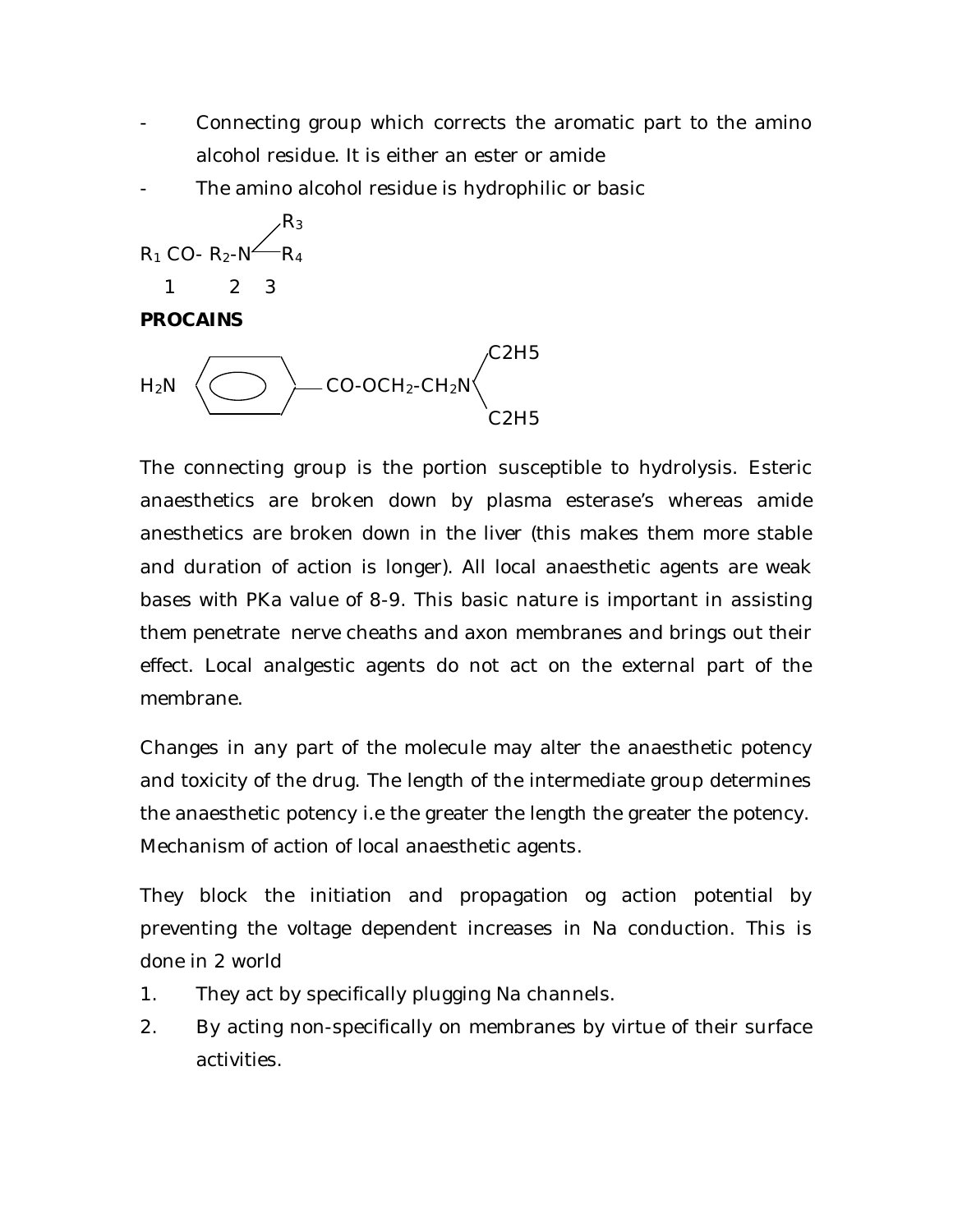This action is strongly pH dependent and it is increased at alkaline pH. The blockage of nerve conduction is a reversible process. The use of local anaesthetic agent is followed by complete recovery of in nerve function with no evidence of structural damage to nerve fibres or cells. The main site of action is the cell membrane of a nerve. Apart from blockage of Na, they affect the membrane of permeability of K. Local anaesthetic agents complete with Ca at some site that conrol the permeability of membrane. The site of action of local anaesthetics is located on the inner side of the membrane. Thus local anaesthetic applied to the external surface must 1<sup>st</sup> cross the membrane in the uncharged form before they can exert a blocking action.

#### *Duration of action of local anaesthetic agent*

Is proportional to the time during which its in contact with the nervous tissue. Cocaine is the 1st anaesthetic agent to be used but its not in use again. Cocaine is capable of constricting blood vessels and consequently prevents its own absorption the duration of action is longer than in others. Other local anaesthetic cause vasodilation of blood vessels. The addition of epinephrine to local anaesthetic solution prolongs and intensifies their actions. Epinephrine diminishes local blood flow, slows the rate of absorption of local anaesthetic and prolong its local effect. Adrenaline is used in a concentration of 1 in 200,000.

Apart from acting of the peripheral NS, the CNS, the autonomic ganglia, cardic vascular system, the muoneural junction and the muscle fibres are also affected.

CNS – stimulation ensues Overdose produces restlessness, tremor and convulsion and this stimulation may be followed by depression and death may result from respiratory depression. In man, cocaine is addictive and has a powerful effect on the cerebral cortex.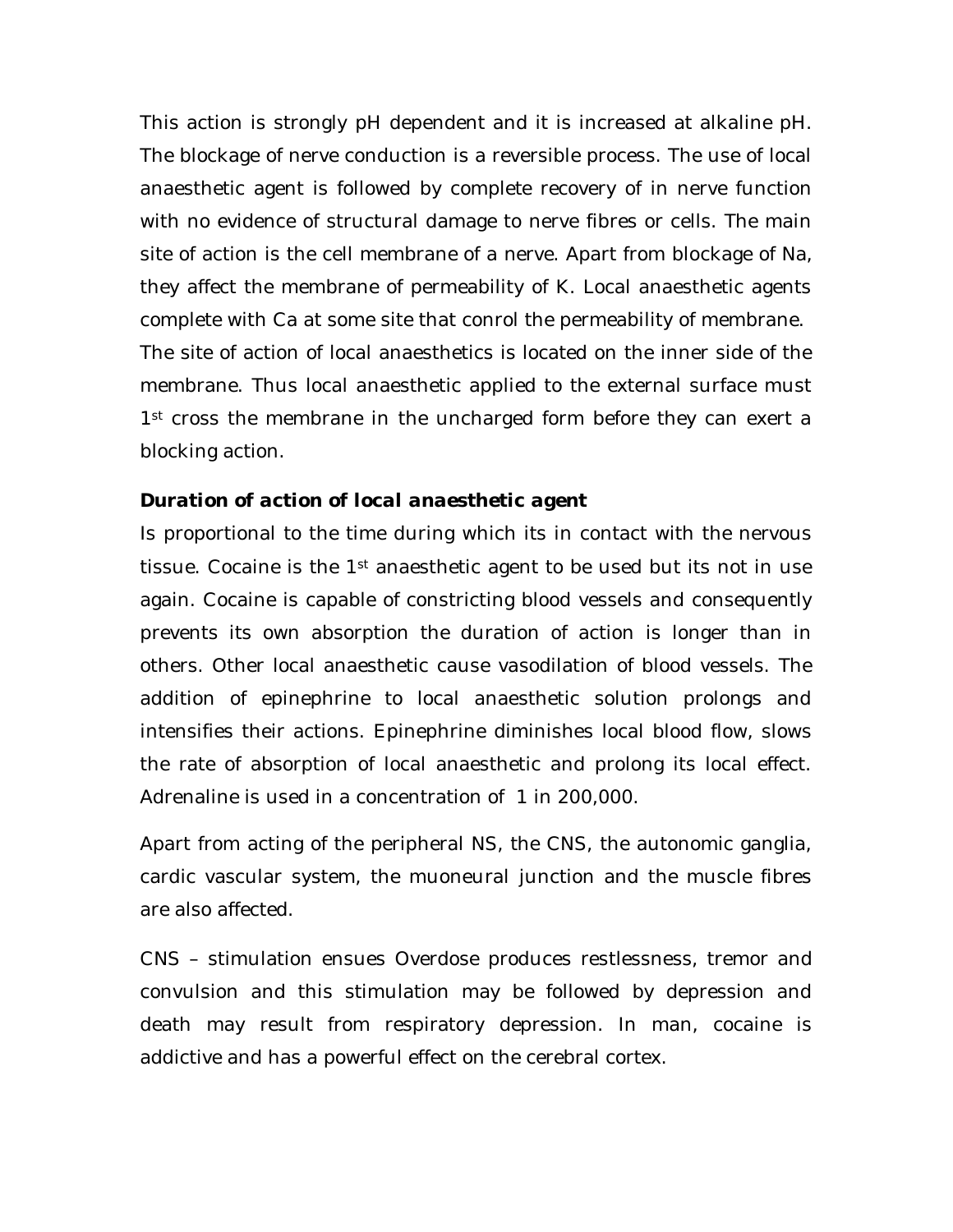Cardiovascular system- they have Quinidine like action on the heart (myocardium) and capable of reducing the excitability and force of contraction of the heart. Prolongs refractory period and cause slow conduction. All local anaesthetics produce vasodilation except Lidocaine and Cocaine and is by direct action on the anteriole.

## *Fate and Metabolism of local anaesthetic agents*

All local anaesthesic agents are broken down in the liver and the plasma to non toxic products. The enzymes involved are plasma esterases or cholinesterases and also liver esterases. The metabolities are eliminated in the urine.

## **COCAINE**

Leaves of Erythroxylon coca (Peru,Bolivia) Initially used to relief hunger, thirst and fatigues on the farm. Its an esteric local anaesthetic agent.

## *Pharmacological action*

- To block nerve conduction upon local application

- CNS stimulation-most striking tomic effect.

This is xterized by increased mental power, ed capacity for muscular work- Tolerances and addiction can result from the continued used.

Cocaine potentiates the action of adrenaline producing vasoconstriction. Locally used on the eye to produce anaesthesia. In high doses, cydoplegia and corneal ulcerations. Cocaine can be administered topically systermically. If given orally is ineffective cos it is hydrdyzed in the GIT. It is detoxified in the liver and excreted uncharged in the urine.

Cocaine poisoning can ensue if 20mg is administer and 1.2g can lead to death of the individual. It is availably in hydrochloride form. Employed clinically for eye anaesthesia and for nose and throat work. It is used far less these days and subjected to all sorts of legal restriction and is under the DDA.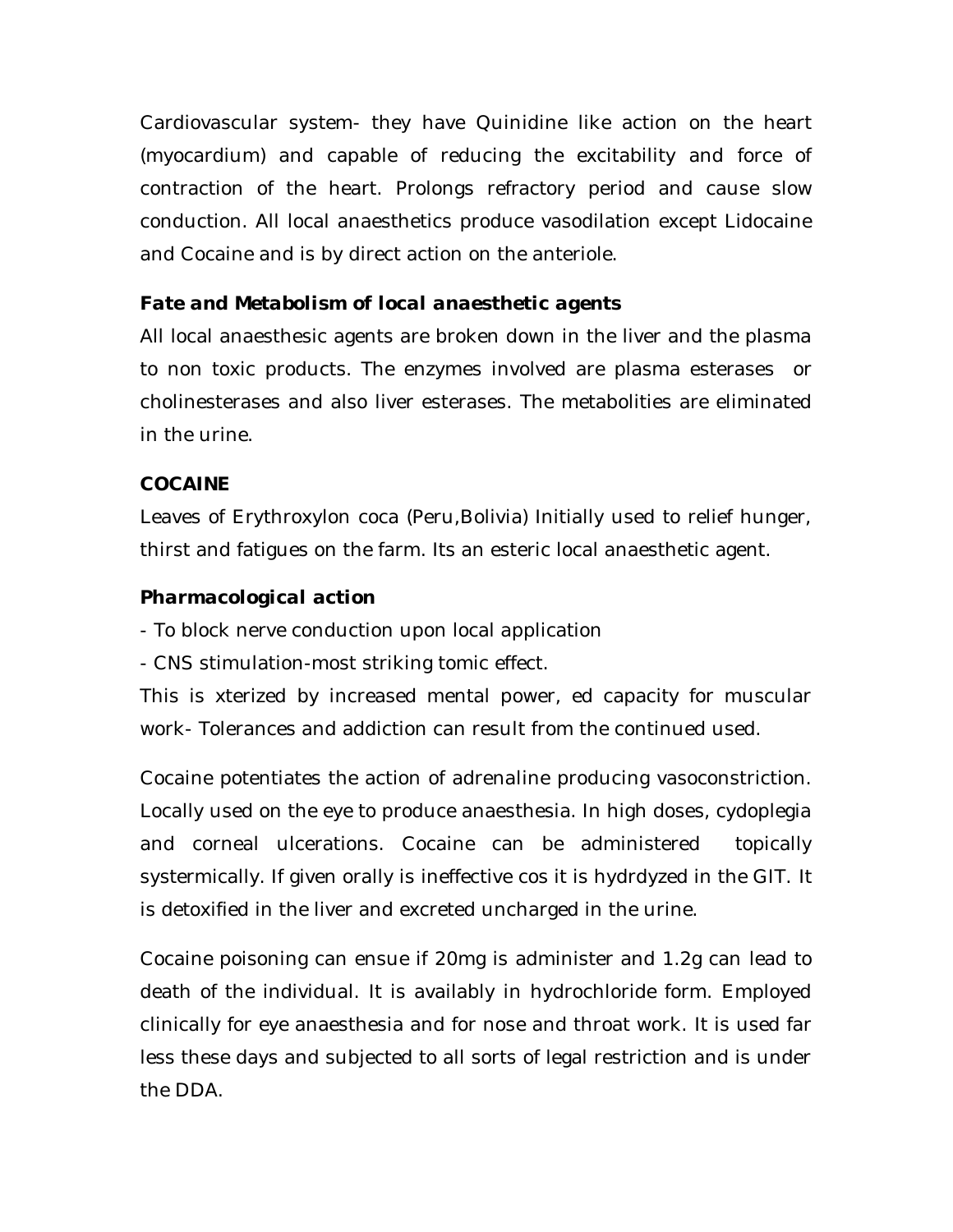#### **PROCAINE**

Synthetic substite for cocaine, its an ester of para-amino benzoic acid PABA. It is hydrolyzed in the body to produce PABA and diethyl amino alcohol. PABA is antagonistic to sulphonamides. (1st antibacterial agents). Procaine and other local anaesthetics derivatives should not be used where sulphonamide therapy is being employed. Cos procaine and many other local anaesthetics are hydrolysed in the body to produce PABA which inhibits the action of sulphonamides.

Procaine is readily absorbed following parental circulation. To retard absorption, vasoconstriction drugs are employed. Following absorption it is hydrolysed by procaine esterase foundi in both liver and plasma.

#### Procaine – PABA – Glysine \_ Glucaronide

Cocaine is 4x as toxic as procaine and procaine is ineffective for surface anaesthisia but can be used for infiltration epidermal and subarachnoid analgesia. Procaine is also used as salts of other drugs to prolong their action e.g Procaine penicillin or procaine heparin.

## **CINCHOCAINE**

Tis an amide anagelsic group



It's the most potent, most toxic and longest acting local anaesthetic used today outside cocaine. It is 15 times as potent as procaine and the anaesthetic action last 3 times as procaine. Its good for subarachnoid and epidural analgesia but procaine is about 45-50 minutes. It is inappropriate for infiltration and regional block and mucous membrane. LIDOCAINE/LIGNOCAINE/XYLOCAINE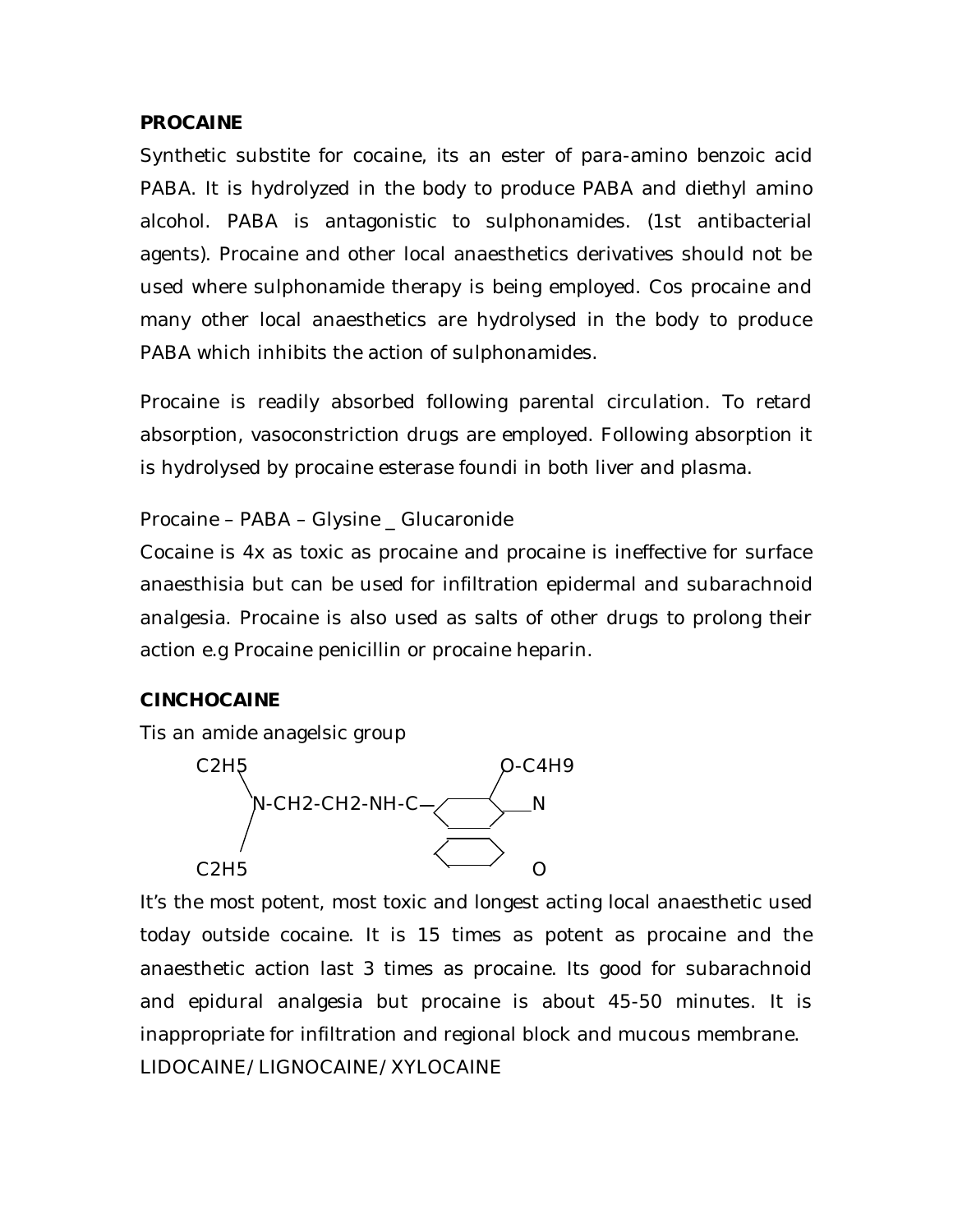Tiz a very potent local anaesthetic. Used for both topical and injection anaesthesia. Non-irritation and highly stable. Suitable for infiltration anaesthesia, regional block and mucosal anaesthesis. Tiz effective when used as a vasoconstrictor in the case, the rate of absorption and toxicity is increased and the duration of action shortened. Duration of action is about 90 minutes. This is the anaesthetic of choice.

## **AMETHOCAINE/TETRACAINE**

An amide local anaesthetic agent. 10 times more toxic and more active than procaine after intraverous injection. Used for topical anaelgisia of the eye. Also used for mucous membrane anaesthesia of ENT. Also good for epidural anaesthesia, infiltration and regional block and subarachnoid anaesthesia.

Duration of anaesthesia is between 90-120 minutes and cos it is rapidly absorbed from mucous membrane, it should never be applied to inflamed, traumatized by highly vascular surfaces.

**Tetraccune** 

or

Amide local anaesthetic agent  $\longrightarrow$  Amethocaine and cinchocain Estric local anaesthetic agent → Cocaine, Procaine